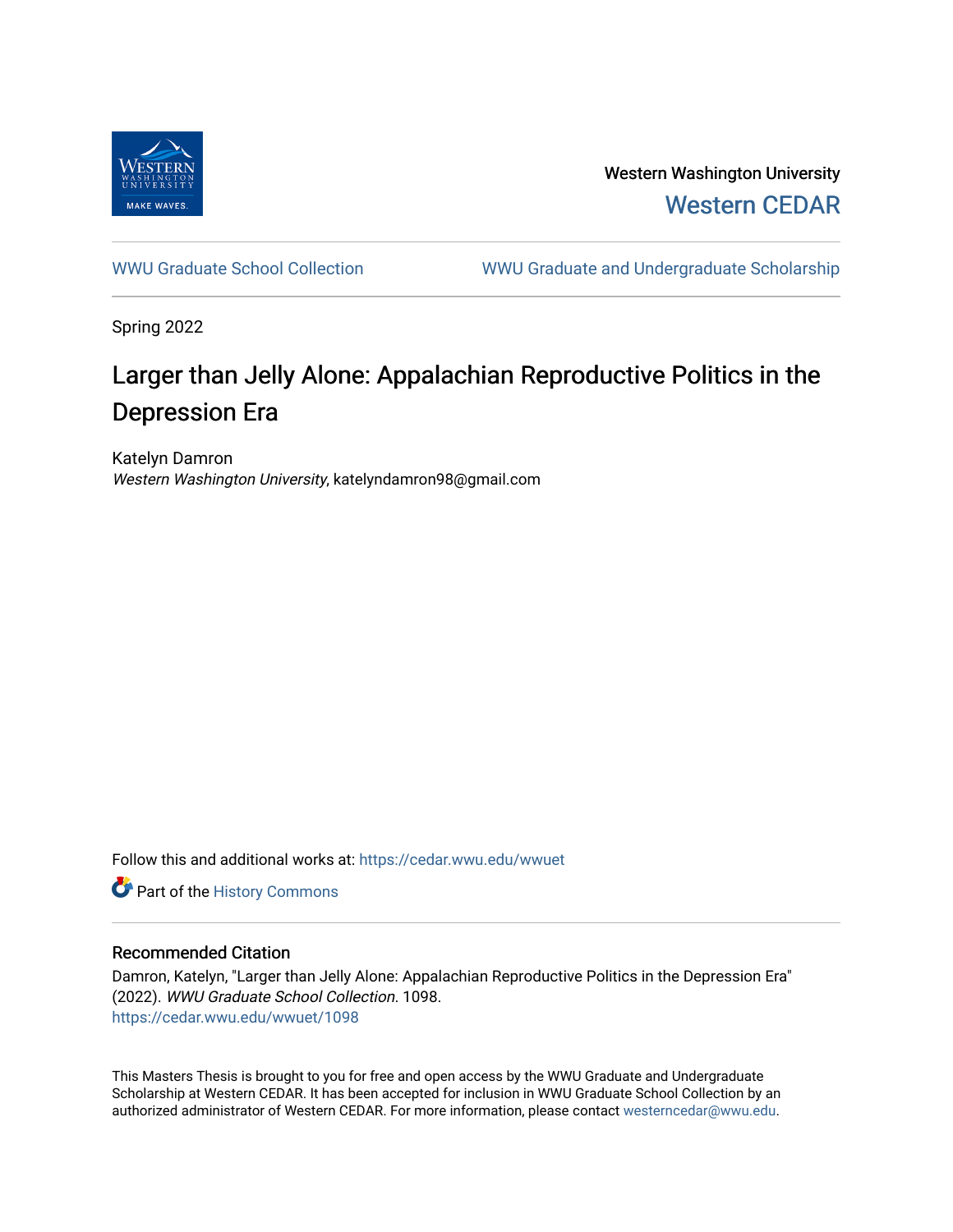## **Larger than Jelly Alone: Appalachian Reproductive Politics in the Depression Era**

By

Katelyn M. Damron

Accepted in Partial Completion of the Requirements for the Degree Master of Arts

## ADVISORY COMMITTEE

Dr. Jennifer Seltz, Chair

Dr. Peter Pihos

Dr. Hunter Price

## GRADUATE SCHOOL

David L. Patrick, Dean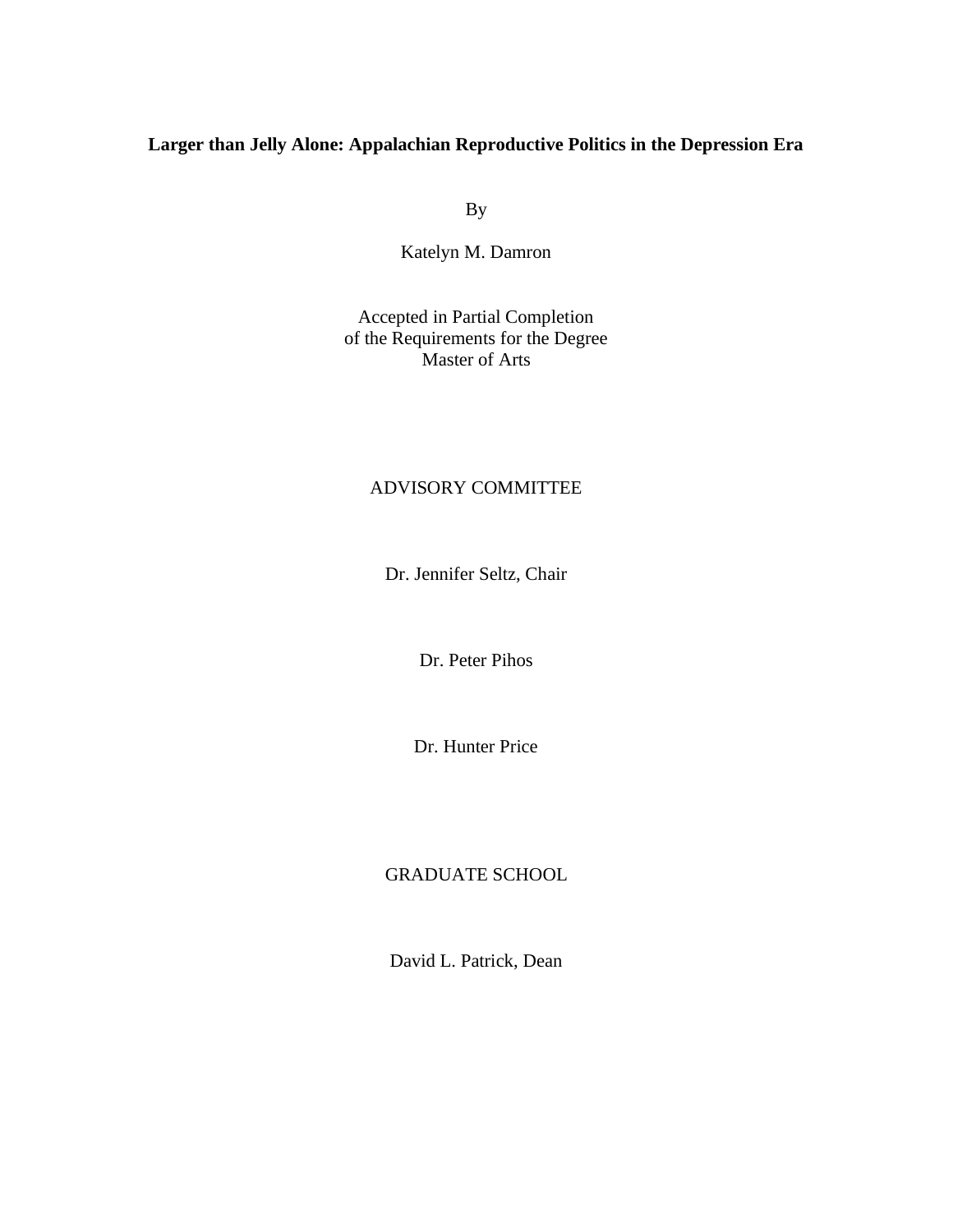## **Master's Thesis**

In presenting this thesis in partial fulfillment of the requirements for a master's degree at Western Washington University, I grant to Western Washington University the non-exclusive royalty-free right to archive, reproduce, distribute, and display the thesis in any and all forms, including electronic format, via any digital library mechanisms maintained by WWU.

I represent and warrant this is my original work, and does not infringe or violate any rights of others. I warrant that I have obtained written permissions from the owner of any third party copyrighted material included in these files.

I acknowledge that I retain ownership rights to the copyright of this work, including but not limited to the right to use all or part of this work in future works, such as articles or books.

Library users are granted permission for individual, research and non-commercial reproduction of this work for educational purposes only. Any further digital posting of this document requires specific permission from the author.

Any copying or publication of this thesis for commercial purposes, or for financial gain, is not allowed without my written permission.

Katelyn M. Damron

May 20, 2022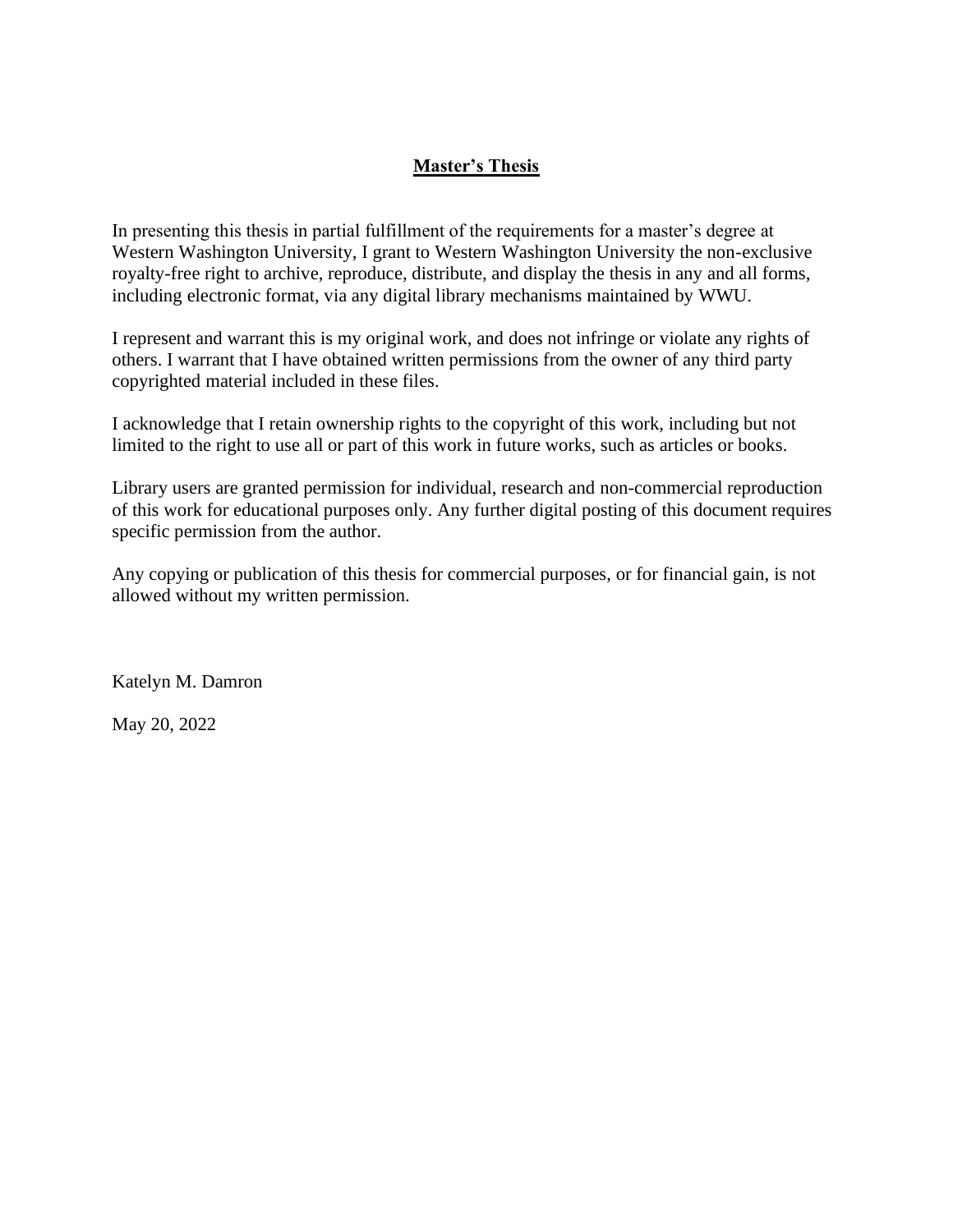## **Larger than Jelly Alone: Appalachian Reproductive Politics in the Depression Era**

A Thesis Presented to The Faculty of Western Washington University

In Partial Fulfillment Of the Requirements for the Degree Master of Arts

> by Katelyn M. Damron May 2022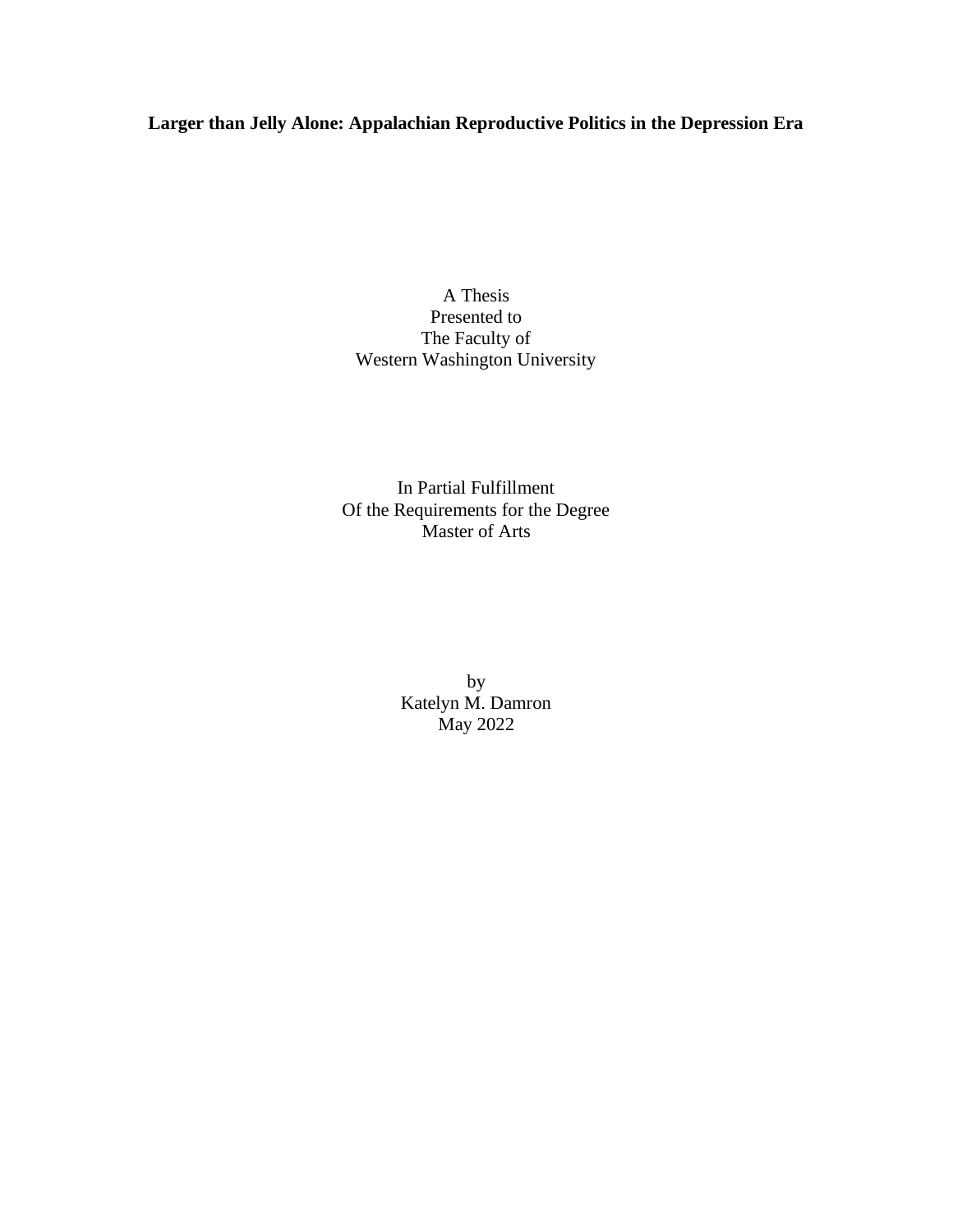#### **Abstract**

This thesis focuses on an experimental birth control trial that was conducted in Appalachian Kentucky from 1936-1942. The experiment was designed to establish the effectiveness of a simple spermicidal lactic acid jelly to prevent pregnancy, and it was based on the assumption that poor mountain women reproduced excessively. The trial was funded by a wealthy eugenicist named Clarence Gamble and was guided by a volunteer organization known as the Mountain Maternal Health League (MMHL) in Berea, Kentucky. Though other works have distanced the MMHL from eugenic thought and practice, this thesis argues that Gamble and the women of the MMHL alike sought to manipulate fertility to solve social and economic problems. This thesis looks largely to Gamble's personal papers and the MMHL's records – especially promotional materials that reproduced patients' letters to the League's nurse – to show that the trial was beset with tensions over the conduct of the experiment and the utility of birth control to respond to individual and regional needs. The trial's success was limited because patients articulated alternative ideas about birth control. In particular, they relied on their experiences with traditional contraceptive techniques and commercially-available methods to approach this new method. When mountain mothers considered the MMHL's jelly, they foregrounded their individual and material concerns and rejected the claim that motherhood and family life in the mountains were deficient. While neither Gamble nor the League achieved their larger aims, this thesis argues that their experiment ultimately created an enduring narrative about the region that made mountain women responsible for regional problems and progress.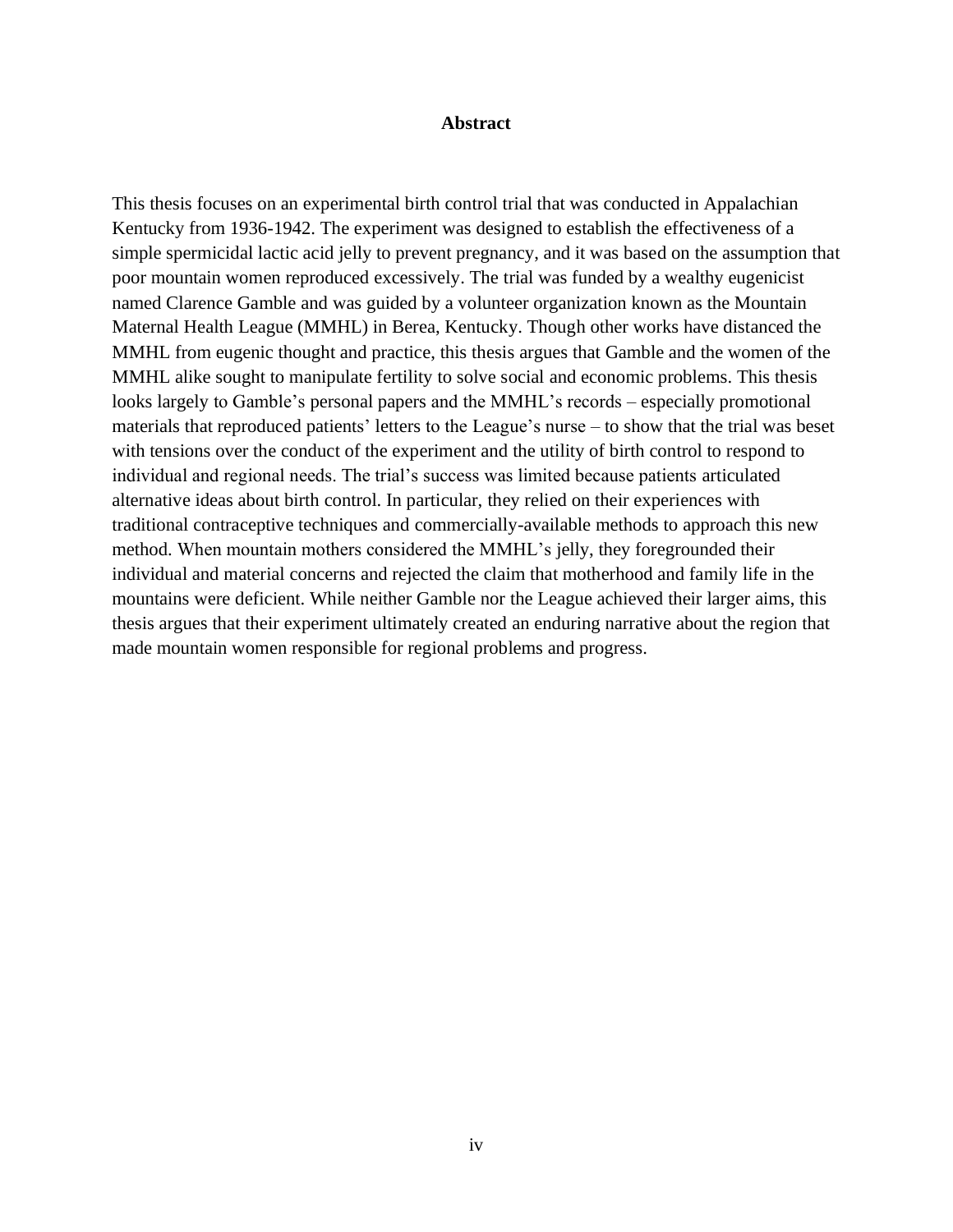## **Acknowledgements**

Firstly, I would like to thank my advisor, Dr. Jennifer Seltz. Thank you for your extensive feedback, for your guidance in developing this project at every step, and for your support, which began before I even moved to Washington to begin grad school. I also want to thank my committee members Dr. Peter Pihos and Dr. Hunter Price. Thank you for your fruitful questions and your willingness to support my education in this way. Additionally, I wish to acknowledge my cohort: Andy Nelson, Courtney Doner, Ken Meyer, Kristina Kelehan, Kylee Moneypenny, Lexy Aydelotte, and Rosie Everson. I am so thankful to have gone through this experience with you all; you have made it a happy one.

I am immensely thankful that my archival research was generously supported by WWU's Research and Sponsored Programs and by the History Department's Chesley Research Scholarship. Without this funding, this project would not have been possible. I am also indebted to archival staff at Harvard's Countway Library and to staff and student laborers at Berea College's Special Collections and Archives. Thank you also to Becky Hutchins for spending so much time patiently helping me coordinate my archival travel plans in accordance with my funding.

I am so grateful for the Stay Together Appalachian Youth Project. The folks of STAY provided the space where I first nurtured an enthusiasm for the history of the place that I come from. I am grateful for this network's continued influence on my life, even though I am so far away. I also need to acknowledge a lifetime of wonderful history teachers, especially the late Kathy Bush, who first taught me to think seriously about the past and who always saw the best in me. Thank you to my friends from back home for sticking with me and encouraging me as I grow: A-Nya Badger, Ashley Peggs, Maxx Turner, Zach Crouch, and Zach Hunley.

Thank you to my love, Gerson Zamora. Thank you to my parents, C.R. Damron III and Amy Damron. I can't know what all it took to get me to this point, but I'm grateful for your love and for everything you have done and continue to do. I would like to acknowledge my siblings: Shelby, Charles, Wyatt, Dakota, and Montanna. I love and miss you all every day, and I am so thankful that our relationships deepen as you get older.

Finally, though they probably would have disliked the fact that I acknowledge them in a work on birth control, I cannot neglect to acknowledge my great-grandparents. In particular, I wish to acknowledge the time that I spent with my Pops, Charles Roy "Charley" Damron, Sr; my Momaw Mac, Marceline "Mac" Mooney Huckaby; and my Momaw Kate, Amanda Katherine "Kate" Crookshank Barnett. They all came of age in southern West Virginia during the Great Depression in families of twelve or sixteen children. I could not tell the story that I tell in this thesis without their influence on my life and my work.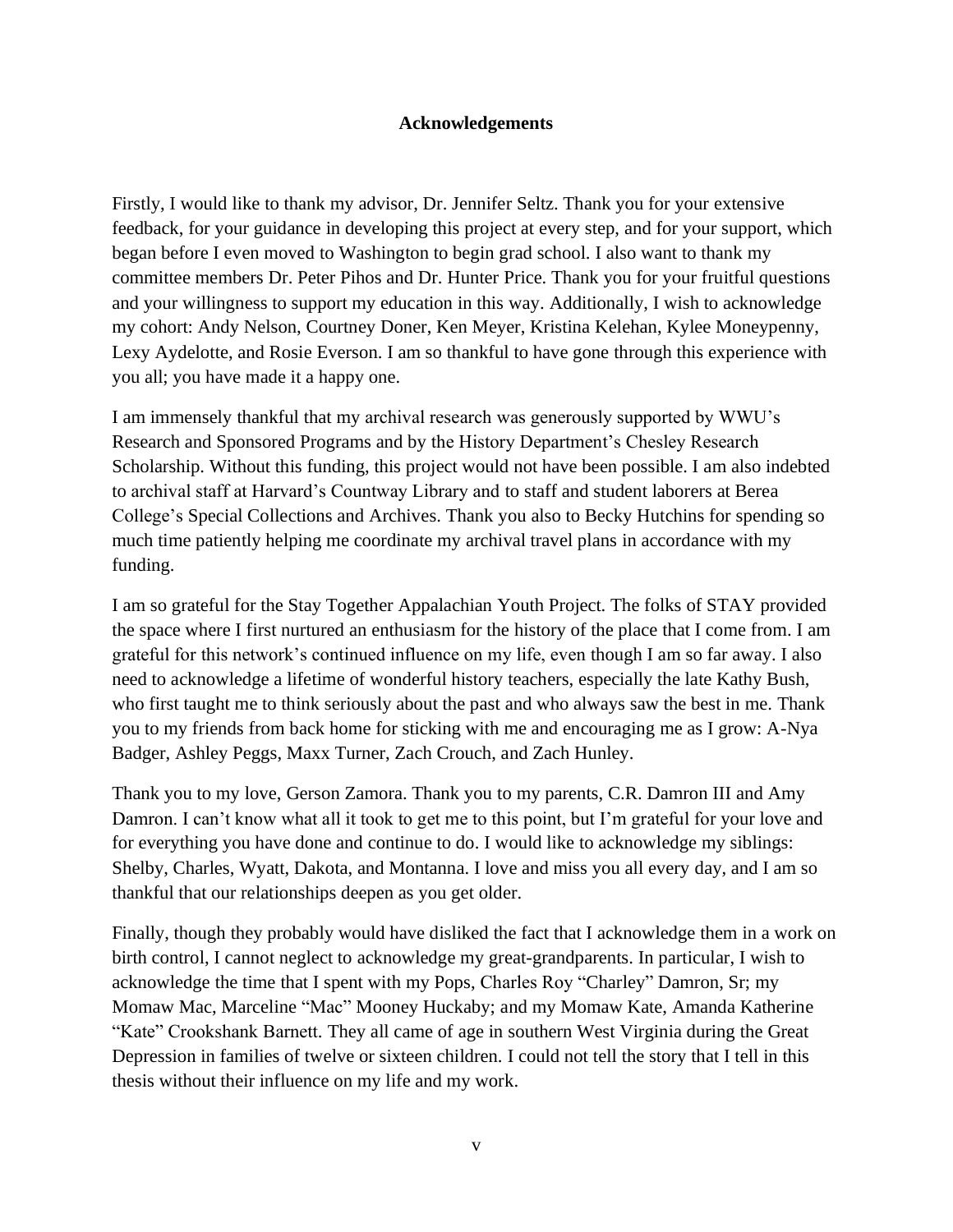# **Table of Contents**

| Chapter 1 - Good Tidings: Birth Control, Research, and Mountain Uplift26          |  |
|-----------------------------------------------------------------------------------|--|
| Chapter 2 – Far from Perfect: Conflicting Visions of Birth Control in the Field48 |  |
| Chapter 3 – Said a Mountain Mother: Patients and the Contraceptive Marketplace    |  |
|                                                                                   |  |
|                                                                                   |  |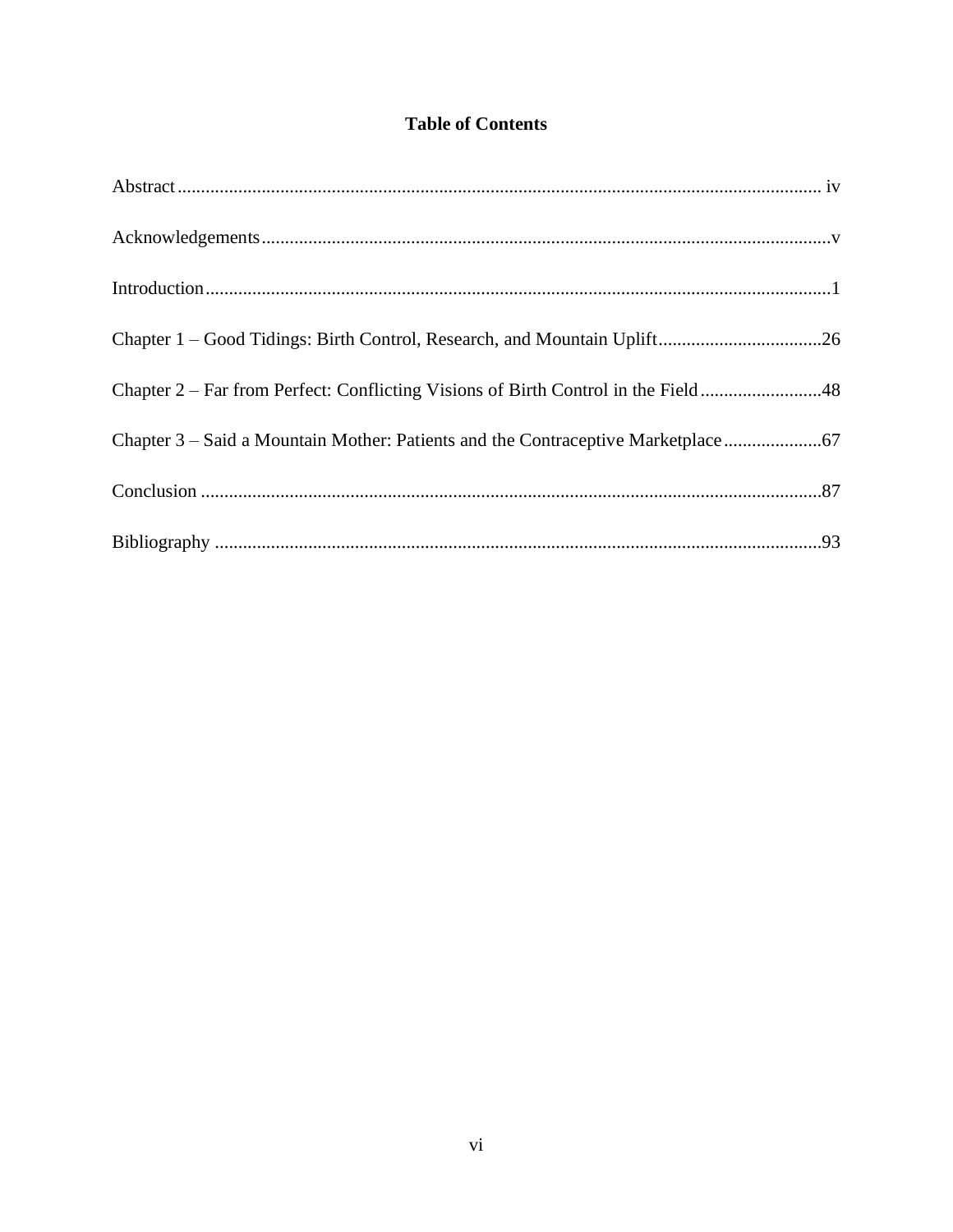#### **Introduction**

In 1942, Gilbert W. Beebe, a statistician for the National Committee on Maternal Health (NCMH), published the findings of a three-year-long experimental birth control trial in Logan County, West Virginia. The purpose of the investigation, he wrote, was to test the efficacy and appeal of "simple" contraceptives among rural and indigent populations.<sup>1</sup> Simple contraceptives were the opposite of methods that usually required the assistance of a physician, such as the cap diaphragm.<sup>2</sup> The simple contraceptive that the NCMH offered to nearly 1,500 women in Logan County's coal communities was a spermicidal lactic acid jelly that patients applied using a glass syringe. In the 1930s, medical researchers believed that simple forms of birth control were more practical and thus could be more attractive for poor women who lived in isolated areas, and they began to test the efficacy of simple methods in places such as West Virginia. But the goal to extend birth control to poor women did not originate from a feminist impulse to assist them in exercising "control over their procreative destiny."<sup>3</sup> Rather, to justify the necessity of the Logan County project, Beebe referred to figures that detailed the economic stagnation and intense poverty in the region, as well as the related issues of inadequate sanitation and general ill health. The deeper purpose of the birth control experiment in the mountains, then, was to determine the effect that fertility control could have in addressing the long-standing economic despair in

<sup>&</sup>lt;sup>1</sup> Gilbert W. Beebe, *Contraception and Fertility in the Southern Appalachians* (Baltimore: The Williams and Wilkins Company, 1942): 39.

<sup>2</sup> Johanna Schoen, *Choice and Coercion: Birth Control, Sterilization, and Public Health and Welfare*  (Chapel Hill: University of North Carolina Press, 2005): 23.

<sup>&</sup>lt;sup>3</sup> Andrea Tone frequently uses the phrase "procreative destiny" to illustrate the idea that contraception could empower women by giving them the ability to wield control over their own reproduction. Andrea Tone, *Devices and Desires: A History of Contraceptives in America* (New York, Hill and Wang, 2001). Additionally, Johanna Schoen expertly highlights the general idea that research on simple birth control in this era originated more from an interest in dealing with poverty than in providing for women's empowerment. Schoen, *Choice and Coercion,* 30.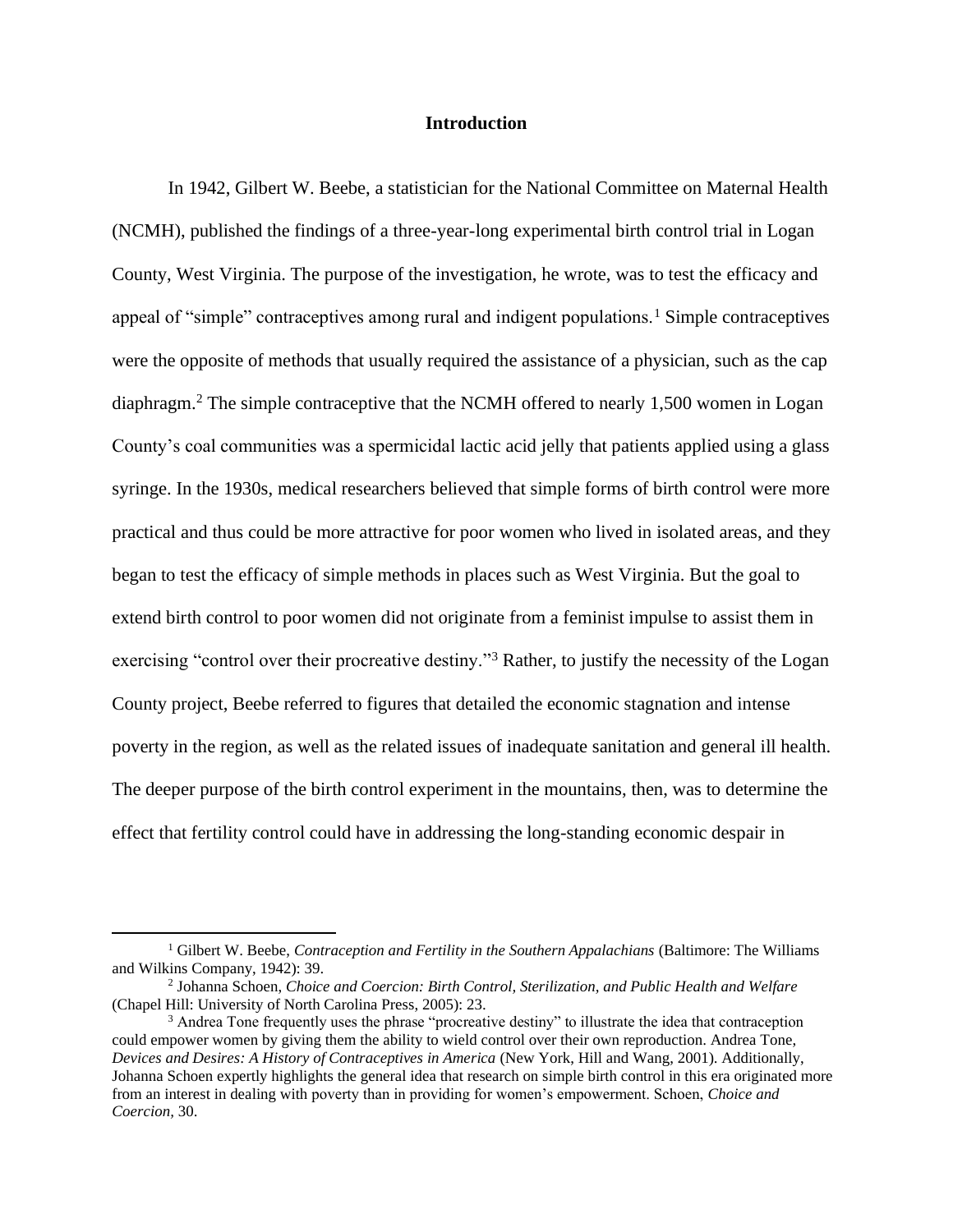Appalachia that had recently prompted the Federal Emergency Relief Agency (FERA) to designate it among key American "rural problem areas."<sup>4</sup>

Importantly, the FERA report authors illustrated the connection between the size of families and the extent of desperation and relief aid in problem areas. The authors noted that the mountain population had "a rate of natural increase in excess of that of any group of white people…in the United States." This population's high fertility rate, they wrote, "definitely presses on the means of subsistence and is an important influence in keeping the standard of living low."<sup>5</sup> The FERA report established a link between high fertility and poverty in the mountains. By associating birth control with economic improvement for this same population, the NCMH'S contraceptive experiment created an ideological link between mountain women and the region's economic outlook. According to Beebe, in West Virginia, the "excessive" fertility of mountain women had resulted in a high population of people who could never expect to be employed again in the mines.<sup>6</sup> In this way, the Committee's birth control project cast women as at least partly culpable for the economic trouble across the region. The larger atmosphere of economic crisis prompted the NCMH's intervention in the region, but the Southern Mountain Region was unique because it seemed as though the Depression merely intensified long-standing economic despair there. In the Committee's view, mountaineers clung to an outdated gendered and sexual order that had resulted in large numbers of offspring who could not subsist using the region's resources. Excessive reproduction was a key measure of the region's distance from American modernity. Moreover, extending birth control to women in

<sup>4</sup> Federal Emergency Relief Administration, *Six Rural Problem Areas: Relief-Resources-Rehabilitation,*  P.G. Beck and M.C. Forster, F.E.R.A. Research Monograph I (Washington, DC, 1935). It is important to point out, however, that the FERA report subsumed what would now be considered Appalachia within what the authors dubbed "The Appalachian-Ozark Area."

<sup>5</sup> Ibid, 10.

<sup>6</sup> Beebe, *Contraception and Fertility,* 21.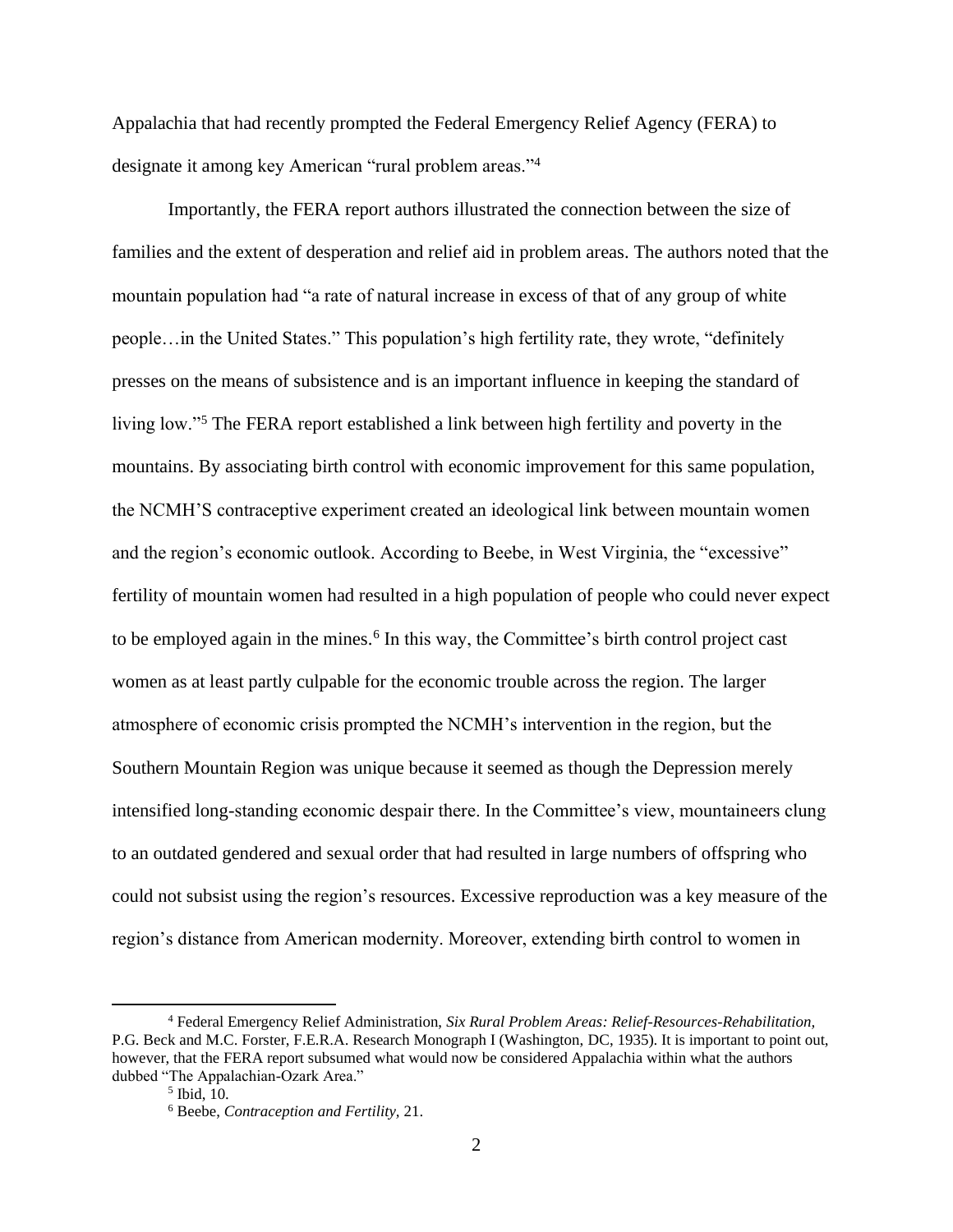West Virginia coal camps and on eastern Kentucky farms could help to make women responsible for solving economic problems they had helped to create and could bring the mountains more in line with the rest of the country economically and culturally.

Through the 1930s, the Committee on Maternal Health functioned as a sort of clearinghouse for sex research and not so much as an independent research entity.<sup>7</sup> However, Dr. Clarence J. Gamble – the heir of the Gamble family of Cincinnati's Proctor & Gamble, Co. – directly sponsored the Appalachian contraceptive experiments under the auspices of the NCMH. Because he served as NCMH treasurer and entirely funded his own experiments, Gamble's work was largely unsupervised by the Committee, and he expected to wield complete control over the design and operation of his projects. He expressed an interest in the potential of fertility reduction to alleviate economic depression. More precisely, according to one historian, he envisioned that wide-scale access to birth control would go "beyond the palliatives of the New Dealers" to instead strike "at a fundamental source of social disorder, differential fertility between classes."<sup>8</sup> Gamble was concerned that poor people were reproducing too numerously, while the wealthy reproduced in too few numbers. First through NCMH field research and later by bankrolling his projects through his own Pathfinder Fund, Gamble provided seed money to establish experimental birth control clinics in other problematic regions throughout the United States and the world, always seeking to understand the effect that various kinds of contraceptives could have on indigent populations.<sup>9</sup>

<sup>7</sup> James Reed, *From Private Vice to Public Virtue: The Birth Control Movement and American Society since 1830* (New York: Basic Books, Inc. Publishers, 1978): 181.

<sup>8</sup> Ibid, 227.

<sup>9</sup> Gamble is perhaps best known on a domestic level for his work in North Carolina, which, unlike his Appalachian trials, involved the state public health program. In North Carolina, he eventually came to advocate for sterilization instead of simple methods. In her monograph, Schoen reproduces an enthusiastic poem that Gamble wrote. The end of its last stanza reads: "And because they had been / STERILIZED, the taxpayers of / North Carolina had / Saved / THOUSANDS OF DOLLARS / And the North Carolina MORONS LIVED / HAPPILY EVER AFTER." See Schoen, *Choice and Coercion,* Chapter 2. However, much of Gamble's funding activity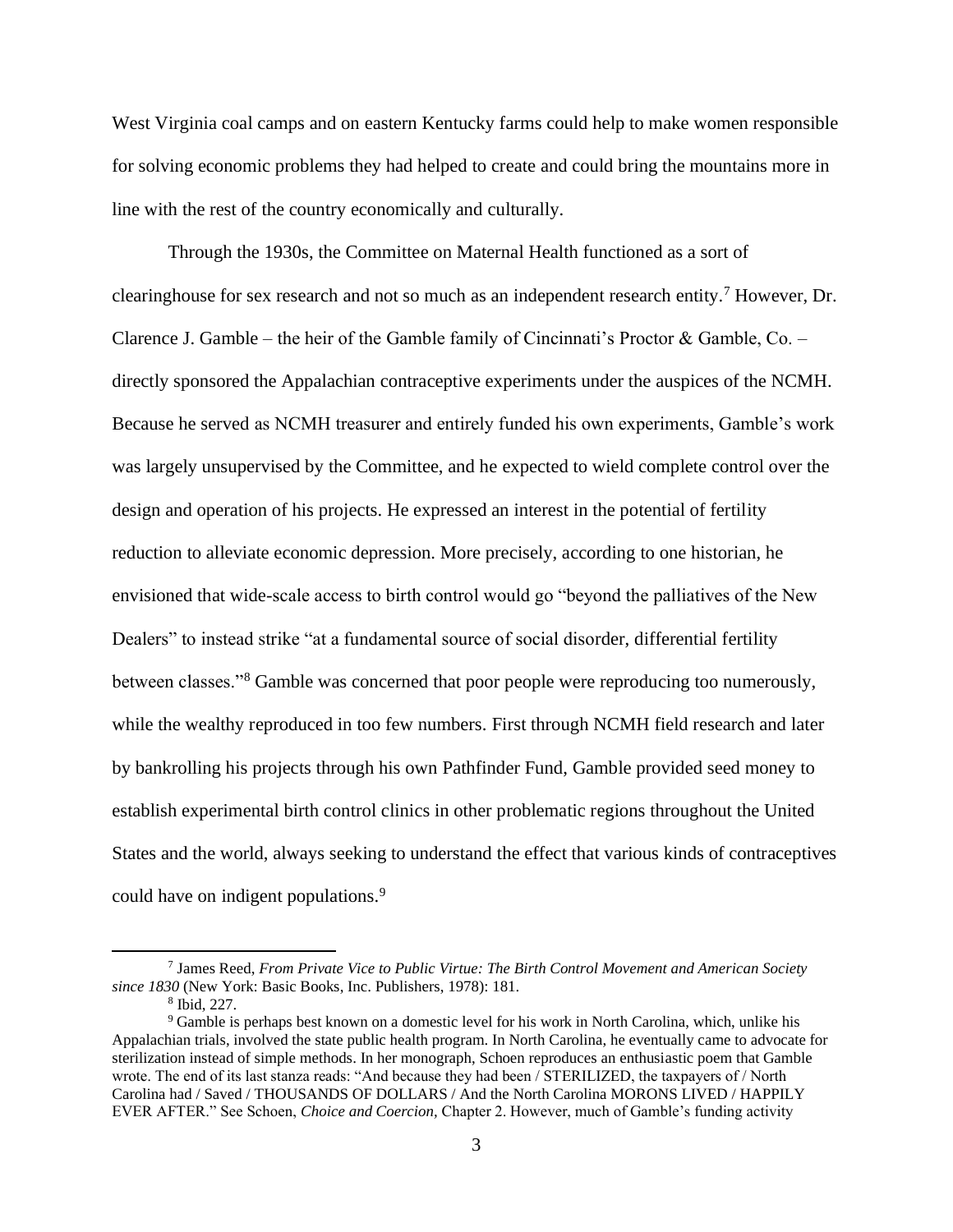While Gamble was certainly motivated by his ideological belief in eugenics, his Appalachian projects – which were among his earliest birth control studies – also provide valuable insight into the changing dynamics of birth control and its connection to medical research in the 1920s and 1930s. In 1925, Gamble reached out to Dr. Robert Latou Dickinson, a leading New York gynecologist and the founder of the NCMH, about the status of the research on simple contraceptives.<sup>10</sup> Dickinson was noted for his enthusiastic support of medicallysupervised birth control and sex research at a time when many physicians were alienated from the laywoman-led birth control movement and the "quackery" of the unregulated birth control marketplace.<sup>11</sup> He engaged in a tenuous collaboration with Margaret Sanger to operate the Birth Control Clinical Research Bureau; together, they worked to establish the primacy of the physician-fitted diaphragm model of birth control.<sup>12</sup> Reportedly, Dickinson told Gamble that because of obscenity censorship laws that outlawed the overt advertisement and sale of contraceptives, physicians and medical scientists were not eager to undertake contraceptive research and scientific institutions were unwilling to support it financially.<sup>13</sup> Historians generally credit Dickinson with inspiring Gamble to fund and undertake his own birth control research.<sup>14</sup>

After joining the NCMH in 1929, Gamble began to research the clinical effectiveness of various kinds of simple contraceptives – especially spermicidal jellies – against various manufacturers' claims of efficacy.<sup>15</sup> To this end, he first sponsored a study of simple methods

throughout the US and abroad appears to have gone toward simple methods that he offered in partnership with local, private birth control groups.

<sup>10</sup> Greer Williams and Doone Williams, *Every Child a Wanted Child: Clarence James Gamble, M.D. and his Work in the Birth Control Movement,* ed. Emily B. Flint*,* (Boston: Harvard University Press for the Francis A. Countway Library of Medicine, 1978), 91.

<sup>11</sup> Reed, *From Private Vice to Public Virtue,* 143-144.

<sup>12</sup> Ibid, 175-180.

<sup>13</sup> Williams, et al, *Every Child a Wanted Child,* 91.

<sup>14</sup> Reed, *From Private Vice to Public Virtue,* 225-226.

<sup>15</sup> Williams, et al, *Every Child a Wanted Child,* 105, 118-119.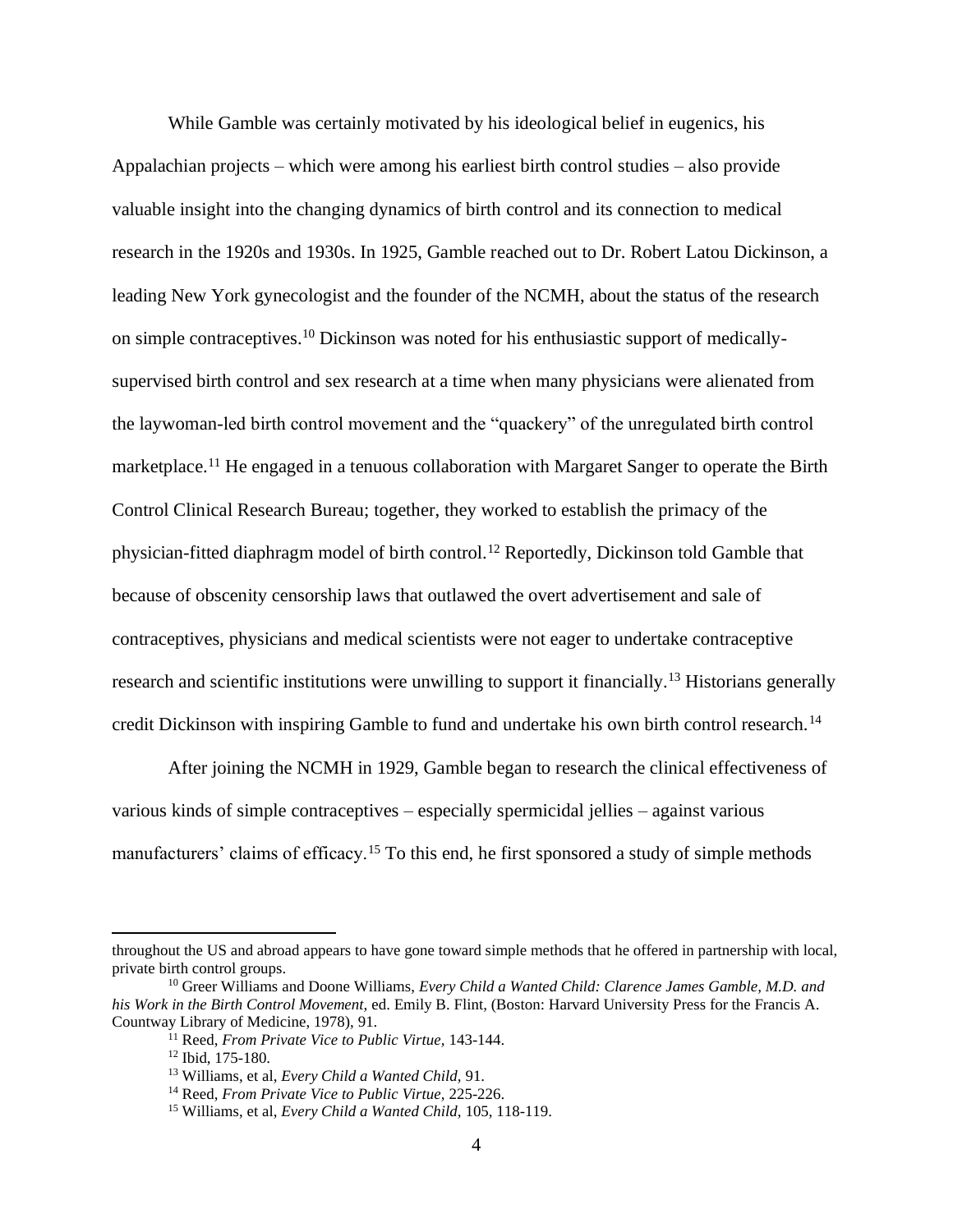among working-class postpartum patients at a Philadelphia hospital in 1933.<sup>16</sup> Later, he began to work with an existing charity birth control clinic in Logan County, West Virginia to perform his own extensive contraceptive study there. For the West Virginia and Kentucky experiments, Gamble directly purchased syringes and tubes of jelly from contraceptive manufacturers. Like Dickinson, he was motivated to establish the scientific efficacy of certain commercially-available methods to increase their appeal and to demonstrate the legitimacy of his cause. By showing that easily accessible methods were effective from a scientific standpoint, he could more readily realize his goal of limiting the over-reproduction of the poor. In the mountains and beyond, Gamble's goal to demonstrate that simple methods were medically and scientifically sound meant that he largely neglected attention to regional concerns or individual patients' experiences. The Appalachian projects, though they were born out of observation of regional economic problems, prompted Gamble to subsume mountain women within a global indigent class and to make the region a part of a broader goal of the accumulation of scientific knowledge.

In 1936, while Gamble hired a nurse from Philadelphia to canvass homes in West Virginia coal camps and supply coal miners' wives with birth control, he also began to spread his work geographically. As he expanded his focus, he realized the necessity of establishing a kind of inside organization of volunteer women in each locale that would provide practical day-to-day guidance for field workers and, most importantly, a sense of credibility for his project.<sup>17</sup> He sent his secretary Phyllis Page to the 1936 annual meeting of the Conference of Southern Mountain Workers (CSMW). She followed Conference delegates from Berea, Kentucky back home to help organize the Mountain Maternal Health League (MMHL), which wielded moral authority in the

<sup>&</sup>lt;sup>16</sup> The results of this study are summarized in Gilbert W. Beebe and Clarence J. Gamble, "The Effect of Contraception Upon Human Fertility," *Human Biology* 10, no. 3 (September 1938). For patients who had not reported prior contraceptive usage, Gamble and Beebe determined the rate of reduction in pregnancies to be 86%. <sup>17</sup> Williams, et al, *Every Child a Wanted Child,* 234.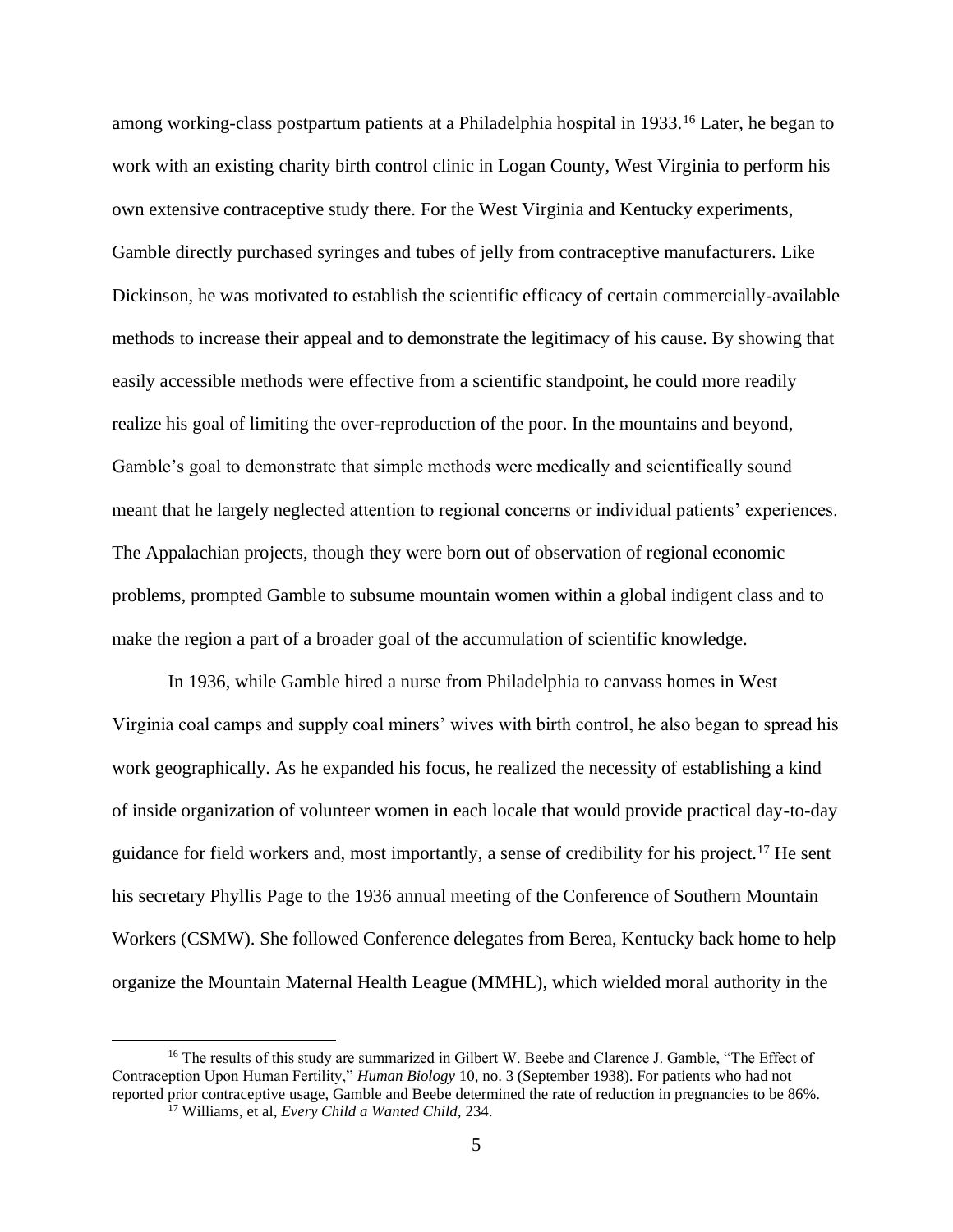area primarily because of its connection to established local and regional benevolence traditions. The CSMW began in the early twentieth century as a cooperative network of various Protestant missionary and secular aid groups throughout the region.<sup>18</sup> By the 1930s, the mountain aid movement was largely dominated by white middle-class Protestant women who emphasized uplift for the mountaineers.

Gamble was particularly interested in "stirring up interest in birth control among women's clubs."<sup>19</sup> Women's club activists not only had important organizational and fundraising skills, but as upstanding members and "social pillars" of their communities, they shielded birth control work from charges of sexual immorality.<sup>20</sup> While the MMHL women were useful for Gamble's project, they had their own experiences in activism and asserted their own perspectives on the utility and meaning of birth control. In addition to their experience in mountain aid work, the Conference women who formed the MMHL were also connected to Berea's church women's clubs and held a broader interest in maternalism. They were attentive to – and because of their roles as wives and mothers, thought of themselves as particularly suited to solve – health and welfare issues for women and children.<sup>21</sup> Women who led the Conference in the 1930s and who emphasized maternalism drove the organization in new directions; the broader economic uncertainty seemed to threaten women and children most readily, they believed.<sup>22</sup> The formation of the MMHL in 1936 was one particularly interesting iteration of the Conference's new interest

<sup>&</sup>lt;sup>18</sup> Perhaps the most comprehensive treatment of the history of the Conference can be found in David E. Whisnant, *Modernizing the Mountaineer: People, Power, and Planning in Appalachia* (Boone: Appalachian Consortium Press, 1980), Chapter 1.

<sup>19</sup> Williams, et al, *Every Child a Wanted Child,* 122.

<sup>20</sup> Cathy Moran Hajo, *Birth Control on Main Street: Organizing Clinics in the United States* (Urbana: University of Illinois Press, 2010): 159

<sup>21</sup> See especially Molly Ladd-Taylor, *Mother-Work: Women, Child Welfare, and the State, 1890-1930*  (Urbana: University of Illinois Press, 1995).

<sup>&</sup>lt;sup>22</sup> For more on this shift, see Penny Messinger, "Restoring the Woman Reformer: Helen Hastie Dingman and 'Mountain Work,' 1916-1950," *Appalachian Journal* 37, nos. 3/4 (Spring/Summer 2010): 242-264.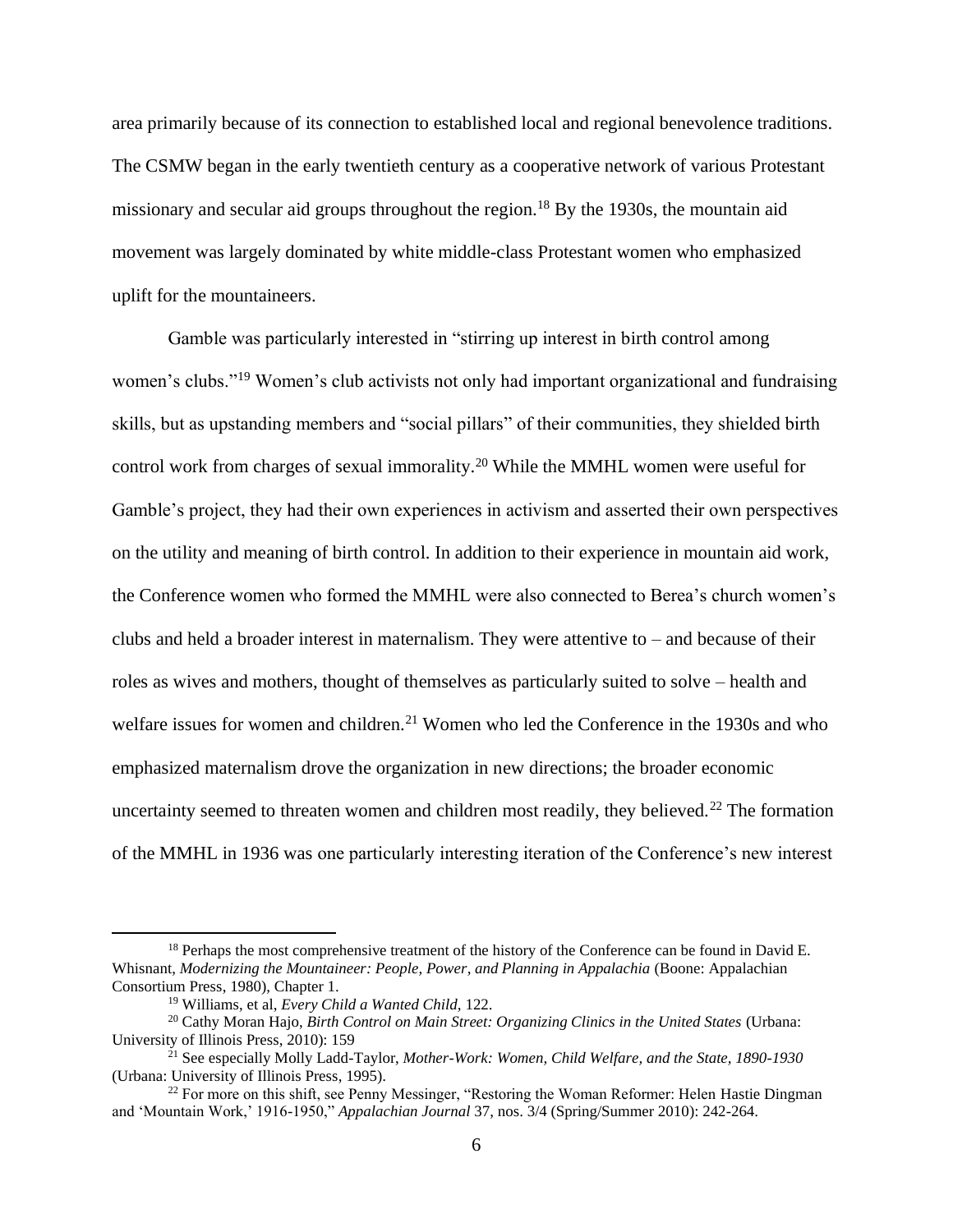in maternal causes because the MMHL fashioned the extension of birth control to mountain women as a form of traditional mountain aid work, which advocated for cultural, moral, and behavioral change among individual mountain residents to engender regional improvement. Aid work that targeted mountain mothers was not a new phenomenon, nor was – as Gamble and the League found out – Appalachian women's contraceptive use. Rather, the League's attempts to define birth control primarily as an agent of modernization for mountain communities represented a new take on traditional assumptions of the fundamental neediness of the region's inhabitants.

Gamble and the MMHL worked to accomplish their project by employing a public health nurse. Gamble's insistence on the use of a nurse spoke to the reality that there were few physicians in the area and thus stressed the potential benefits of a de-medicalized approach in spreading simple birth control to poor women. For the MMHL, a nurse who repeatedly visited women in their homes could spend hours educating them on the benefits of birth control and how to use it. A nurse could induce changes in individual sexual and reproductive practices that could result in healthier and more financially stable families and households. Eventually, this pattern would be reflected throughout the region. Gamble and the League selected Lena Gilliam, a young nurse from nearby Rockcastle County. She seemed to be the ideal choice not only because of her familiarity with the local geography and community, but also because of the ways that frequent childbearing, poverty, and ill maternal health had impacted her personally. After her mother died during childbirth, Gilliam was forced to care for her ten younger siblings in her family's two-room log cabin and could not accept an offer to attend a regional institute of higher education. When she finally left the mountains to pursue an education, she was trained and worked as a nurse in a New York City hospital, and she fashioned herself as thoroughly

7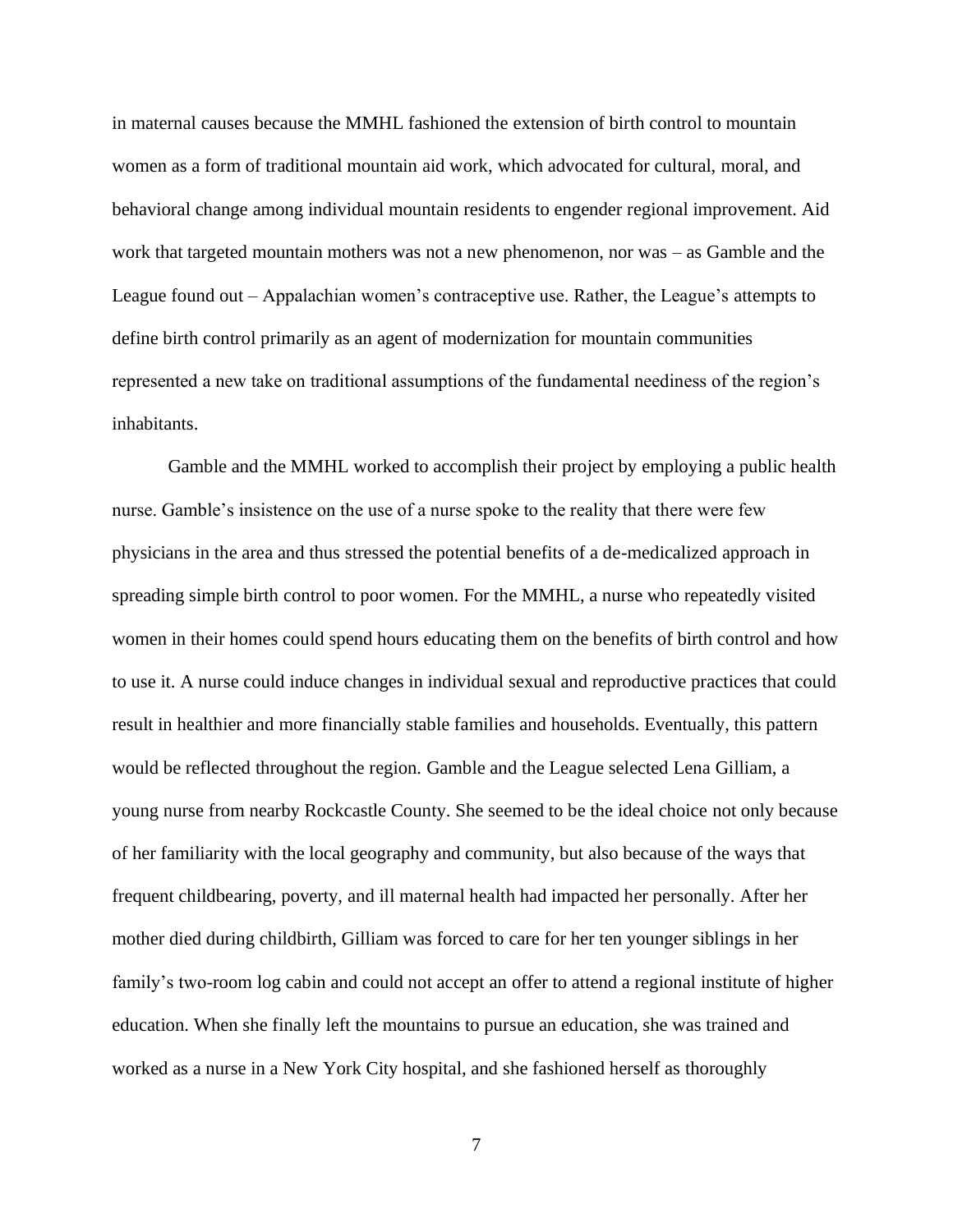cosmopolitan in comparison to the sometimes frustrating provincialism of her patients.<sup>23</sup> For all Gilliam's presumed ability to connect to patients, she was oftentimes the biggest proponent of a eugenic understanding of the region and its inhabitants. Moreover, her periodic sympathy and derision for patients brought her into conflict with them, Gamble, and the League at different times on different points.

The nurse was patients' only point of contact with the experimental project, and Gilliam was instructed to tell them about both the experimental and charitable natures of the study, as well as the fact that she was supervised by a board of physicians. Despite this minimal exposure to the broader purposes and workings of the experiment, patients played a significant role in determining the limited immediate outcomes of the project. The spermicidal jelly was a novel method for mountain women, but the majority of those who agreed to participate revealed that they had used a variety of contraceptives before with various rates of effectiveness in preventing pregnancy.<sup>24</sup> Patients appear to have understood birth control according to a model that differed from those that Gamble or the League promoted. Gilliam and the League pushed a narrative of charity that defined free birth control as a benevolent enterprise to induce behavioral improvements, while Gamble insisted on a singular method for the purposes of experimental control to establish the usefulness of simple contraceptives. At a time in which birth control was unregulated and was technically considered illicit, mountain women turned to the familiar techniques of the birth control marketplace that working-class people had "invented…to shield

<sup>23</sup> Louise Hutchins, "Better Health for Mountain Mothers," *Mountain Life & Work* 34, no. 3 (1958): 16.

 $24$  To participate in the project, a woman only had to be a married mother within reproductive age. Prior contraceptive usage was not a requirement for participation, but nearly 40% of patients reported having used birth control before the experiment. While this statistic should be taken critically because of the voluntarist and nonrandom nature of the sample, these metrics were important to Gamble and Beebe in their attempts to measure comparative rates of efficacy across various methods. Patients who claimed to have used other methods in the past also could have attempted to compare the jelly's effectiveness in preventing pregnancy against their experiences with other methods. Gilbert W. Beebe and Murray A. Geisler, "Control of Conception in a Selected Rural Sample," *Human Biology* 14, no. 1 (February 1942).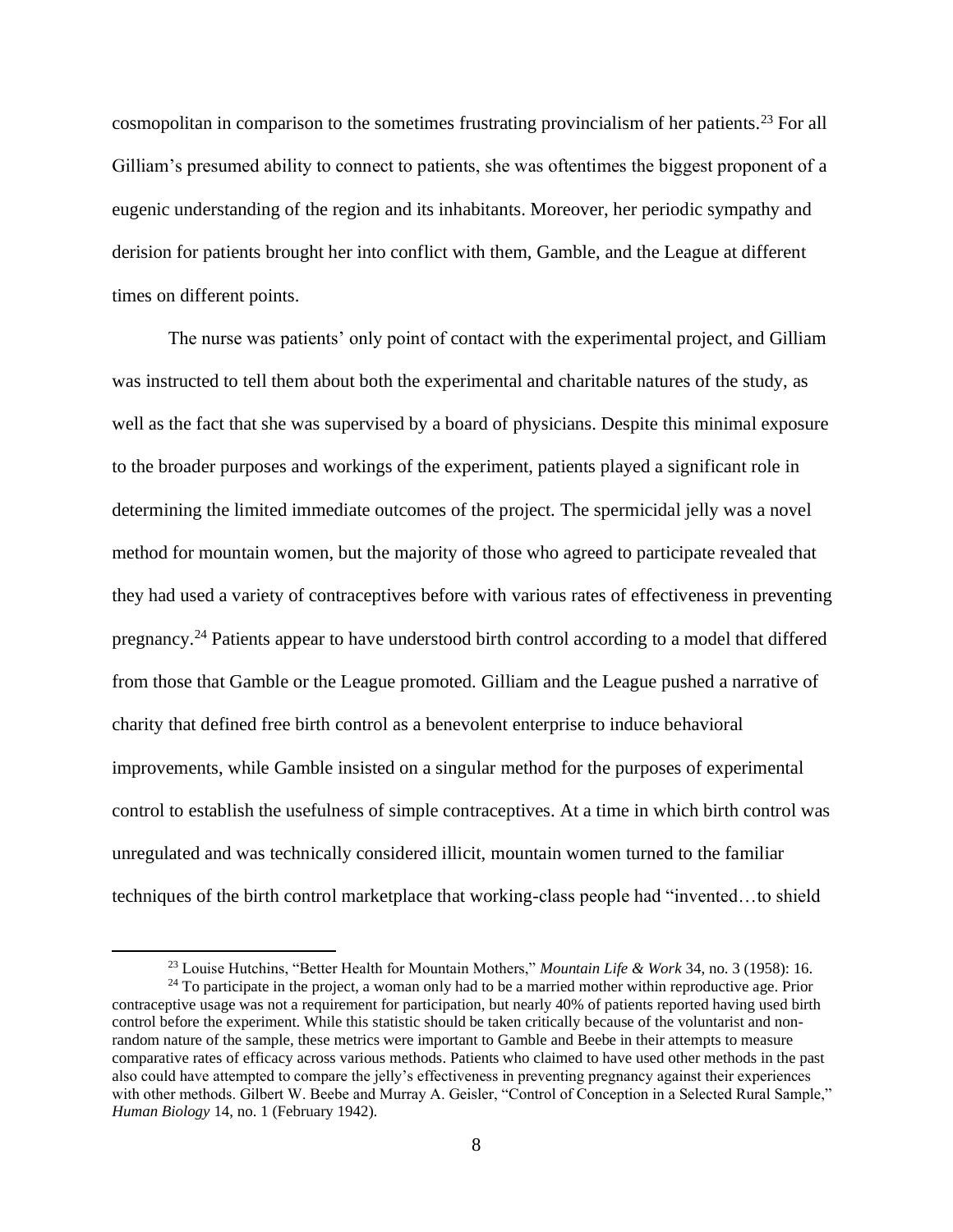themselves from product failure and commercial exploitation."<sup>25</sup> These strategies included earnestly comparing experiences with neighbors and friends who accepted the League's method, paying for the jelly, and stopping use in favor of other methods when the jelly became unsatisfactory. Mountain mothers often refused to use the method according to the League's goal of improvement and Gamble's goal of accumulating reliable data. The ways in which patients used the jelly represented a logical evaluation of the method, which, as they reminded Gamble and the League, was not yet established as totally safe or effective. In rejecting the totally benevolent or totally scientific undertones of the project, patients denied the assumptions about regional need and uplift that undergirded the project.

In short, this thesis argues that reformers, researchers, and health professionals were instrumental in crafting a powerful and lasting narrative that made women's reproduction a concern of and indicator for regional progress. Previously, large families had merely been associated with poverty. But in the midst of the Great Depression, activists and researchers came to understand that the region's problems were at least partly caused by – and thus could be remedied by controlling – excessive fertility among mountain women. Gamble's and the League's project is largely a story about the meaning of the Southern Mountain Region, but the politics of birth control and reproduction that were at stake in eastern Kentucky reveals much about the shifting terrain of birth control in the 1930s more broadly. Gamble, the League, and patients had differing understandings on the use of birth control: Gamble pushed for demedicalized and experimental birth control to prevent over-population among the poor, the MMHL promoted charitable birth control as a means to secure moral uplift, and patients asserted their roles as contraceptive consumers. While Gamble determined a promising but tentative

<sup>25</sup> Andrea Tone, *Devices and Desires,* 77.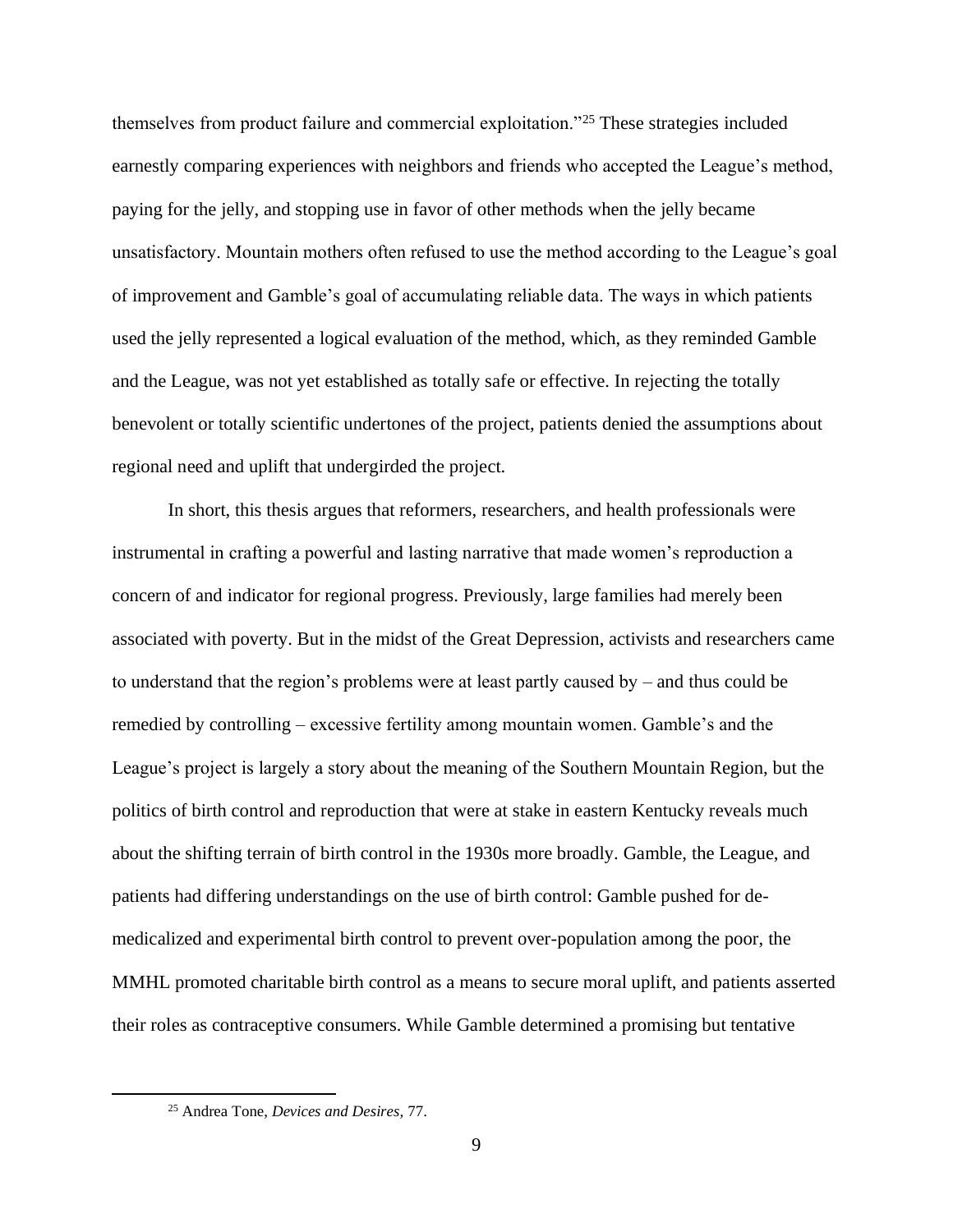efficacy rate for the spermicidal jelly, he ultimately was unable to radically alter reproductive patterns or the economic situation in the mountains or elsewhere. The MMHL was not able to establish the region as a series of improved and stable homes. And the project did not connect multitudes of mountain women to the transformative effects of contraception on a long-term basis. The consequences of the experiment were limited in all respects, but its larger legacy – to specify women as a metric of regional economic and cultural progress – guided later observations about regional conditions and the usefulness of population control there.

Gamble financed three separate projects in what he and his statisticians believed to be the "Southern Appalachian Region."<sup>26</sup> In addition to the trial in Kentucky, Gamble funded the aforementioned study of spermicidal jellies in Logan County, West Virginia from 1936-1939, and he paid Nurse Lena Gilliam Hilliard – who had recently married and moved with her husband to North Carolina – to distribute condoms to women in Watagua County, North Carolina from 1939-1941.<sup>27</sup> This thesis focuses, however, on the experiment that he funded from 1936-1942 in a nine-county region in eastern Kentucky.<sup>28</sup> Gamble had some idea of the composition of the Southern Appalachian Region, but the region's classification has always been somewhat ambiguously constructed. Throughout this work, I use the phrases "Southern Mountain Region," "the region," and "the mountains" interchangeably and to reflect contemporary ideas about geography that drove Gamble's and the League's approach to the work. However, following historian Jessica Wilkerson's lead, I mostly avoid using the term

<sup>&</sup>lt;sup>26</sup> Clarence J. Gamble and Christopher Tietze, "The Condom as a Contraceptive Method in Public Health," *Human Fertility* no. 4 (1944): 97-111.

<sup>27</sup> The results of the West Virginia trial are published in Beebe, *Contraception and Fertility in the Southern Appalachians.* For the results of the North Carolina trial, see Gamble, et al, "The Condom."

<sup>&</sup>lt;sup>28</sup> These counties are Estill, Harlan, Garrard, Jackson, Lincoln, Madison, Powell, Rockcastle, and Whitley. The MMHL was based in Berea, which is located in Madison County.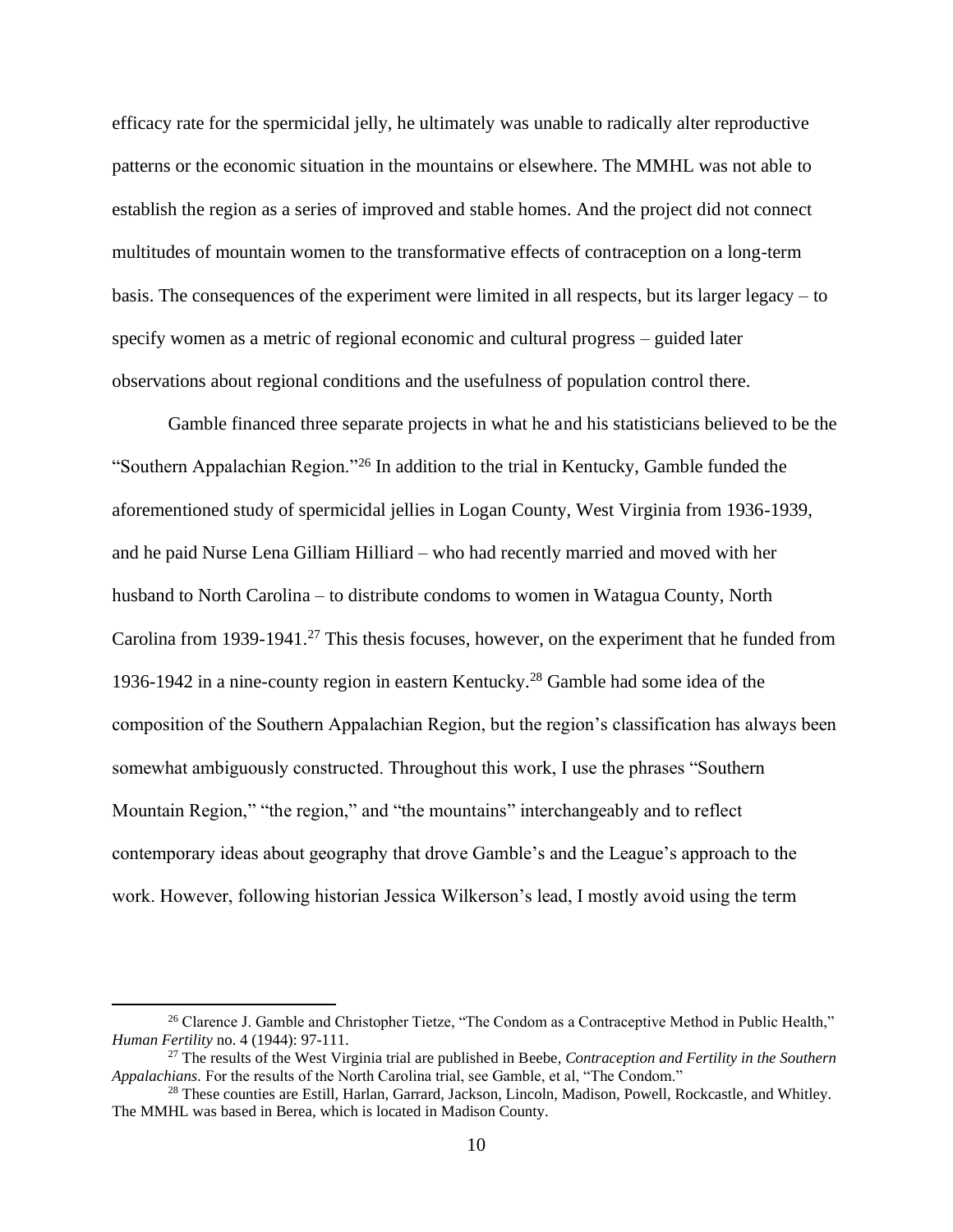"Appalachia" to avoid implying that there is one definitive geographic reality or particular idea that can represent all of the area.<sup>29</sup>

Similarly, I cannot claim to know much at all about how patients envisioned themselves as part of a distinctive regional collective, or if they imagined such at all. To that end, I usually refer to them – as League activists did – as "mountain mothers" or "mountain women." These phrases not only distinguish them from the women of the League, but it reflects what was concrete about their lives within this geographic setting without asserting that they viewed this fact as significant. Moreover, I am especially interested in patients' experiences of the trial. In addition to the general "mountain women," I typically employ the term "patients" to describe trial participants. This reflects the fact that many women justified their participation in the experiment by describing birth control's potential benefits for their physical health, but I am of course cognizant of the ways that these women also asserted their roles as consumers of birth control and as deserving recipients of charity aid to frame their involvement. The term "patient" reproduces the project's aim to subject women to scientific medical control, but it corrects the idea that I can know very much definitively about how mountain women, who left few records, envisioned themselves precisely.

Furthermore, this thesis focuses on women in only a handful of Kentucky counties out of the 423 counties across 13 states that make up the Appalachian Region, according to the federal government. <sup>30</sup> I suggest that Gamble's and the League's project provides a window into regional reproductive politics, but I do not suggest that this is the only story to be told about reproduction in the mountains at this time. It is important to acknowledge that the MMHL was associated with

<sup>29</sup> Jessica Wilkerson, *To Live Here, You Have to Fight: How Women Led Appalachian Movements for Social Justice* (Urbana: University of Illinois Press, 2019), 3, 203.

<sup>&</sup>lt;sup>30</sup> "Appalachian Counties Served by ARC," Appalachian Regional Commission, 2022, https://www.arc.gov/appalachian-counties-served-by-arc/.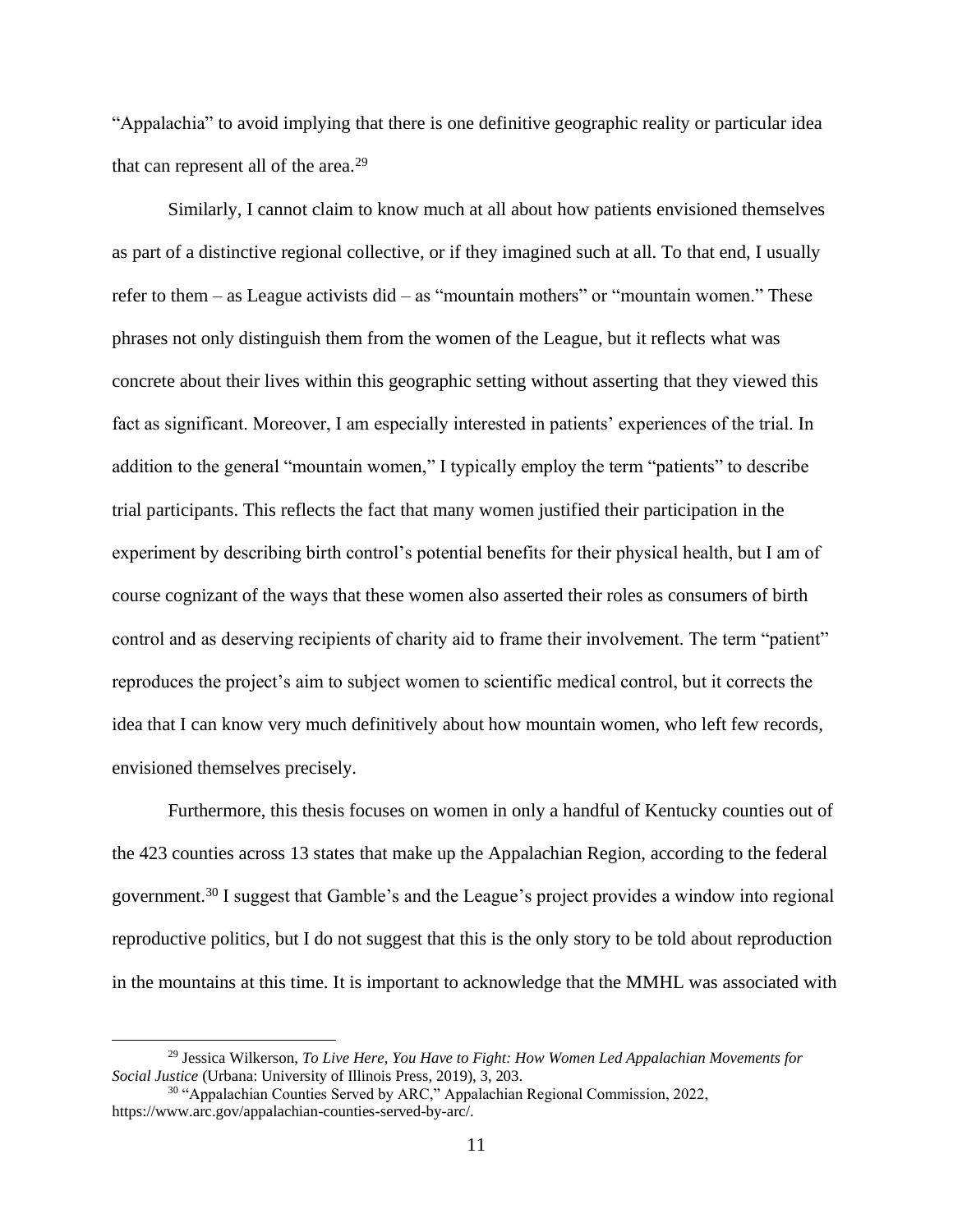Berea College and the surrounding community, which has been noted as a center for quintessentially Appalachian projects. Even though it was relatively limited in scope, Gamble's and the League's work was based on and modified traditional constructions of the region that had originated from and were maintained by aid workers and educators in Berea.<sup>31</sup> Thus, I reinforce the idea that the League's project worked to cast reproduction as a problem that characterized the entire region.

In considering the multiple and competing definitions of birth control that were involved in the Appalachian contraceptive trial and the broader meanings about the region that the project helped to establish, I have found Rickie Solinger's use of the phrase "reproductive politics" to be helpful. Solinger defines reproductive politics as "matters of sex-and-pregnancy (which she conceptualizes as "reproductive capacity") and power."<sup>32</sup> She argues that, historically, reproduction has been cast as a social problem and has thus shaped broader political developments in the United States. The politicization of reproductive capacity has in turn created specific meanings about and for people marked as girls and women. I follow Solinger's lead in historicizing reproductive politics in eastern Kentucky in the 1930s and early 1940s to understand how gender and sexuality were deployed in the Appalachian trials to implicate women in larger narratives about the region in its relationship to the nation.

In understanding the construction of narratives about the region, I look to the work of scholars who interrogate the idea of the region as a whole. Henry D. Shapiro, for example, critically examined the region as a cultural construction by observers from outside the region.<sup>33</sup>

<sup>31</sup> Whisnant, *Modernizing the Mountaineer,* 7-8.

<sup>32</sup> Rickie Solinger, *Pregnancy and Power: A Short History of Reproductive Politics in America* (New York: New York University Press, 2005), 1.

<sup>33</sup> Henry D. Shapiro, *Appalachia on Our Mind: The Southern Mountains and Mountaineers in the American Consciousness, 1870-1920* (Chapel Hill: The University of North Carolina Press, 1978).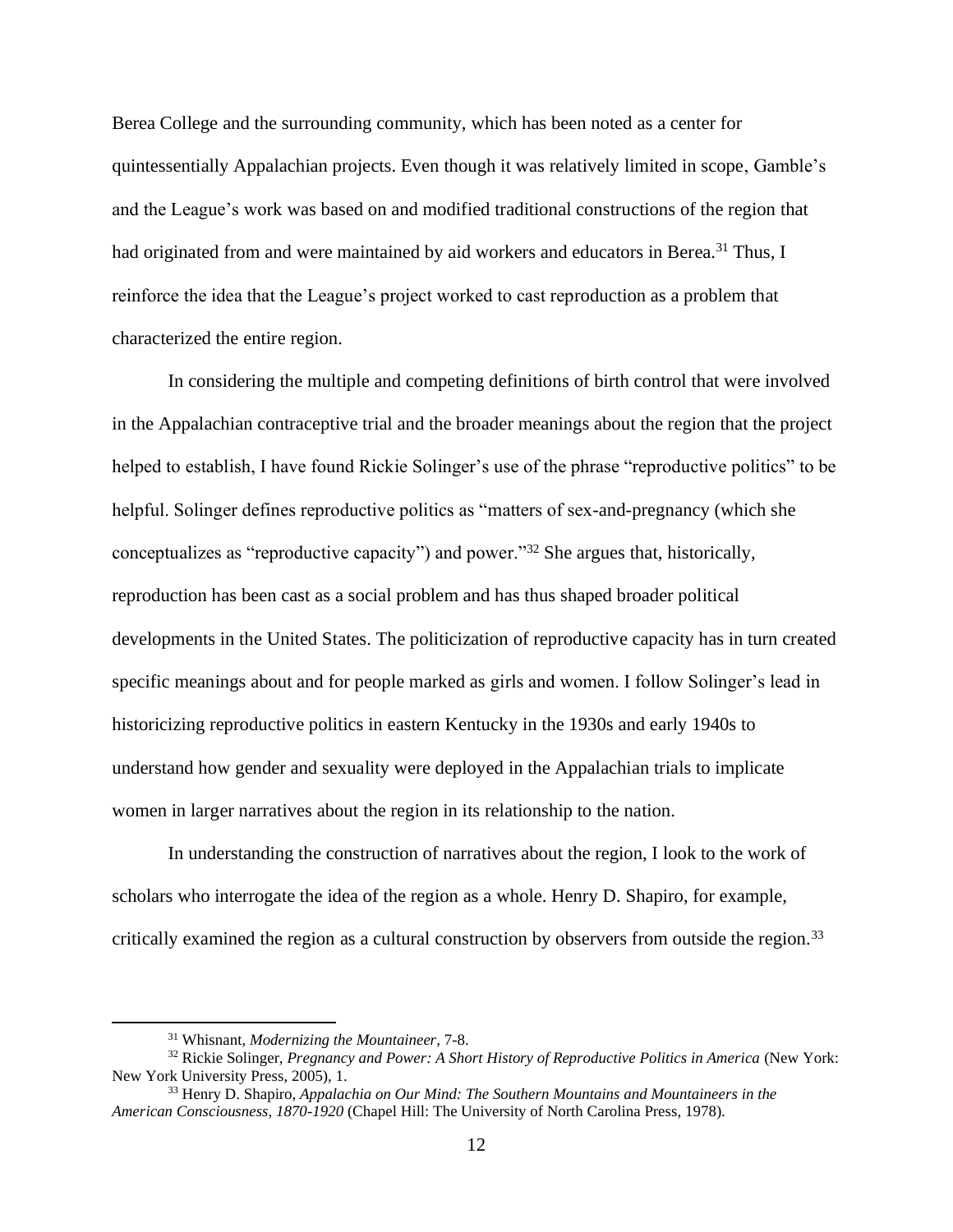Outsiders, he claimed, established the notion of fundamental Appalachian "otherness" to rationalize the seeming peculiarity of the mountain people compared with the rest of the industrializing nation in the late nineteenth and early twentieth centuries.<sup>34</sup> He goes on to explain how a sense of otherness inaugurated a long history of intervention as a means to understand and correct the problem of that perceived otherness and pre-modernity in the mountains. Similarly, Allen Batteau emphasizes the "paradox" of Appalachia, or the fact that constructions of Appalachia have embodied both positive and negative qualities about the culture of the United States more broadly.<sup>35</sup> In another work, Batteau claims that simply looking to otherness as Shapiro defined it is a "dead end"; instead, he claims, we should historicize specific constructions of this otherness, which shows the durability, complexity, and dynamism of this concept for various political ends.<sup>36</sup>

This study also takes direction from scholars who call for more criticality around how race and gender have been implicating in defining the region. Most readily, I take inspiration from Barbara Ellen Smith, who calls for a feminist analysist of Appalachian history to emphasize women's central roles in histories of production in the region. Women are often rendered as marginal to labor conflict and the formation of class consciousness in studies of the region, she says. She points out the materiality of gendered hierarchical relationships to argue that women should be centered in histories of the region, with all of their emphasis on political economy.<sup>37</sup> Smith is also critical of the ways that studies of the region deal with race. She calls simply for "a race-conscious analysis of the hillbilly, and a deeper consciousness about whiteness in

 $34$  Ibid, x.

<sup>35</sup> Allen Batteau and Phillip Obermiller, "Introduction: The Transformation of Dependency," *Appalachia and America: Autonomy and Regional Dependence,* ed. Allen Batteau (Lexington: The University Press of Kentucky, 1983).

<sup>36</sup> Batteau, *The Invention of Appalachia* (Tucson: The University of Arizona Press, 1990), 196.

<sup>37</sup> Barbara Ellen Smith, "Walk-Ons in the Third Act: The Role of Women in Appalachian Historiography," *Journal of Appalachian Studies* 4, no. 1 (Spring 1998), 24.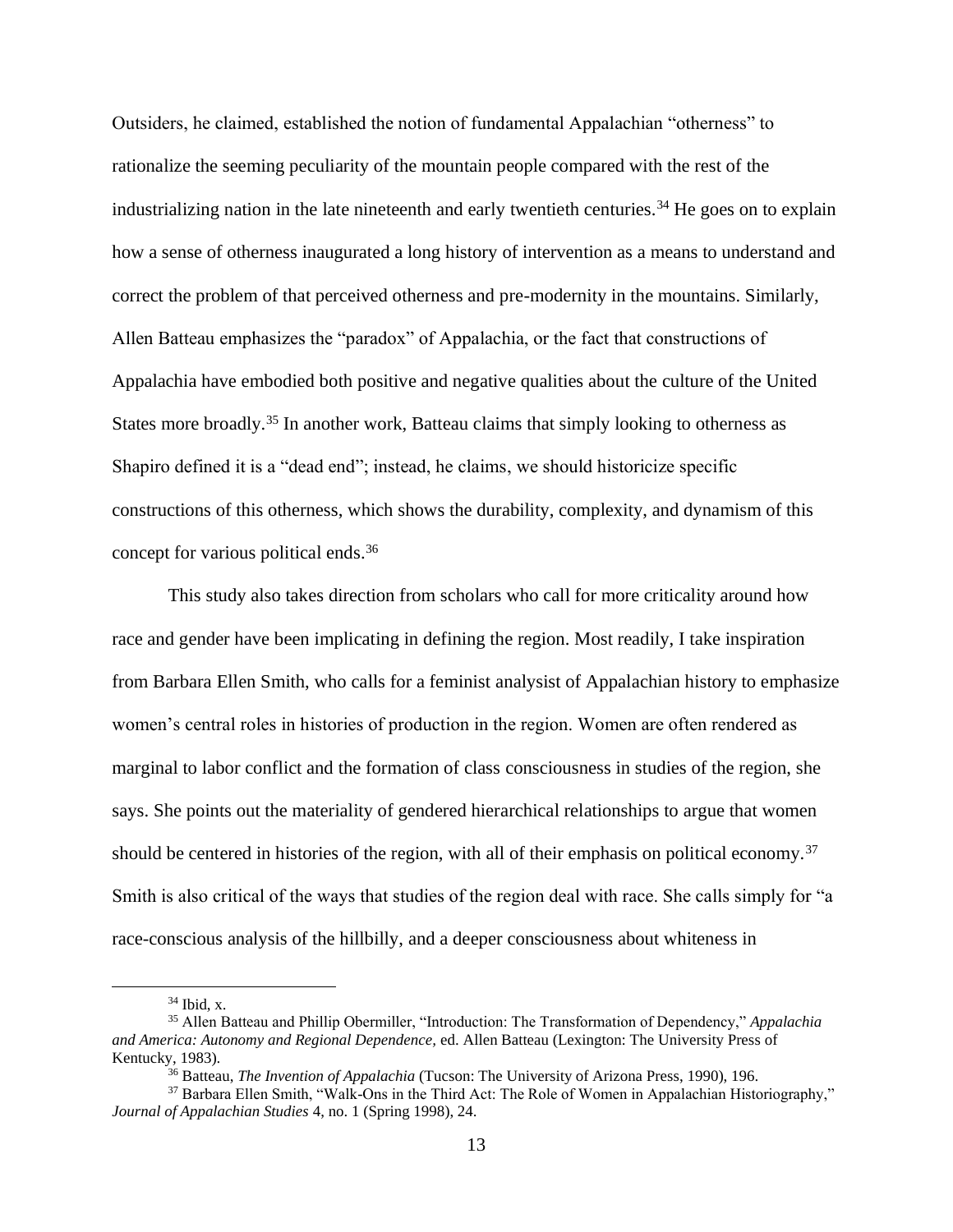Appalachian Studies more generally," which is "simply to acknowledge the white racial identity of most Appalachians and seriously probe the origins and implications of that fact."<sup>38</sup> Smith is adamant that the "making of Appalachia has been simultaneously the making of whiteness," which foregrounds the significance and complexity of racialized understandings in thinking about the historical constructions of the region.<sup>39</sup>

Smith's work on Appalachian whiteness emphasizes the significance of the hillbilly stereotype in thinking about the racialization of the region's inhabitants. Anthony Harkins demonstrates the malleability of stereotypes about the region's inhabitants by examining the hillbilly figure. The hillbilly, he says, embodies both positive and negative qualities through its representation of what he calls the "white other."<sup>40</sup> The ambiguity of this identification allows both "mainstream" Americans and mountain people to simultaneously self-identify with this image and to use it to denigrate and caricature others.<sup>41</sup> The caricature of the hillbilly, and by extension, the region, becomes a sort of arena in which larger anxieties about class and race can be worked out. Others have also taken Smith's lead in calling for greater attention to gender in the history of the construction of mountain stereotypes. Deborah Blackwell looks to how women benevolence workers in the region in the early twentieth century created images that made Appalachian women "[function] as outliers in the development of the twentieth century's 'New Woman."<sup>42</sup> Importantly, Blackwell notes that by the 1930s, images of Appalachian women were

<sup>38</sup> Smith, "De-Gradations of Whiteness: Appalachia and the Complexities of Race," *Journal of Appalachian Studies* 10, no. 1/2 (Spring/Fall 2004): 38-57, 51.

<sup>39</sup> Ibid, 38.

<sup>40</sup> Anthony D. Harkins, *Hillbilly: A Cultural History of an American Icon* (Oxford: Oxford University Press, 2004), 8.

 $41$  Ibid, 6.

<sup>42</sup> Deborah Blackwell, "Female Stereotypes and the Creation of Appalachia, 1870-1940" in *Women of the Mountain South: Identity, Work, and Activism,* eds. Connie Park Rice and Marie Tedesco (Athens: Ohio University Press, 2015), 66.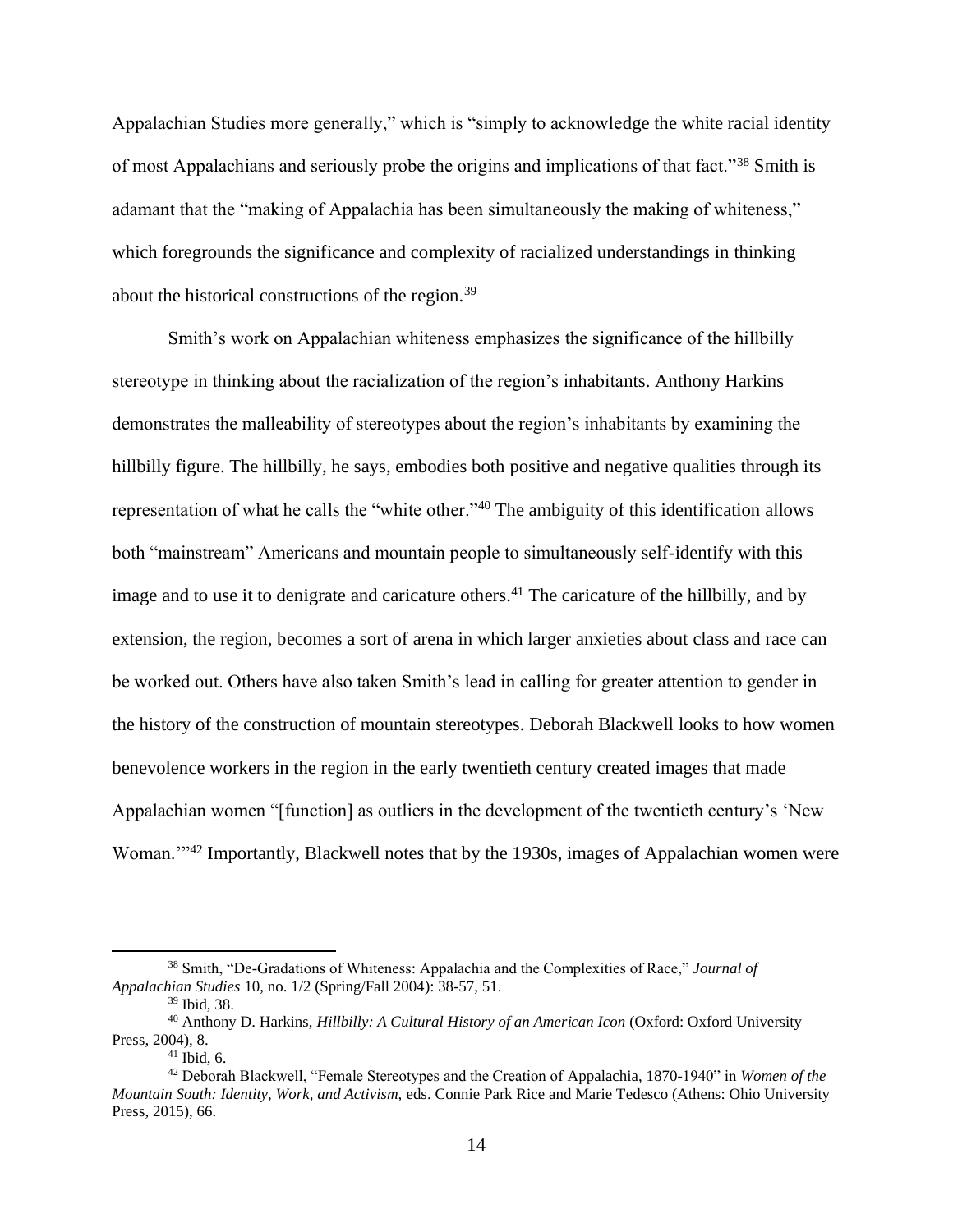clearly understood to serve "as a shorthand indicator of mountain 'backwardness.'"<sup>43</sup> Carissa Massey writes similarly in examining the "sexual rhetoric" of gendered stereotypes of mountaineers.<sup>44</sup> She claims that the whole notion of Appalachian otherness draws on the seeming "topsy-turvy-ness" of gender in the mountains.<sup>45</sup>

These scholars emphasize the connection between constructions of the region and the emergence of social action programs there, which was most notably embodied in the mountain aid work movement. David E. Whisnant offers one of the most critical examinations of the history of mountain benevolence and its social and political contexts. He argues that by focusing on ostensibly apolitical cultural and educational programs, aid workers were complicit in the exploitation of mountain communities.<sup>46</sup> He emphasizes in multiple works that reformers intentionally neglected to consider the authentic needs of mountain people in developing models of aid and uplift and thus did not bring meaningful and positive change to the region.<sup>47</sup> Some of the strongest self-proclaimed balances to Whisnant's work have come from historians who study the material impacts of mountain aid work, specifically benevolence workers' involvement in medicine and public health. Sandra Lee Barney, for example, tells the story of how different types of women benevolence workers in the early twentieth century allied with physicians to improve maternal and child health in the mountains. She is careful to point out that benevolent health care campaigns were the result of an altruistic concern for vulnerable mountain residents,

<sup>43</sup> Ibid, 67.

<sup>44</sup> Carissa Massey, "Appalachian Stereotypes: Cultural History, Gender, and Sexual Rhetoric," *Journal of Appalachian Studies* 13, nos. 1 & 2 (Spring/Fall 2007), 124.

<sup>45</sup> Ibid, 130.

<sup>46</sup> Whisnant, *All That Is Native & Fine: The Politics of Culture in an American Region* (Chapel Hill: The University of North Carolina Press, 1983), xiii.

<sup>47</sup> Whisnant, *Modernizing the Mountaineer: People, Power, and Planning in Appalachia* (Boone: Appalachian Consortium Press, 1980).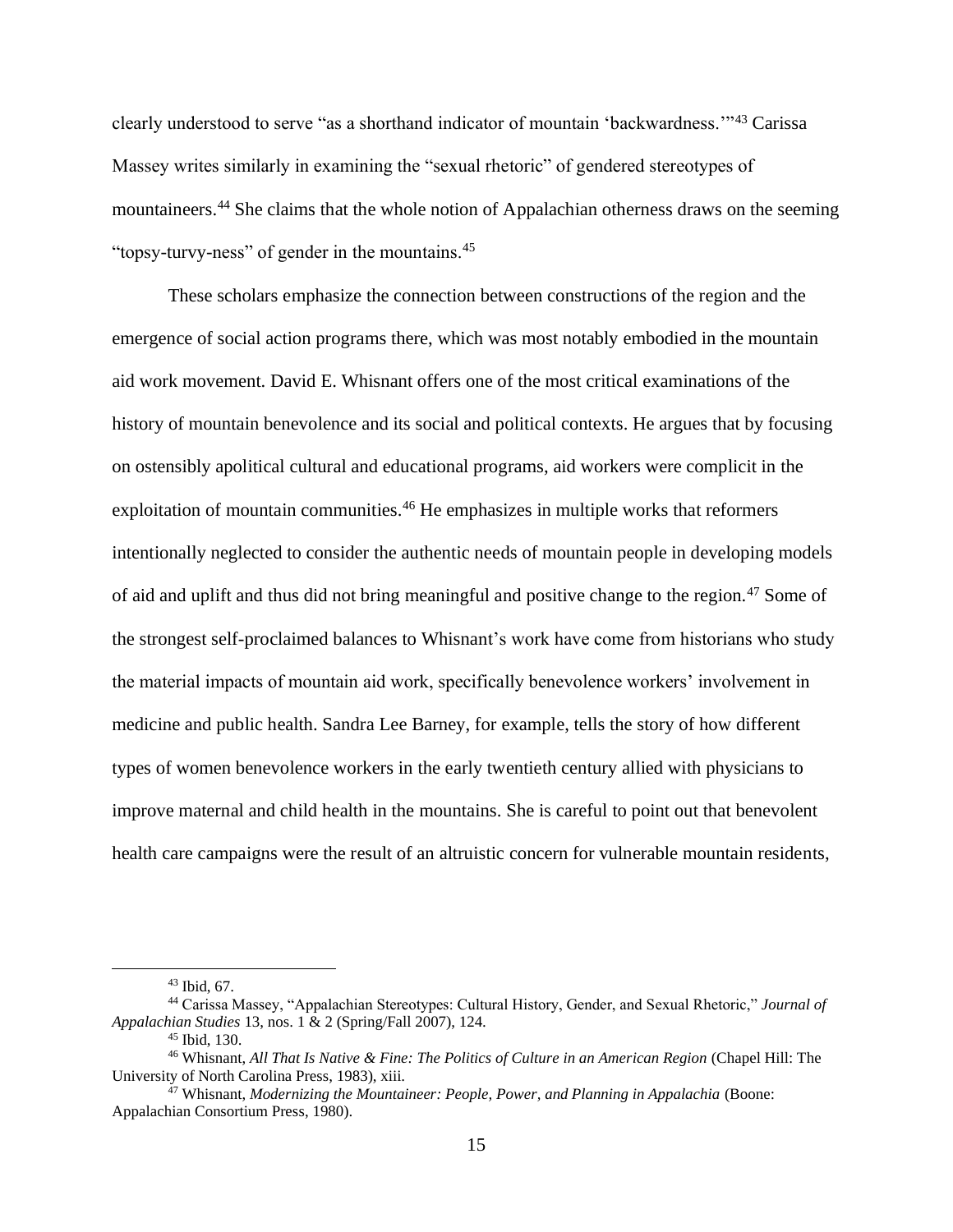but that middle-class benevolence women had their own class interests at stake in the work.<sup>48</sup> Likewise, Penny Messinger examines the figure of Helen Hastie Dingman, who served as the leader of the Conference of Southern Mountain Workers from 1928 to 1941, to understand the organization's ties to larger maternalist activist movements and its leaders' attempts to professionalize benevolence work. She challenges the "false binary of social control or social uplift" that others have used to study mountain aid work.<sup>49</sup> At the heart of both of Barney's and Messinger's analyses is the complex claim that benevolence workers were largely middle-class white women who worked as much for their own personal and political aims as they advanced material improvement in the mountains. Aid workers advanced reductive assumptions about the region at the same time that they worked to help mountaineers.

This thesis is also in conversation with works on the history of birth control in the United States. Linda Gordon's comprehensive history argues that birth control has been "the single most important factor in the material basis of women's emancipation."<sup>50</sup> She notes, though, that birth control is not inherently liberatory, or even that certain methods are objectively more freeing than others. Rather, the political context in which birth control technologies are developed and used is much more important. James Reed also takes a broad view of the birth control movement, but he focuses on key individuals, namely Margaret Sanger, Robert Dickinson, and Clarence Gamble.<sup>51</sup> He shows how each leader was concerned with spreading birth control beyond its connotations with illicitly through their own lenses. By illustrating Gamble's decades of work and the ways in which his de-medicalized approach challenged the perspective of many lay

<sup>48</sup> Sandra Lee Barney, *Authorized to Heal: Gender, Class, and the Transformation of Medicine in Appalachia, 1880-1930* (Chapel Hill: The University of North Carolina Press, 2000.)

<sup>49</sup> Messinger, "Restoring the Woman Reformer," 244.

<sup>50</sup> Linda Gordon, *The Moral Property of Women: A History of Birth Control Politics in America* (Urbana: University of Illinois Press, 2003): 2.

<sup>51</sup> Reed, *From Private Vice to Public Virtue: The Birth Control Movement and American Society since 1830* (New York: Basic Books, Inc. Publishers, 1978).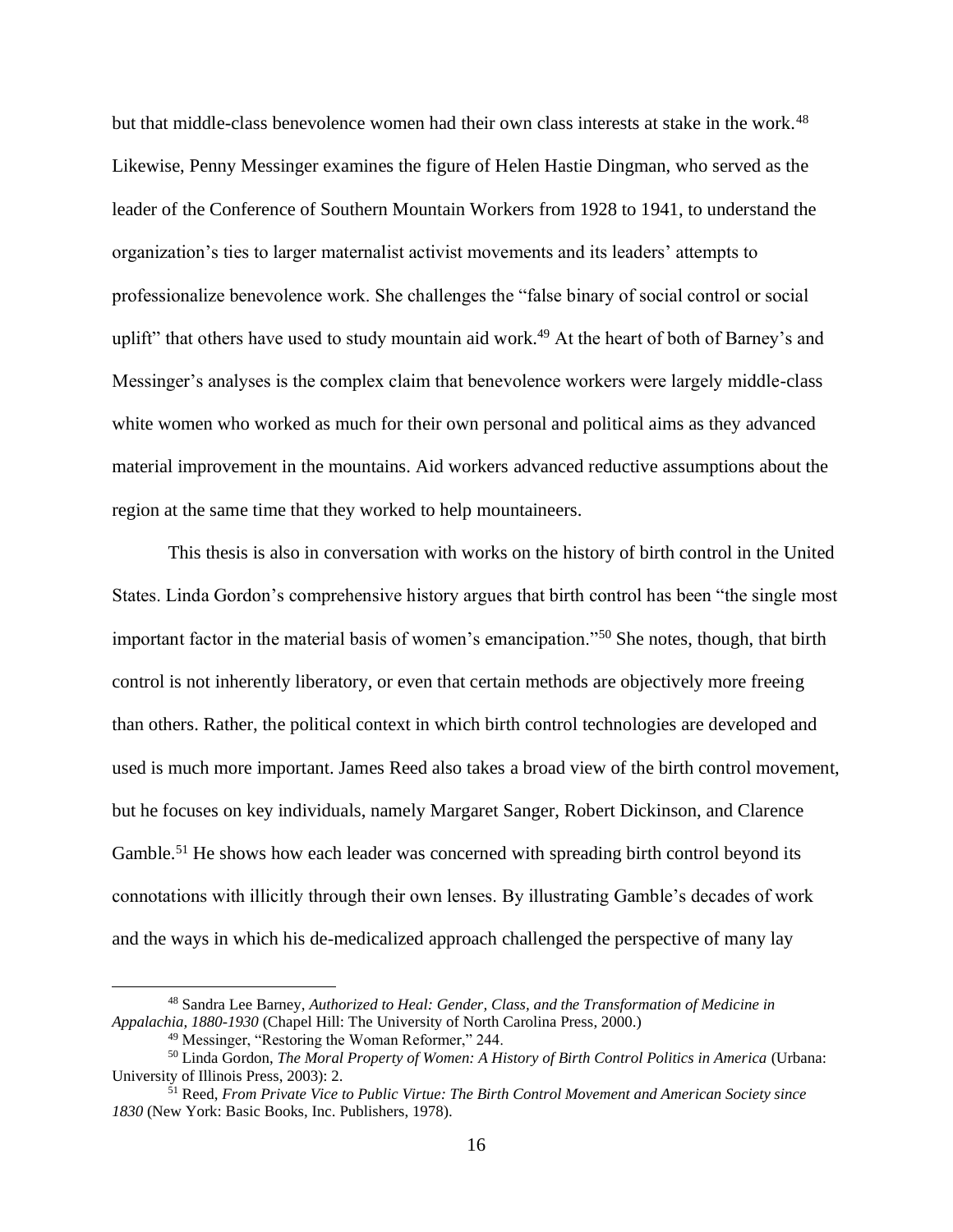activists, Reed demonstrates the important internal tensions that characterized the early birth control movement.

But other works on the history of contraception move away from focusing on major national leaders to address the complexity of the movement by looking on a more local level. Cathy Moran Hajo, for instance, claims that local birth control clinics are the most important sites for understanding actual experiences of birth control and reproductive politics.<sup>52</sup> She shows that local clinics were exceedingly diverse, that local clinic leaders did not necessarily practice in accordance with national leaders, and that patients exercised their status as consumers to negotiate with clinic leaders. Likewise, Rose Holz denies the master narrative of the primacy of the charity clinic model of the birth control movement.<sup>53</sup> She instead looks to the ways that in the early period, birth control clinics – not just patients – robustly interacted with the birth control marketplace that the Planned Parenthood Federation of America later claimed its movement (successfully) attempted to supersede. In general, Holz examines competing definitions and models of birth control over time, and she notes that there was a narrowing of the definition in the 1930s, when the national organization defined birth control as a charity measure that was an extension of medical care. Birth control activists considered the charitable model to be anathema to the unregulated contraceptive marketplace. Furthermore, by establishing the fluidity of the birth control clinic's relationship with the marketplace, Holz takes direction from Andrea Tone, whose work shows that the birth control black market that existed under the Comstock antiobscenity laws was vibrant and that regular people had confidence in it, even though physicians

<sup>52</sup> Hajo, *Birth Control on Main Street: Organizing Clinics in the United State* (Urbana: University of Illinois Press, 2010).

<sup>53</sup> Rose Holz, *The Birth Control Clinic in a Marketplace World* (Rochester, University of Rochester Press, 2012).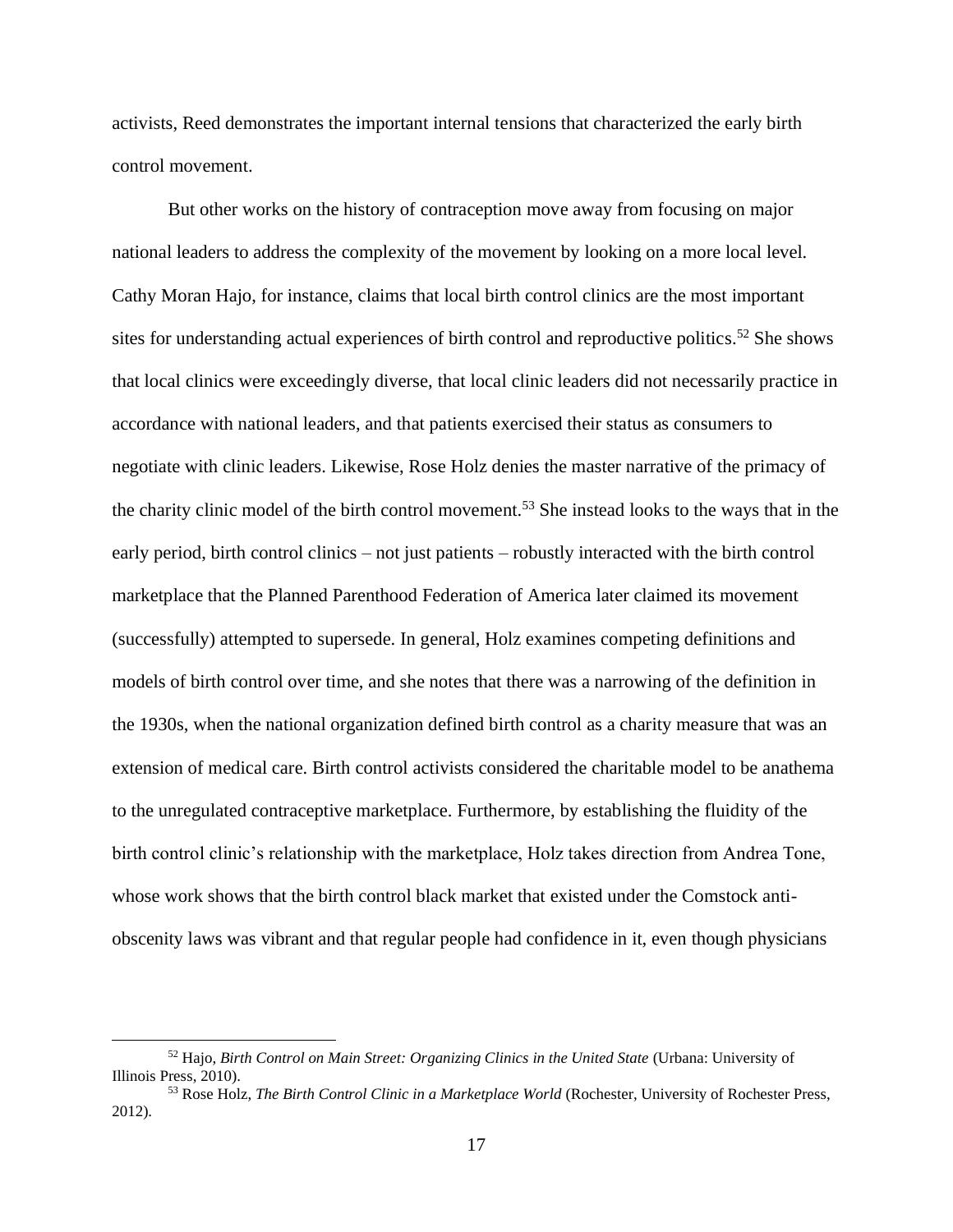and birth control activists claimed that it was characterized by quackery.<sup>54</sup> Working-class people turned to the marketplace to reliably control their fertility, and they fashioned special techniques to prevent themselves from being vulnerable; Tone establishes the rationality of a consumerist definition of birth control.

Studies of contraception often wrangle with the complicated role of eugenics in the history of birth control. Johanna Schoen's work emphasizes this intersection by looking at statist eugenic sterilization programs in North Carolina.<sup>55</sup> Per her work's title, Schoen shows how choice and coercion could exist somewhat simultaneously in programs like this. She highlights the fact that poor women sometimes used statist eugenics programs to more thoroughly control their fertility in accordance with their own desires and priorities, and she too foregrounds the importance of political context in considering strategies of reproductive control. Laura Briggs's study of fertility reduction programs in Puerto Rico also underscores the complexity of state and colonial projects to control fertility.<sup>56</sup> She rejects the notion that sterilization programs in Puerto Rico in the late twentieth century were only coercive, and she also cautions against speaking too strongly for the subjects of these state reproductive programs. By using sex and reproduction to understand United States imperialism in Puerto Rico, Briggs shows how sexuality, conception, and contraception were taken up in projects to create broader meanings about Puerto Rico and its relationship to the United States. These projects united such diverse actors as Puerto Rican nationalists and American colonial proponents.

This thesis also takes direction from studies that are more specifically centered around histories of eugenic thought. In particular, Alexandra Minna Stern looks to the continuities and

<sup>54</sup> Tone, *Devices and Desires* (New York: Hill and Wang, 2001).

<sup>55</sup> Schoen, *Choice and Coercion* (Chapel Hill: The University of North Carolina Press, 2005).

<sup>56</sup> Laura Briggs, *Reproducing Empire: Race, Sex, Science, and U.S. Imperialism in Puerto Rico* (Berkeley: University of California Press, 2002).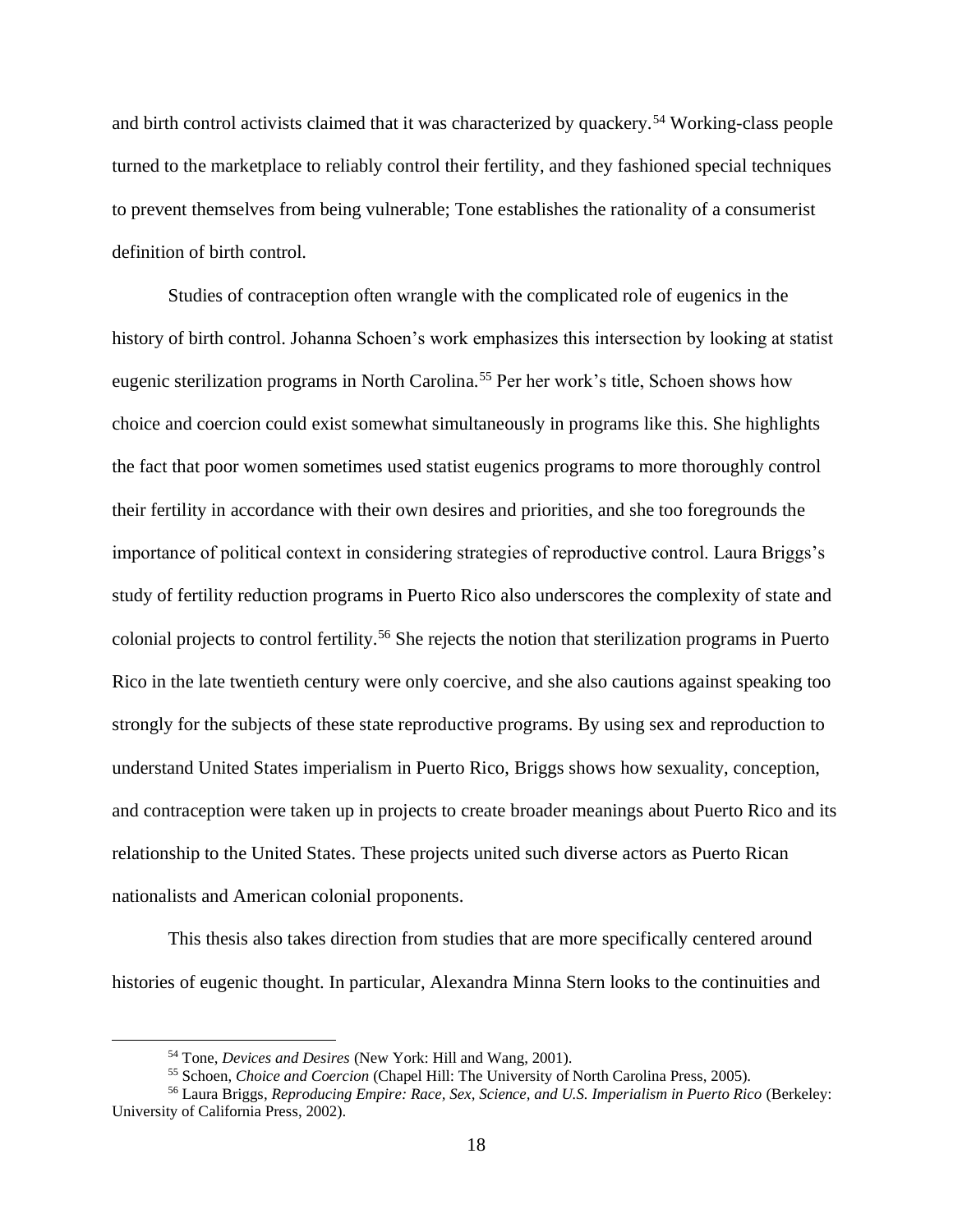mutability of eugenic thought in the United States in the twentieth century. I have found her definition of eugenics to be useful: "a multifaceted set of programs aimed at better breeding that straddled many social, spatial, and temporal divides."<sup>57</sup> Stern and Wendy Kline reject interpretations that bookend the story of eugenics in the 1940s, when eugenics became associated with Nazism. This limited periodization is probably due to an overreliance on a definition of eugenics that encompasses only sterilization and coercion. Eugenics is typically thought about only in relation to racialization, class, and ability, as coercive eugenic programs sometimes targeted people of color, people on welfare, and people who were or were considered to be disabled. Kline also calls attention to the ways that gender and sexuality figured in eugenics in the U.S. Specifically, she looks at how white women's and girls' sexuality was a matter of both racial and gendered anxiety in the early twentieth century.<sup>58</sup> Molly Ladd-Taylor also contributes to conversations on the continuities of eugenic practice and the malleability of eugenic thought.<sup>59</sup> By examining statist sterilizations in Minnesota throughout the twentieth century, she demonstrates the importance of looking to the development of the welfare state to understand eugenics as it touched on concerns of race, gender, and sex, but also on economic efficiency and the proper function of the state.

Finally, this thesis is influenced by several studies of the Mountain Maternal Health League. Judith Gay Meyer's dissertation entitled "A Socio-Historical Analysis of the Kentucky Birth Control Movement, 1933-1943" positions the MMHL within a robust statewide birth

<sup>57</sup> Alexandra Minna Stern, *Eugenic Nation: Faults and Frontiers of Better Breeding in Modern America*  (Berkeley: University of California Press, 2005), 24.

<sup>58</sup> Wendy Kline, *Building a Better Race: Gender, Sexuality, and Eugenics from the Turn of the Century to the Baby Boom* (Berkeley: University of California Press, 2001).

<sup>59</sup> Ladd-Taylor, *Fixing the Poor: Eugenic Sterilization and Child Welfare in the Twentieth Century*  (Baltimore: Johns Hopkins University Press, 2017).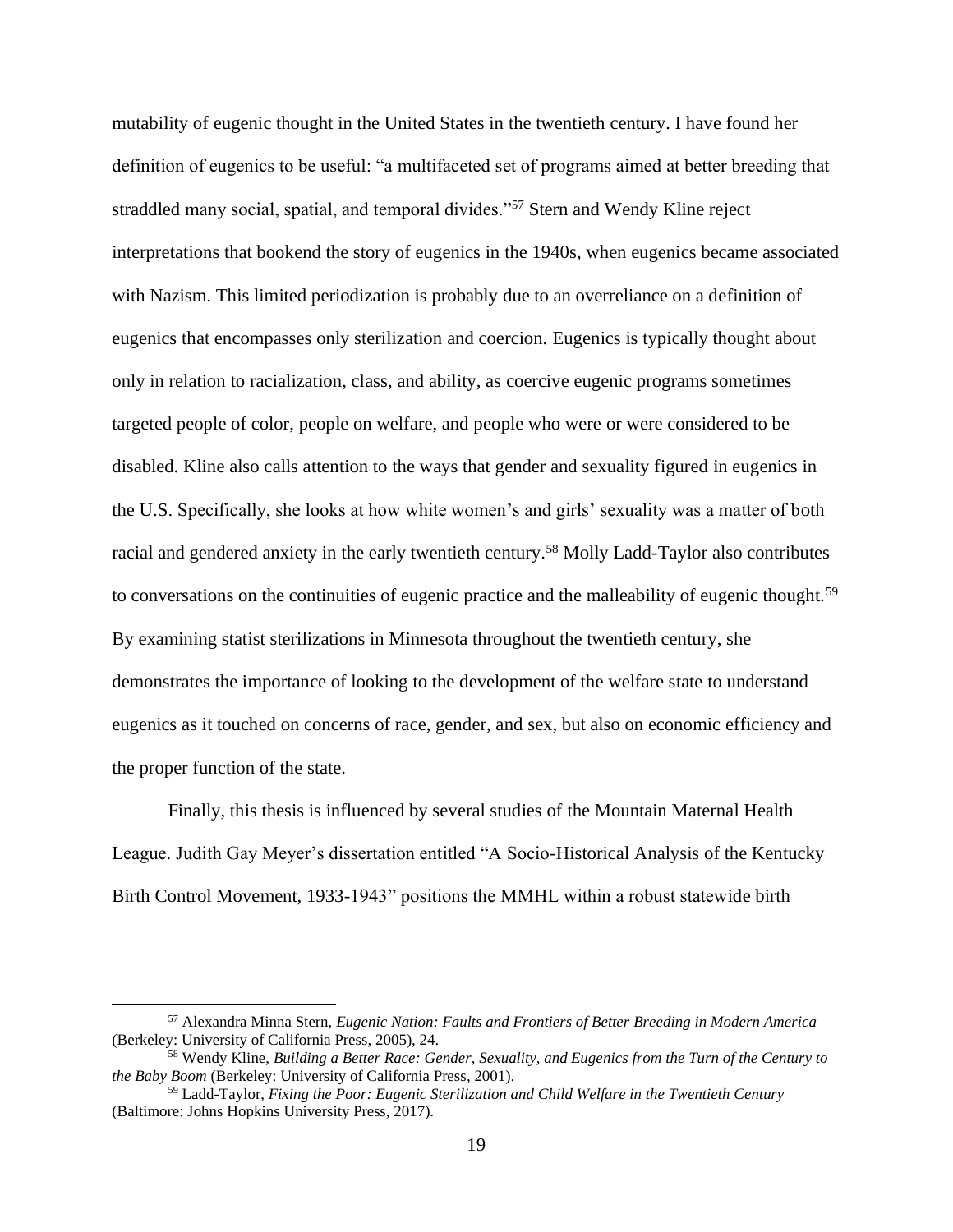control movement.<sup>60</sup> She examines the various justifications for birth control disbursement in Kentucky (i.e.: eugenics, maternal health, women's liberation). Meyer highlights the significance of the MMHL's role in extending birth control to Appalachian Kentuckians, and she hints at the unique understandings of the region that prompted specialized service to that region. Courtney Kisat also highlights the MMHL in the broader state network, and specifically in the collaboration between the MMHL and the Kentucky Birth Control League to send a nurse to distribute contraceptives to women in Kentucky coal communities.<sup>61</sup> She points out that because the state of Kentucky was hostile to the inclusion of birth control in public health services in the 1930s, birth control organizations and clinics throughout the state engaged in important collaborative work, which allowed rural mountain women to take advantage of birth control on unprecedented scales.

Deborah McRaven subsumes the work of the MMHL within a broader story of the birth control movement in the larger South across several decades.<sup>62</sup> She focuses on the women who ran local birth control clinics, noting how they combined maternalist progressivism and eugenic ideology to justify and shape their work. McRaven argues that their eugenic intent was a sort of blind spot, which meant that Southern birth control activists were unable to use contraception as part of a broader program for social improvement. Jenny M. Holly's work, on the other hand, focuses on the MMHL as a discrete unit. She traces its history from its founding as part of Gamble's experiment and shortly thereafter.<sup>63</sup> Holly argues that after Gamble stopped funding

<sup>60</sup> Judith Gay Meyer, "A Socio-Historical Analysis of the Kentucky Birth Control Movement, 1933-1934," PhD dissertation, University of Kentucky, 2005.

<sup>61</sup> Courtney Kisat, "'Completely Sold on Birth Control': Rural Extension Work of the Kentucky Birth Control League, 1933-1942," *Register of the Kentucky Historical Society* 116, no. 3 & 4 (Summer/Autumn 2018): 303-334.

<sup>62</sup> Deborah McRaven, "Birth Control Women: Controlling Reproduction in the South, 1933-1973," PhD dissertation, University of Kentucky, 2006.

<sup>63</sup> Jenny M. Holly, "The Mountain Maternal Health League and the Changing Politics of Birth Control in Kentucky, 1936-1949," MA thesis, Indiana University, 2017.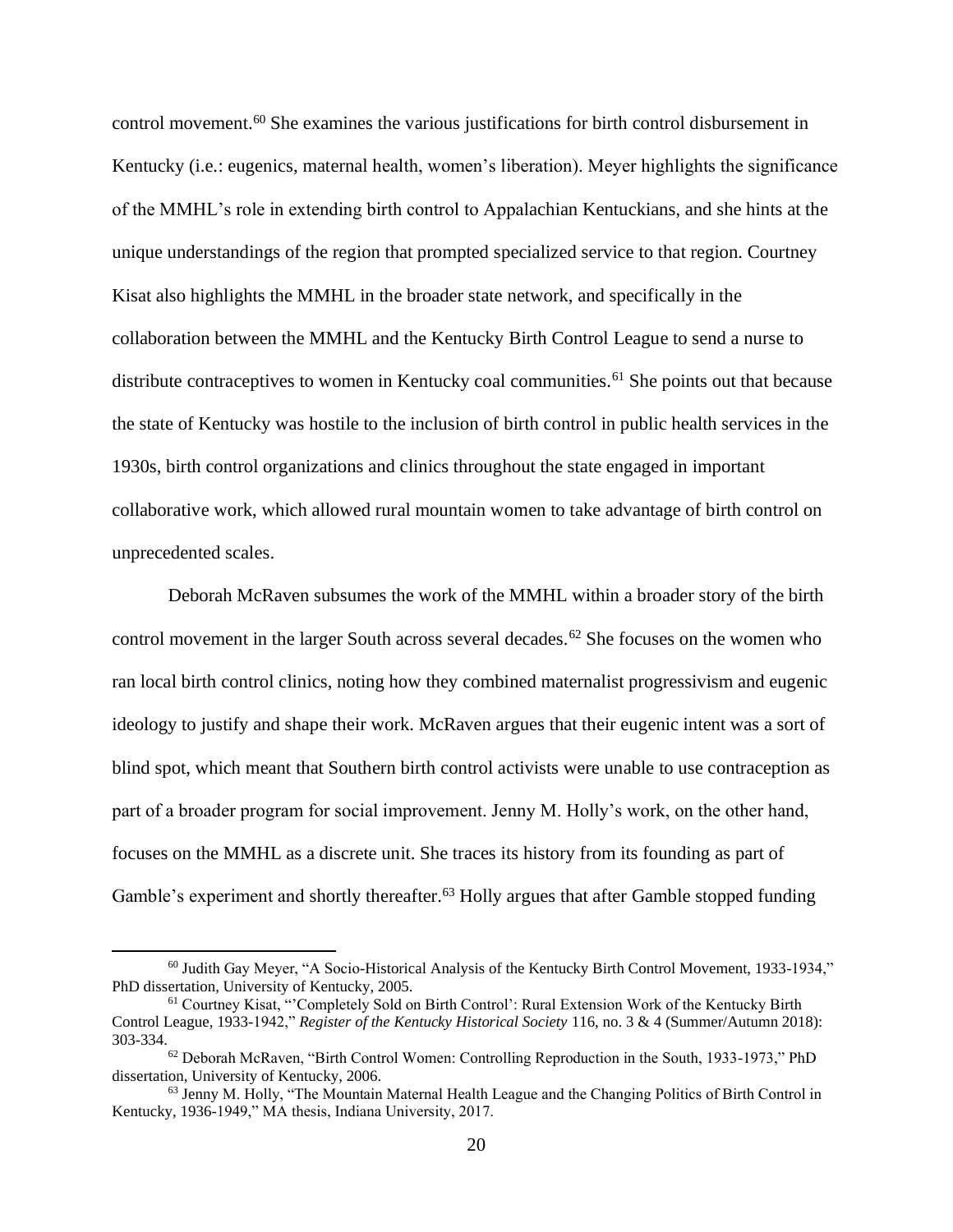the League's work in 1942, the League shifted to expand its focus beyond the mountains, increase the range of methods it offered, and affiliate with the Planned Parenthood Federation of America. All of these works, however, show that in the MMHL as well as in other similar groups throughout the state of Kentucky and beyond, the extension of birth control could and did reflect both eugenic intent and genuine concerns for women's health and progress.

This thesis makes interventions in several important historiographical areas. First, rather than emphasizing the MMHL's connections to the broader birth control movements at the state and national levels, I argue that the MMHL is best thought of primarily as a regional organization that served the Mountain South. By looking to how the League saw birth control as a form of mountain aid work, I show that interventions in fertility were an important part of regional uplift and charity efforts. While the League worked to extend birth control to help mountain people, this extension was based on the assumption that mountain life was deficient in part *because of* mountain fertility and motherhood practices. League leaders simultaneously extended aid and engaged in eugenic rhetoric about the excessive fertility of poor mountain people because they envisioned that aid work should solve economic and social problems by intervening in reproduction. Furthermore, in justifying its work, the MMHL drew upon and modified popular understandings of the Mountain South. I argue that the League's project produced a long-lasting narrative that implicated mountain women's fertility in regional problems and progress. Therefore, I show that gender and sexuality were essential in constructing the Mountain South in the twentieth century.

Moreover, historians typically present birth control solely through a prism of gendered politics. They often present the early birth control movement's cooperation and overlap with

21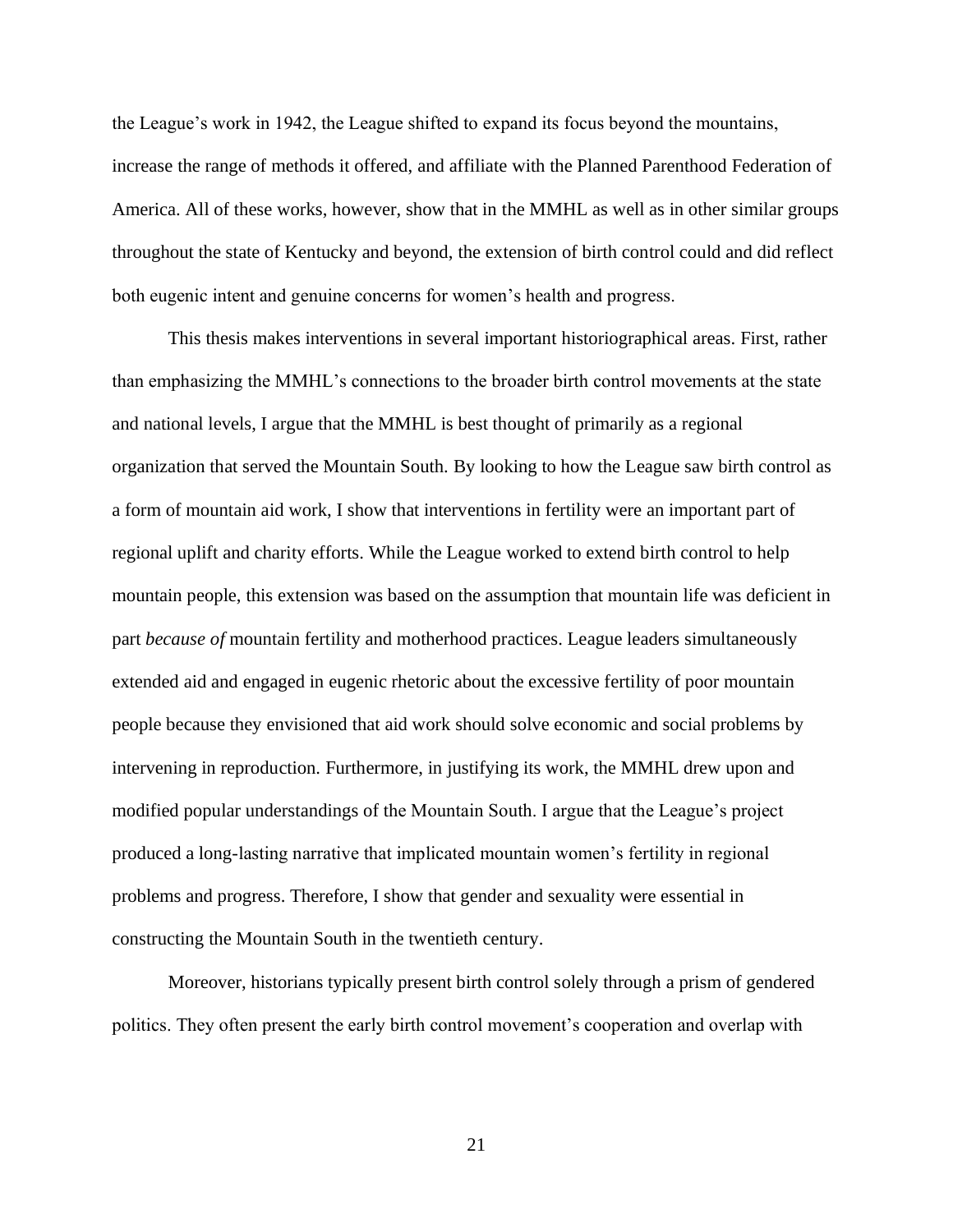eugenics as anathema to the liberating potential of contraception.<sup>64</sup> However, the League's patients show that this political dynamic was sometimes irrelevant. Patients looked to traditional and marketplace-based understandings of birth control to respond to the eugenic extension of contraception. Specifically, they relied on traditional contraceptive techniques and approached the new method using strategies that working people in the nineteenth century developed to gauge the efficacy and safety of commercially-available methods. Mountain women asserted that their material reality was more important than the political potential of birth control: they used birth control primarily to safeguard their health and finances in a time of economic precarity. Thus, this thesis not only looks beyond the New York-based movement leadership to consider the diverse work of local birth control clinics, but goes beyond birth control movement politics entirely. Instead, I attempt to highlight the meaning that birth control held for poor and workingclass women in this time period more generally. I argue that these traditional and marketplacebased orientations to contraception persisted into the 1930s. Though eugenicists attempted to use birth control to manipulate poor women's fertility in order to improve society, patients articulated alternative conceptualizations of contraception to stymie the eugenic extension of birth control.

To make these interventions, I largely look to the archival records of the Mountain Maternal Health League and to Clarence Gamble's papers.<sup>65</sup> Items like organizational minutes and correspondence among League activists, Gamble, Gilliam, patients, and others reveal many of the tensions that characterized the project. Additionally, I use the reports that Gamble's

<sup>64</sup> Most works on the history of birth control in the U.S. center the feminist first birth control movement that was led by Margaret Sanger beginning in the 1910s, but which increasingly came under male medical control by the late 1920s. See especially Gordon, *The Moral Property of Women,* and Reed, *From Private Vice to Public Virtue.*

<sup>65</sup> Mountain Maternal Health League Records, 1936-1986, Berea College Special Collections & Archives, Berea, KY (hereafter, MMHL Records); Clarence James Gamble Papers, Francis A. Countway Library of Medicine, Cambridge, MA (hereafter, CJG Papers).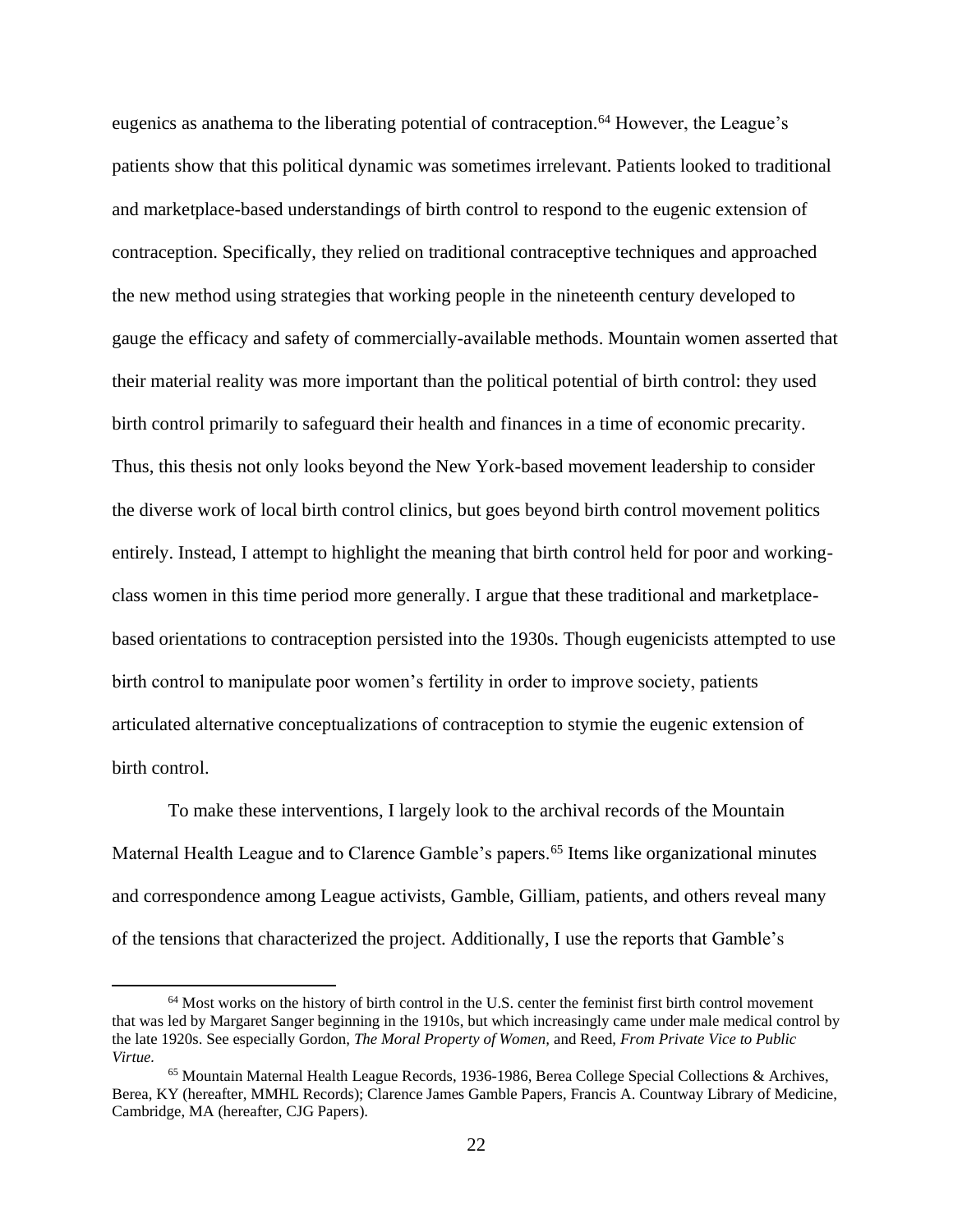statisticians published on the results of the West Virginia and Kentucky trials, as well as articles that Gilliam published to explain her work. I also rely heavily on League promotional materials, especially fundraising letters and brochures, to understand how the League presented itself to diverse audiences and how it framed its overarching goals. Significantly, MMHL promotional materials sometimes reproduced patients' exact written and spoken words. Though birth control clinics often only saved testimonies that highlighted the depth of patients' destitution and the height of gratitude for contraceptives, these testimonies nonetheless give an important perspective on the project.<sup>66</sup> Promotional materials also show how project leaders positioned the necessity of their work in the mountains.

This thesis comprises three chapters and is organized topically. Chapter 1 shows that while Gamble and the League were united in broader eugenicist goals of inducing better breeding among the mountain population to improve social conditions, their larger goals diverged. Gamble was much more interested in using mountain women as another research population for his broader aim of establishing the efficacy of simple contraceptives to stop the over-reproduction of the world's poor. The League, though, was very interested in regional problems. While Gamble emphasized economic efficiency, the League felt that the very act of extending birth control by using a nurse would induce individual behavioral change that would result in improved cultural, social, and moral standings for women and communities throughout the mountains. Gamble's and the League's overarching unity, however, allowed them to cement the idea that women's reproduction was responsible for regional problems and progress.

While Chapter 1 emphasizes the points at which Gamble and the League acted in unity, Chapter 2 continues the thread of difference established in Chapter 1. Chapter 2 details the ways

<sup>66</sup> Hajo, *Birth Control on Main Street,* 127.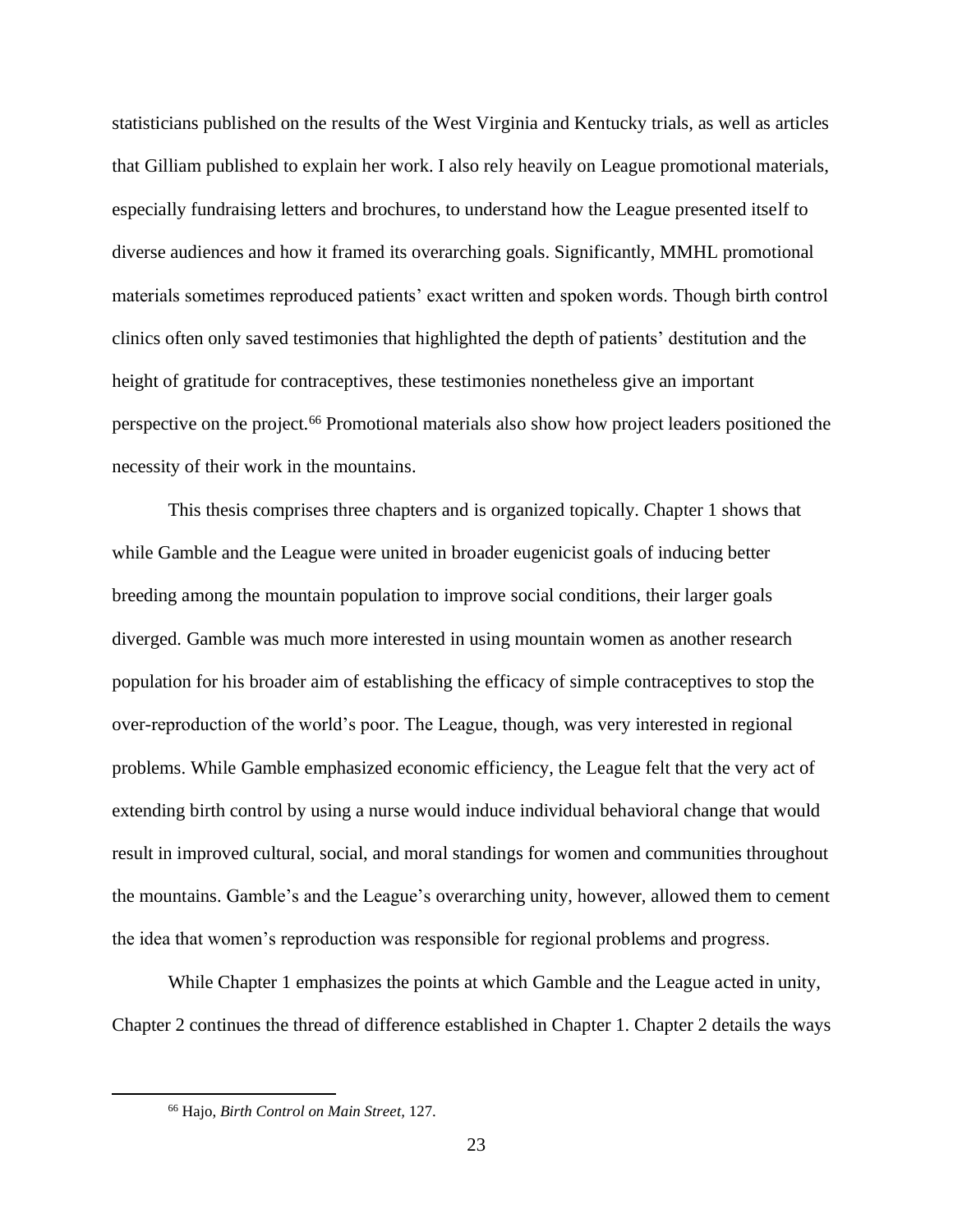in which their different goals played out in the actual fieldwork. In this Chapter, I mostly look to the relationships that Nurse Gilliam maintained with Gamble, the leaders of the League, patients, and other organizations. While the nurse's position was supposed to be a vehicle to achieve both Gamble's and the League's goals, Gilliam's own ideas about the project and the situation in the mountains helped to alter the work. Focusing on the tensions that emerged not only shows the multidirectional nature of reproductive politics at work, but also the multitude of meanings that birth control held for different individuals and groups.

Chapter 3 continues with the notion of competing definitions of birth control by looking at the ways that patients articulated their experiences with the jelly. While I use the reports of the study's results and correspondence between Gilliam and Gamble to understand how and why some women rejected the method, Gilliam's writings are useful in transmitting patients' voices, and especially those who desired and celebrated the method. Importantly, mountain women's justifications for requesting birth control corresponded with some of the project leaders' broader goals. However, this chapter also argues that patients presented an understanding of birth control that was rooted more in the traditional definition of the birth control marketplace, and they employed its particular strategies.

Patients' experiences highlight just how novel Gamble's and the League's method was and prompt us to consider more seriously the political context in which this new technology was deployed. As women used familiar strategies to understand new methods, they showed that the grander meanings that Gamble and the League applied to the project were largely irrelevant. They rejected the League's claims that there was something fundamentally unique and deficient about mountain women's reproduction, and they rejected Gamble's dismissal of individual concerns. Examining patients' experiences also helps to show ways in which women could

24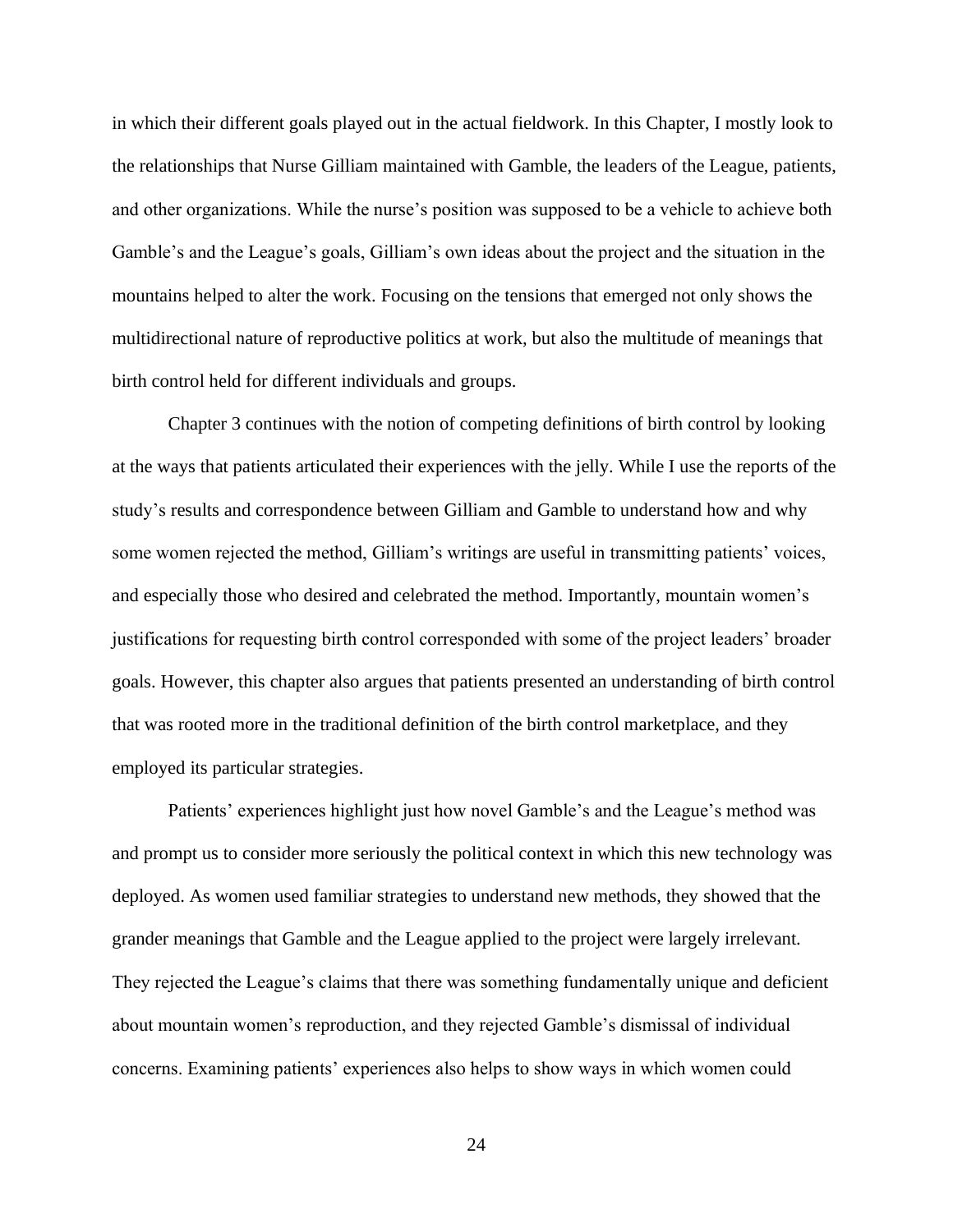secure spaces to wield "control over their procreative destiny" in a eugenic study that sought to deprive them of that control.<sup>67</sup> Gamble's and the League's project was ultimately limited in the sense that it did not fundamentally alter poor women's reproductive practices on a long-term basis and did not result in massive material or cultural change in the region. But it shows an important moment in which birth control was not fully cemented as a feminist ideal, and instead could be and was used to fashion grander meanings for entire populations, even if those meanings were sometimes illegible to people on the ground.

<sup>67</sup> Tone, *Devices and Desires,* 57.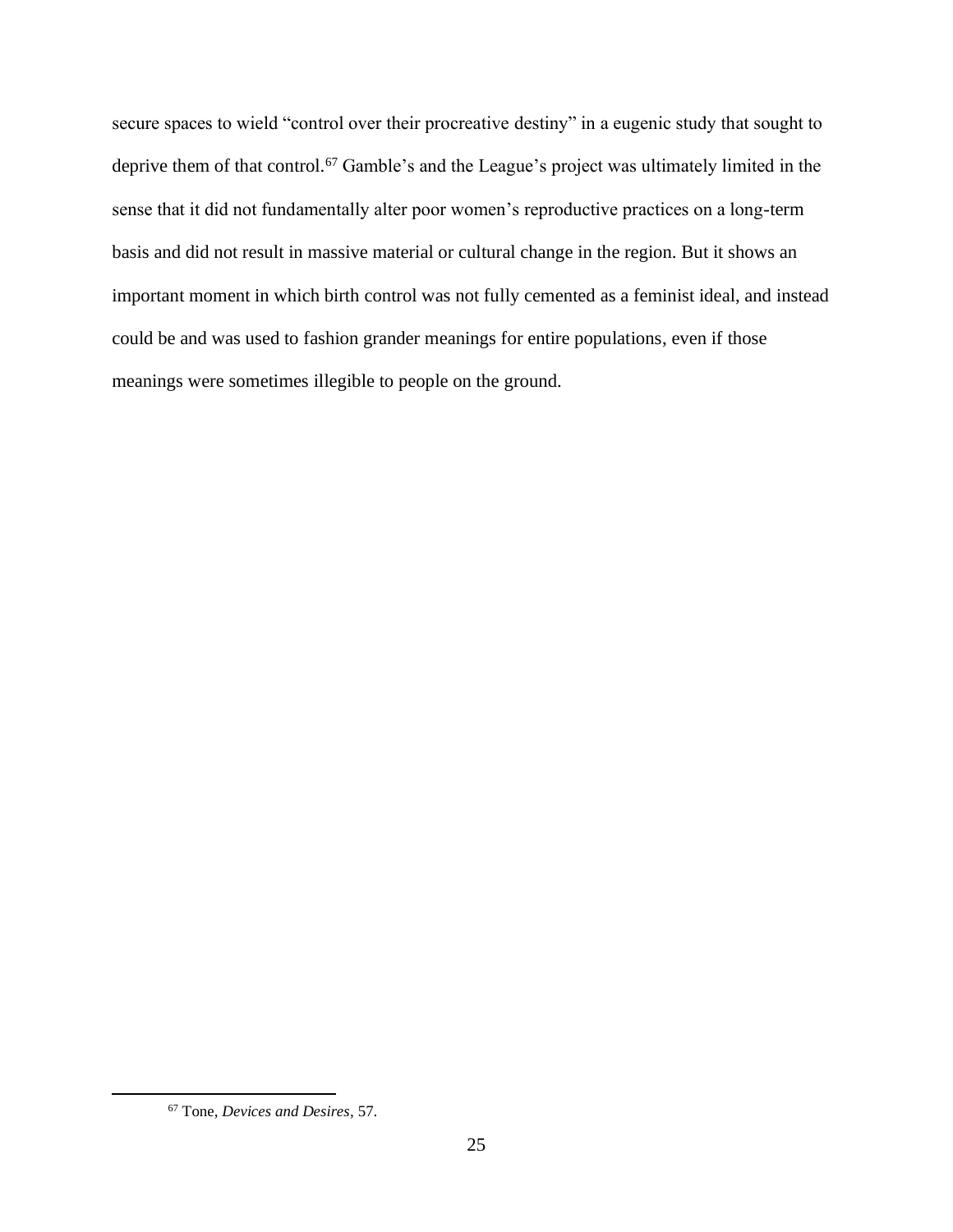#### **Chapter 1**

#### **Good Tidings: Birth Control, Research, and Mountain Uplift**

This chapter argues that Dr. Clarence Gamble and the women of the Mountain Maternal Health League shared a broad ideological interest in eugenics: they sought to induce better breeding patterns to solve social problems as they understood them. They also thought of birth control principally as a eugenic measure. To an extent, Gamble and the League were both interested in problems that they believed were particular to the mountain region; they both justified their work in relation to poverty, women's status, high fertility rates, and health in Appalachia. But their larger aims diverged in key ways. Gamble never devoted his research or professional work to the mountains, but instead used the region primarily as a testing ground to experiment with his de-medicalized approach to birth control. He made mountain women into a homogeneous population sample that could be useful for evaluating the effectiveness of new contraceptive technologies. Once established as effective, simple contraceptives could be applied to correct the imbalances of class-based differential fertility more broadly. He believed that high fertility among poor mountain women was just as problematic as over-reproduction among poor people in other parts of the world.

On the other hand, the League was specifically formed to respond to the particular problem of high fertility in the region, and it was composed of women who were already involved in organizations working to solve regional problems. These women sought to use birth control to positively impact regional economy, alleviate poverty, and bring area residents more in line with the nation both economically and culturally. The League's work was informed by a dualistic and dynamic understanding of Appalachian whiteness that presented white mountaineers as both celebrated because of their ancestry and degraded because of their

26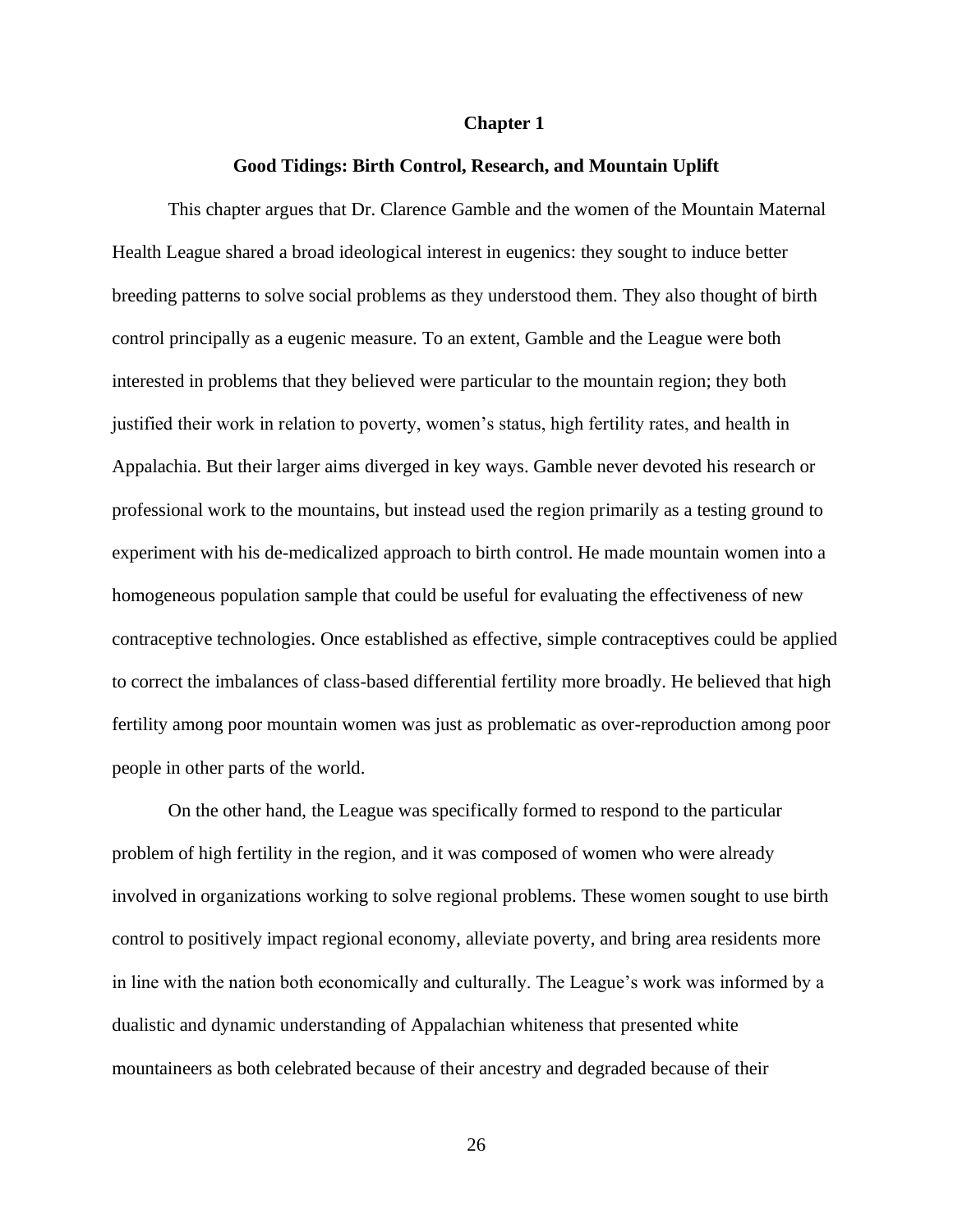backward living conditions and some outdated cultural practices. Through the use of a carefully chosen nurse who was from the area and by emphasizing instruction and education, the MMHL wished to improve and uplift individual women by giving them contraceptives. League activists imagined that the ideal effects of their work would be tidier, healthier, more stable households, which would eventually be reflected throughout the region. The dissonance between Gamble and the League in their overarching goals helps to illustrate that eugenics was a powerful unifying concept for diverse individuals and groups. Though Gamble believed that birth control could remedy social problems around the globe only if he proved that practical methods were effective, and the League positioned contraception as a form of mountain aid work, they were similarly committed to the power of birth control to herald a better society, as they defined it.

The potential of birth control to solve regional problems was not a new idea in the mountains. Because they were interested in issues relating to women's and children's health and welfare, benevolence workers before the MMHL sometimes made lengthy observations about mountain women's reproductive practices. In particular, they were no strangers to mountain women's "early and constant childbearing."<sup>1</sup> Mary Breckenridge, the esteemed founder and long-time leader of the Frontier Nursing Service – which transformed childbirth in the area by training and employing nurse-midwives – wrote in the early 1930s that she "rarely addresses an audience…on the maternity problems…in the Kentucky mountains that at least one woman in the audience does not ask: 'What about birth control for those people?'"<sup>2</sup> While Breckenridge acknowledged the many and "obvious ills of overreproduction," she ultimately argued that birth control was not a viable solution to the problems in the mountains. She pointed to differential

<sup>1</sup>Mary Breckenridge, "Is Birth Control the Answer?" *Harper's Monthly Magazine,* July 1931, 157-163: 158.  $2$  Ibid, 157.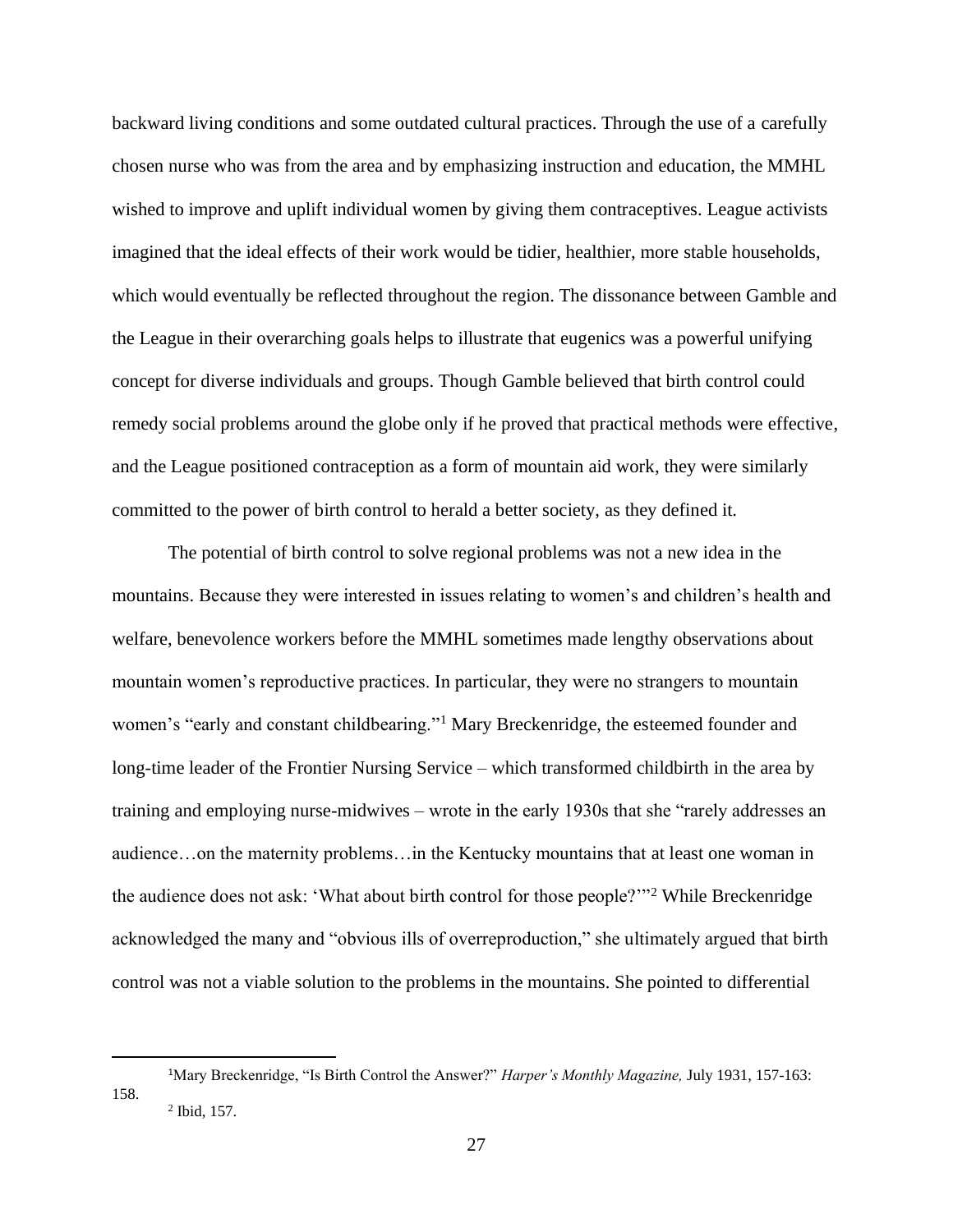fertility rates between the well-educated and those of below-average intelligence.<sup>3</sup> Nature or the Divine, in exerting its energy to produce an exceptional mind among privileged men and women, had none left to permit the reproduction of an intelligent individual, she believed. Contraception would have no effect, Breckenridge decided, against the mystery of Nature. The only solution, therefore, was what she dubbed "economic justice" – to provide for educational opportunities and a living wage for mountain families to "lift the economic status of the mother to the level where her intelligence places her."<sup>4</sup> This would allow Nature to intervene and effectively thwart over-reproduction in the mountains.

Moreover, Breckenridge mocked those who saw birth control as a panacea. Imagining their internal discourse, she wrote, "'It is burdensome for me to help to ameliorate with money or mental effort the underlying causes of poverty and ill health.'"<sup>5</sup> She recognized that birth control could ensure the "vitality" of mothers in the region, which she called a "nursery for the finest flower of the old American stock."<sup>6</sup> But when Breckenridge wrote in the early 1930s, there were limited opportunities to offer birth control as an all-encompassing solution to regional problems. She pointed out that birth control could not be distributed efficiently in a region where there were few physicians and that methods like the diaphragm were not practical for women who lived in cramped and unsanitary homes. However, throughout the 1930s, economic downturn and legal and medical developments helped to re-shape popular views about the urgency of birth control. During the Great Depression more generally, general reception to contraception was partly influenced by a New Deal ethos that emphasized sexual restraint and instructed that parenthood

<sup>3</sup> Ibid, 160.

<sup>4</sup> Ibid, 163.

<sup>5</sup> Ibid, 159.

<sup>6</sup> Ibid, 160.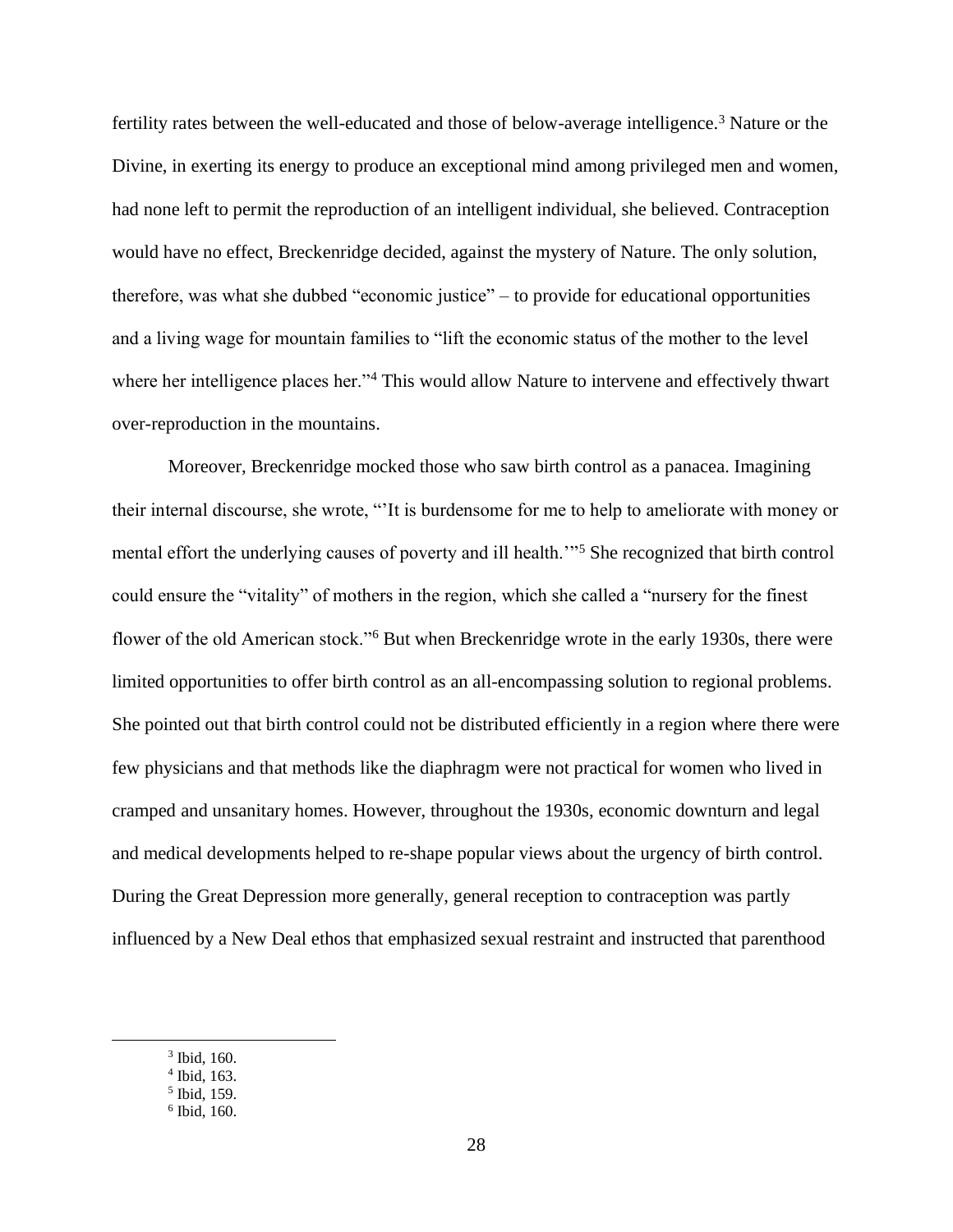should be guided by a sense of social and economic responsibility to the nation.<sup>7</sup> For example, in the 1930s, as more and more families turned to welfare, many people began to point with alarm to the problem of so-called "relief babies" and claimed that large families burdened the relief system.<sup>8</sup> Moreover, the judicial ruling in the 1936 *United States v. One Package of Japanese Pessaries* case – which overturned anti-obscenity laws that previously outlawed the overt advertisement and sale of contraceptives – and the American Medical Association's endorsement of contraception in 1937 gave birth control a greater sense of social legitimacy. 9

These developments also helped to re-shape views about reproduction in the mountains specifically. It was no secret that mountain families tended to be large; previously, large families had been taken as a peculiar though humorous facet of mountain culture that worried no one save some benevolence workers like Breckenridge. But now a large number of babies became *too many* babies. Historian Paul Salstrom argues that it was only after the 1920s decline in the coal industry and the stock market crash and Depression that observers, aid workers, and federal "policy makers began viewing a large portion of Appalachia's population as 'surplus.'"<sup>10</sup> As Beebe pointed out, there was no hope that the already-sick coal industry would ever return to a level of production that could employ the region's population. There were simply too many individuals to sustain this industry.<sup>11</sup> He and Gamble found a ready field for comparison in the farming sectors of the region. Non-mining Appalachian farmers did not suffer from underemployment or a lack of cash, but most acutely from devastating droughts and floods

<sup>7</sup> Kline*,* 98.

<sup>8</sup> Gordon, 213.

 $9$  Gordon, 201.

<sup>10</sup> Paul Salstrom, *Appalachia's Path to Dependency: Rethinking a Region's Economic History, 1730-1940*  (Lexington: The University Press of Kentucky, 1994): 63.

<sup>&</sup>lt;sup>11</sup> Beebe, *Contraception and Fertility in the Southern Appalachians*, 7-8.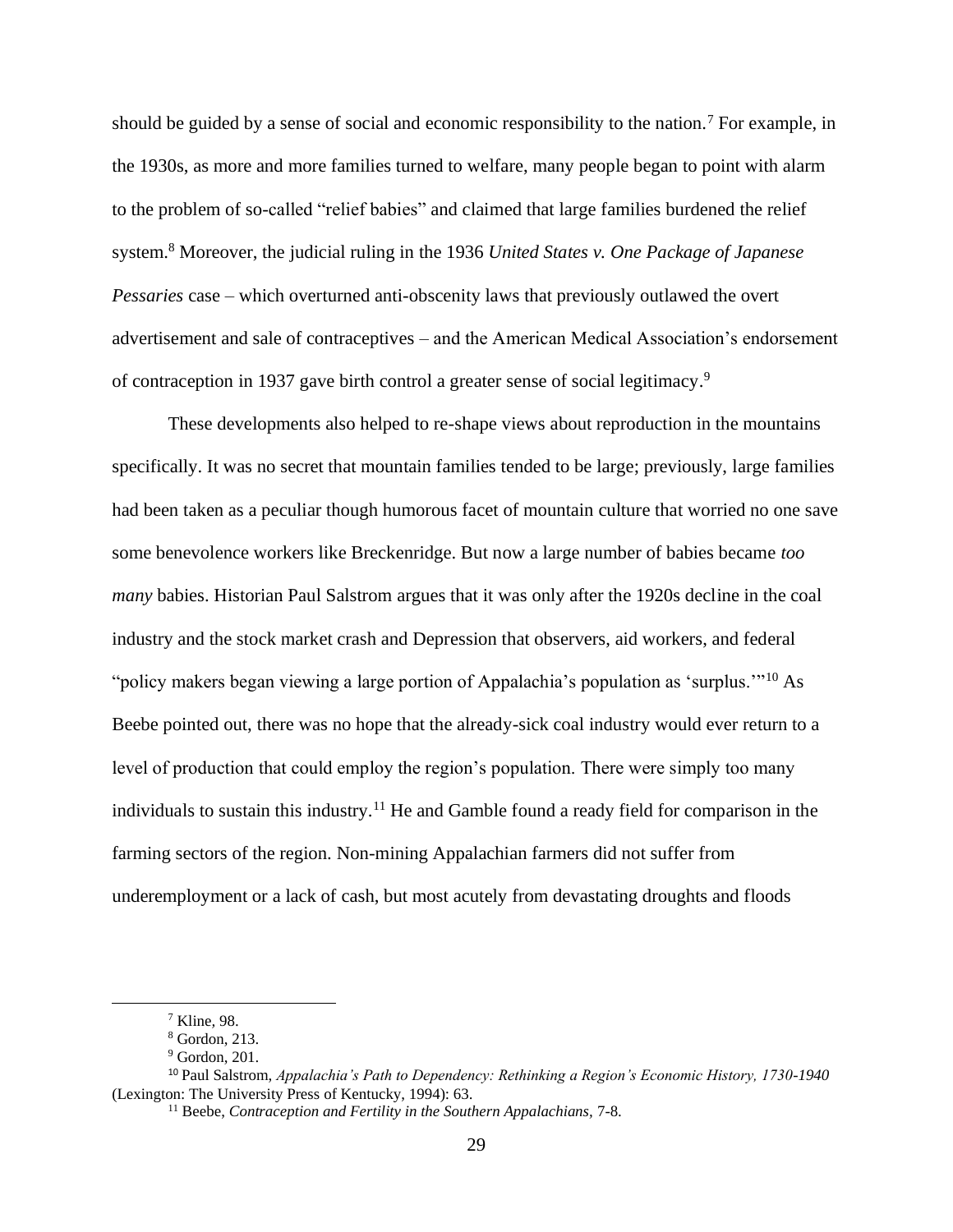through the 1930s.<sup>12</sup> Additionally, a long history of farming on inhospitable, eroded, and increasingly subdivided sloping plots meant that the land could no longer sustain the diets and livelihoods of the large populations on mountain farms. Large families were partly the result of an economic strategy to furnish labor power on the uniquely labor-intensive subsistence farms, however.<sup>13</sup> As in the coalfields, though, a plethora of individuals on hilltop farms was a troubling issue for those who, like Gamble and Beebe, were interested in the region's high fertility and economic despair.

In opposition to Breckenridge's protests that birth control would never work as a pragmatic economic solution in the mountains, Gamble contributed large swaths of money towards birth control supplies and nurses' salaries to actually test the impact that birth control could have in the region. Because of transformations in public opinion and the medical and legal sanction of birth control, Gamble had more of an opportunity to politicize fertility control than was possible when Breckenridge wrote. As a research physician and a wealthy eugenicist, he was scientifically and personally interested in differential fertility, and was especially concerned that poorer classes might be reproducing at higher rates than the wealthy. Gamble proposed birth control as a solution that could counter the vast increase in public relief expenditures and private philanthropy as much as it could improve conditions for poor families. He did not propose any other solutions to Appalachian poverty, or poverty more generally.

But Gamble's aim was also much grander than Breckenridge's in terms of scope. Unlike Breckenridge, he was not primarily concerned with the mountains, nor did he appear to be particularly interested in the idea of the region as a nursery for Anglo-Saxon stock. To Gamble,

<sup>12</sup> George T. Blakey, *Hard Times and New Deal in Kentucky: 1929-1933* (Lexington: The University Press of Kentucky, 1986): 189.

<sup>13</sup> Salstrom, *Appalachia's Path to Dependency,* 66-67.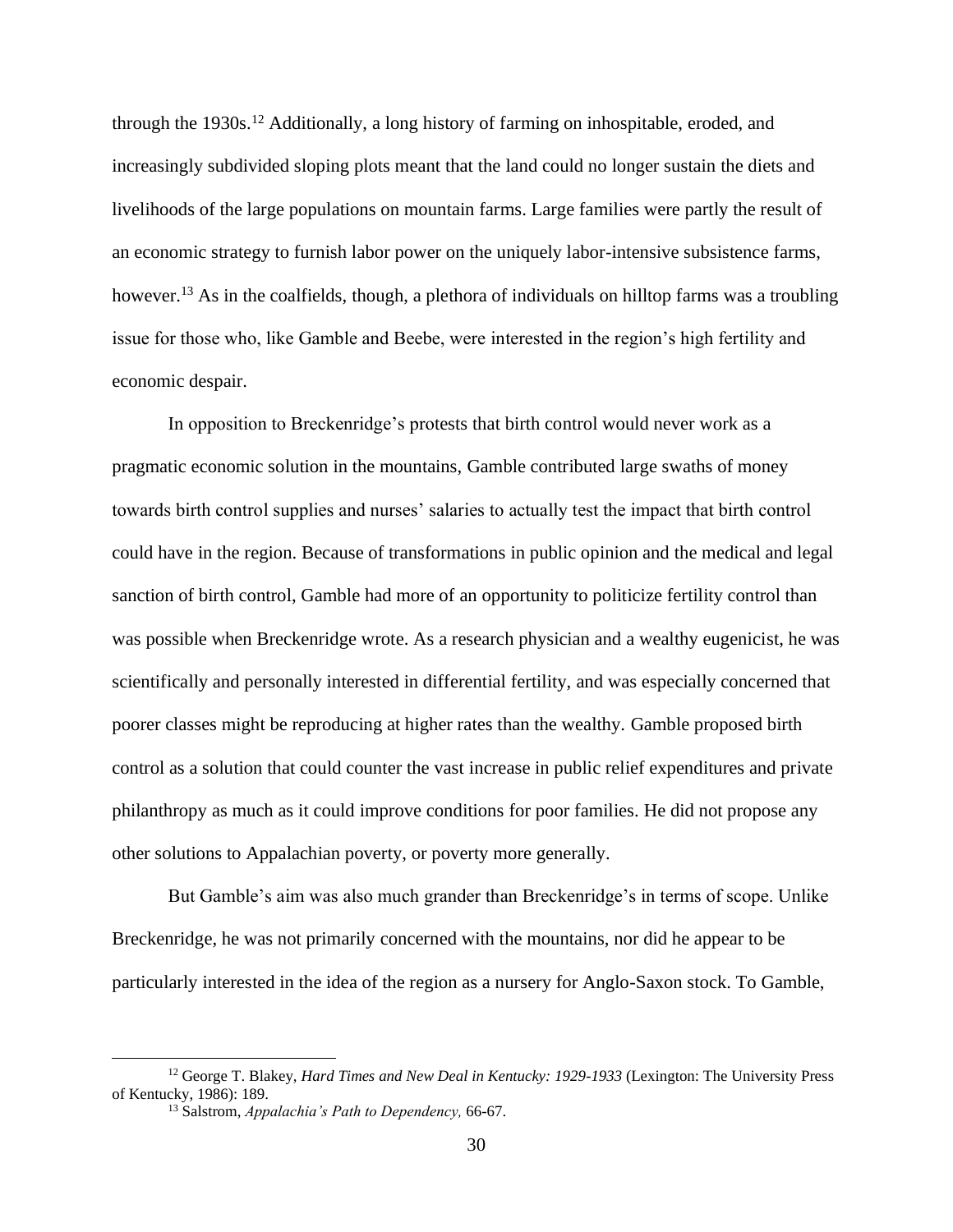mountain women were simply a part of his larger target population – the world's poor – whose excessive reproduction was equally dangerous. Gamble sought to use mountain women primarily as a homogeneous experimental population to start to identify the utility of simple contraceptives for poor women everywhere. By testing a simple method that did not require medical assistance, he intended to help remove many of the practical barriers than Breckenridge had identified. Gamble was careful to balance the needs of his research project with the way in which patients and mountain communities perceived his work. His editor chastised the author of an early MMHL pamphlet for suggesting that the League was "experimenting" on patients, fearing the potential backlash from local communities.<sup>14</sup> Gamble's precise aim was to conduct an experiment, though, and however carefully he attempted to present his work, his method discredited and alienated individual patients. He tested methods of somewhat dubious efficacy and he seems to have had little concern for reported side effects and breakthrough pregnancies, though he ultimately aimed to reduce pregnancy rates.

Gamble's more limited goal of establishing the clinical efficacy of simple methods helped to make Appalachian women into a mass that was useful because of how it could be used to enhance scientific understandings and applications of birth control more generally. Specifically, he capitalized on the overwhelmingly white native-born population of the mountains. In drafting the report for the Kentucky experiment, Beebe originally analyzed 400 patient cases, but discarded the 18 cases of Black patients in order to achieve statistical homogeneity.<sup>15</sup> Racial homogeneity was not exactly the reality in the mountains, but Beebe and Gamble helped to reinforce the idea of the mountain region as almost totally white. The usefulness of this imagined racial homogeneity preceded later contraceptive experiments in

<sup>&</sup>lt;sup>14</sup> "The Kentucky Pamphlet," Box 8, Folder 10, MMHL Records.

<sup>&</sup>lt;sup>15</sup> Gilbert W. Beebe and Geisler, "Control of Conception in a Selected Rural Sample," 2.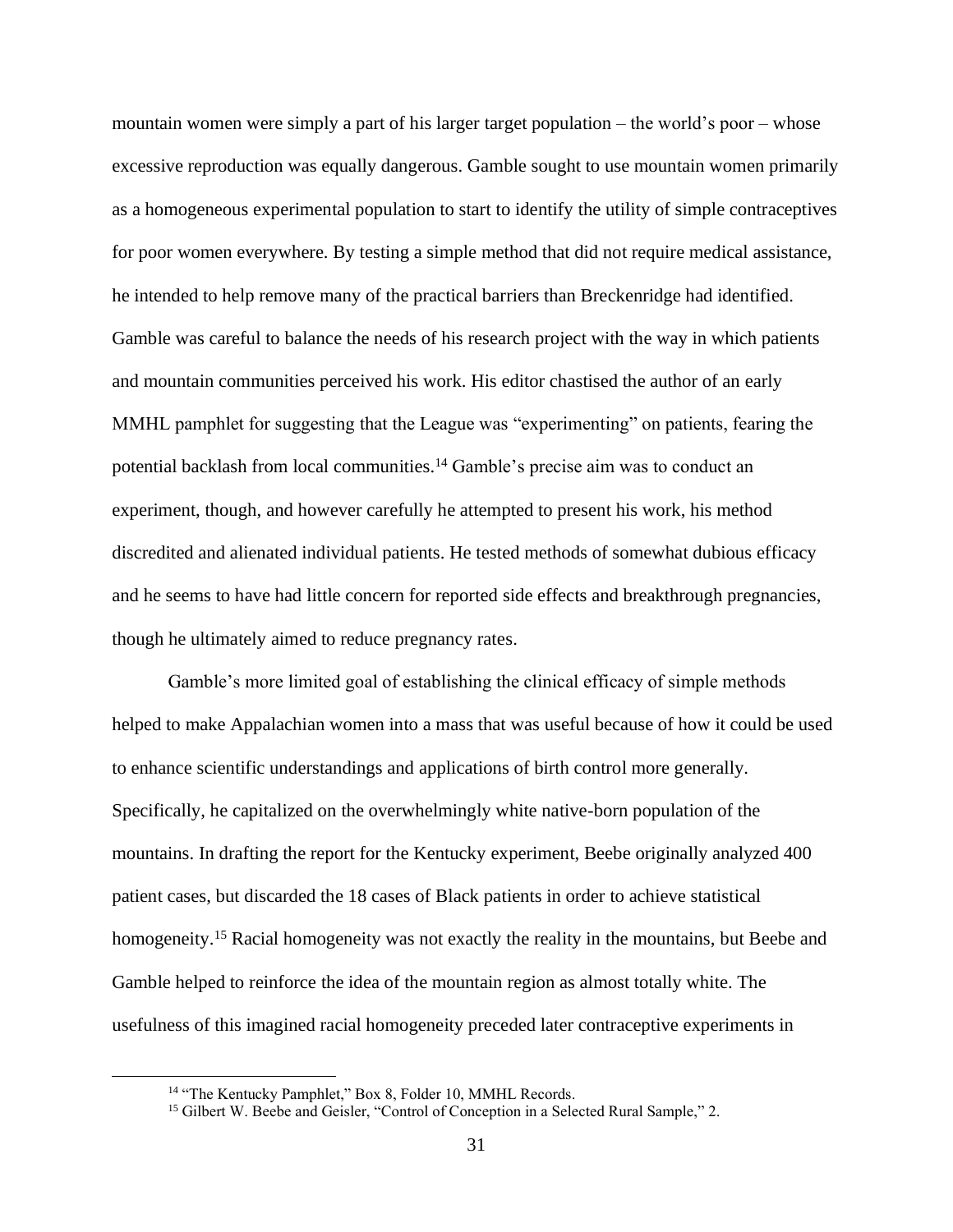eastern Kentucky that highlighted the region as "a cage of ovulating females."<sup>16</sup> The scientific utility of the region played, therefore, upon popular understandings of the region as fundamentally white, as well as fundamentally impoverished.

The experimental emphasis on homogeneity, however problematically defined, also extended to Gamble's dismissiveness of individual concerns to emphasize the larger research population. In one instance, Nurse Sylvia Gilliam (who succeeded her sister Lena when Lena married and relocated to North Carolina) reported that out of 132 women to whom she offered contraceptives in eastern Kentucky coal camps, only 67 continued to use them upon follow-up several months later.<sup>17</sup> A representative for Durex – the company that manufactured the jelly and applicators and shipped them to the League at Gamble's expense – was ecstatic at what they interpreted as hopeful results and dismissed the concerns of the 19 patients who had discarded the method after experiencing undesirable side effects. In regard to those who complained of back pain and vaginal discharge, the representative wrote, "this of course is probably imaginary."<sup>18</sup> Gamble's supervision of this exchange shows that his experimental approach disregarded individual concerns in favor of the larger investigative aim. It is also important to note that the statistical nature of the research and the methodology of birth control analysis at the time was heavily influenced by the work of Raymond Pearl and Regine Stix and Frank Notestein. Their studies incorporated the use of "woman-years," which aggregated women's potential "exposure" to the risk of pregnancy while using a method and extrapolated the effects of a short trial over a longer period of time. Gamble's use of this methodological approach

<sup>&</sup>lt;sup>16</sup> This phrase was used by philanthropist Katherine McCormick in conversation with Margaret Sanger. McCormick thought that it would be necessary to find a concentrated and homogeneous sample of women in order to effectively test oral contraceptives. In the 1950s and 1960s, contraceptive researchers partnered with the Frontier Nursing Service to test the Enovid pill. See Dana Allen Johnson, "'A Cage of Ovulating Females': Mary Breckenridge and the Politics of Contraception in Rural Appalachia" (master's thesis, Marshall University, 2010).

<sup>&</sup>lt;sup>17</sup> Sylvia Gilliam to Mrs. Charles G. Tachau, January 20, 1941, Box 14, Folder 284, CJG Papers.

<sup>&</sup>lt;sup>18</sup> Durex Products, Inc. to Mrs. Chas. G. Tachau, January 27, 1941, box 14, folder 284, CJG Papers.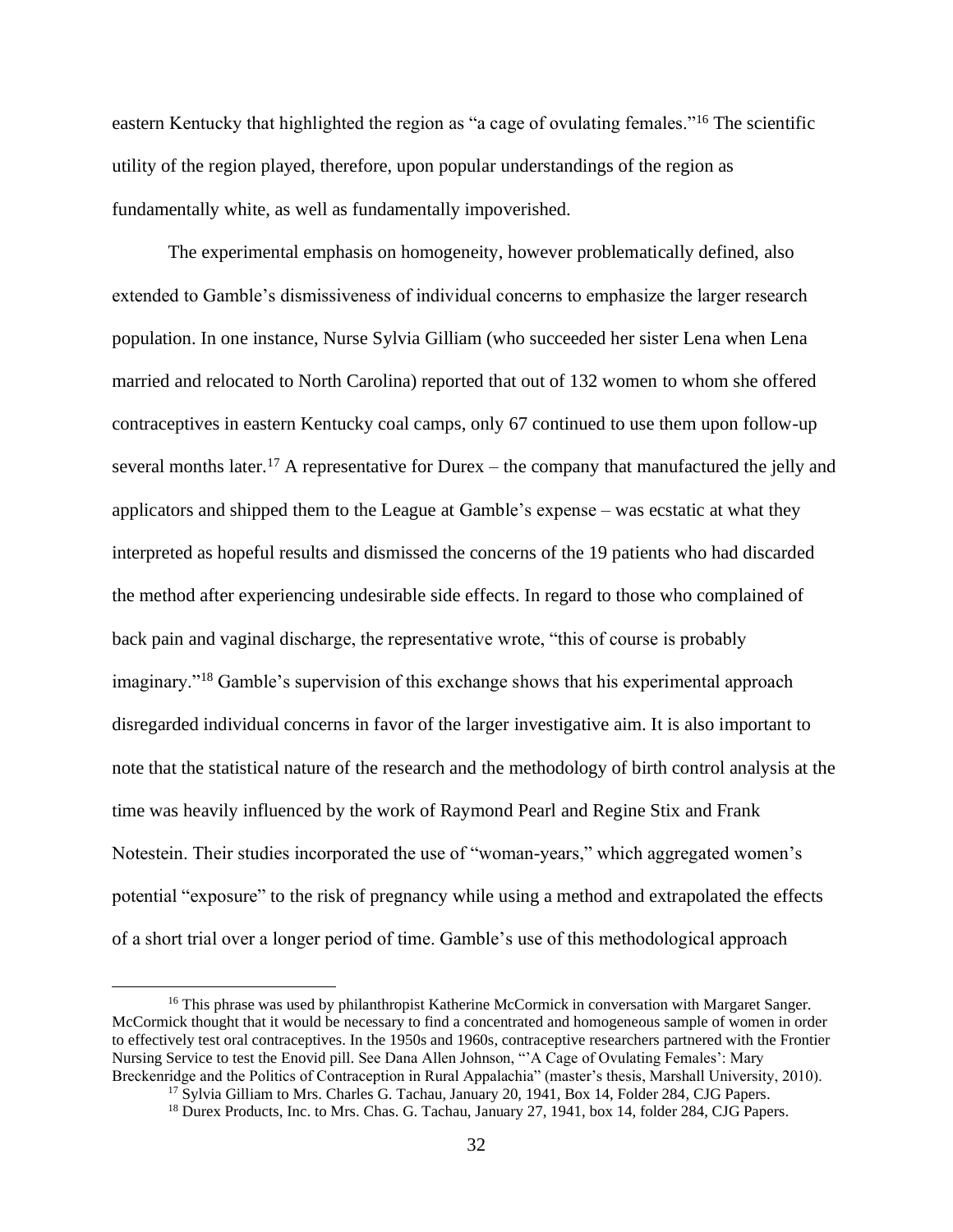effectively diminished concern for individual cases of method failure.<sup>19</sup> Experimentation remade individual women into a substantive mass upon which he could, along with the Durex representative, make bold statements about the effectiveness of a trial, no matter how limited in participants or time.

Gamble's emphasis on the primacy of the experiment was also revealed when he encouraged the League and the nurse to reach as many new and needy women as possible in the region. In 1940, Sylvia Gilliam discovered that it might be possible to convince officials of General Harvester-owned coal mines to allow company nurses to distribute contraceptives. Gamble encouraged her to track down these men and write to them, but that would mean that she would have less time to devote to seeing and following up with established patients. Gamble sympathized, writing that he understood that "the feeling of need of the immediate patients is great," but he reasoned that trying to convince mine owners of the benefits of birth control would mean that "many more mothers will be reached."<sup>20</sup> Ultimately, Gamble saw Appalachian women on a population level, but was not concerned with their individual experiences. His larger goals of population-level analysis and extending his work were also revealed when a dismayed League member asked him why he finally revoked funding for the Kentucky nurse's salary and supplies. Gamble responded that his "failure to contribute further for the work in the Berea region is not due to the fact that I do not value the work being accomplished for the mothers there." However, he admitted to being more attentive to the pressing need "in other locations."<sup>21</sup> In short, his project was limited to the scientific utility that a supposedly homogenous mass of hyper-fertile

<sup>&</sup>lt;sup>19</sup> Lara V. Marks, *Sexual Chemistry: A History of the Contraceptive Pill* (New Haven: Yale University Press, 2001), 154.

<sup>&</sup>lt;sup>20</sup> Clarence J. Gamble to Miss Sylvia Gilliam, December 21, 1940, Box 14, Folder 280, CJG Papers.

<sup>&</sup>lt;sup>21</sup> Clarence J. Gamble to Prof. Hatcher, January 6, 1941, Gamble Papers, Box 14, Folder 282, CJG Papers.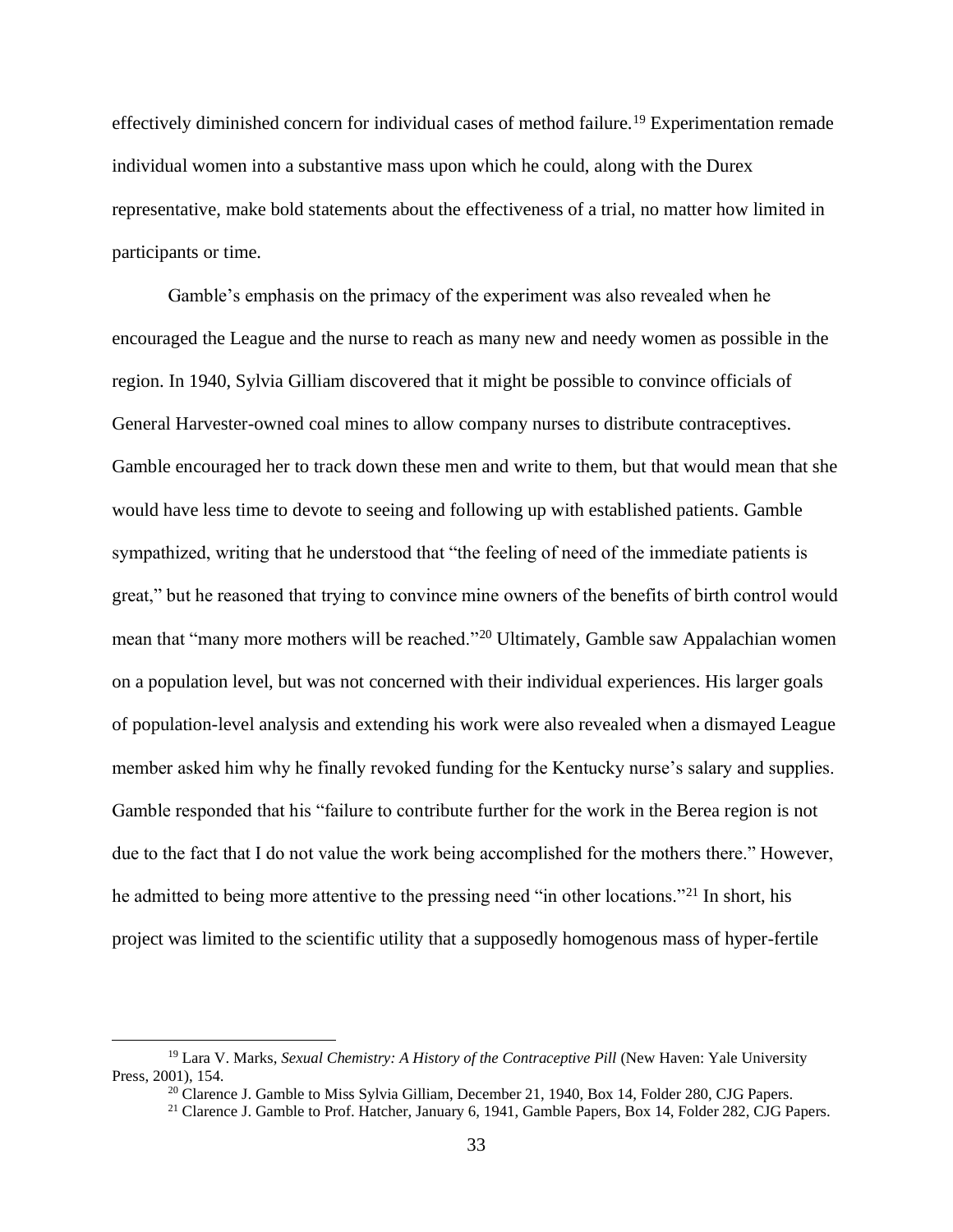women could have on understanding the significance of simple contraceptives for poor women more generally, and he exported his findings and procedures to other geographic contexts.

Gamble did not make provisions for the longevity of the contraceptive service he initiated in the mountains, nor did he venture farther than to suggest fertility control as a means of addressing regional poverty. However, Gamble and Beebe were at least nominally interested in what they perceived as distinctively mountain problems. Beebe observed that although mountain cultural forms like the ballad and the folk-dance did not necessarily "imply an impoverished social life," these practices and low incomes nonetheless prevented "the purchase of the goods and services so useful in recreation, self-advancement, and social participation in general."<sup>22</sup> Importantly, he supposed, these cultural forms and religious belief in the mountains were the prime impediments to birth control acceptance among mountain women.<sup>23</sup> Beebe also reported that the assumption that guided his and Gamble's research was not that "family limitation alone would enable the region to achieve economic and social parity with the nation as a whole." Rather, he believed, birth control must be a key piece of a more comprehensive "program of social and economic reconstruction" in the mountains.<sup>24</sup>

Gamble and Beebe did not propose such an all-encompassing program, but the Mountain Maternal Health League sought to use birth control to respond to problems on a regional level. League activists used their connections to local church groups and regional aid groups to define birth control as a moral tool to improve maternal health and achieve cultural uplift and progress in the region. Mountain aid work had traditionally been dominated by Northern Protestant missionaries of competing dominations, who sought to alter individual behavior according to a

<sup>22</sup> Beebe, *Contraception and Fertility in the Southern Appalachians,* 29.

<sup>23</sup> Ibid, 32.

<sup>24</sup> Beebe, *Contraception and Fertility in the Southern Appalachians,* 36.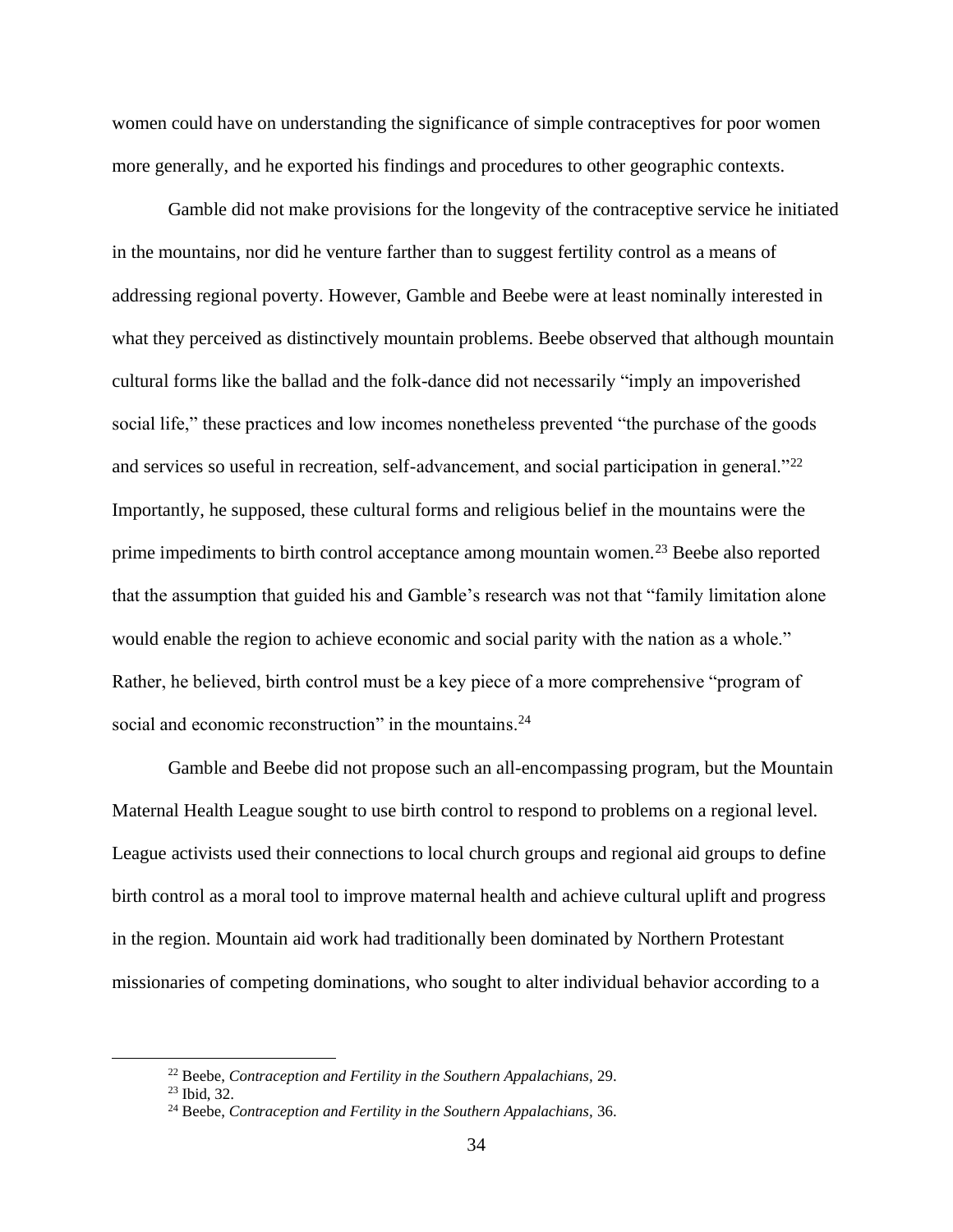missionary ethos. Later, secular workers – especially settlement school officials and educators – became prominent in the region. Though they were of course concerned with material issues such as health inequities, child nutrition, and education, aid workers were "culture workers" in that they sought to manipulate what they perceived to be distinctive Appalachian cultural forms and lifestyles – celebrating and preserving some while demonizing others – to distinguish the region's inhabitants and to herald economic, cultural, and moral progress.<sup>25</sup> Regional scholar David Whisnant claims that aid workers' use of culture as a touchstone meant that they neglected the more pressing material impacts of industrialization in the early twentieth century. He describes aid workers' orientation to regional issues by stating that they imagined that solutions to regional problems could be found by "integrating the region's politics and economy into the mainstream while preserving, if possible, its picturesque and nostalgic folkways and religion."<sup>26</sup>

Whisnant claims that this idea of a unique mountain culture was based on "the Anglo-Saxon thesis," which was the idea that the mountaineers were living links to the pioneers.<sup>27</sup> William Goodell Frost – the President of Berea College from 1892-1920 – is generally credited with being "the first person to give a precise geographic definition of the Southern Appalachians as a cultural region."<sup>28</sup> In a popular article in the March 1899 edition of *The Atlantic Monthly,*  Frost promulgated his concept of "Appalachian America" and outlined discrete characteristics of the Appalachian Americans that spoke to their "belated condition" as well as their nobility.<sup>29</sup> He rejected the idea that mountain people were degraded as a result of their cultural and economic

<sup>25</sup> Whisnant, *All That Is Native and Fine,* xiii.

<sup>26</sup> Whisnant, *Modernizing the Mountaineer,* 8.

 $27$  Ibid.

<sup>28</sup> David S. Walls, "On the Naming of Appalachia" in *An Appalachian Symposium: Essays Written in Honor of Cratis D. Williams*, ed. J.W. Williamson (Boone: Appalachian State University Press, 1977): 67.

<sup>29</sup> William G. Frost, "Our Contemporary Ancestors in the Southern Appalachians," *The Atlantic Monthly,*  March 1899, reprint, 3.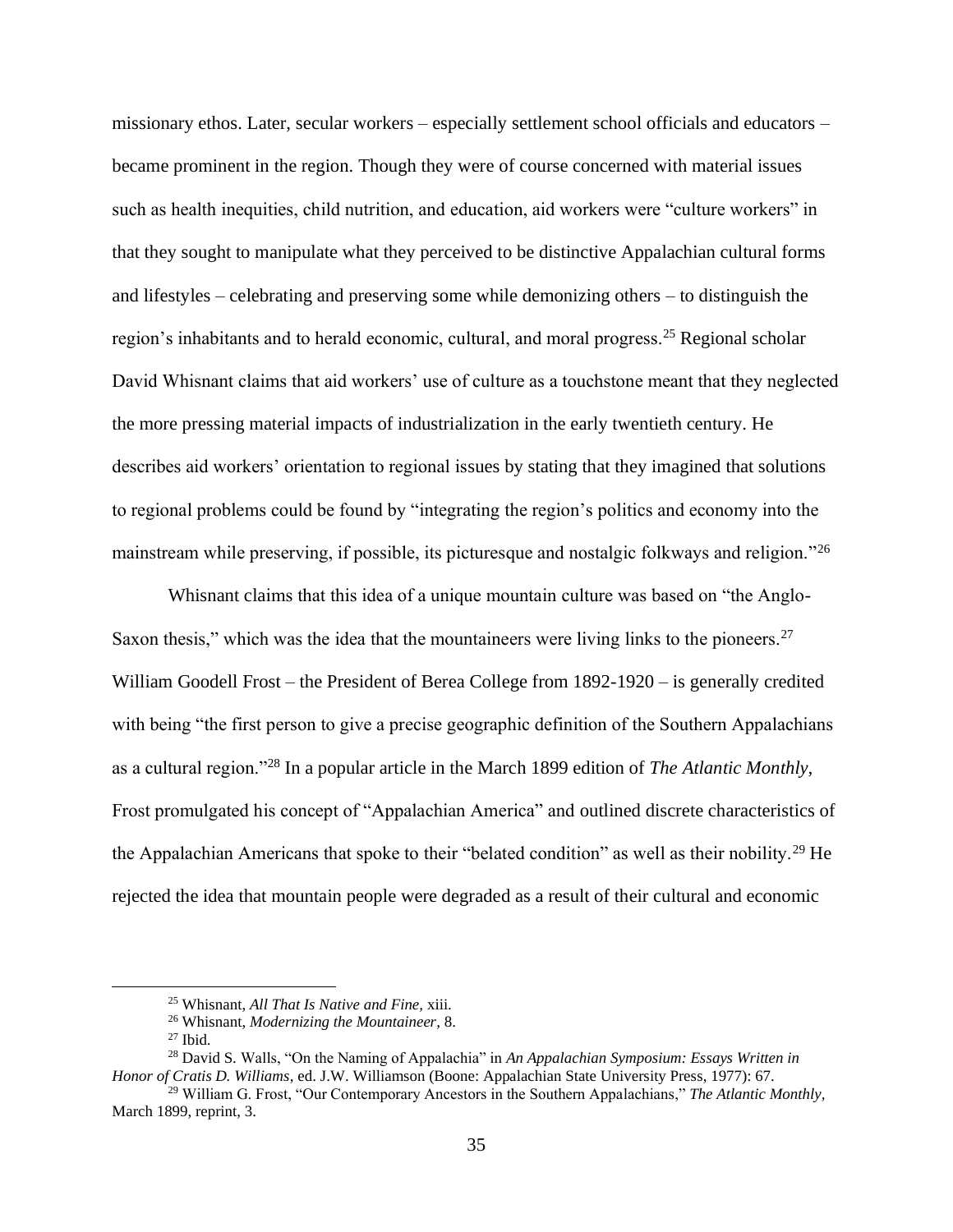distance from modernity; instead, he claimed, they just had "not yet been graded up!"<sup>30</sup> Frost's justification for the idea of the noble mountaineers had to do with their proximity – by way of ancestry and exhibited in the frontier way of life there – to Anglo-Saxon colonizers and to the patriots of the Revolutionary War. He argued that Appalachian America was "one of God's grand divisions," and because of the insularity of the mountains, its inhabitants were, racially and culturally, a distinct people.<sup>31</sup>

Frost's work helped to inspire a variegated movement of aid workers in the mountains. His work was driven by a sense of mission, and he was instrumental in conceptualizing the region as a national problem. Frost primarily wrote in national outlets to solicit funds for his educational work in the region, and he concurrently harped on notions of Appalachian distinctiveness and destitution in the mountains. Any attempts to reform or improve mountaineers, he claimed, should take their distinctiveness into account; mountain education, he said, should "make them intelligent without making them sophisticated."<sup>32</sup> Frost's making of the region was, as Barbara Ellen Smith has argued, simultaneously the making of whiteness, and missionary and secular aid workers who focused on the mountains were interested in the racialization of the poor mountain whites.<sup>33</sup> In the decades after the Civil War, Northern white reformers, missionaries, and philanthropists became less interested in the cause of improving conditions among formerly enslaved African Americans in the lowland South and in turn became concerned with the poor white people of the Southern mountains. The highland whites also constituted a needy field ready for reform, and their romanticized status as Anglo-Saxons meant that they were more likely than Southern Black people to be "remade" in the image of "modern"

<sup>30</sup> Ibid, 6.

<sup>31</sup> Ibid, 1.

<sup>32</sup> Ibid, 9.

<sup>33</sup> Smith, "De-Gradations of Whiteness," 43.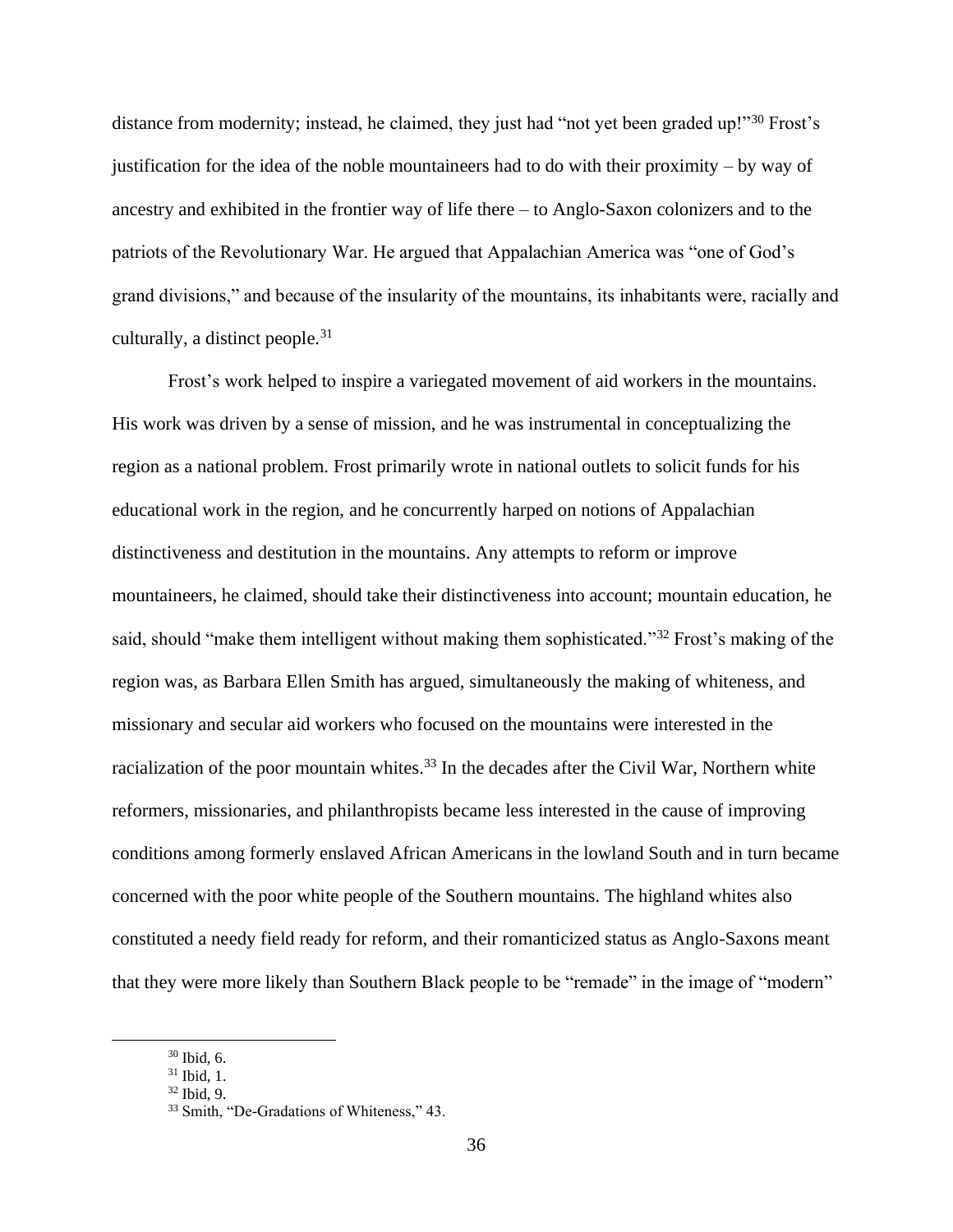white Protestants of the North.<sup>34</sup> This understanding helped to produce a dualistic understanding of race in the region: mountain whites were debased and impoverished and thus in need of aid, while their heritage was honorable, which made them deserving of aid.<sup>35</sup>

By the 1930s, the Appalachian aid movement that Frost had helped to install was wellestablished. The movement was largely dominated and guided by the Conference of Southern Mountain Workers, and its member organizations likewise used Frost's twin ideas of Appalachian distinctiveness and intense desperation to frame the necessity and methodology of their work. Under this understanding of Appalachian racialization and culture, aid workers believed that some mountain cultural forms were admirable and ought to be preserved, but that others were impediments to economic modernization, good health, and all those markers of twentieth-century American progress. According to Frost, fertility was a particular cultural form that distinguished Appalachian Americans and identified them with antiquity. He explained that "while in more elegant circles American families have ceased to be prolific, the mountain American is still rearing vigorous children in numbers that would satisfy the patriarchs. The possible value of such a population is sufficiently evident."<sup>36</sup> While large families (and a lack of cash) was evidence that frontier life still prevailed in the mountains, Frost was convinced that large families could work to the region's and the nation's benefit because of the celebrated heritage of the Appalachian Americans.<sup>37</sup> In the urgency of the Depression, some reformers picked up on Frost's attention to mountain reproduction, which they assumed reflected a distinct cultural practice for mountain people. But as it represented a much older era – as Frost claimed

<sup>34</sup> Whisnant, *All That Is Native and Fine,* 10.

<sup>35</sup> Nina Silber, "What Does America Need So Much as Americans?": Race and Northern Reconciliation with Southern Appalachia, 1870-1900" in *Appalachians and Race: The Mountain South from Slavery to Segregation,* ed. John C. Inscoe (Lexington: The University Press of Kentucky, 2001): 245-247.

<sup>36</sup> Ibid, 8.

<sup>37</sup> Ibid, 3, 8.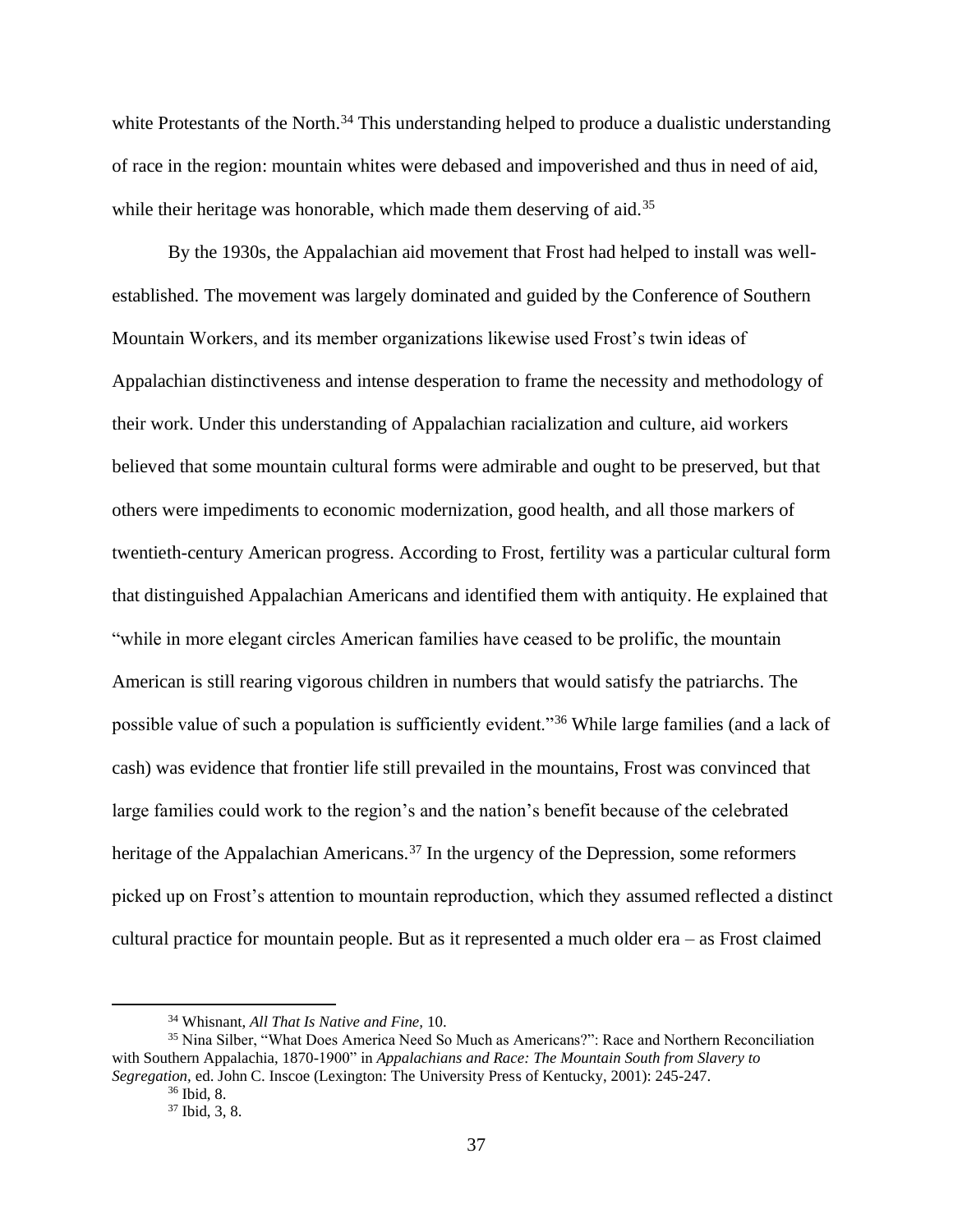decades earlier – large mountain families appeared to be backwards in a time of economic precarity. In the 1930s, reformers used the issue of mountain women's fertility to attempt to solve large-scale regional problems, and in so doing, they further cemented the association between high fertility and poverty.

The Mountain Maternal Health League was formed from the immediate context of this broader aid movement and in the specific context of the Conference of Southern Mountain Workers (CSMW), which was established in 1913 by John C. Campbell, who had spent years studying mountain life and estimating the capacity of aid work in the mountains with the assistance of the Russell Sage Foundation. As a large-scale knowledge-sharing and voluntary network, the Conference connected individuals with vastly different aims and orientations, but they were all united in their conviction of the need for regional uplift. Beginning in the 1920s, though, after Campbell's death, the CSMW was dominated by women leaders and was noted for its involvement in maternalist causes; historian Penny Messinger describes their attention to women and children as coming from a place of "female morality."<sup>38</sup> By combining cultural concerns with a maternalist perspective, the MMHL sought to expand birth control to the mountains as a form of aid work. The League saw birth control not only as a means of emergency aid to alleviate the extremes of impoverishment, but as a vehicle for cultural modernization on a larger scale.

The Conference attracted a variety of different benevolent organizations and workers throughout the region. One organization that was part of the CSMW's network in the 1930s was the American Friends Service Committee (AFSC), an international Quaker benevolence and direct aid association. In this time, the AFSC organized a massive multi-state food distribution

<sup>38</sup> Messinger, 245.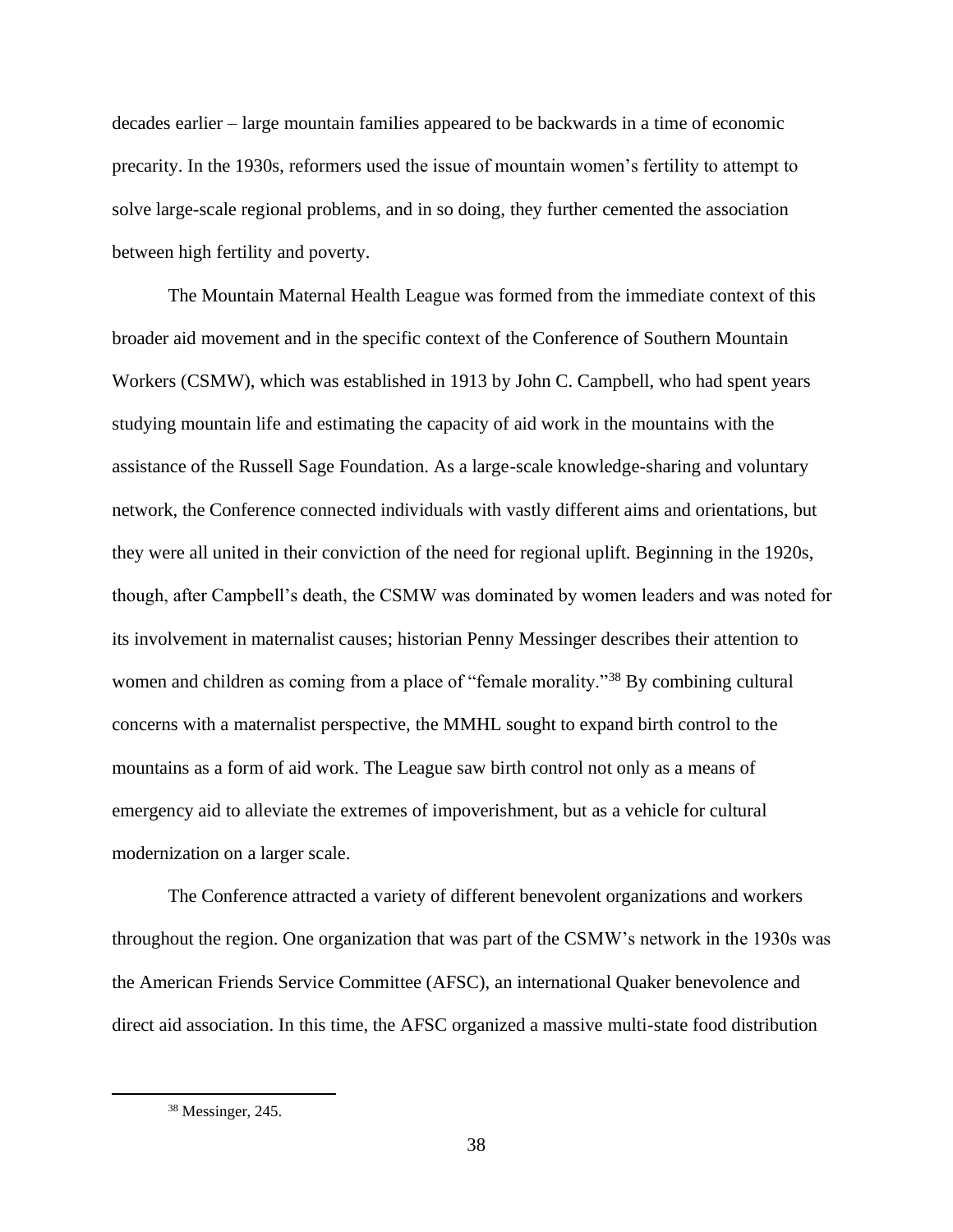scheme in bituminous coalfields across the nation, which included much of the Mountain South. On a local level, though, the Friends' activities could be more tailored.<sup>39</sup> Sometime in the early 1930s, AFSC representatives in Logan County, West Virginia partnered with Doris Davidson, the American Birth Control League field worker who was assigned to the state, to establish the Friends Health Service, which operated a birth control clinic in the city of Logan. Gamble learned about the clinic early on and arranged for a Philadelphia-based public health nurse named Alice Beaman to train there.<sup>40</sup> Beaman worked with the Friends Health Service and became familiar with the area for two years before she began conducting her own fieldwork for Gamble in the county's coal camps. A representative of the Friends Health Service presented on the clinic's work at the 1936 CSMW meeting, which inspired delegates from Berea, Kentucky. Gamble's secretary Phyllis Page was also present and returned to Berea with the delegates to organize community meetings for citizens interested in similar work in that part of Kentucky.<sup>41</sup>

Following the Conference, Page facilitated a four-day-long meeting in Berea with over twenty community leaders and local aid workers to lay out plans for a community birth control organization. Minutes of this initial meeting described it simply as a group of people who were "interested in health work for mothers of the underprivileged class," and it drew representatives from the Red Cross, local churches, and the local women's clubs, among others.<sup>42</sup> The MMHL functioned not just as a local charity group, then, but as part of a more cooperative and comprehensive undertaking in the service of a larger, regional mission of uplift. At the end of the meeting, Page wrote that all of those present "realized the futility of trying to help the very poor

<sup>&</sup>lt;sup>39</sup> See Guy Aiken, "Social Christianity and the American Friends Service Committee's Pacificist Humanitarianism in Germany and Appalachia, 1919-1941," PhD dissertation, University of Virginia, 2017.

<sup>40</sup> Beebe, *Contraception and Fertility in the Southern Appalachians,* ix.

<sup>41</sup> Lena Gilliam, "A Contraceptive Service for Mountain Women," *The Journal of Contraception* 3, no. 3 (March 1938): 36.

<sup>42</sup> Ibid; March 30, 1936, Minute Book, 1946-1940, MMHL Records.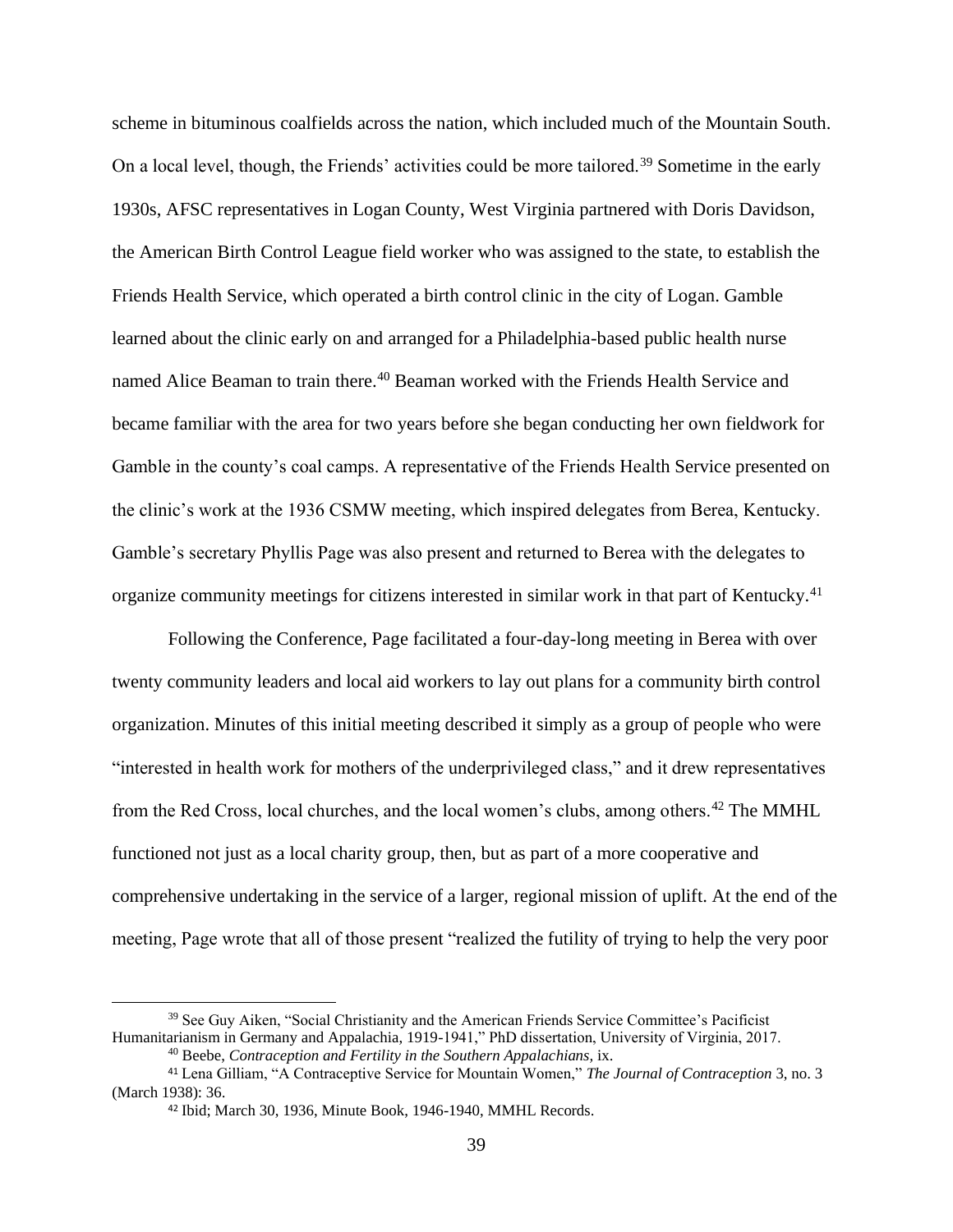mountain families in and around Berea by palliative charitable measures and that they felt it much wiser to give the mother of a large and poor family a chance to control her fertility rather than a new layette for the usual yearly baby."<sup>43</sup> Page and the founders of the MMHL recognized the novelty of their decision to form such a group. Not only did it pull together both local and regional efforts, but it also prompted a new focus for and means of aid work there. They reckoned that birth control would go much further than traditional forms of aid work. It is also significant that the community of Berea functioned as the symbolic headquarters of mountain aid work because the CSMW was headquartered there and enjoyed an official relationship with Berea College. Berea College was founded in the nineteenth century by abolitionists as the first racially integrated institution of higher education in the South. Beginning in 1904, though, with the passage of Kentucky's "Day Law," which barred interracial schools throughout the state, Black students were prohibited from attending Berea until the 1950s. At the same time, College officials began to shift the institution's target demographic and the nature of its commitment to the region in which it was located. President Frost was instrumental in promoting Berea's new primary mission, which was reflected in an amended College constitution in 1911: to garner popular attention towards and work to uplift poor mountain whites.<sup>44</sup> And by forging official ties with the CSMW, Frost cemented the reputation of Berea as a sort of haven for mountain uplift activity.<sup>45</sup>

The community of Berea thus embodied intertwined understandings of Appalachian whiteness, need, and uplift that characterized the work of the College, the Conference, and local and regional reform groups that made their homes there. It is not clear how close the women who

<sup>43</sup> Gilliam, "A Contraceptive Service for Mountain Women," 36.

<sup>44</sup> Berea College, "Berea College Early History," 2022, https://www.berea.edu/about/history/.

<sup>45</sup> Whisnant, *Modernizing the Mountaineer,* 7.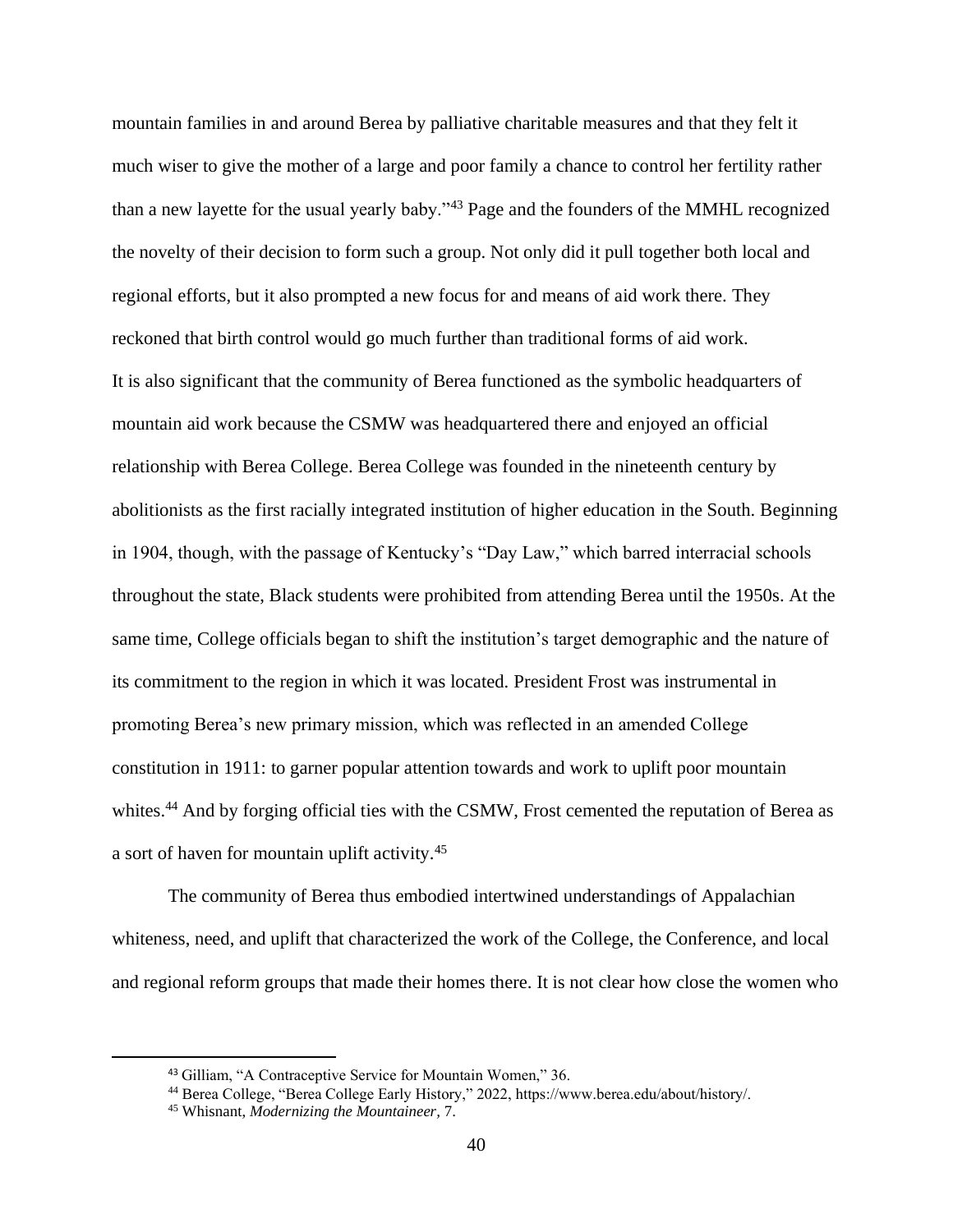came to form the League were before Page's initial meeting, but because of the small size of the community and the similarity in their backgrounds and positions, they were probably engaged in similar, if not the same, volunteer activities. Many of the founders of the League were wives of faculty members of Berea College. One founding member and long-time League President Nell Scoville Noll was married to a physics professor at the College. She remembered that "faculty wives were expected to stay home and become involved in college, church, and community work," and in addition to her involvement in the League, she was also active in Berea's Union Church and Women's Club.<sup>46</sup> As educated wives and clubwomen, they applied their own sense of middle-class domesticity to their concerns for mountain women and children and their larger vision for the region. In their eyes, middle-class clubwomen like themselves were wellpositioned to help poor rural mothers, who, they supposed, needed assistance to improve their roles as mothers and wives. Mrs. Noll's biographer described another League founder as "a natural resource for this job—a beautiful, loving wife and mother, who was a believer in women's rights, as well as a capable and persuasive organizer."<sup>47</sup> Thus, the Berea wives' strength came not only from their experience in activism and concern for women's issues, but also from the fact that both of these skills were rooted in a sense of feminine morality. League members used this idea of morality to present their approach to birth control in the mountains as more far-reaching and specific than Gamble's. Birth control could allow mountain mothers to become better mothers and wives and to cultivate healthier and more stable households.

While women's aid work and maternalist concern was not novel in the mountains, the promotion of birth control was. Throughout the 1930s, popular opinion of birth control was

<sup>46</sup> Ora Wyatt Gunkler, "An Appreciation of Nell Scoville Noll," March 12, 1986, Box 1, Folder 7, MMHL Records.  $47$  Ibid.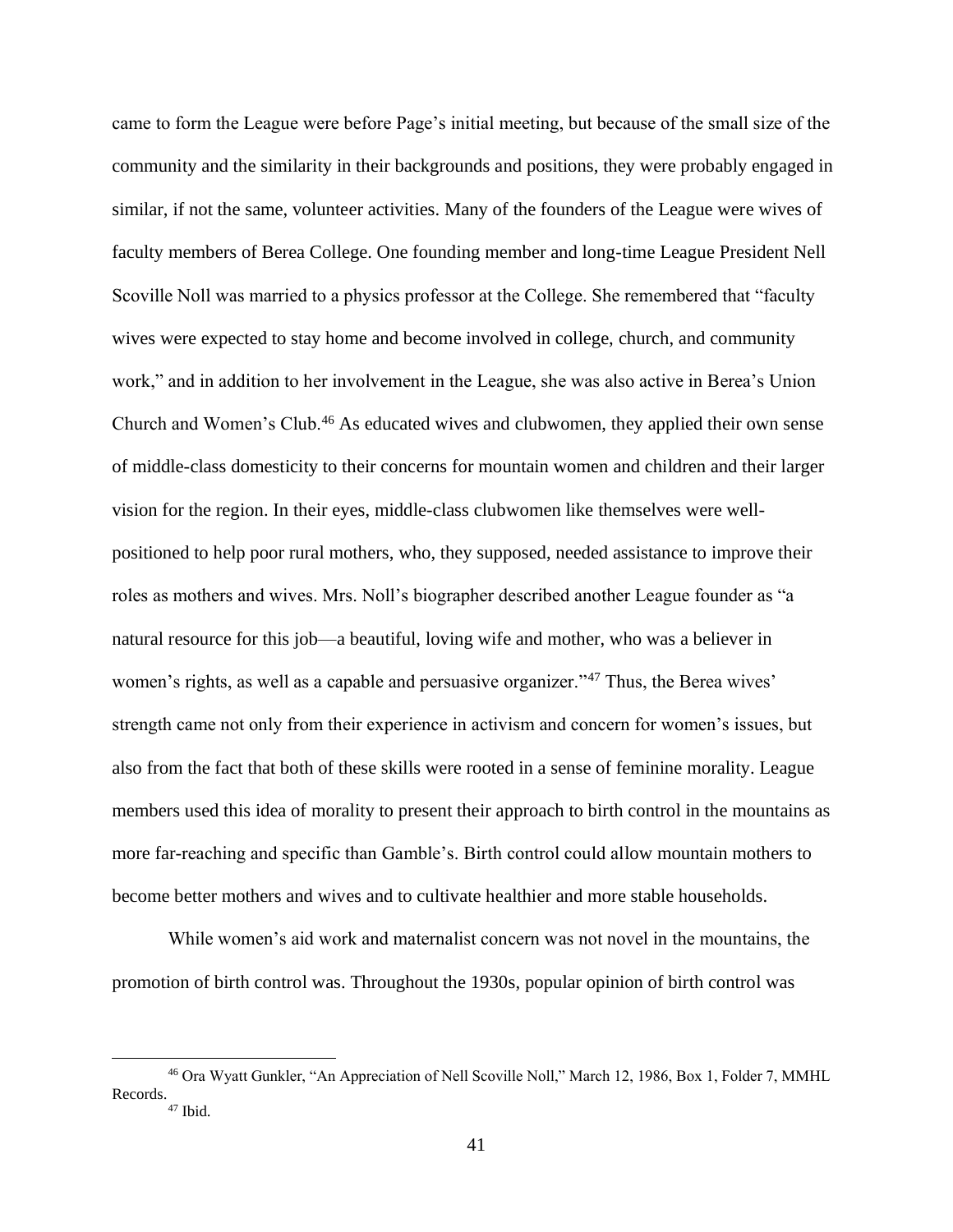increasingly favorable, but there was significant resistance to the extension of contraceptives throughout the nation. Even in urban areas, where the American Birth Control League's clinic diaphragm model reigned, activists and physicians experienced pushback from various groups, particularly Catholics, which greatly impeded the spread of clinics.<sup>48</sup> To some activists, rural regions seemed to be ideal places to spread birth control since there appeared to be fewer organized religious groups and especially fewer Catholics there. Yet, the MMHL was keenly aware of "dissension" that their work seemed to cause in the region, and specifically within the Conference of Southern Mountain Workers. Criticism from Conference members mostly came from male clergymen who believed that what the League women were doing was "of the devil."<sup>49</sup> The idea of birth control as a charitable measure was thus controversial in the mountains, and this dissension perhaps also was a result of women's increased power and visible roles within the organization. But the MMHL framed its work in morally positive and even Biblical terms. The author of an early League promotional brochure wrote in the document, "How beautiful upon the mountains are the feet of him who bring good tidings," referencing the Biblical book of Isaiah, to caption information about the League's initial accomplishments and future plans.<sup>50</sup>

The MMHL was also careful to establish its birth control work largely in terms of health needs and benefits. While Page's initial meeting united community members who were interested in maternal health very broadly, the League justified its use of birth control in more specific terms. They believed that inducing mountain mothers to use birth control would prevent "dangerous or too frequent pregnancies," which would allow these women "to conserve their

<sup>48</sup> Gordon, 288.

<sup>49</sup> "Board Meeting Mountain Maternal Health League For absent members," March 6, 1939, Box 14, Folder 276, CJG Papers.

<sup>&</sup>lt;sup>50</sup> "1937-1938, Mountain Maternal Health League, Berea, Kentucky," Box 12, Folder 2, MMHL Records.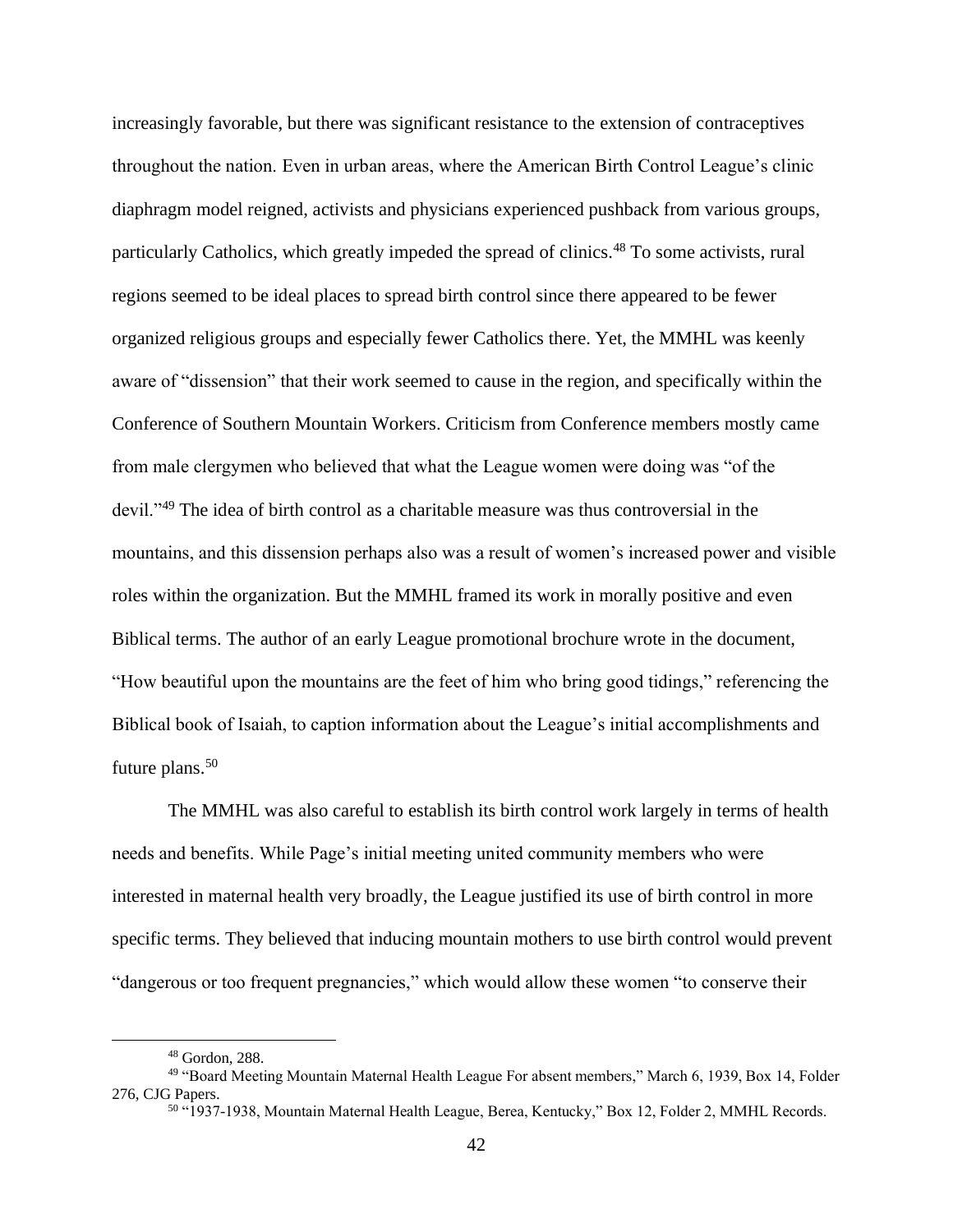own vigor and have healthier babies."<sup>51</sup> The League's nurses fielded requests from women who repeatedly justified or explained their requests for birth control by referencing the dangers of pregnancy. One woman wrote, "I am afraid of becoming pregnant again and my family doctor has told me that it would be dangerous for me to try to have another child. So will you please send me your supplies at once…" Many other requests made references to general fragile health, tuberculosis, and heart trouble.<sup>52</sup> In this sense – and in a context in which a country doctor could advise against childbirth but could not provide a way to prevent it – League members and patients were often united in their outlook concerning birth control as a safeguard to women's health.

Somewhat more urgent, however, was the idea that the provision of birth control would ward against "the common practice" of abortion, which presented not only health but moral dangers.<sup>53</sup> One of the earliest pieces of the League's promotional materials included abortion prevention as among the organization's primary goals. The pamphlet's author most readily criticized self-induced abortions that resulted in "serious complications" and provided a grim list of how mountain women used "home-made unsterile instruments such as pieces of wire, a pencil or a catheter," as well as chemical substances like "quinine, turpentine, and preparations of ergot." In addition to sanitation, toxicity, and hemorrhaging concerns, there was also the simple fact of efficacy: "Still the babies come!" the author wrote. This author went to great lengths to establish the safety risks of self-induced abortions, and they noted as well the "moral…danger of

<sup>51</sup> Gilliam, "A Contraceptive Service for Mountain Women,"38.

<sup>52</sup> "Mountain Maternal Health League Headquarters at Berea, KY," n.d., Box 11, Folder 4, MMHL Records (hereafter, Sample Letters), 4.

<sup>53</sup> Gilliam, "A Contraceptive Service for Mountain Women," 38.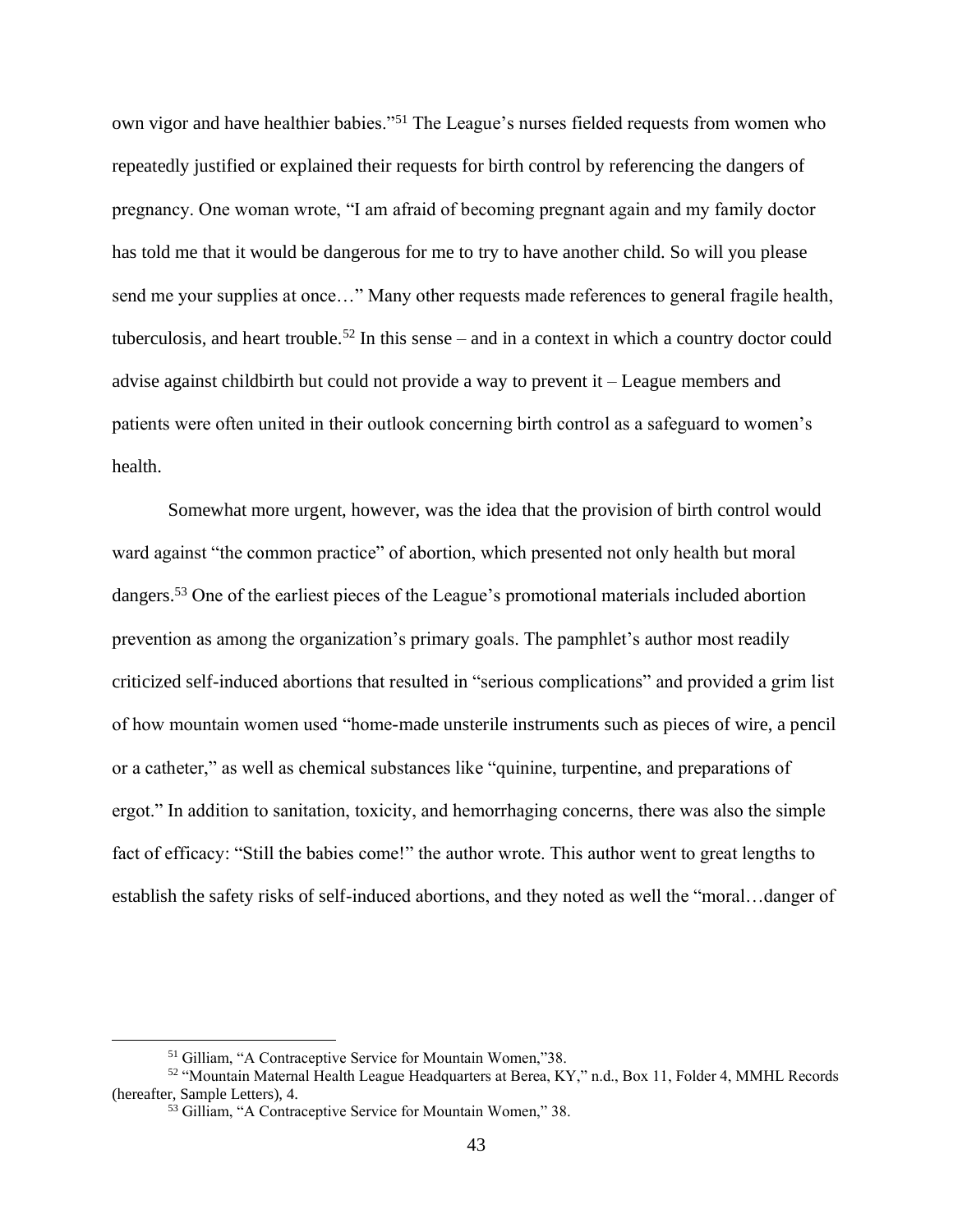abortions," though went into no further detail in this regard. In practice, the nurse would "lead [mothers] to see" these moral dangers.<sup>54</sup>

Thus, while the MMHL presented the issue of birth control principally as a measure of personal health and safety, to some extent, contraception would function as an educational tool and an opportunity to correct individual behavior, especially by preventing abortion. The League assumed that it would have to educate mountain women not only on the workings of birth control, but on the moral underpinnings of the issue; the fact that mountain women needed to be educated on both seemed to reflect their ignorance and backwardness on both scientific and moral terms. The distinction between contraception and abortion appeared obvious to League members, but to many patients, this line was less clear. Nurse Lena Gilliam reproduced multiple requests from patients who, she said, "misunderstood" the actual work of the League. In one letter, for instance, which she captioned, "The Nurse Has a Chance to Help a Mother Decide to Want Her Baby," a local woman wrote, "Say I have went 5 days over my monthly period would you tell me something to do? I am so uneasy, I have been taking Quiene but it hasn't helped."<sup>55</sup> Gilliam and the MMHL saw this situation as a great opportunity to reverse a woman's decision to terminate a potential pregnancy.

The League's insisted that this woman simply had to be properly instructed to want her baby; Gilliam made no attempt to understand why this woman might have been anxious. A preceding request for assistance revealed that the author "was not strang annuf to raise kids. I have 2 kids my father he is old my husband is sentence to the pen."<sup>56</sup> While surely not all women in the region balanced such precarious circumstances, the MMHL defined its stance on abortion

<sup>54</sup> "The Kentucky Pamphlet," Box 8, Folder 10, MMHL Records.

<sup>55</sup> Sample Letters, 4.

<sup>56</sup> Ibid, 3.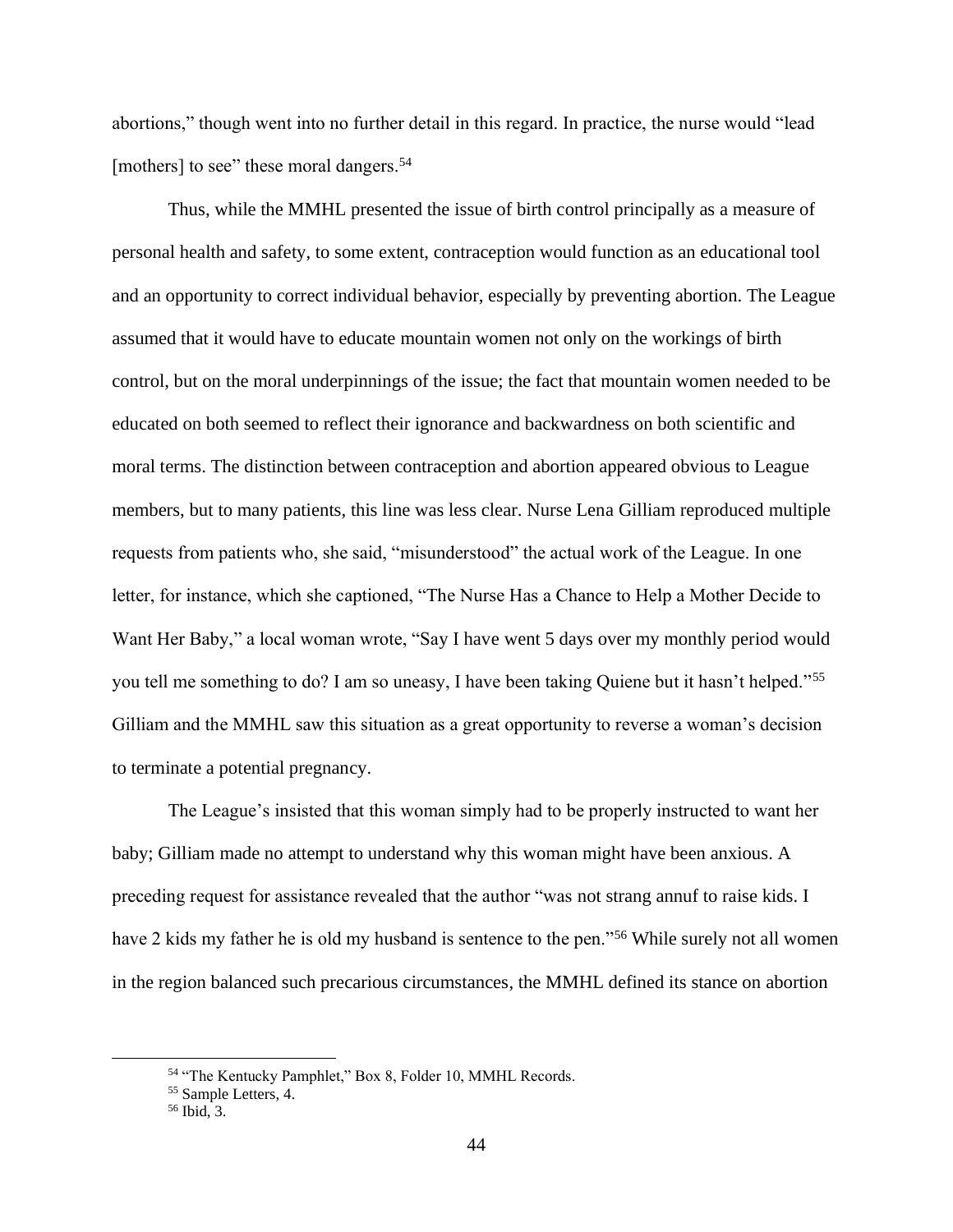as non-negotiable, as Gilliam wrote that one of the League's most important roles was "education concerning the rightness at times preventing concoption [sic] and the wrongness and danger of abortion."<sup>57</sup> Birth control provision was not only about the material impacts that it could have on women's lives, but about how it could elevate women's moral standing in accordance with the League's standards of domesticity and white middle-class womanhood. Its careful distinction between abortion and conception was an attempt to define birth control less as a choice to forgo pregnancy than as a measure that moral women used to safeguard their health.

The MMHL also emphasized the opportunities that its birth control work presented to educate and elevate mountain mothers in other areas of life. Lena Gilliam reported spending hours speaking to individual patients about their and their children's health, using charts and models to teach them about birth control and other kinds of health issues that concerned their families.<sup>58</sup> She reasoned that many of these women had never had this kind of access to medical instruction before.<sup>59</sup> While the League women operated with the knowledge that these women did not have access to this kind of scientific knowledge, they likewise operated under the general assumptions that mothers were directly responsible for their children's and their entire family's wellbeing. However, in accordance with principles of scientific mothering, by following the recommendations of health experts, women had less control over the specifics of that mothering. $60$ 

Contraception could also help to stabilize and elevate home life in the mountains. In the 1940s, one patient expressed her gratitude for the League's help, revealing that her home "is

<sup>57</sup> Ibid, 2.

<sup>58</sup> Clarence J. Gamble to Sylvia Gilliam, September 8, 1940, Box 14, Folder 280, CJG Papers.

<sup>59</sup> Gilliam, "A Contraceptive Service for Mountain Women," 37.

<sup>&</sup>lt;sup>60</sup> Rima D. Apple, "Constructing Mothers: Scientific Motherhood in the Nineteenth and Twentieth Centuries" in Rima D. Apple and Janet Golden, eds., *Mothers and Motherhood: Readings in American History*  (Columbus: The Ohio State University Press, 1997): 91.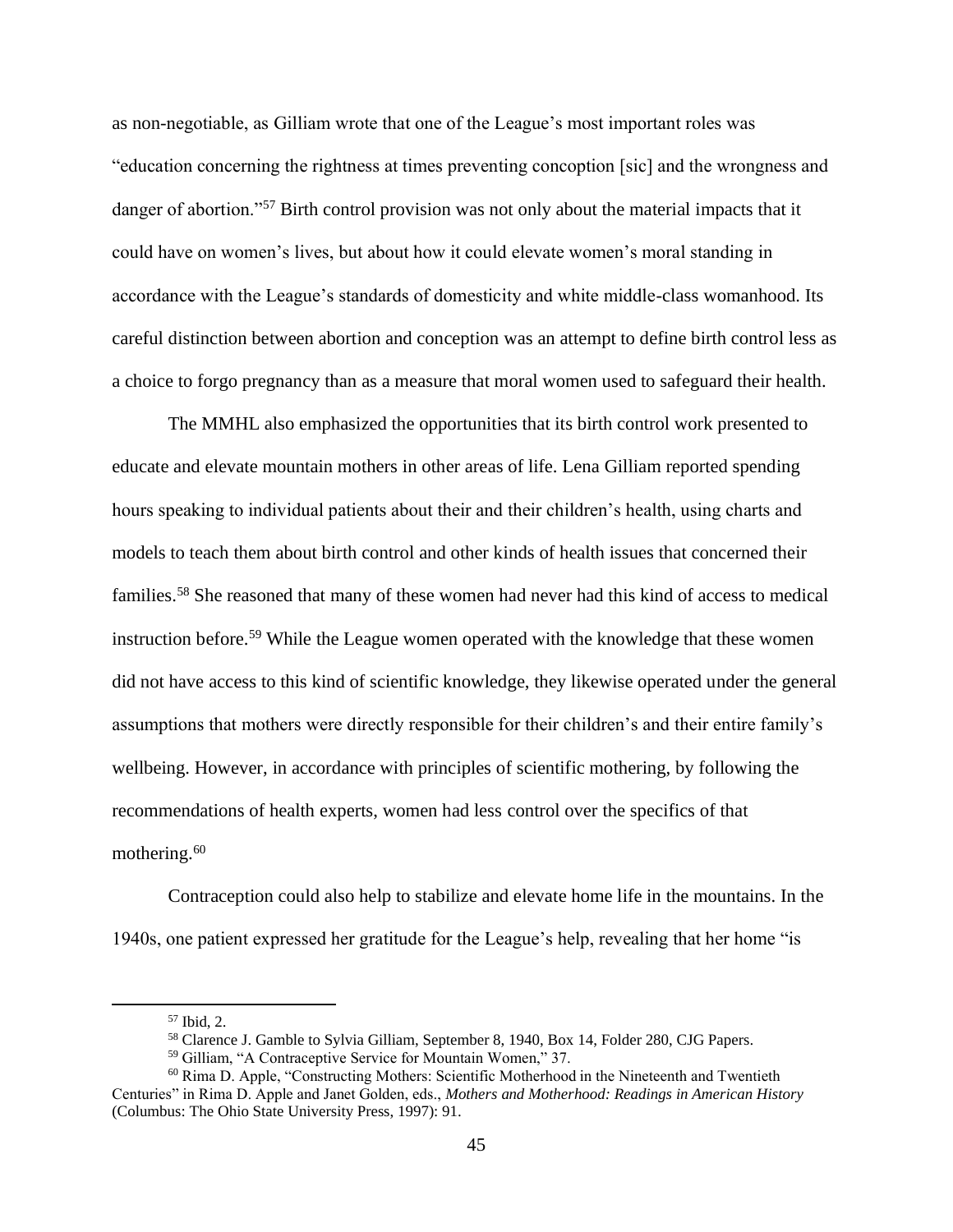more peaceful and there is less nervous tension between my husband and myself. We both know it is dangerous to buy [sic] another baby and the fear was robbing us of any please [sic] of being with each other."<sup>61</sup> By highlighting this quote, the League showed that birth control could elevate mountain homes not only by safeguarding maternal health and providing instruction in healthful child-rearing, but by creating more harmonious and stable spousal relations. With the aid of contraception, mountain wives could enjoy more equitable and pleasurable relationships with their husbands and be better mothers to existing children. Lena Gilliam believed that as a result of her work, "Some day…these homes will no longer be filled with dirt, unhappiness, and puny, unwanted babies."<sup>62</sup> Birth control could fix the problem of having babies too frequently as much as it could balance household relations and free up women to rear their existing children to be healthy and lead wholesome lives. In the League's perspective, birth control could give mountain mothers the "spiritual ambition to raise their children 'decent,' keep them in school, and provide adequate food, shelter, and clothing."<sup>63</sup> The MMHL's explicit emphasis on the spiritual nature of homemaking and child-rearing suggests again that the League believed that motherhood in the mountains wanted not only for material assistance, but also some spiritual or moral component of motherhood. Alternatively, without material assistance that birth control could provide, mountain mothers would not be able to attain an elevated and idealized level of motherhood and domesticity.

Finally, women who had large numbers of children – upwards of ten or fifteen at times – were frequently touted in the League's promotional material as typical cases, but the only requirements to participate in the study and to receive contraceptive services were to live in the

<sup>&</sup>lt;sup>61</sup> Fundraising Letter, September 15, 1944, Box 11, Folder 5, MMHL Records.

<sup>62</sup> Gilliam, "A Million Dollars for Birth Control," reprint from *The Survey,* 1937.

<sup>&</sup>lt;sup>63</sup> Fundraising letter, December 1, 1949, Box 11, Folder 5, MMHL Records.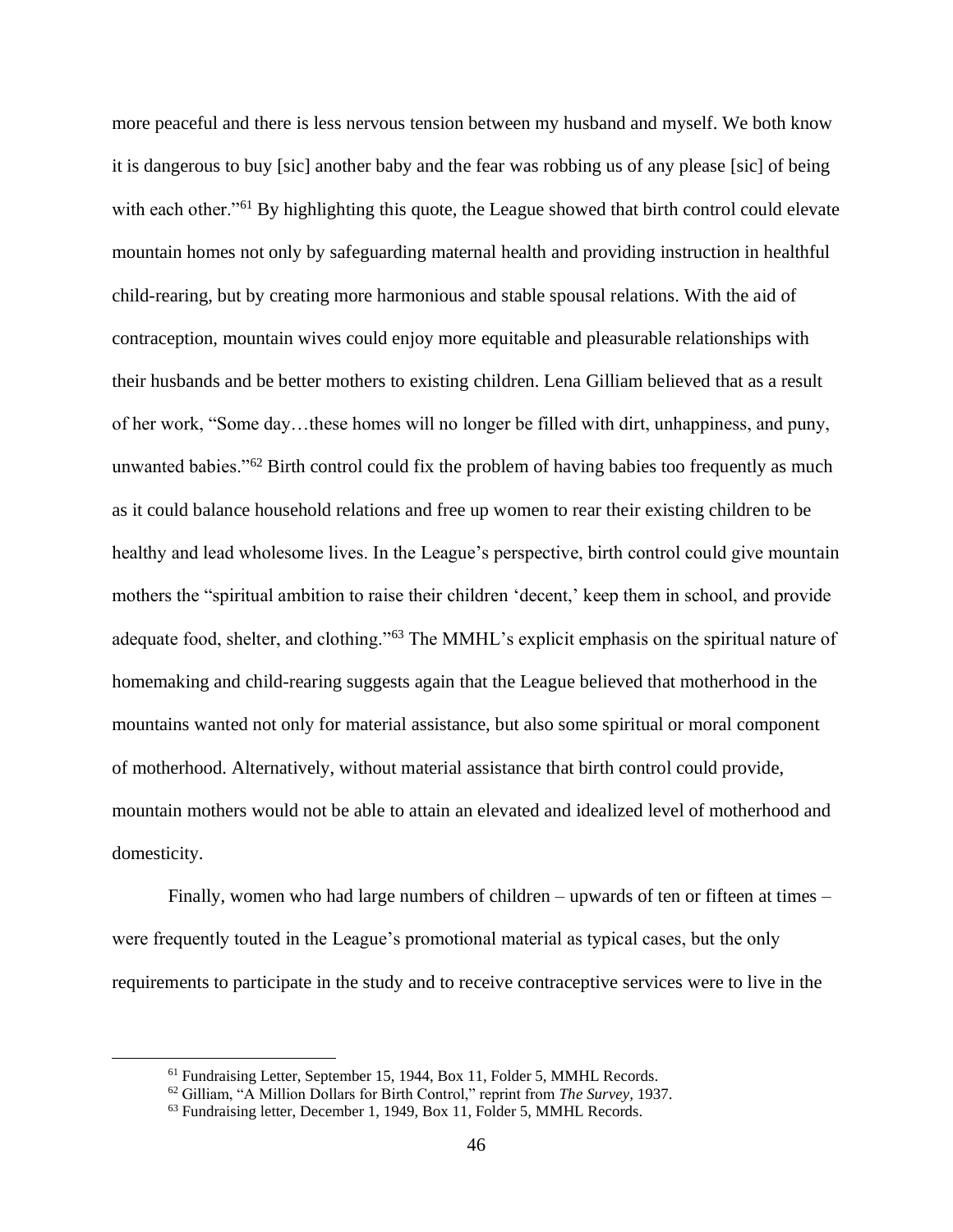area and be a married mother. The qualifications of marriage and motherhood defined birth control as moral by divorcing it from associations of promiscuity. But these limited guidelines and the project's intense localization suggests that this project was not, fundamentally, an experiment to reduce the birth rate to relieve pressure on the land and relief system. Rather, it was a project to reduce the birth rate in a particular place to achieve qualitative measures of uplift.

Still, the basic concern was fertility, and not necessarily excessive fertility on an individual basis, but on a regional basis. Birth control would function chiefly as an agent of modernization. Unlike Gamble, the League sought to implement change on individual and intimate levels to create grand regional change. But in a manner similar to Gamble's approach, League activists ultimately envisioned mountain women as a mass body. While both Gamble and the League harbored eugenic definitions of birth control, their broader attention to the region and grander utility of birth control was fundamentally different. These differences, as well as the position of the nurse (which both used to try to implement their own goals), led to serious disagreements when the nurse began to distribute birth control to patients and collect data from them.

47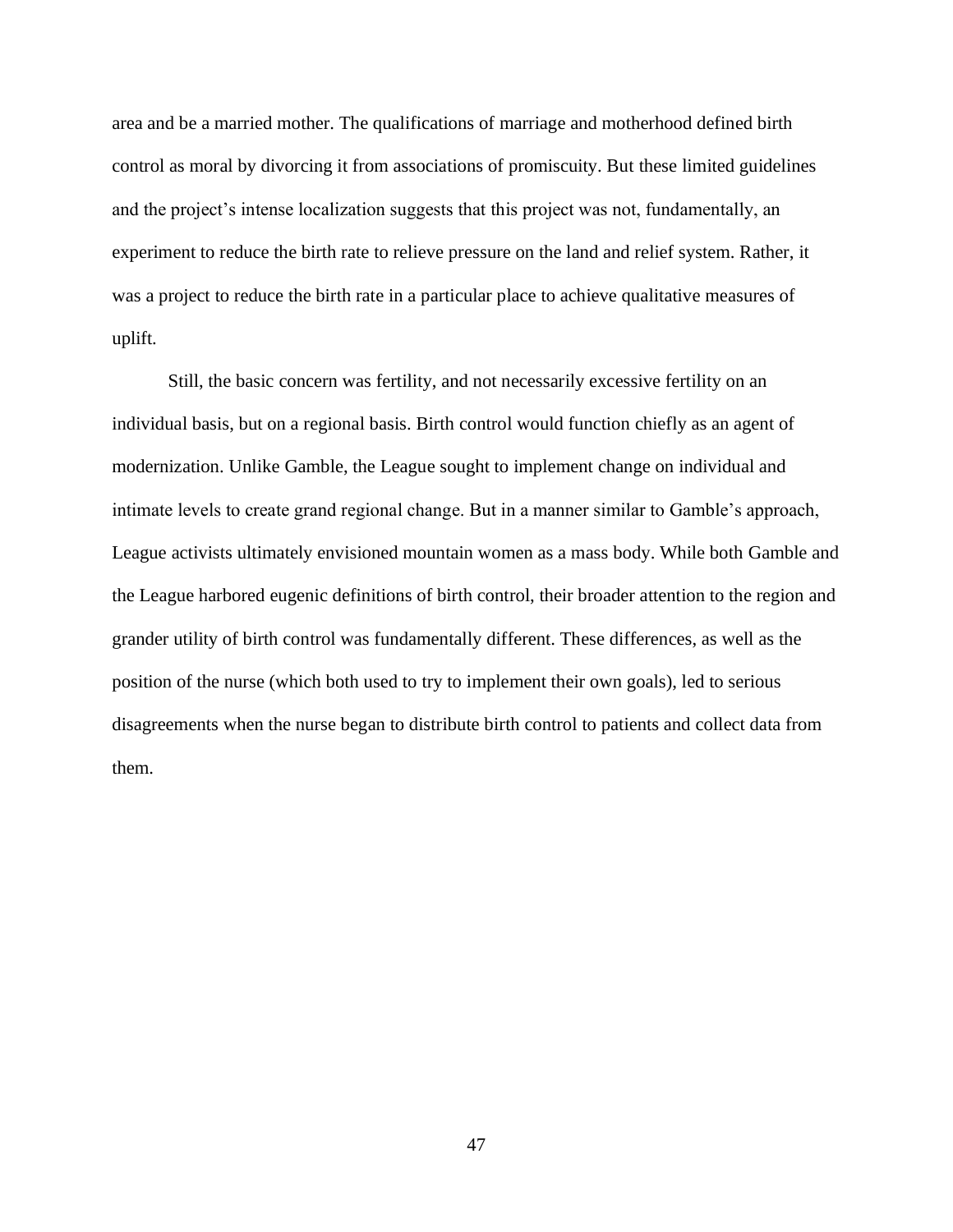#### **Chapter 2**

## **Far from Perfect: Conflicting Visions of Birth Control in the Field**

As Chapter 1 argued, Dr. Gamble and the Mountain Maternal Health League were largely united in their eugenic approach to birth control, but they diverged in their uses of the region to advance their larger aims. While Gamble saw mountain women as useful in contributing to his goal to spread effective and accessible birth control to the world's hyper-fertile poor, the women of the MMHL were more interested in using contraception to modernize mountain women and families. These differing goals came into sharp contact and led to debate in the field throughout the duration of the experiment because Gamble and the League both used the figure of the nurse – Lena Gilliam, who was later replaced by her sister Sylvia – to advance their respective goals. The League used her to model domesticity and moral and healthful living for individual women when she visited their homes and instructed them about the benefits and workings of birth control. Gamble used the nurse to show the benefits of a de-medicalized model in a region with few practicing physicians to spread birth control to poor people, who he believed needed it the most.

In this Chapter, I explore debates over the experiment's singular contraceptive method, the nurse's role in the accumulation of data, the portrayal of mountain communities and patients in publicity, and the League's affiliation with other state-level birth control groups. The contested nature of this work among project leaders and field workers counters the idea that Gamble's and the League's top-down visions of eugenical birth control for social improvement successfully functioned as intended. This allows us not only to see the spaces where a nurse – who was employed to merely institute leaders' goals – could assert her own powerful

48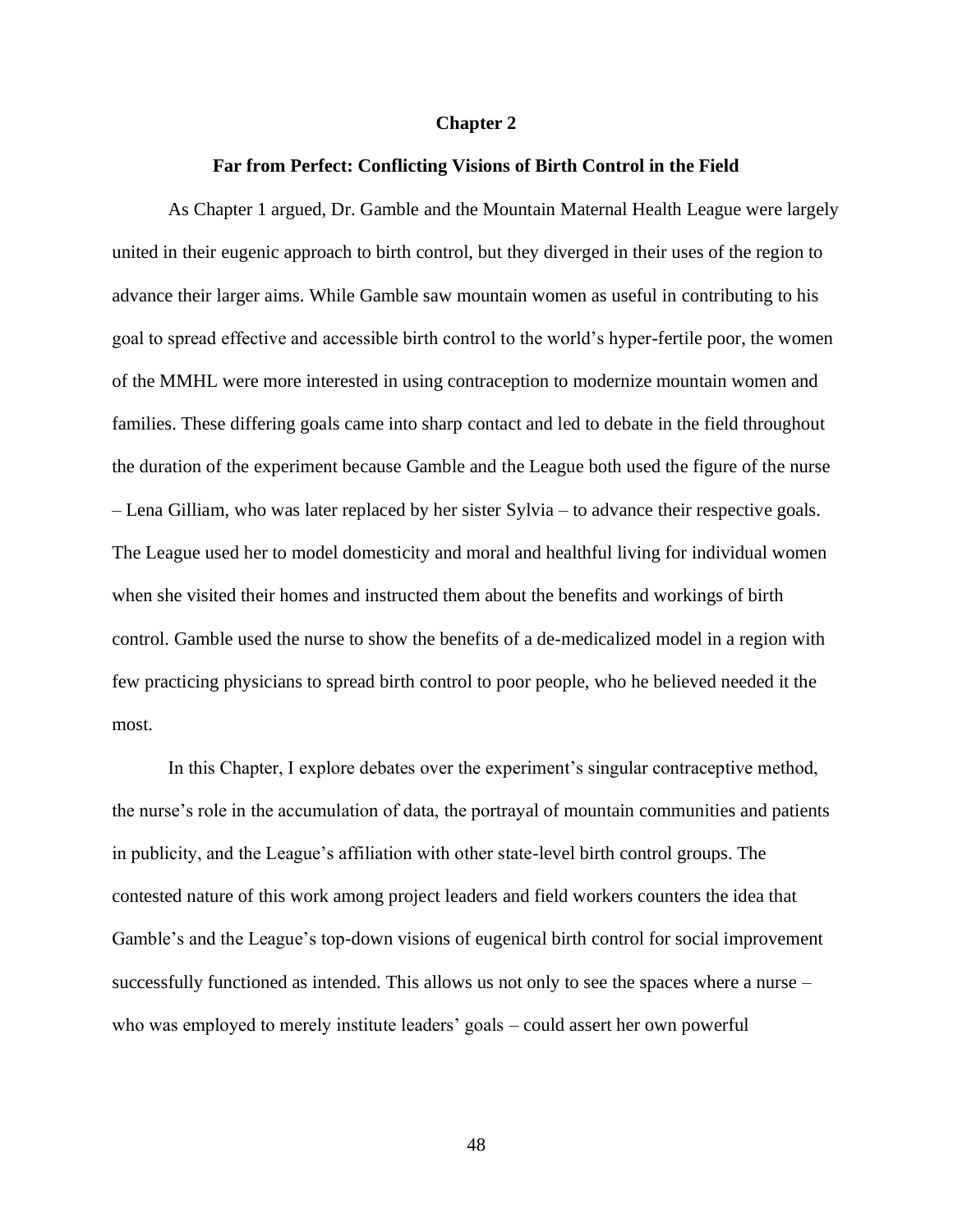understandings of the region, social problems, and birth control, but where patients could plausibly do the same.

## **Method**

In West Virginia and Kentucky, Gamble supplied a spermicidal lactic acid jelly. The jelly was provided by various manufacturers; Gamble paid for the supplies at a discount, and the tubes and syringes were sent directly to Gilliam, who distributed them to patients when she visited them at home. Gamble's general intent to test simple contraceptives was problematic to some activists within the American Birth Control League, which had worked to establish the supremacy of the physician-controlled diaphragm and drew a moral distinction between their charitable work and the profit motive of firms that manufactured accessible contraceptives.<sup>1</sup> Gamble's insistence on only one method of unestablished efficacy also became problematic in the eyes of the nurse who sympathized with her patients' concerns. However, she ultimately did not challenge the deeply eugenicist assumptions that drove his insistence on the appeal of simple birth control.

In fact, the nurse's perspective on the jelly was largely rooted in her background and complicated perspective on mountain life. Unlike Nurse Beaman who worked in West Virginia, Gilliam was originally from the MMHL's target area, and thus "knew mountain women and their problems," which allowed her to "[gain their] confidence."<sup>2</sup> It is unclear how Gilliam first made contact with Gamble, but a 1936 letter from Mary Knapp, a nurse at Margaret Sanger's Birth Control Clinical Research Bureau, suggests that Gilliam had some kind of connection to the institution while she worked in New York City, so she perhaps became acquainted with Gamble

 $<sup>1</sup>$  Holz, 2.</sup>

<sup>2</sup> Gilliam, "A Contraceptive Service for Mountain Women," 57.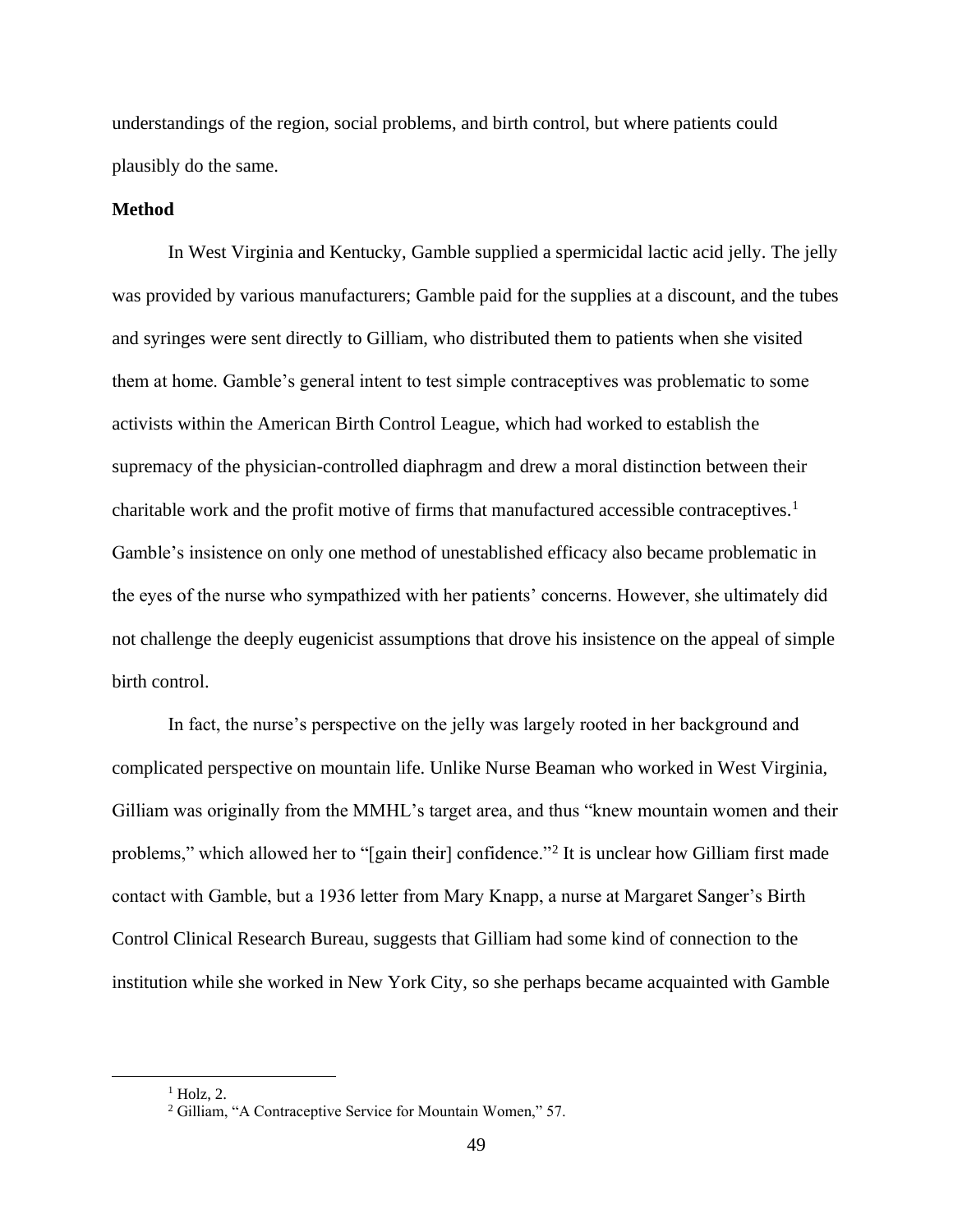there. <sup>3</sup> At any rate, Gamble told the MMHL via telegram shortly after the organization was formed that, "No contraceptive trained nurse available Gilliam probably best nurse I could find unless you know older mountain nurse."<sup>4</sup> The League and Gamble believed that Gilliam was qualified for the work in part because of the background she shared with her patients. Although she was often sympathetic to their problems, Gilliam did not wholly identify with her patients, and distanced herself from mountain women on the basis of her status as an educated professional. She oftentimes emphasized patients' poverty and ignorance. For instance, in an extensive fundraising appeal that she probably wrote in 1938, Gilliam went to great lengths to emphasize the despair of mountain women by reprinting examples of letters she had received from them, wherein she consistently poked fun at their command of the written word, marking, for instance, how they wrote to ask her for "the jello."<sup>5</sup>

Nevertheless, it is clear that Gilliam forged some meaningful connections with the women she visited. Upon arriving at a woman's home, Gilliam questioned her about her and her children's health before gauging the woman's interest in contraception. She instructed those who seemed enthusiastic (which was the vast majority, she insisted) using an anatomic model before taking a medical history and leaving the patient with supplies.<sup>6</sup> Her work was at least nominally supervised by the MMHL Medical Board, which initially gave her specific instructions regarding her relationship to patients and to local physicians. One of the most important guidelines was, "In all cases the nurse is to get approval for her work from a doctor in the community before she goes ahead and gives advice and material."<sup>7</sup> Later, when the MMHL expanded into mining

<sup>&</sup>lt;sup>3</sup> Mary L. Knapp to Lena Gilliam, 17 September 1936, Box 13, Folder 7, MMHL Records.

<sup>4</sup> May 21, 1936, Minute Book, 1936-1940, MMHL Records.

<sup>5</sup> MMHL fundraising letter, n.d., Box 14, Folder 276, CJG Papers.

<sup>6</sup> Gilliam, "A Contraceptive Service for Mountain Women," 57.

<sup>7</sup> July 16, 1936, MMHL Minute Book, 1936-1940, MMHL Records.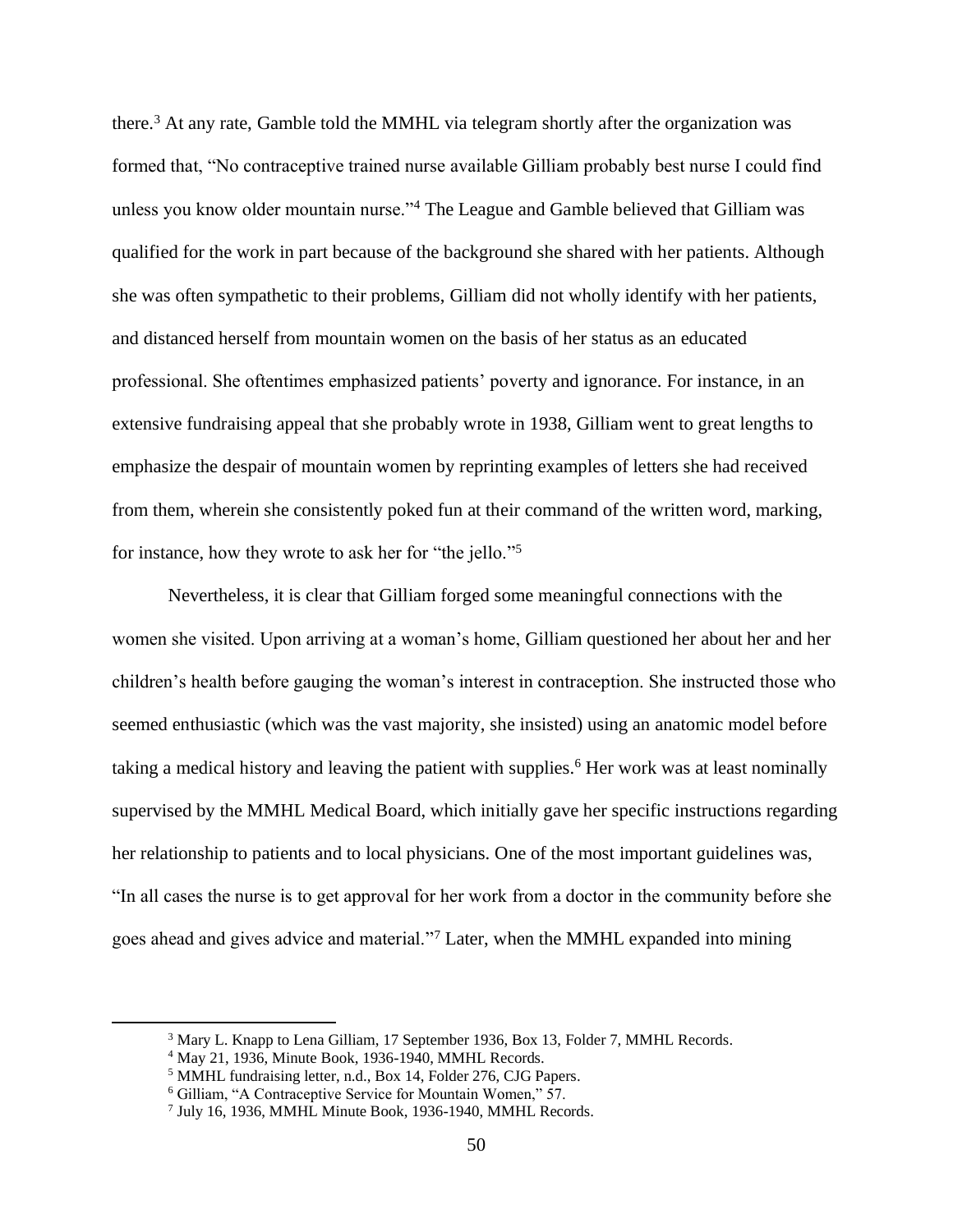communities in the southeastern part of the state with the cooperation of the Kentucky Birth Control League (KBCL), Sylvia Gilliam was to ensure the support of local doctors in every community; in anticipation of this work, Gamble reminded her, "Don't let them feel like you're trying to replace the medical profession. Make it seem more like carrying out a doctor's orders as you do when giving a hypodermic, saving him the unavoidable loss of time which such a procedure involves."<sup>8</sup> While the nurse was supposed to defer to the doctors in the communities she served, a verifiable lack of physicians meant that her work went largely unsupervised and without explicit sanction from local medical authorities, which allowed her a good deal of autonomy in her work.

Generally, Gilliam sought to illustrate her closeness with the realities of her patients' lives, since she spent the vast majority of her working time in their homes.<sup>9</sup> She sometimes reproduced patients' letters, and she highlighted the ways that women's networks facilitated the growth of the work and the popularity of birth control in the mountains. One woman wrote, "I am out of Medicine & that woman you sent to Mrs. \_\_\_\_\_ is out too. So write me when you Can Come  $&$  I will have her over here at my house to try to come this week of [sic] you Can."<sup>10</sup> Others mentioned the names of the women who advised them to write to Gilliam, which likely represented an attempt to establish legitimacy to their claim to access these services. One simply wrote, "Mrs. has asked me to write to you and send her syringe and 2 tubes of jelly … She is <br>
Society is sister, said she knew you."<sup>11</sup> Gilliam attempted to show that because she spent so much intimate time with her patients and because she was integrated within their

<sup>8</sup> Clarence J. Gamble to Sylvia Gilliam, September 8, 1940, Box 14, Folder 280, CJG Papers.

<sup>&</sup>lt;sup>9</sup> I wrote above about the process that Gilliam employed when she initially visited a patient's home, but the majority of her work consisted of regular follow-up visits to gather data and to refill patients' supplies. Although refills were often sent through the mail from the MMHL office in Berea, the League often struggled to find someone who could devote enough time to office work.

<sup>10</sup> Sample Records, 2.

 $11$  Ibid, 4.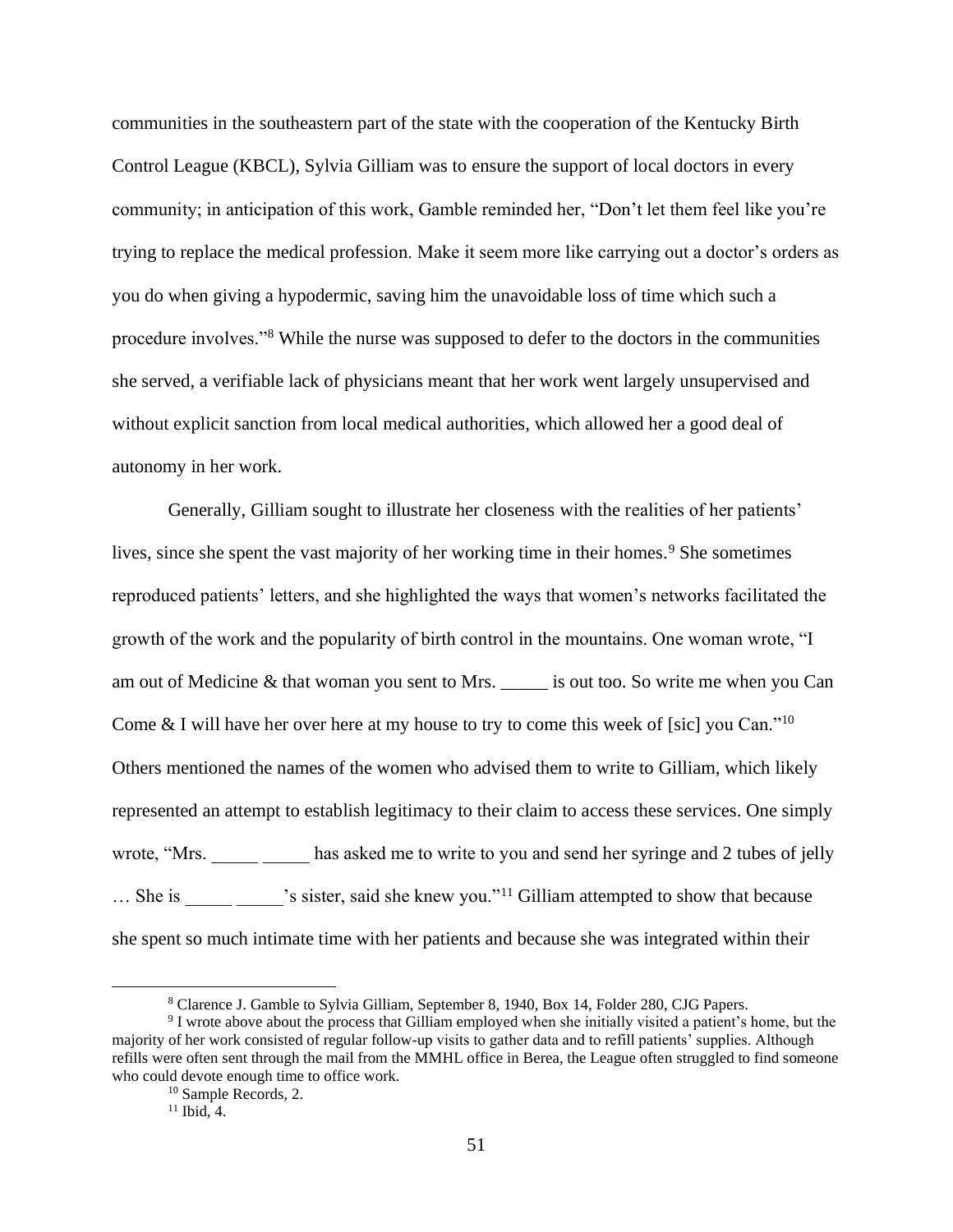communication networks, she had a special right to speak about her patients' experiences and, in her view, advocate for their interests in her correspondence to Gamble.

The opportunity to advocate for patients largely showed up in relation to unsatisfactory side effects or failures of the experimental method. When Lena Gilliam met with potential patients, she was instructed to tell them about the experimental nature of the work, but to foreground that the method had already been proven to be safe. What remained to be seen, however, was the effectiveness of the method to prevent pregnancies, though the Medical Board did not instruct her to relate this fact, nor was it clear that she ever did.<sup>12</sup> Gamble was aware that the method he pushed was not totally effective, writing to Beebe that it "is far from perfect."<sup>13</sup> It appears that Gilliam and the women of the MMHL at times joined with Gamble in intentionally downplaying the investigative nature of their work to both patients and potential donors to emphasize instead the great need that birth control could meet in the region. Moreover, as described in Chapter 1, Gamble's methodological population-level approach to the mountain people meant that he dismissed individual cases of method failure and other instances where women found the method to be thoroughly unsatisfactory. Gilliam argued, however, that he should be more concerned with the prospect that his method could result in pregnancy. To impoverished patients who wrote her for birth control because of the precarity of their financial and medical situations, pregnancy was dangerous on an individual level. Additionally, experiencing method failure could prompt women to consider abortion.<sup>14</sup> She emphasized that Gamble's approach to a singular and unestablished method thwarted his supposedly larger aim to prevent pregnancies.

 $12$  Ibid.

<sup>&</sup>lt;sup>13</sup> Clarence J. Gamble to Gilbert W. Beebe, June 15, 1938, Box 14, Folder 273, CJG Papers.

<sup>&</sup>lt;sup>14</sup> MMHL fundraising letter, n.d., Box 14, Folder 276, CJG Papers.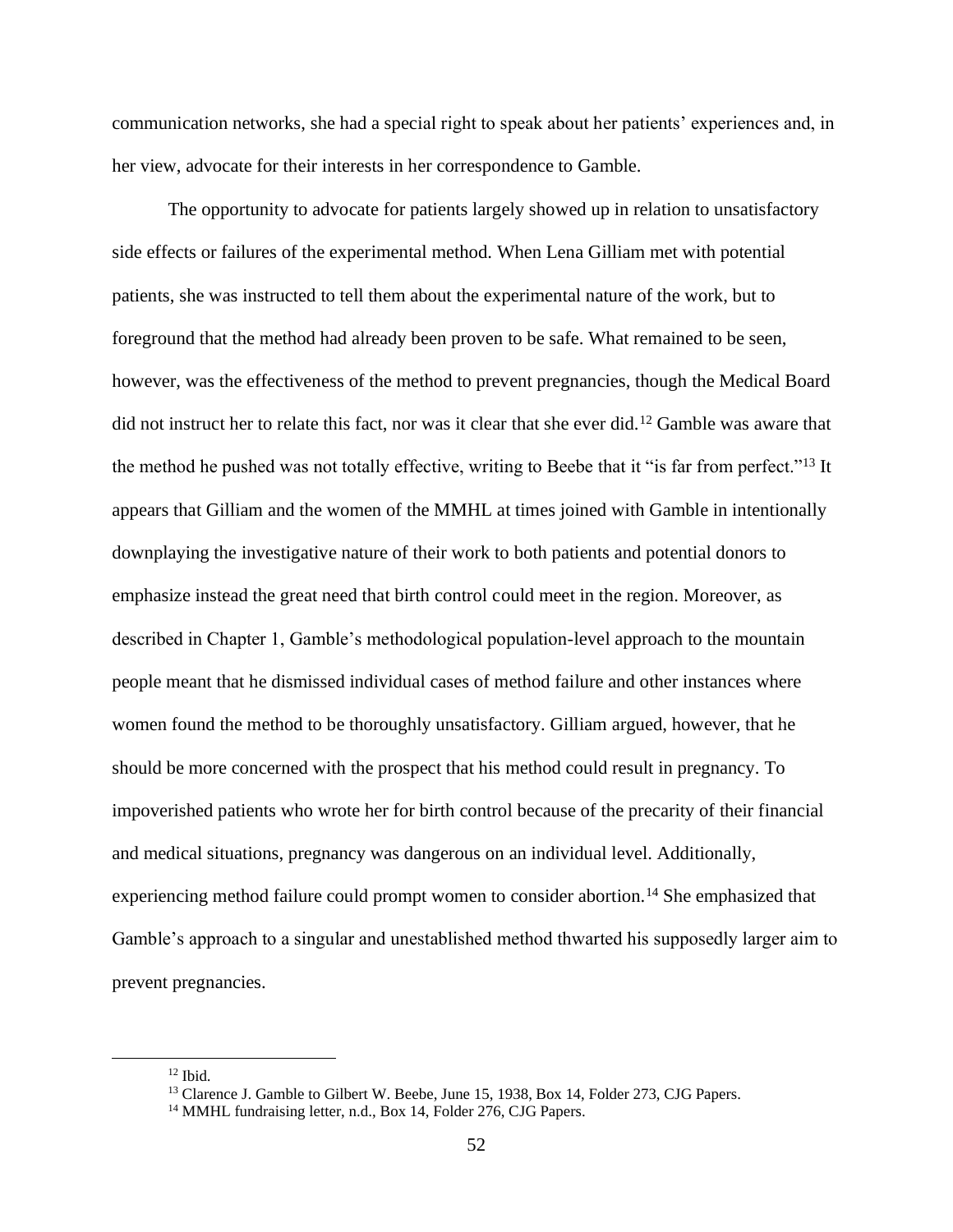While Gilliam and the women of the MMHL maintained that the vast majority of women they encountered were initially and continually excited about the contraceptive service, private correspondence with Gamble reveals that Gilliam was frustrated by the implications that method failure had on her work. In 1940, Sylvia Gilliam lamented to Gamble that "some others have discontinued the method on the account of a neighbor getting pregnant when they had gotten good results themselves."<sup>15</sup> She showed that mountain women proceeded cautiously when they were presented with a new method of reproductive control, even though the Gilliam sisters lauded its scientific nature and medical endorsement when introducing it to patients. In a time in which the supremacy of the medicalized birth control model was not yet determined, women in the mountains relied on these networks to gather information about the most effective and beneficial method available to them. Here, Gilliam stressed the significance of women's communication networks in the success of her work and her standing in the community. Wordof-mouth could easily carry the promises of birth control throughout the mountains, but it could just as quickly transmit information about incidents of method failure and side effects.

However, Gilliam was quick to try to separate incidents of spontaneous method failure from patient misuse. When reports of method failure did surface, the nurse joined with Gamble and contraceptive manufacturers to assume that patients had simply used the method incorrectly. This sometimes turned out to be the case, as once, after Sylvia Gilliam had established that the pregnant patient had not followed instructions, she wrote to Gamble, "it [was] easier for me to tell her neighbors just what happened" and to assuage their fears of the method.<sup>16</sup> The same assumptions about improper use also influenced how the nurses discussed patients who reported side effects. Sylvia Gilliam wondered if repeated patient reports of irritation were "just them

<sup>&</sup>lt;sup>15</sup> Sylvia Gilliam to Clarence J. Gamble, December 16, 1940, Box 14, Folder 280, CJG Papers.  $16$  Ibid.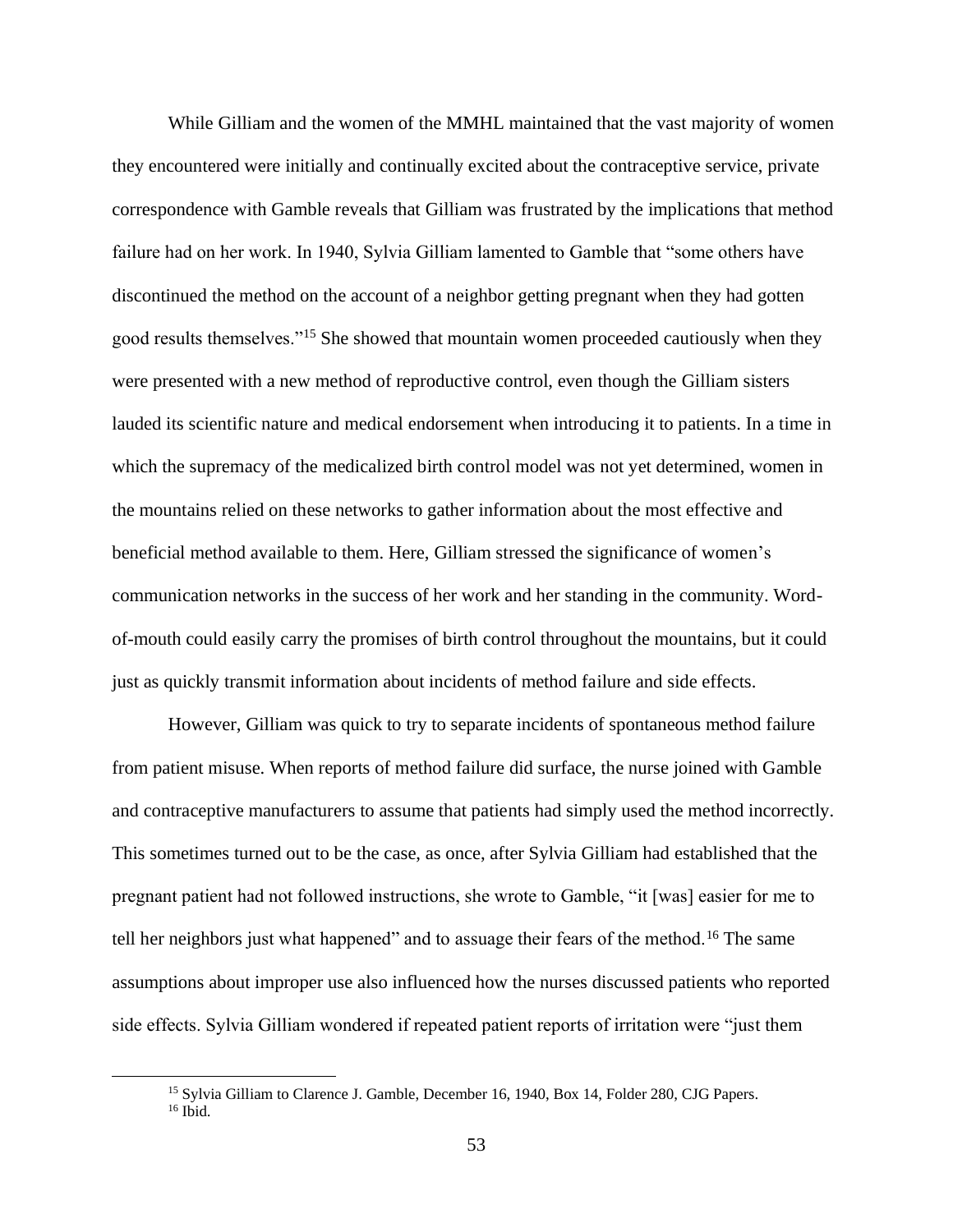making excuses," as a Durex representative wrote that concurrent reports were "probably imaginary."<sup>17</sup> The nurse's participation in these discussions went beyond Gamble's or the manufacturer's masculine disconnect from women's experiences. The Gilliams, who believed above all in the capacity of birth control access to improve mountain women's lives, also participated in professional condescending assumptions about how patients used the method, even as they sometimes were frustrated with the limitations of Gamble's experimental method.

# **Data Gathering and Record Keeping**

Like many rural public health nurses in this time, the Gilliams enjoyed a great deal of latitude and relative autonomy in the day-to-day routine of their work.<sup>18</sup> Because of the experimental nature of the project, however, Lena and later Sylvia Gilliam were responsible not only for seeing patients, but for follow up with them periodically and carefully collect data about women's use of and experiences with the method. While the nurse had an opportunity, then, to make meaningful contributions to Gamble's experimental goal, her role in data-gathering further implicated her in conflicts that Gamble and especially Beebe initiated about the precision of the information.

Gamble and the League attempted to direct how the nurse should keep records through the Medical Advisory Board. From the beginning of her employment in July 1936, in addition to a rule that Lena Gilliam should defer to local physicians, the MMHL Medical Board also instructed her to keep careful records and send reports to Gamble on a bi-monthly basis.<sup>19</sup> The first indication that Beebe took issue with Lena Gilliam's system of record-keeping arose in March 1938, when he began to tabulate and code the records that Gamble had forwarded to him.

<sup>&</sup>lt;sup>17</sup> Durex Products, Inc. to Mrs. Chas. G. Tachau, February 27, 1941, Box 14, Folder 286, CJG Papers.

<sup>18</sup> See John C. Kirchgessner and Arlene W. Keeling, eds., *Nursing Rural America: Perspectives from the Early 20th Century* (New York: Springer Publishing Co., LLC, 2015).

<sup>&</sup>lt;sup>19</sup> July 16, 1936, MMHL Minute Book, 1936-1940, MMHL Records.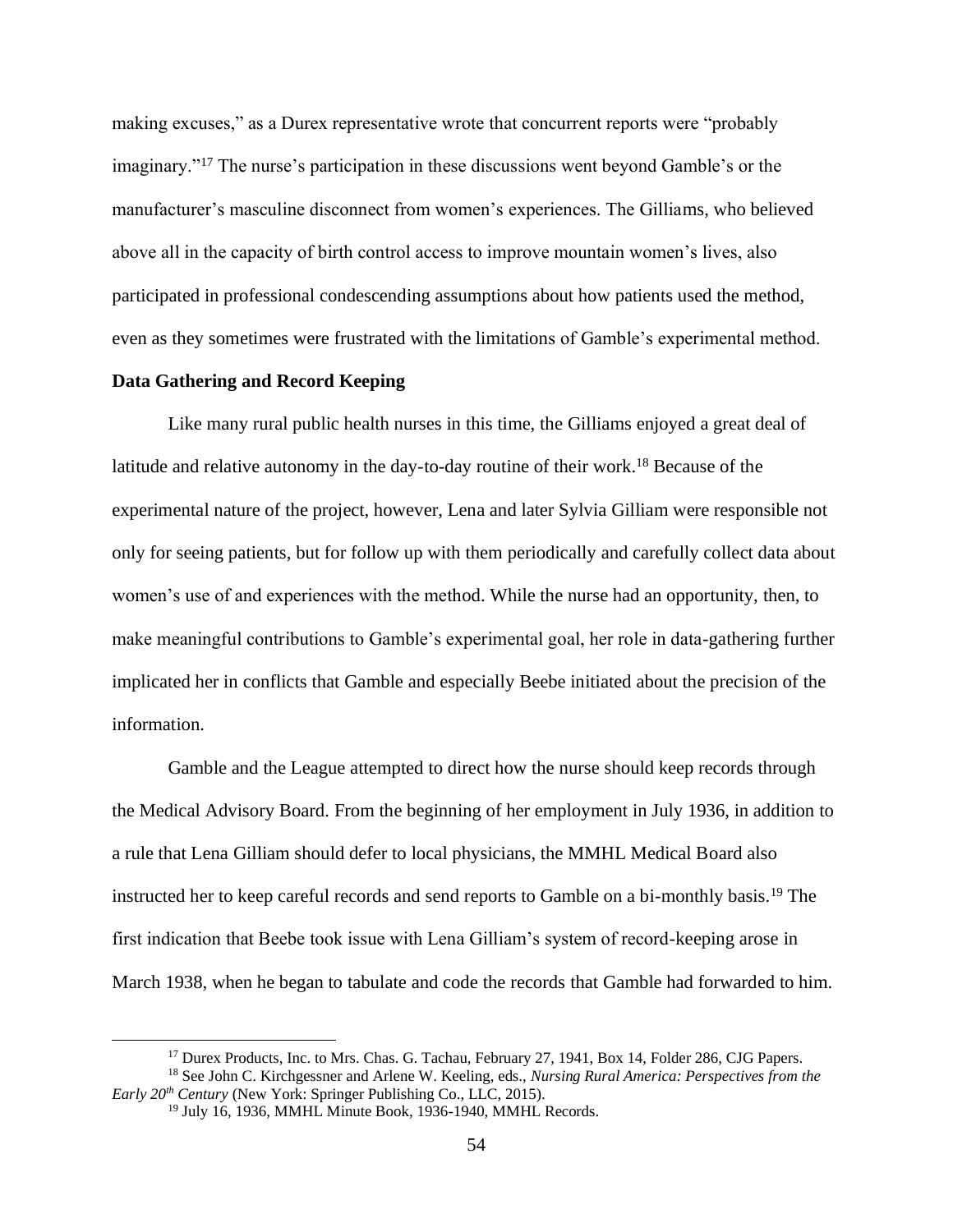Beebe wrote to Gamble about some "difficulties of interpretation" in the records. In addition to sending patients' forms that were missing dates of previous marriages, Gilliam had neglected to give information about some patients' contraceptive usage before the experiment. Additionally, for patients who had started but then discontinued the jelly, she did not indicate how long patients actually used the method.<sup>20</sup> These omissions might have been due to a number of reasons on Gilliam's part, such as her other responsibilities or patients' unwillingness to reveal certain information. To Beebe, however, these issues were major hindrances in analyzing the data to establish contraceptive efficacy in light of variables like total exposure time to the method and in comparison to previous contraceptive use. He returned nearly three-fourths of the initial records to Gilliam for corrections.<sup>21</sup> Significantly, though, Beebe was mindful of the potential effect that his concerns could have on Gilliam; he was sure to express to Gamble that on the whole, the records were "quite adequate." He wrote to Gamble for advice in approaching her so as to both acquire greater clarity and not discourage her.<sup>22</sup> Beebe apparently recognized the essential value that Gilliam brought to the work, and he realized that their roles existed symbiotically.

However, Beebe's concerns were complicated by their timing. Unbeknownst to him, when he returned the records to Lena Gilliam in spring 1938, she had recently left Berea to pursue further training in Chicago.<sup>23</sup> The exact details of what happened afterwards are somewhat unclear, but by August, she had indicated that she would quit the Berea work in October, as she was engaged to Ernest Hilliard, a graduate of Berea College who had studied

<sup>&</sup>lt;sup>20</sup> Gilbert W. Beebe to Clarence J. Gamble, March 22, 1938, Box 14, Folder 273, CJG Papers.

<sup>&</sup>lt;sup>21</sup> Gilbert W. Beebe to Lena Gilliam, June 15, 1938, Box 14, Folder 273, CJG Papers.

<sup>&</sup>lt;sup>22</sup> Beebe to Gamble, March 22, 1938, CJG Papers.

<sup>&</sup>lt;sup>23</sup> Beebe to Gilliam, June 15, 1938, CJG Papers.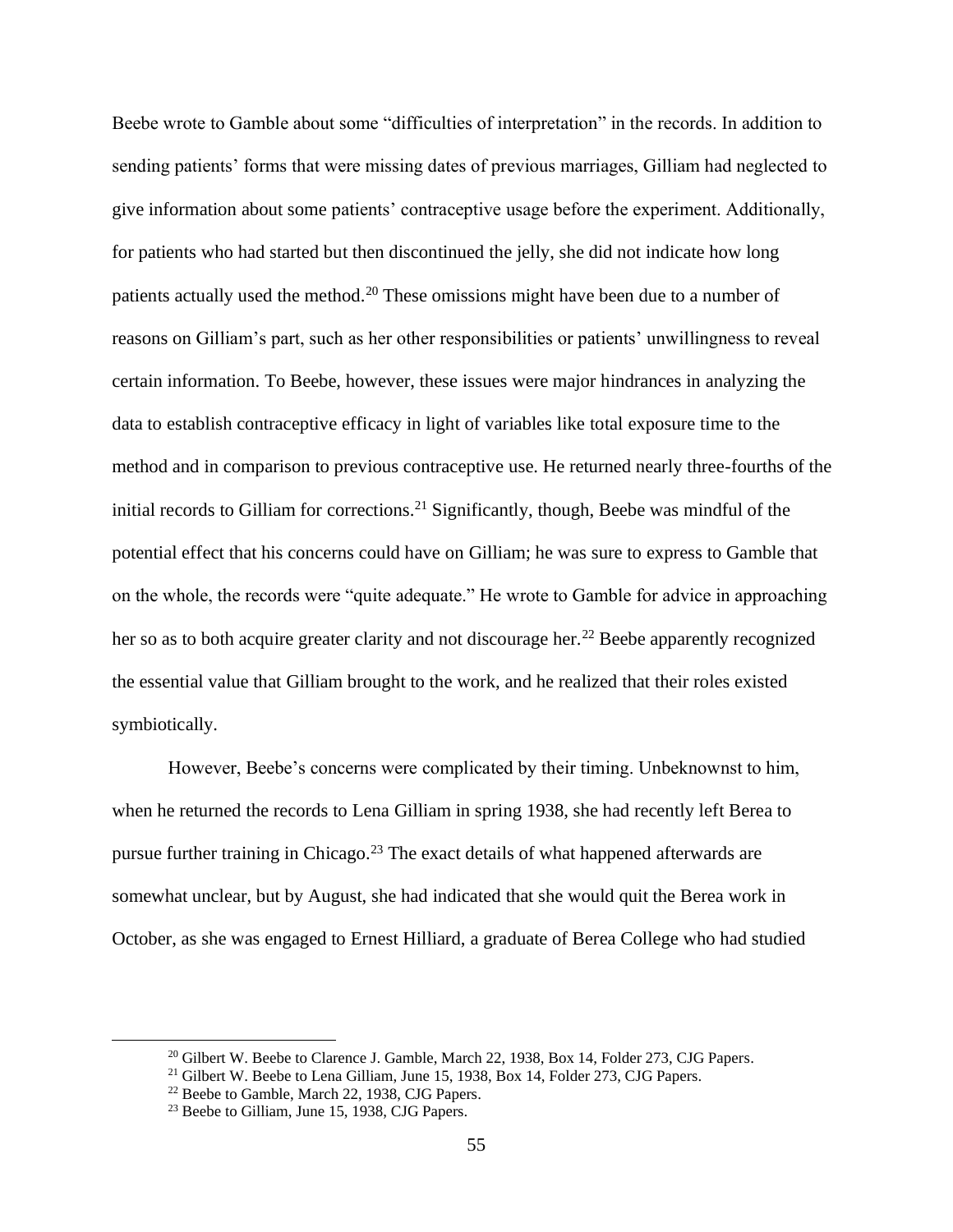agriculture and who wanted to teach and farm in North Carolina.<sup>24</sup> Beebe and Gamble envisioned that since the majority of Gilliam's workload in the meantime would consist of follow-up visits, she could do the corrective work simultaneously. In actuality, though, Lena Gilliam left the work in Kentucky before the beginning of September, as her fiancé had to have an emergency operation, and Gamble in particular acknowledged that it might be difficult for her (at that time unknown) successor to answer the questions Beebe had posed.<sup>25</sup> It is unclear whether Lena Gilliam or Gamble selected Sylvia to replace her sister, but it is likely that Gamble was attracted to Sylvia's local background and perspective on mountain life, just as he had been to Lena's.

For the time being, though, the lack of a nurse and the issues that Beebe had posed constituted a sort of impasse in the work on all fronts. In letters to Gamble and Beebe, Dr. Ruby Paine of Berea College Hospital, who was president of the MMHL Medical Advisory Board and was heavily involved in the general administrative work of the League, wrote of the situation that Lena Gilliam had left behind in scathing tones. She showed a simultaneous dissatisfaction with Gilliam's apparent negligence and with the autonomy of the nurse in general. Paine had attempted to correct and clarify the issues in the records for Beebe, going to the extent of directing the League's National Youth Administration office worker to send out follow-up questionnaires in the mail to the nearly 200 patients from whom they needed clarification. Paine wrote, though, that she was "sure that at home visitation will be required." But she had a hard time making sense of how Lena Gilliam had recorded the location of patients' homes. She pulled out specific examples: the women Gilliam saw lived "'A mile and a half beyond the letter box

<sup>&</sup>lt;sup>24</sup> Clarence J. Gamble to Gilbert W. Beebe, August 20, 1938, box 14, folder 273, Gamble Papers, Countway Library, Cambridge, MA.

 $25$  Clarence J. Gamble to Gilbert W. Beebe, September 1, 1938, box 14, folder 273, Gamble Papers, Countway Library, Cambridge, MA.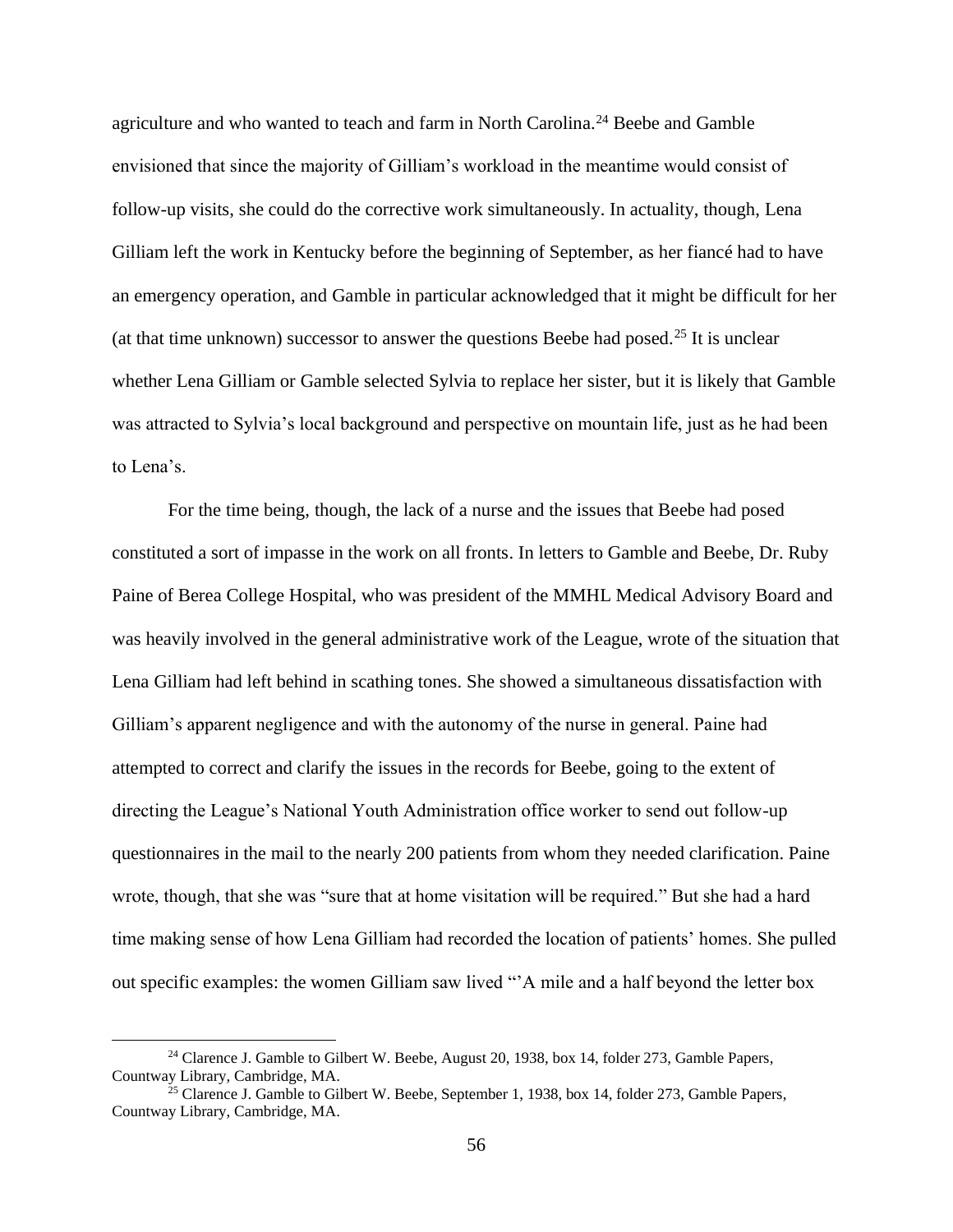Black Lick Road'; 'one mile up Jack branch'; 'On wide road one mile off from Bob Town'; or 'Home on top of Bear Knob,'" for instance. Paine acknowledged that these kinds of directions were evidence of Gilliam's Kentucky mountain upbringing, which was nonetheless useful in accomplishing the project's goals. But Paine's comments revealed hers, Gamble's, and Beebe's cultural and actual distance from the nurse and patients. She remained critical, stating that reading these descriptions made her "more conscience stricken," and she concluded her letter by writing that if a replacement nurse could be found, she wished "to be authorized to assume some supervision over these records."<sup>26</sup> Furthermore, Paine's frustration belied a larger discrepancy between the roles of the nurse and the roles of physicians and MMHL women in the birth control experiment. Her disapproval of Lena Gilliam's directions was a small example of a lager disconnect between project administrators and the communities they served, which showed up again in debates over the proper presentation of mountain communities in discussions about the project.

## **Funding and Publicity**

Financial struggle caused continuous anxiety for the women of the MMHL, especially when Gamble began encouraging them to find other streams of funding. The League also struggled with membership numbers, and the Board frequently had to remind members to pay the annual \$1.00 membership fee.<sup>27</sup> At one time, Board members tried to expand the League's numbers by directing members to invite their friends into the fold to enhance labor power, the visibility of work, and fundraising efforts.<sup>28</sup> When this word-of-mouth approach was not successful, League leadership considered giving notice of meetings in local publications, but

<sup>&</sup>lt;sup>26</sup> Ruby Helen Paine to Gilbert W. Beebe, September 21, 1938, Box 14, Folder 273, CJG Papers.

<sup>27</sup> November 22, 1938, MMHL Minute Book, 1936-1940, MMHL Records.

<sup>28</sup> November 10, 1936, MMHL Minute Book, 1936-1940, MMHL Records.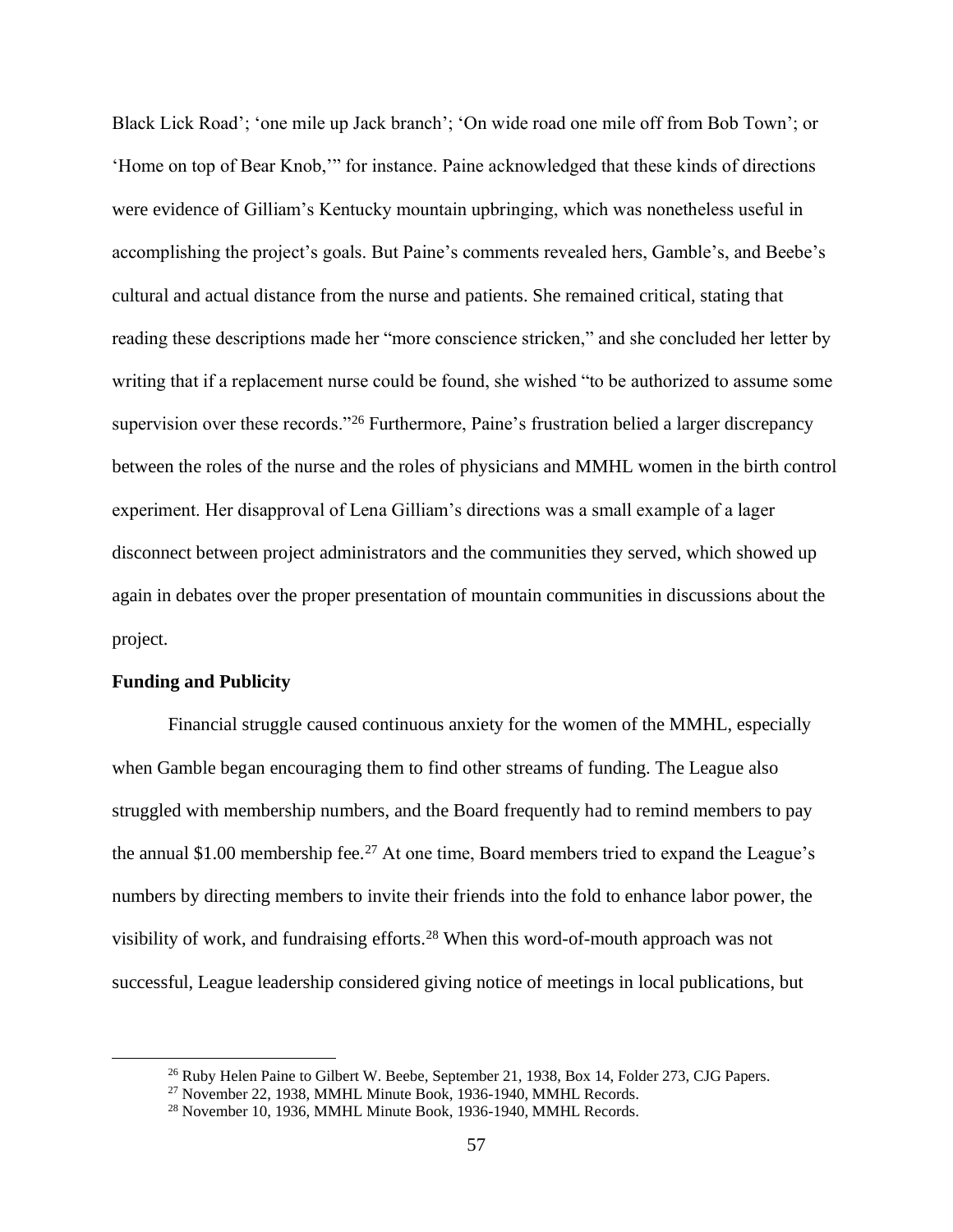leaders were afraid that local protests would hamper the progress of the birth control work. The MMHL enjoyed early tangible support from the Berea Union Church, in which they often met, and worked sometimes with the Church's Women's Auxiliary. In this direction, the MMHL decided to limit advertising their meetings on a local level through women's clubs and women's church auxiliaries in Berea and other nearby communities.<sup>29</sup> The futility of garnering widespread financial support for the work on a local level drove the MMHL to solicit funds from beyond the mountains; publicity seemed to be the most attractive way to raise money.

Lena Gilliam was particularly enthused about her role in the work, which was reflected in the fact that she took initiative in drafting a number of personal and informative articles in a variety of professional and lay publications aimed at populations beyond Kentucky. In her writings, she made explicit connections between her upbringing in the mountains and the work that she performed for the MMHL, contrasting the untimely death of her mother – who passed away after giving birth to her eleventh child – with "the expression on these mothers' faces when I tell them they don't have to have a baby every year."<sup>30</sup> Gilliam was the preeminent interlocuter of the work to larger audiences, and her drafts reflected her background, political beliefs about the region, and her ideas about the utility of birth control. Gilliam seems to have always been eager to write about the project. And she seemed to be the most natural choice to elucidate the benefits of her work: common themes in her publications included the practical benefits of birth control for mountain women, her patients' gratitude, and the severity of the economic degradation and poor living conditions in mountain communities and households. It is clear that Gilliam cared about these issues and her patients, and she especially believed that establishing

<sup>29</sup> May 6, 1937, MMHL Minute Book, 1936-1940, MMHL Records.

<sup>30</sup> Gilliam, "A Million Dollars for Birth Control," reprint from *The Survey,* 1937.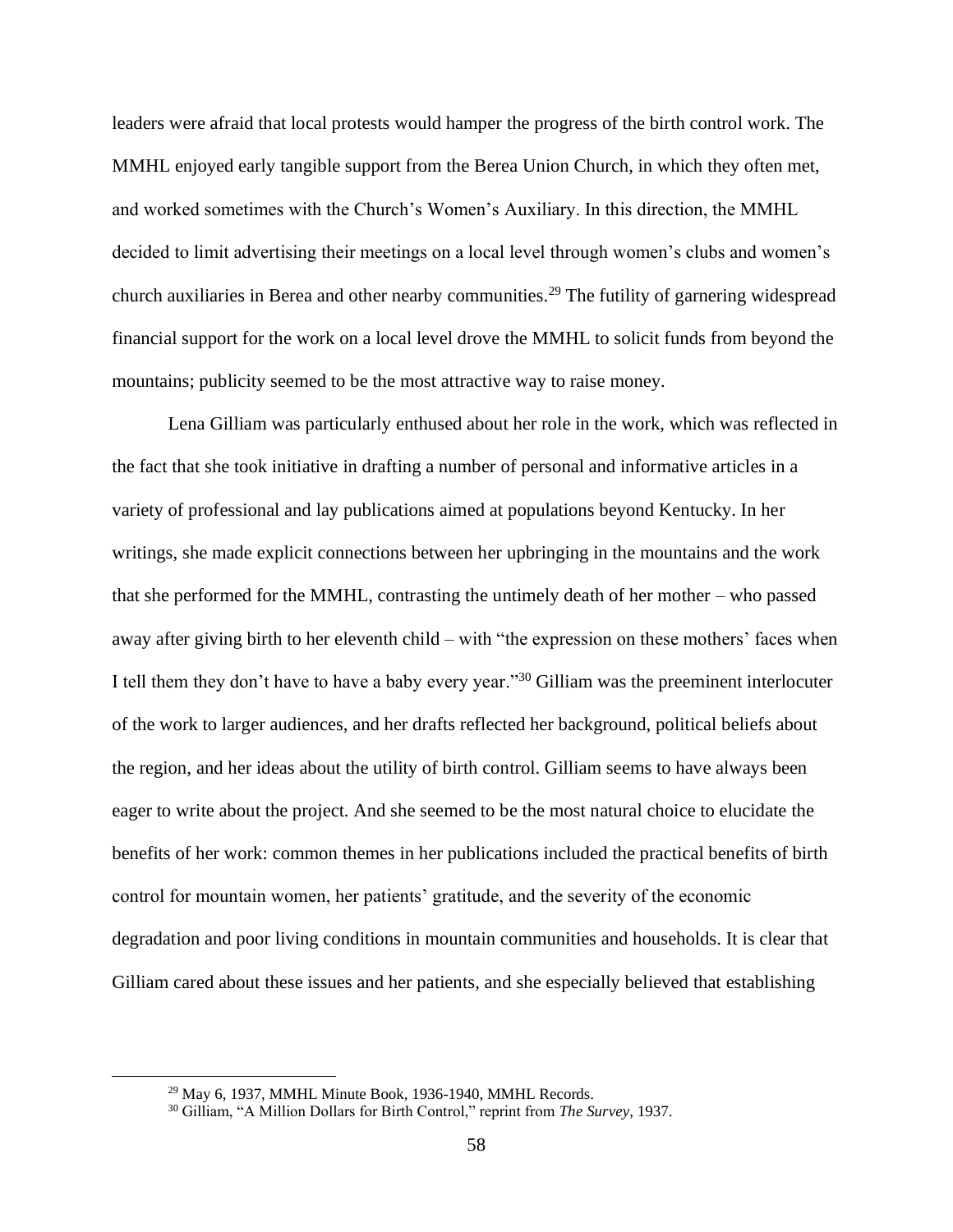the efficacy of the experimental method – which could only be done by helping to secure the financial future of the project – would result in tangible benefits to her patients.

However, as the League worried that some locals would not approve of the nature of the work, Gamble and Beebe also warned against publicizing the project's experimental nature or the NCMH's involvement.<sup>31</sup> In 1938, when Beebe first began to analyze the data, Gilliam asked him for initial figures relating to the numbers of "unexplained" versus "explained" pregnancies throughout the trial. She told him that she was trying to write an article about the initial indicators of the project's outcomes and the jelly's impact on the region.<sup>32</sup> She imagined that she would publish the article in *Life* or some other popular publication, but both Gamble and Beebe cautioned her against it. Beebe was convinced that publishing the results in terms of explained and unexplained pregnancies would result in gross misinterpretation of the statistical evidence. He referred to a difference between popular and professional understandings of statistical results, especially in the context of contraceptives. Beebe stated that he could not "understand what your work in Berea stands to gain from publicity of the order contemplated," but he suggested that instead of writing about as-of-yet undeterminable efficacy, Gilliam should write – albeit in more focused or professional outlets – about:

the need for contraception in the Southern Appalachians where population pressure is acute because of paucity of resources in the face of very high fertility, of the need for experiments to find out what methods can be used by that population, of what you are doing with your limited resources pointed in that direction, and of what you could do with more.  $\ldots$  What you are doing is larger than jelly alone...  $33$ 

Beebe foresaw some of the suspicions that could arise out of perceptions of the investigative work, believing that both laypeople unfamiliar with the procedure of the project and

<sup>&</sup>lt;sup>31</sup> Gamble to Beebe, June 15, 1938, Box 14, Folder 273, CJG Papers; Beebe to Gilliam, June 21, 1938, Box 14, Folder 273, CJG Papers.

 $32$  Ibid.

<sup>&</sup>lt;sup>33</sup> Beebe to Gilliam June 21, 1938, Box 14, Folder 273, CJG Papers.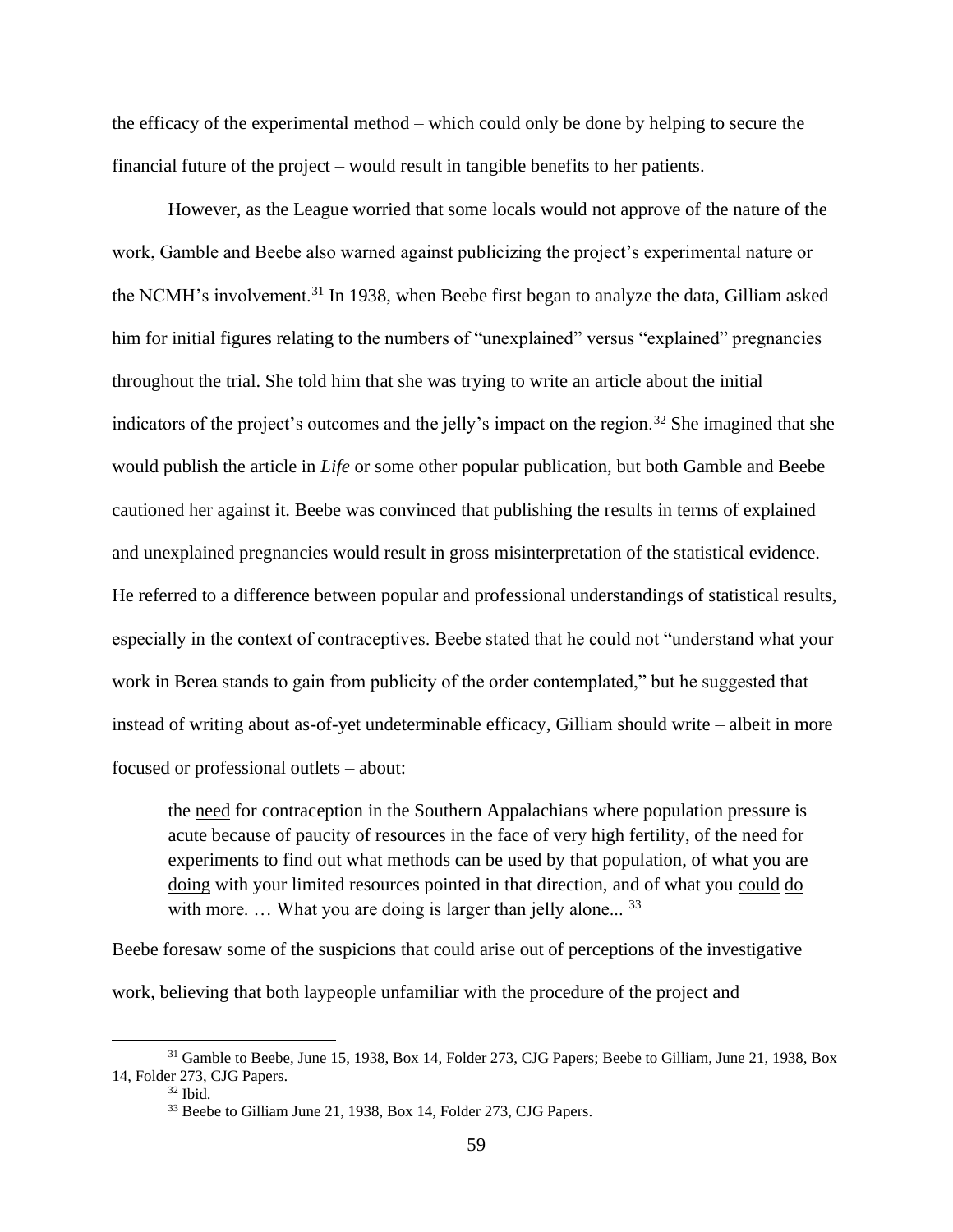professionals unfamiliar with conditions in the region might take offense to the experiment and paint it as exploitative.

This insistence on review and approval of publications continued, especially when League women began to draft their own organizational documents. The most ambitious attempt to raise awareness of and funds for the League came in the 1937 initiative to create and distribute an informational pamphlet. At an MMHL Board meeting in June of that year, members recognized that Gilliam should really have an assistant because of her extensive responsibilities, but they lamented that they could not fund such a position. Gilliam suggested "a pamphlet describing the aims and accomplishments of the League" to raise funds, and in fact already had a draft with her.<sup>34</sup> Through the rest of 1937, Board members, Gilliam, and Leah Cadbury of Philadelphia, who served as Gamble's secretary and editor of the pamphlet, engaged in extensive edits of Gilliam's draft. The most controversial element of her work was her description of the MMHL's plans, one of which was, as she saw it: "To improve eugenics (a serious and rapid deterioration is taking place among the mountain people) by discouraging child bearing in the homes of the physically and mentally unfit, and by encouraging better babies in the homes of the fit."<sup>35</sup> Cadbury responded by saying that she was disturbed by the explicit positioning of birth control as a tool to further prevent "racial deterioration." She anticipated that others would question the "qualifications" of the League activists or the nurse "to pronounce that mountaineers are deteriorating" or "to decide which families are mentally unfit to have children." Cadbury was not so much worried that the work actually unfolded in response to mountaineer

<sup>34</sup> June 11, 1937, MMHL Minute Book, 1936-1940, MMHL Records.

<sup>&</sup>lt;sup>35</sup> "The Kentucky Maternal Health League" Box 8, Folder 10, MMHL Records.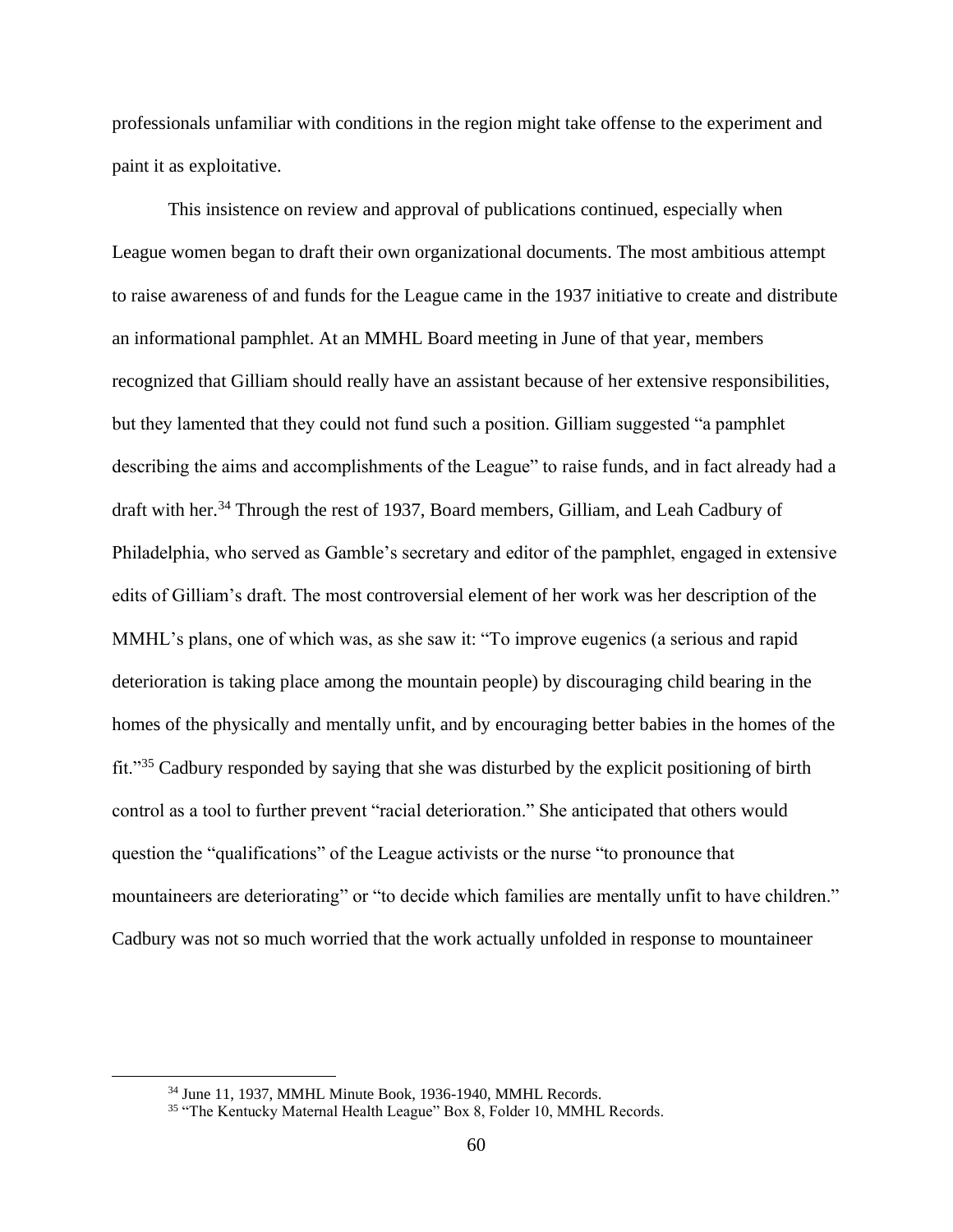deterioration; rather, her primary concern was that unnamed "subversive groups" would attempt to equate the League's work to coercive sterilization campaigns.<sup>36</sup>

Ultimately, this explicitly eugenic language was absent from the final draft. This absence suggests that Gamble and the League tempered Gilliam's more radical presentation of the situation and the project in order to present their work favorably to potential supporters, potential anti-contraception detractors, and mountain communities themselves. Gamble sent 500 copies of the pamphlet to various birth control clinics and the MMHL sent out 2,500 copies on their own, aided by lists of the Frontier Nursing Service's donors and Gamble's and Cadbury's recommendations about potential Philadelphia contacts.<sup>37</sup> Return letters from some donors from outside of Kentucky testify to the wide range of appeal that funding this kind of work in the mountains held. Some expressed an admiration for poverty uplift work in general, for instance, and at least one Maryland woman, who was involved in progressive temperance and anti-war causes, ended her letter that she sent with a check by writing, "I thank God there are women willing to give themselves to the FREEING OF WOMANHOOD."<sup>38</sup> Favorable return letters like this spoke to the fact that contraceptive disbursement could be especially controversial if it was not carefully presented.

# **Affiliation**

Partly because of Gamble's continual interest in spreading his work, the Berea nurse's work always left room for making connections (sometimes merely through an exchange of informative letters) with individuals – namely, potential patients, sympathetic physicians, and

<sup>36</sup> L.T. Cadbury to Clarence J. Gamble and Lena Gilliam, October 7, 1937, Box 13, Folder 4, MMHL Records.

<sup>&</sup>lt;sup>37</sup> Melanie Beals Goan describes the great extent to which Mary Breckenridge went to drum up support for the Frontier Nursing Service from outside of the region, as well as the impacts of that population on her rhetoric about the region. See Goan, *Mary Breckenridge: The Frontier Nursing Service and Rural Health in Appalachia*  (Chapel Hill: The University of North Carolina Press, 2008).

<sup>&</sup>lt;sup>38</sup> Mrs. Edward C. Bixler to MMHL, October 29, 1938, Box 13, Folder 4, MMHL Records, Berea, KY.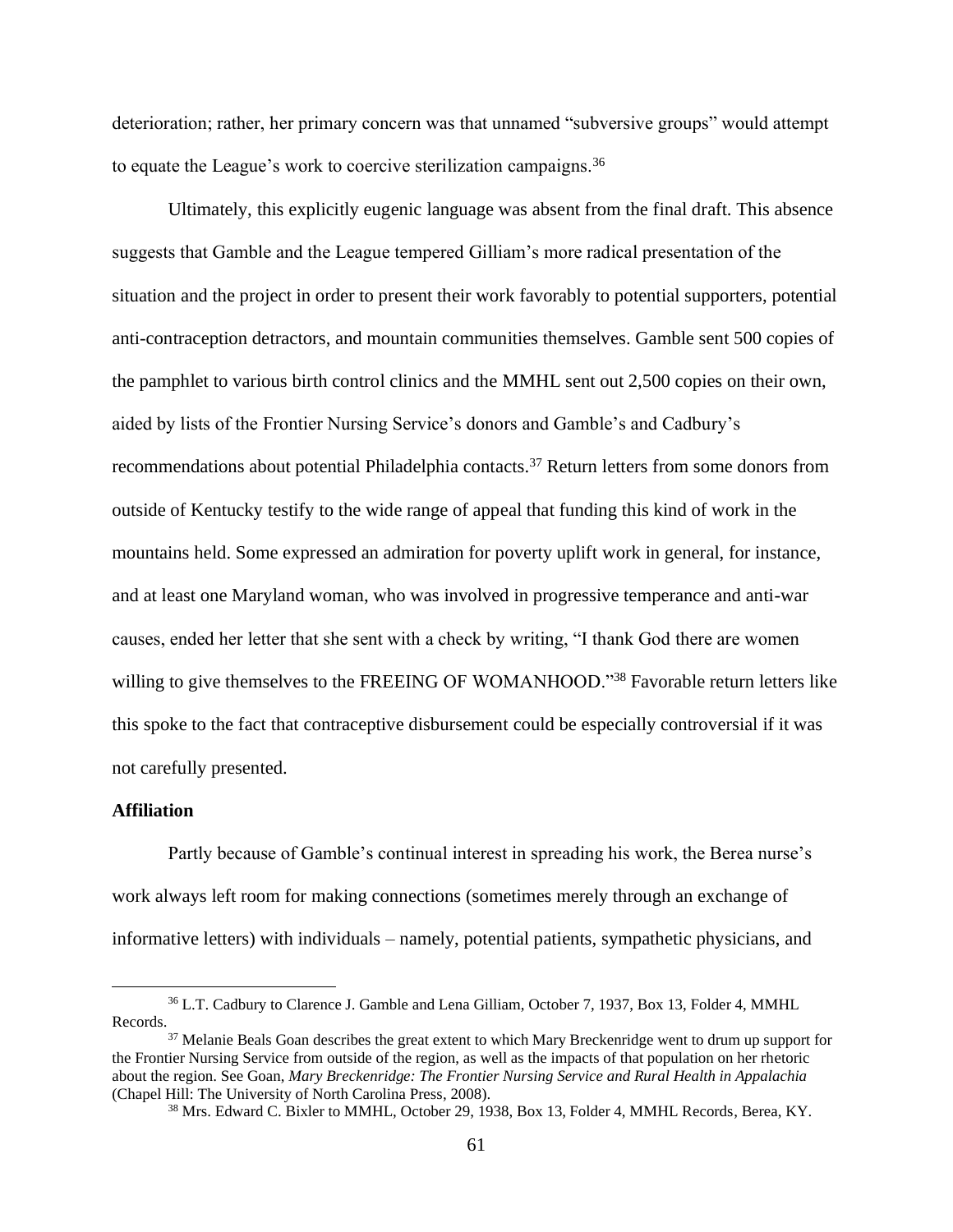social workers – in disparate places, from other Kentucky counties to Saint Louis, Missouri.<sup>39</sup> And while Gilliam and the League sought to secure support from other states, they also desired to work with other Kentucky groups. With the assistance of the Kentucky Birth Control League (KBCL), based in Louisville, the MMHL successfully expanded their work into Harlan County in the early 1940s. However, the League's expansion of the work in this way was a protracted success and reflected a broader contention between MMHL and Gamble regarding the League's collaboration with other volunteer birth control organizations, especially those that insisted upon a physician-controlled clinic method.

The Kentucky Birth Control League was founded in 1933 by Jean Brandeis Tachau, a Louisville social reformer and the niece of Louis Brandeis, for many of the same stated reasons as the MMHL. However, the KBCL became an affiliate of the ABCL early on and established contraceptive clinics in urban Louisville and, later, in Lexington.<sup>40</sup> Similar to many birth control clinics at the time, the KBCL was also interested in data-gathering, but unlike the MMHL, was not the subject of and did not fundamentally arise out of an experimental context. As the KBCL expanded, it established itself as the catch-all for birth control work throughout Kentucky, convening state-wide meetings to which Tachau personally invited MMHL leadership beginning in  $1937.^{41}$ 

After attending the KBCL's conference in October 1937, the women of the MMHL expressed a strong desire to accept the KBCL's invitation to integrate themselves into the broader organization. The MMHL was concerned, though, about Gamble's opinion on their possible affiliation, and successfully invited him to Berea, for what seems to be the first and only

<sup>&</sup>lt;sup>39</sup> Royal L. Brown to MMHL, October 27, 1938, Box 13, Folder 4, MMHL Records.

<sup>40</sup> Elizabeth M. Cosby, *Family Planning in Kentucky: A History* (1973)*,* 3.

<sup>41</sup> September 27, 1937, MMHL Minute Book, 1936-1940, MMHL Records.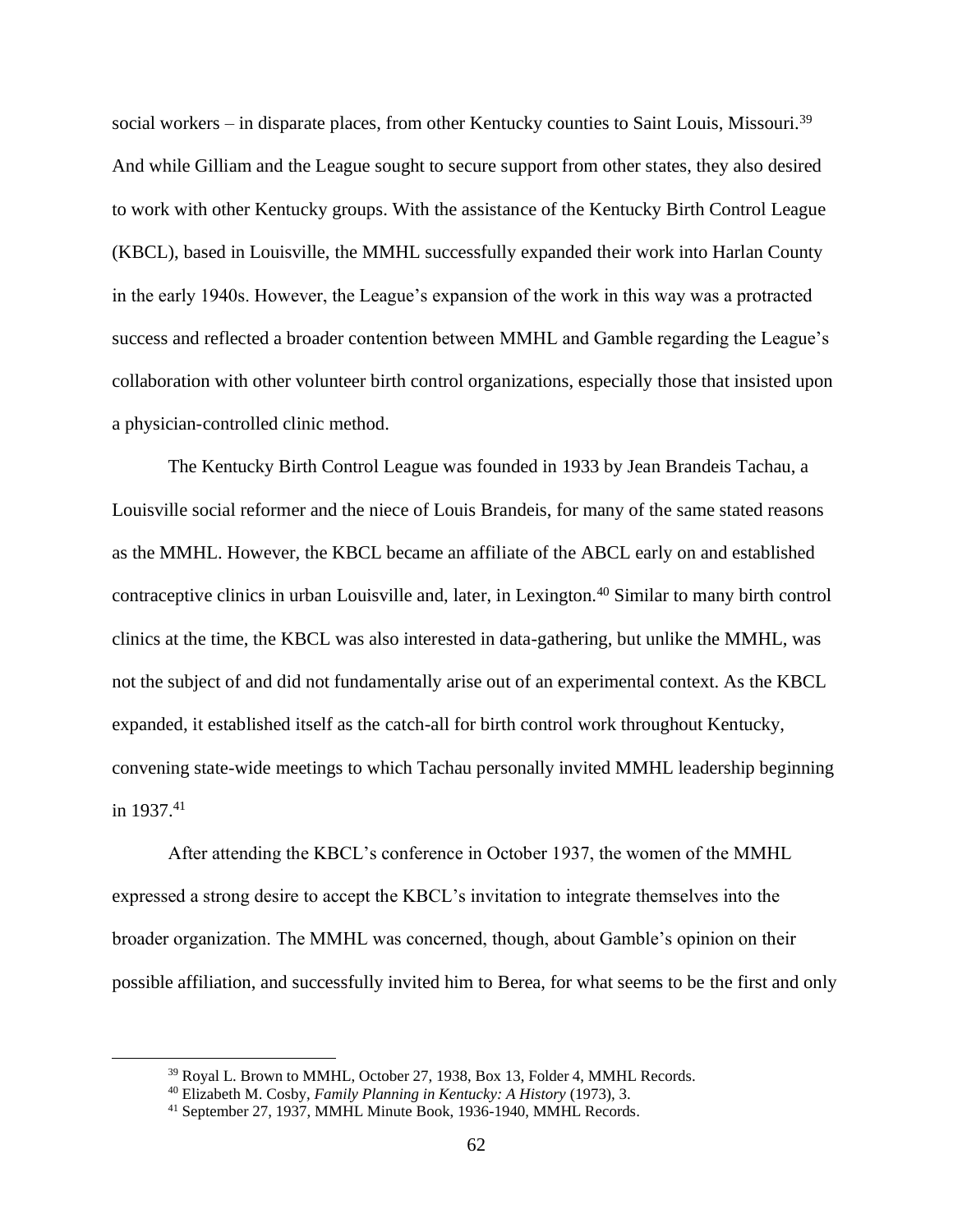time, to discuss the issue.<sup>42</sup> After this meeting, the MMHL considered the idea of a "united" front" with the KBCL to be the most beneficial option, but clarified that any affiliation must not conflict with its experimental orientation. Instead, the MMHL must have "perfect freedom to continue the experiment with the procedure we now employ," both with regard to simple methods and service delivery under a visiting nurse.<sup>43</sup> There is no record of Tachau's reply, but in January, the MMHL formally declined to affiliate with the state League.<sup>44</sup> It seems that the MMHL thus prioritized Gamble's experimental aims, but MMHL leaders continued to exist on friendly and mutually assistive terms with Tachau and with the KBCL's work.

Around the same time that the MMHL first began to ponder the possibility of becoming connected to the KBCL, it also began receiving requests for information on contraceptives from both physicians and nurses in Harlan County, which, as a coal-producing county on the Virginia border, was somewhat removed geographically and economically from the center of the MMHL's work. The KBCL had been sending contraceptives to physicians in the southeastern coal counties since 1936, and they found many doctors who were enthusiastic about dispersing contraceptives, particularly to indigent patients.<sup>45</sup> One Harlan County physician in particular, Dr. Clark Bailey, also began to reach out to the MMHL in 1937, requesting that the League expand its work to Harlan County by allowing physicians there to disperse birth control. Interestingly, Gamble appears to have supported the idea, promising to furnish supplies and to donate \$1.00 to individual physicians for each "mother...classed as under-privileged" that they took on, but only if the physicians kept careful records and follow-up data.<sup>46</sup> It seems that this model probably

<sup>42</sup> November 10, 1937, Minute Book, 1936-1940, MMHL Records.

<sup>&</sup>lt;sup>43</sup> President to Mrs. Tachau, November 22, 1938, Box 1, Folder 13, MMHL Records.

<sup>44</sup> January 11, 1938, MMHL Minute Book, 1936-1940, MMHL Records.

<sup>45</sup> Courtney Kisat, "'Completely Sold on Birth Control': Rural Extension Work of the Kentucky Birth

Control League, 1933-1942", *Register of the Kentucky Historical Society* 116, nos. 3 & 4 (Summer/Autumn 2018): 316.

<sup>46</sup> MMHL to Dr. Clark Bailey, September 3, 1937, Box 13, Folder 4, MMHL Records.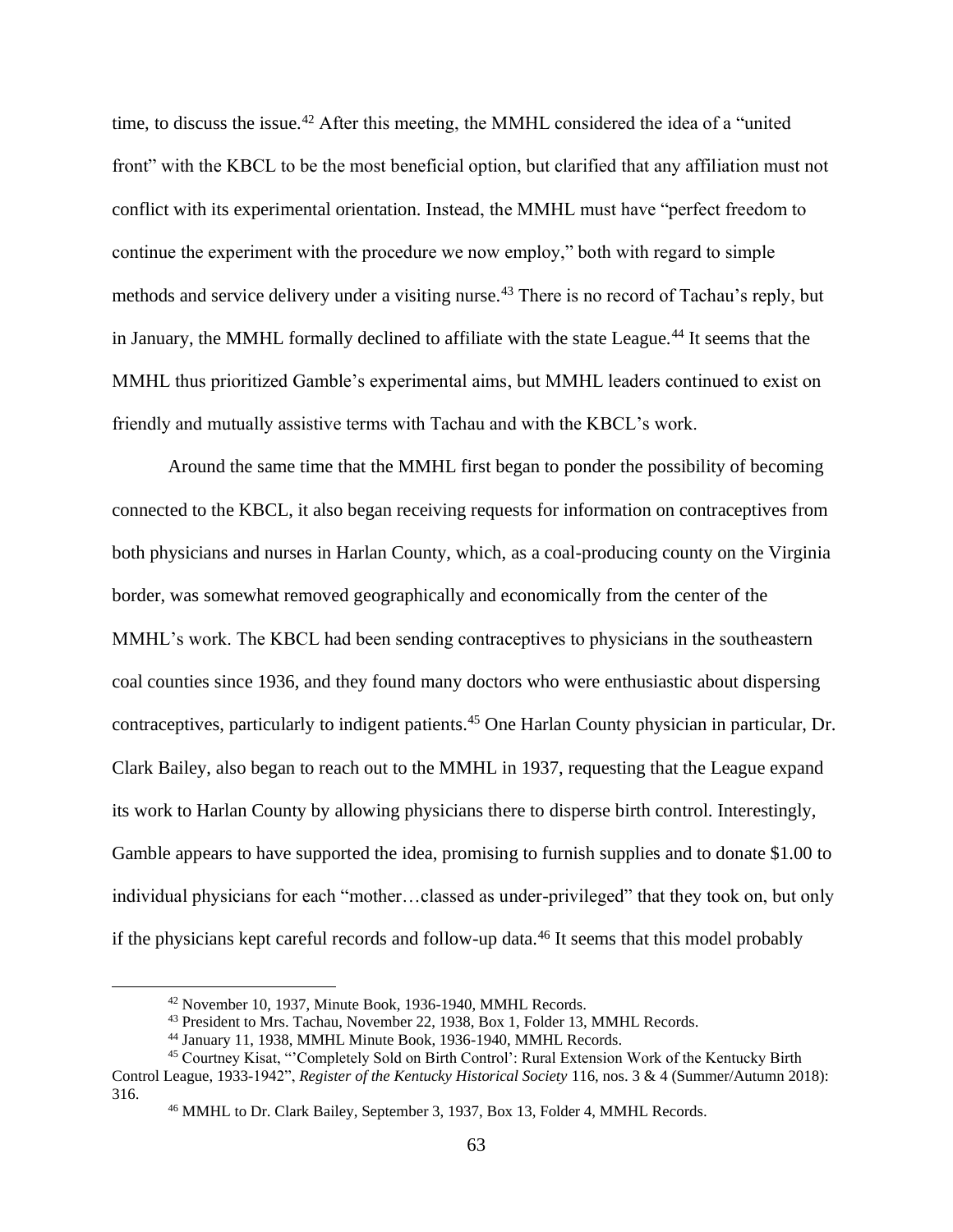only worked on a very limited and individualized basis, and it was offered again to a physician from the Blue Diamond coal community in Perry County in 1938.<sup>47</sup>

That year, the Kentucky Birth Control League began to amass a relatively extensive list of contacts in Harlan County through the efforts of field worker Edna McKinnon, and the organization approached the MMHL with the prospect of working on a special project in that county.<sup>48</sup> Because of the population concentration in the coal camps, the use of a visiting nurse to provide birth control from house to house seemed most efficient, and the MMHL approached Gamble in the hopes that he would pay the nurse's salary.<sup>49</sup> He was attracted to the idea of a unified approach to expand the work, but he continued to hold some reservations about the fundamental differences between the work of the KBCL and the MMHL:

Even though, as you say, they are not really using the visiting nurse plan elsewhere, they are quite ready to approve of the type of work which you are doing. Perhaps by working as one of their affiliates, you could give them a more intimate view of its advantages. To me it seems superior to the local doctor plan which they are now testing.<sup>50</sup>

While Gamble was open to the idea of a limited collaboration and Tachau was personally enthusiastic, it seems that the KBCL Board would not finance such a project on its own.<sup>51</sup> Gamble later offered to pay for half of Sylvia Gilliam's salary for the work in Harlan County, which constituted a sort of hybrid model, wherein she would disperse supplies, but only to those patients who had been selected and referred by physicians and some ministers and social

<sup>47</sup> MMHL to Dr. Payne, April 6, 1938, Box 13, Folder 9, MMHL Records.

<sup>48</sup> Kisat, "'Completely Sold on Birth Control,'" 322.

<sup>49</sup> Sylvia Gilliam, "Report to be Given at the Kentucky Birth Control Leagues," n.d., Box 1, Folder 13, MMHL Records; MMHL to Clarence J. Gamble, April 1, 1938, Box 14, Folder 2, MMHL Records.

<sup>&</sup>lt;sup>50</sup> Clarence J. Gamble to Mrs. Noll, December 15, 1939, Box 14, Folder 2, MMHL Records.

<sup>51</sup> October 2, 1939, MMHL Minute Book, 1936-1940, MMHL Records.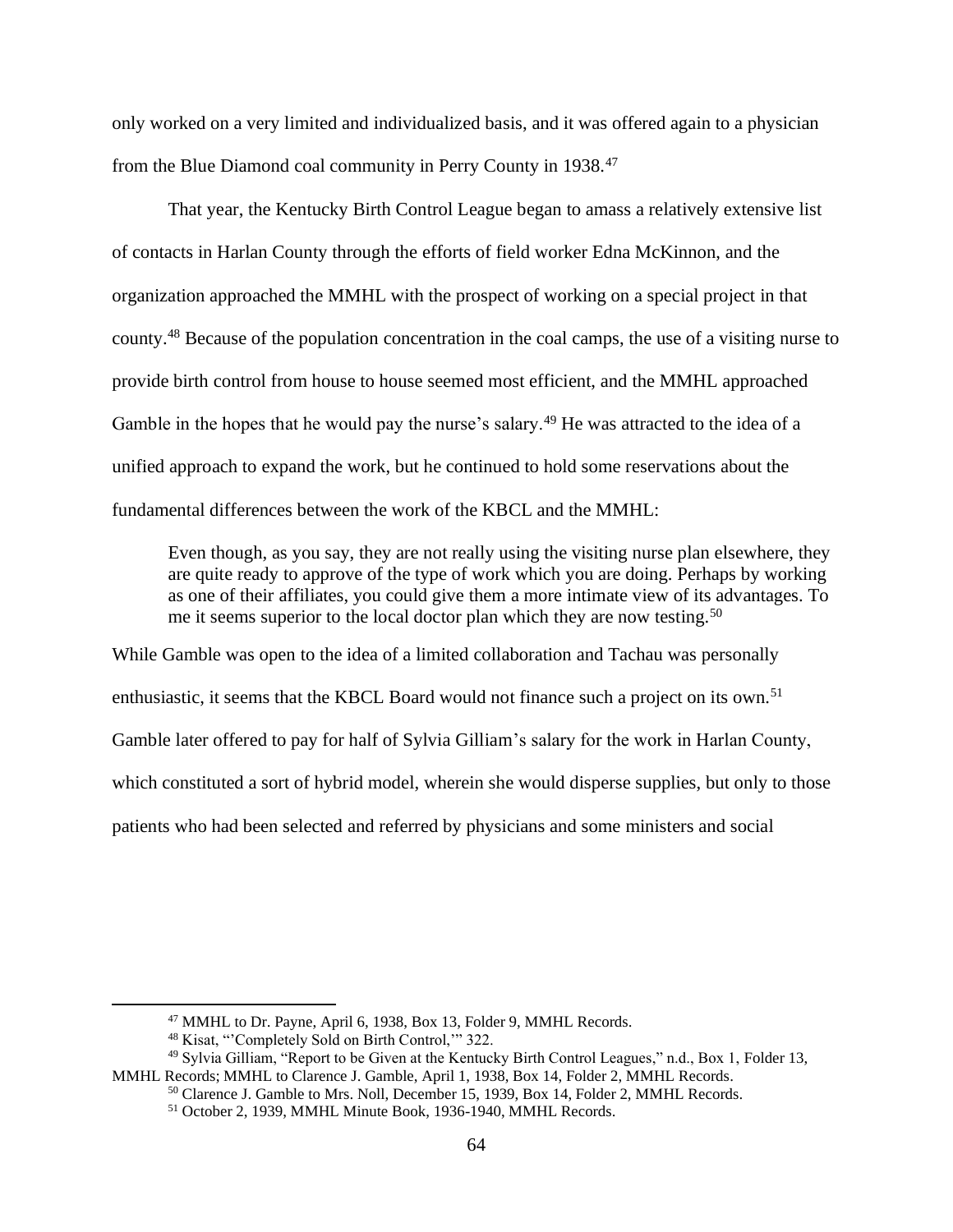workers.<sup>52</sup> Gamble provided half of the funds, while the KBCL, apparently satisfied with this model, provided the other half.<sup>53</sup>

During her initial visit, which lasted for the month of July 1940, Gilliam visited nearly 200 homes and left supplies with 132 patients. She devoted her attention to the communities of Cumberland and Totz and "found the doctors very cooperative." She was also careful to detail the "most horrible" living conditions in the mining communities, as well as mine safety issues. While the despair in the coal camps, she claimed, made the young mothers in Harlan County "eager to learn" about birth control, she concluded that she felt that she had "accomplished so very little compared with what is yet to be done."<sup>54</sup> Gilliam made plans to engage in follow-up work there at regular intervals, but it appears that the mood of the KBCL's Medical Advisory Board quickly soured at the visiting nurse model for some reason.<sup>55</sup> The MMHL then took over funding part of Sylvia Gilliam's salary for work in Harlan County, but could not continue to meet this financial responsibility after April 1941.<sup>56</sup> Thus, the Harlan County collaborative project and the League's birth control distribution there was brief and unsustainable from the standpoint of individual patients, though such a project was supposed to result in expanded access to contraceptives. However, the collaboration between the MMHL and the KBCL in Harlan County reinforced the idea that birth control could have positive impacts particularly on Appalachian Kentucky. And as a hybrid model with a conventional birth control activist organization, the collaboration downplayed the influence of Gamble's larger goals about the

<sup>52</sup> Sylvia Gilliam, "Report to be Given at the Kentucky Birth Control Leagues," n.d., Box 1, Folder 13, MMHL Records.

<sup>53</sup> Mrs. Charles Tachau to Mrs. Noll, May 24, 1940, Box 1, Folder 13, MMHL Records; Clarence J. Gamble to Mrs. Noll, March 7, 1940, Box 14, Folder 2, MMHL Records.

<sup>54</sup> Sylvia Gilliam, "Report of work done in Harlan County for the month of July using Concentrated Durekol," Box 14, Folder 280, CJG Papers.

<sup>55</sup> Nell Scovill Noll to Dr. Gamble, February 14, 1941, Box 14, Folder 282, CJG Papers.

<sup>56</sup> Nell Scovill Noll to Dr. Gamble, March 27, 1941, Box 14, Folder 282, CJG Papers.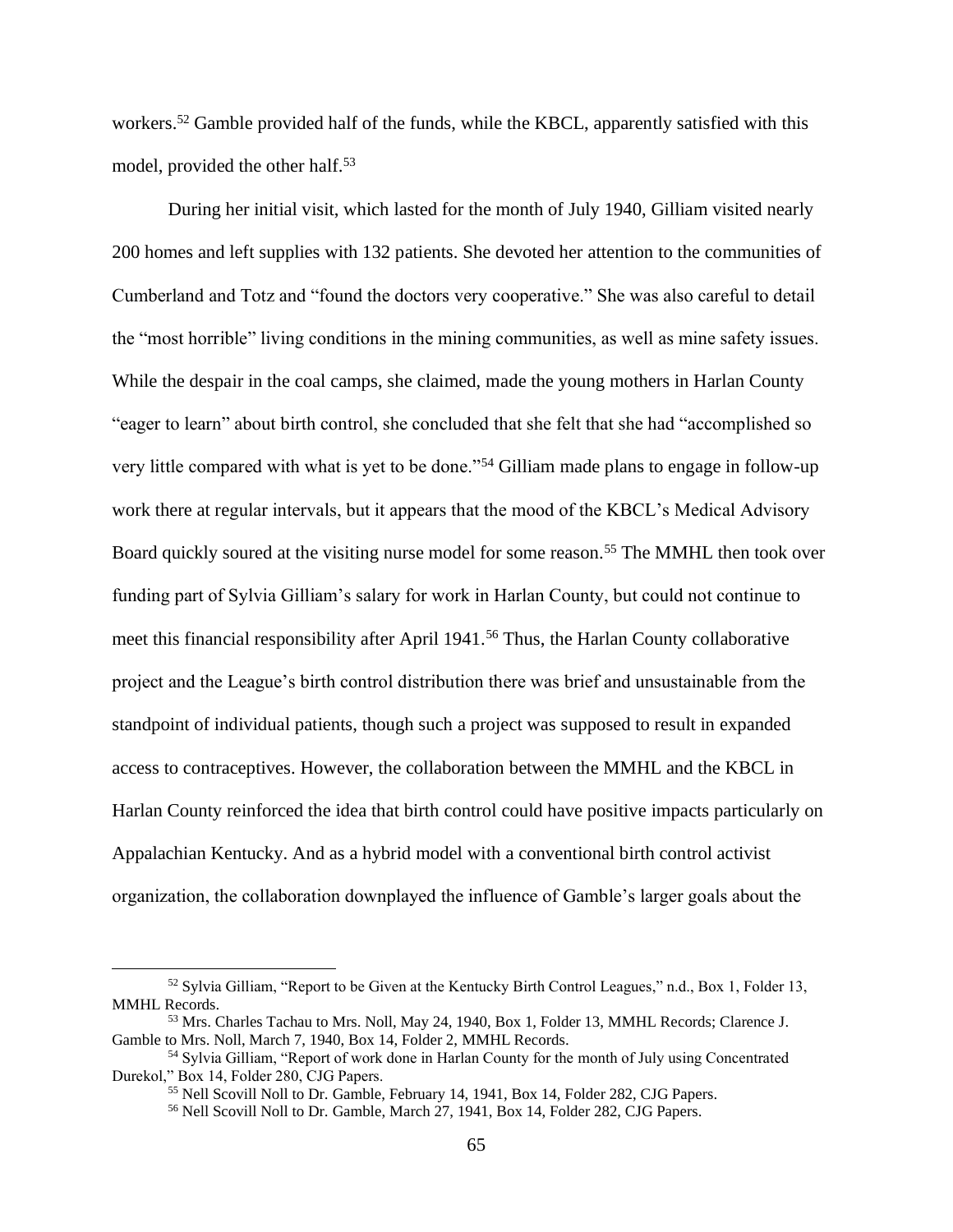world's poor in the larger discussions at work. Tachau, Sylvia Gilliam, and League activists presented the hyper-fertility of eastern Kentucky women as a state-level problem that helped to associate Kentucky mountain women with the economic conditions in that part of the state.

Additionally, although the Harlan project was limited in scope and time, MMHL leaders recognized the significance of Gilliam's work in developing relationships with physicians, social workers, and the Harlan County Planning Council. They told Gamble that, "The latter may be influential in promoting further work in their county at a later time."<sup>57</sup> On an organizational level, the Harlan County project began to establish the MMHL's prominence as an authority on birth control in eastern Kentucky. Later, the League would work even more closely with doctors and social workers, especially in the coal counties, to continue to distribute birth control to try to solve mountain poverty.

But these collaborations originally came by way of the position of the nurse. The Gilliams' (and especially Lena's) background and professional status meant that they shaped the project partly according to their own priorities. On the whole, though, the Gilliams were largely cooperative with the project leaders, and their roles helped to cement the supremacy of the League's regionalist model of eugenic birth control. However, as the intermediary at all levels of the work and especially in her close relationship with patients, the position of the nurse came to embody not only her own but the variety of competing definitions of birth control that were present in the project, especially those voiced by patients.

 $57$  Ibid.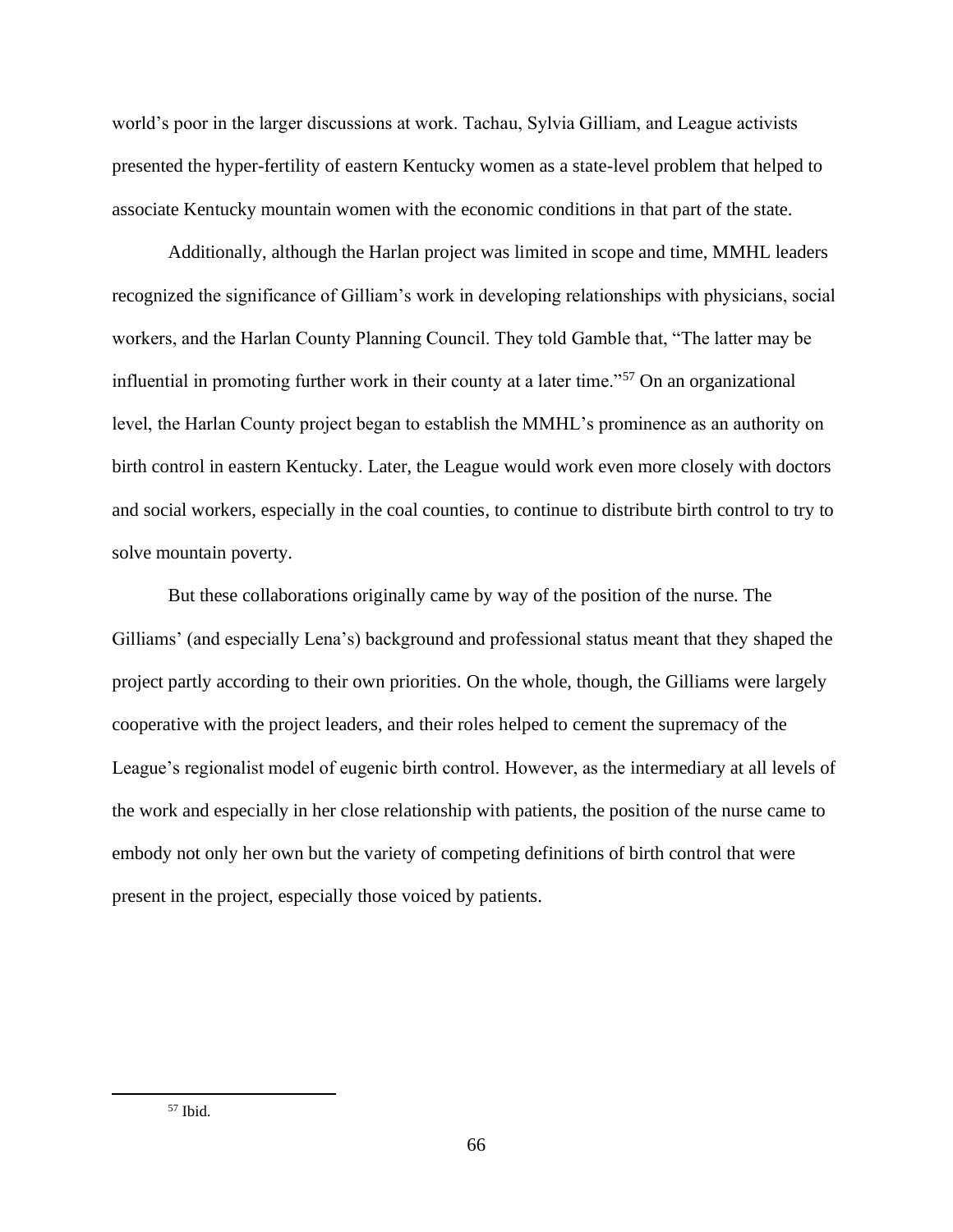## **Chapter 3**

### **Said a Mountain Mother: Patients and the Contraceptive Marketplace**

Like other birth control clinics, the Mountain Maternal Health League sometimes reproduced letters from or conversations with selected patients to use in its fundraising and promotional literature. While birth control clinics routinely privileged testimonies that highlighted patients' destitution and impoverishment, as well as the gratitude that patients expressed for contraceptives, these sources nonetheless indicate that many women found that new access to birth control was personally transformative.<sup>1</sup> In 1940, the MMHL included one such story in its annual fundraising letter:

Said a young mountain mother, "This is our fourth child and it's a 'wanted baby.' I'm afraid my third was an 'unwanted' child. When it came it was the third in four years, I was only 23. I was not strong, my husband had no work, we didn't have enough food. The doctor who came fifteen miles to attend me said I simply must plan my family. He sent the MMHL nurse out to my house. She told me about a simple plan of spacing my children. Four years have gone by, in this breathing spell I have grown strong, my husband is working again and we really planned for this one."<sup>2</sup>

This statement illustrates that even while affiliated with Gamble's research study, the League subscribed to an idea of planned parenthood. In the League's perspective, birth control would not totally allow women to transcend their cultural and social statuses as mothers, nor should it. By helping a woman to more thoughtfully space her children in accordance with her personal health and finances, birth control could have a positive impact on her capacity to tend to a good home, match financial resources to the size of her family, lead a healthier life, and raise better children.<sup>3</sup> The MMHL sought to extend these opportunities to mountain women, and mountain women, in

<sup>&</sup>lt;sup>1</sup> Hajo, 127.

<sup>2</sup> Fundraising Letter, Mrs. Waldemar Noll, October 28, 1940, Box 11, Folder 5, MMHL Records.

<sup>&</sup>lt;sup>3</sup> This understanding of birth control was implied in the birth control establishment's adoption of 'planned parenthood' in the 1940s. Planned parenthood signaled a verifiable shift in the conceptualization of contraception, away from its association with radical feminism and toward its potential to strengthen families and respond to the political problems of overpopulation and poverty. For more on the implications of this phrasing, see Gordon, *The Moral Property of Women,* Chapter 11.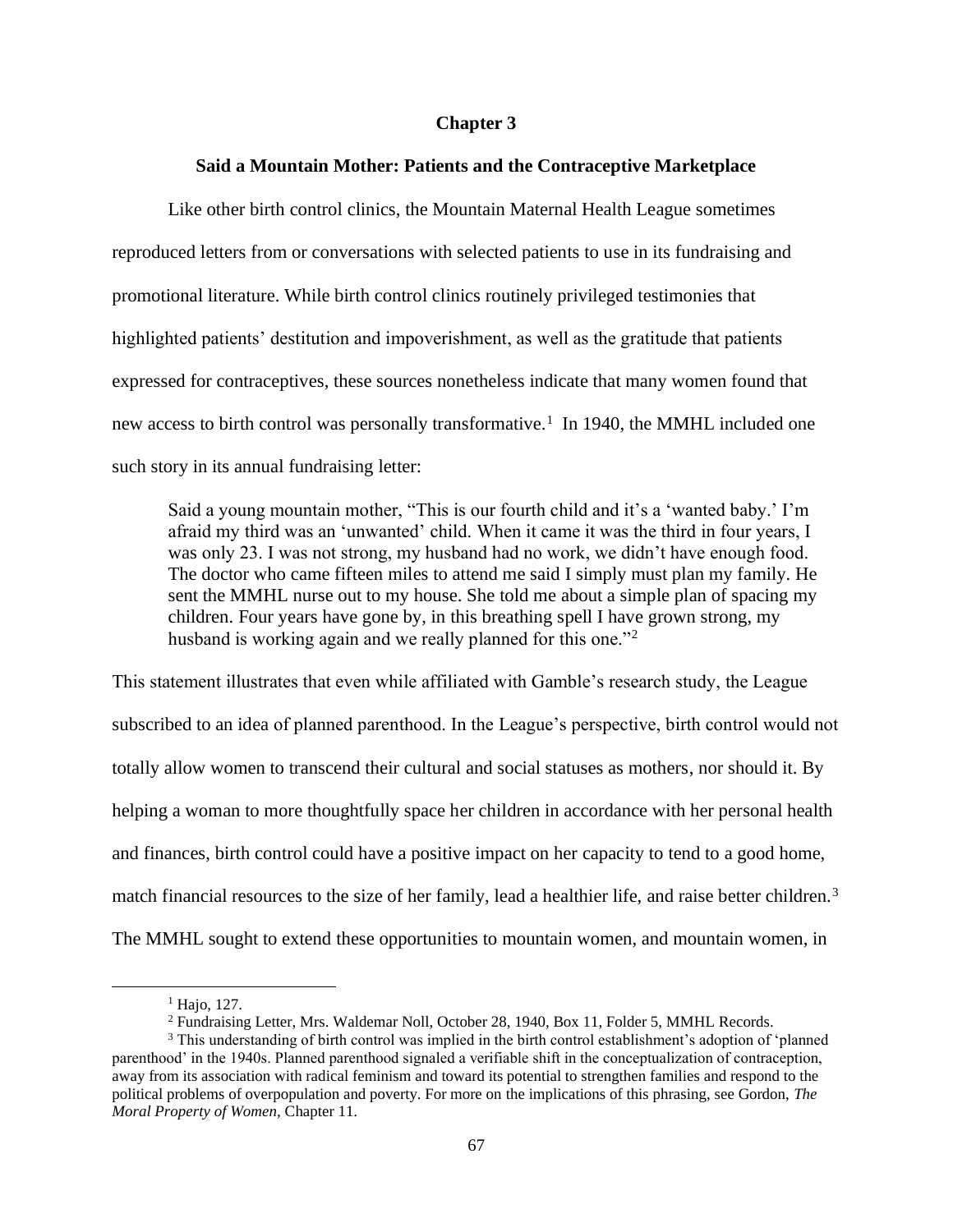turn, took advantage of new contraceptive technologies to improve their lives for a multitude of reasons.

This chapter argues that like project leaders, patients put forth their own definitions of birth control. Patients often framed their requests in transactional terms, suggesting that apart from both Gamble's insistence on experimentation and the League's emphasis on charity, women in eastern Kentucky thought about the League's project in terms of a pre-existing contraceptive marketplace. For these women, the project and the new technology that it brought could embody their own kind of experiment in efficacy as they judged this new method against forms that were already common in the region.<sup>4</sup> Though their view sometimes aligned with Gamble's preoccupation with commercially-available methods or the League's emphasis on birth control to safeguard maternal health, patients rejected the broader claims of both. Against the boundaries of the experiment, patients asserted the significance of their individual concerns and positions. And while they acknowledged that reproduction rested primarily within their purview and that contraception could have valuable impacts on their experiences of poverty and health, there is no indication that patients believed that motherhood in the mountains was either distinct or problematic. Even though Gamble's and the League's project came with the aims of largescale control and reform, mountain mothers took advantage of this new technology to enhance their capacities as mothers in trying economic times, which was not unlike how other rural and working-class women viewed contraceptives at the time.<sup>5</sup>

<sup>&</sup>lt;sup>4</sup> In the early twentieth century, birth control clinics were typically established as charitable institutions. Overall, though, by the 1930s, the charity model had not yet succeeded in eclipsing the influence of methods other than the diaphragm, which, in many cases, were more satisfactory and familiar to clinic patients. Holz, *The Birth Control Clinic in a Marketplace World*, 70-71.

<sup>5</sup> Holz, 70; Gordon, 228.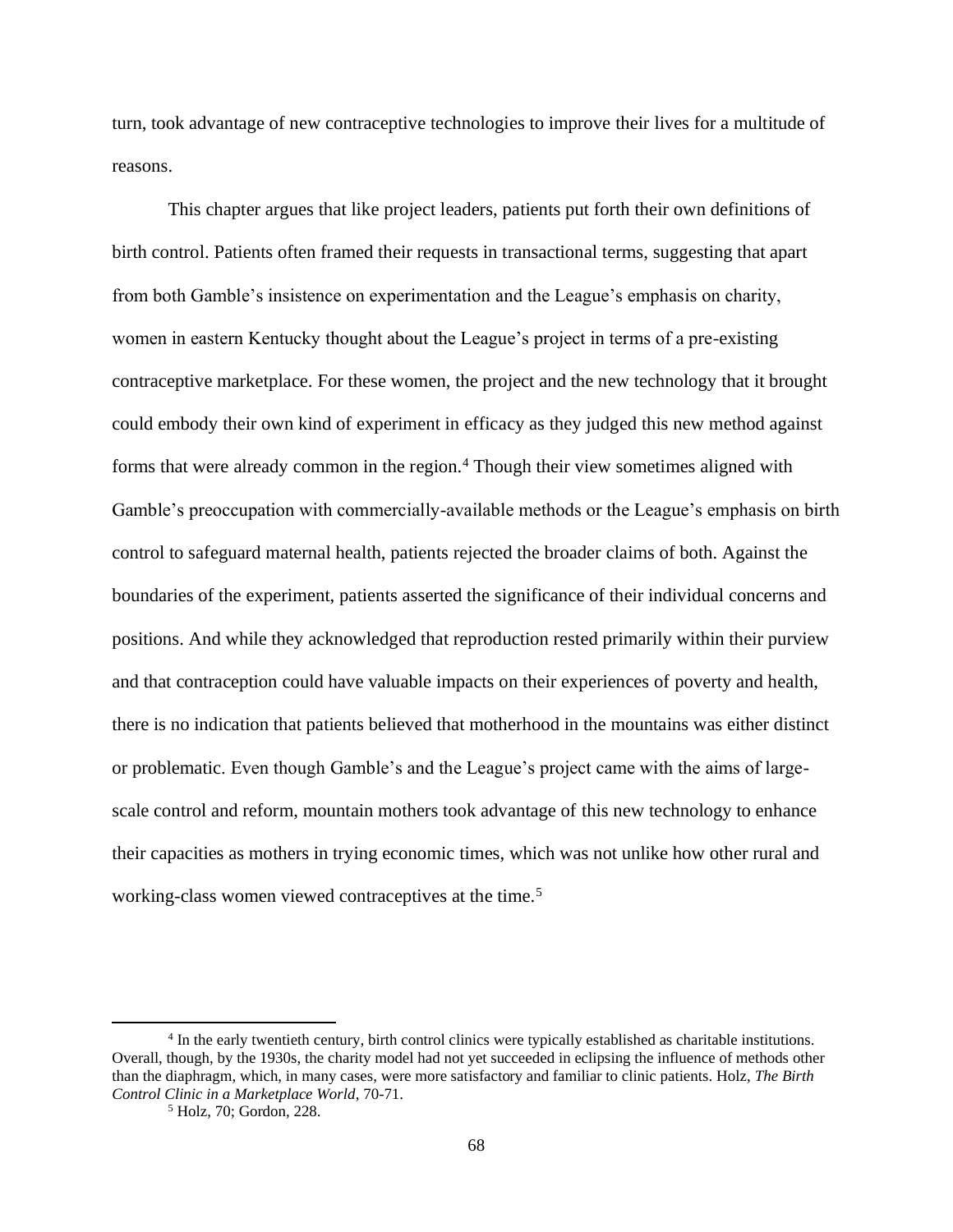Perhaps most intriguingly, mountain women sometimes presented a perspective on birth control that seemed to be largely in line with some of the League's aims. The clearest articulation of patients' expectations came from the letters that they sent to Lena Gilliam, who reproduced them (anonymously) in fundraising materials. Not unexpectedly, because of the nature of the document in which they were compiled, these letters mostly highlighted the dire living conditions and financial positions that prompted mountain women to seek out League services. Gilliam framed these requests by reminding readers that "a large percentage of the five hundred cases are on relief."<sup>6</sup> In so doing, she referenced the popular understanding of poor people, and especially poor mothers of large numbers of children, as a burden on the relief system in a time of economic crisis. One patient wrote, "...me and my husband are poor people we havent got any home of our own and no way to support a family I am weakly not able to raise kids so I want you to send me something to keep from Pregnant I haven't any money to pay for it But wood love to have it any way."<sup>7</sup> The League was eager to illustrate these women's material desperation and to present birth control as a key solution to their problems. Many mountain women, it seems, were eager to do the same.

Some patients took pains to frame birth control as a short-term economic measure during a time in which men were less capable of providing economically. Gilliam reported visiting a mother of nine children who had to labor in the fields in place of her sick husband who had "'lung trouble.'"<sup>8</sup> Another woman wrote to Gilliam claiming that her husband would soon be going to prison, while yet another looked back on her initiation into the service as a time when her "husband had no work."<sup>9</sup> Women took it upon themselves to offset a lack of male financial

<sup>6</sup> Sample Letters, 1.

 $7$  Ibid, 5.

<sup>8</sup> Ibid, 3.

<sup>&</sup>lt;sup>9</sup> Ibid; Fundraising letter, Noll, October 28, 1940.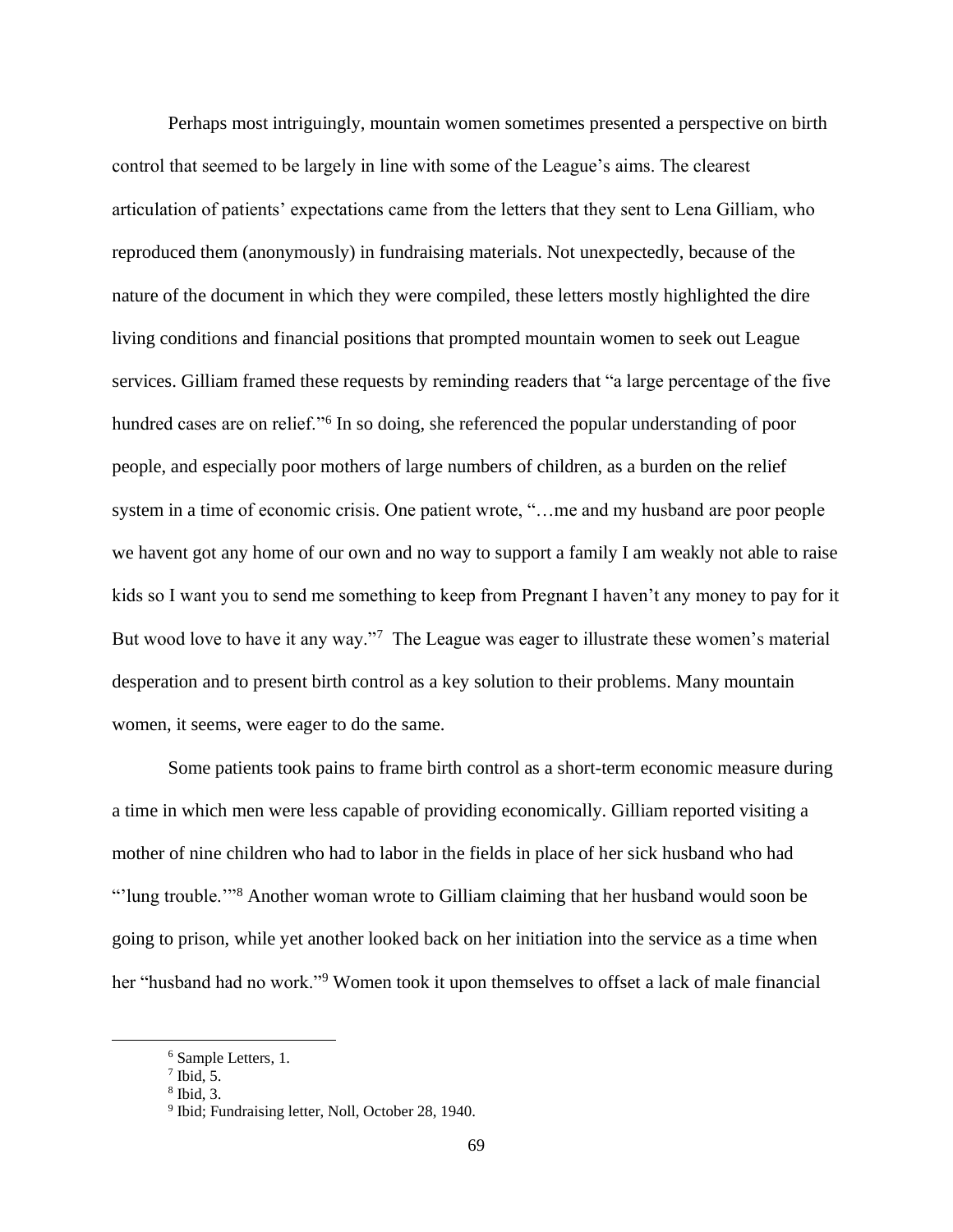support by limiting their fertility, even if temporarily. Birth control in this context would mostly be a stopgap measure; mountain women did not wish that birth control would engender some structural change that would allow them to be primarily responsible for providing immediate needs for their families on a long-term basis. While the League leaders also highlighted instances in which husbands irrationally, they believed, prevented their wives from using contraceptives, neither the League nor patients sought to overhaul the gendered order in the mountains. Though the exigencies of the Great Depression altered the capacity of men to provide for their families, the League's service opened up a new opportunity for women to use a particular technology to mitigate the harshness of economic desperation.

The novelty of this opportunity to use contraception to safeguard a family's finances could also be attributed to the futility of both governmental and non-statist relief to meet individual needs. While the League was, in one sense, an example of a Depression-era aid work organization, it could never meet the most immediate needs of adequate food and shelter. On the other hand, county relief workers sometimes collaborated with the League and encouraged mothers to write to Gilliam.<sup>10</sup> Though ambitious in scope and aim, governmental relief – as a negotiation between the federal and state governments – was never enough to meet the immense need in eastern Kentucky, nor did it come swiftly or without serious political obstacles that led to "renewed distress among the needy."<sup>11</sup> Many of the League's patients perhaps would not have been able to access direct relief from either the state or private organizations. In the face of inadequate relief too, then, mountain women could use birth control as a particular tool.

Again in a manner similar to the League, many patients spent time explaining that contraception was important to them primarily because of its potential impact on their physical

<sup>&</sup>lt;sup>10</sup> Sample Letters, 5.

<sup>11</sup> Blakey, *Hard Times and New Deal in Kentucky,* 50.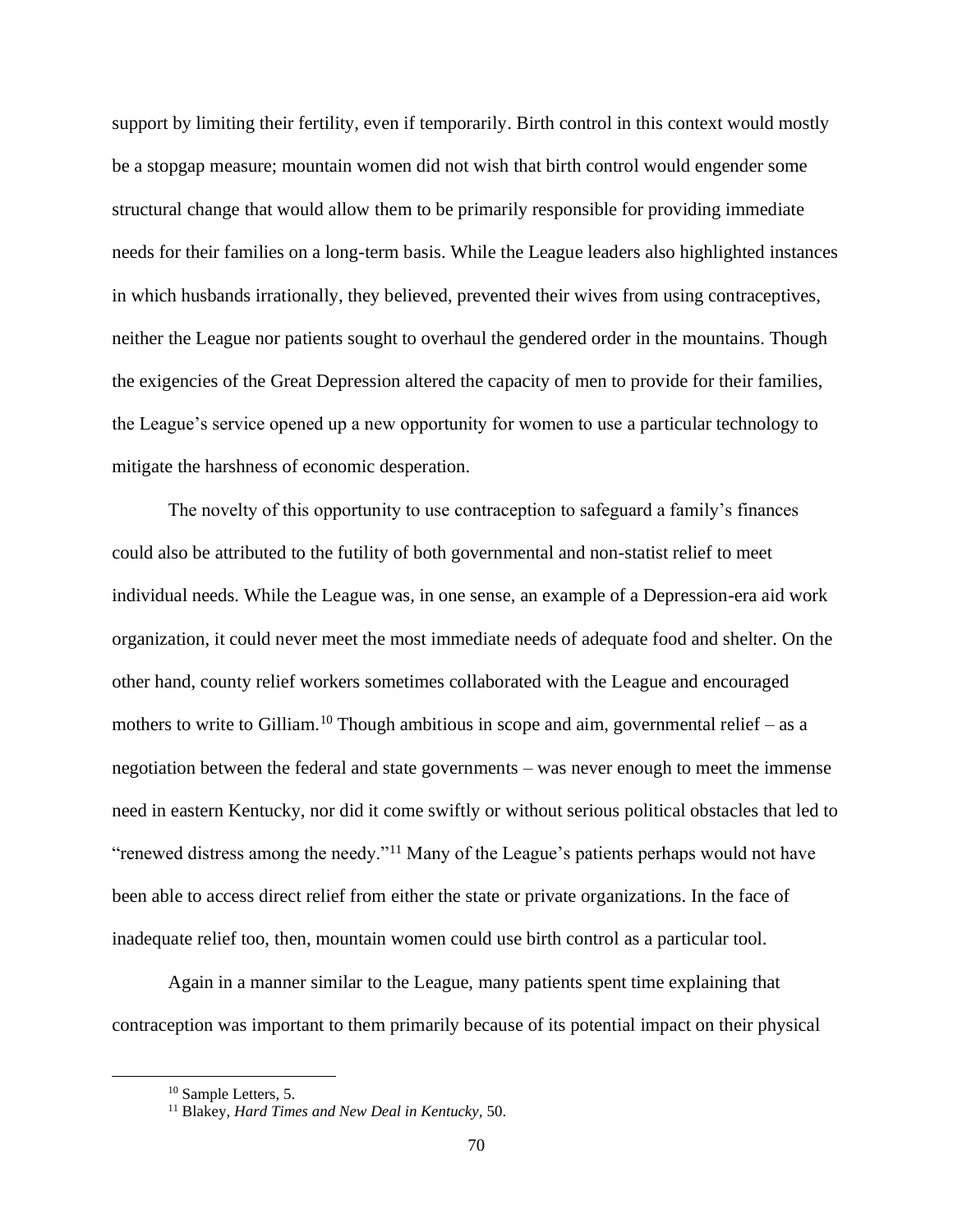health. Both project leaders and patients perceived of contraception within the realms of health and medicine, echoing the language of the woman who wrote to Gilliam, asking if she "could furnish Medicine to prevent ladies from becoming" pregnant.<sup>12</sup> But more generally, patients believed that birth control could safeguard their already poor health, as well as to protect future children. One woman spoke of having "bad blood," possibly a reference to syphilis, that had caused her children to be born with birth defects.<sup>13</sup> The woman in this case referred to poor reproductive health that was also associated with a general state of ill health in the mountains. As in the case of the woman who was quoted in this chapter's opening, patients were sometimes referred to the League by physicians who could advise patients that they should not have more children but were unable to provide them with any legitimate means to do so. To mountain women, therefore, birth control could address the fact that they could not regularly count on physicians to treat their ailments or to attend them in childbirth. Thus, birth control could be a step toward improved health outcomes when women had no other means to address them. Furthermore, women's health issues were usually directly associated with conditions of impoverishment. Several women illustrated their need for birth control by stating that they had tuberculosis, for instance, whose spread was largely attributed to undernutrition and crowded living conditions. And as women reflected on the connection between their poor financial state, the number of children they had, and their condition of health, they concluded that having more children would only further imperil their health and make it more difficult to provide for their families. These conclusions prompted the sense of urgency that many exhibited in requests for

<sup>12</sup> Sample Letters, 5.

 $13$  Ibid, 4.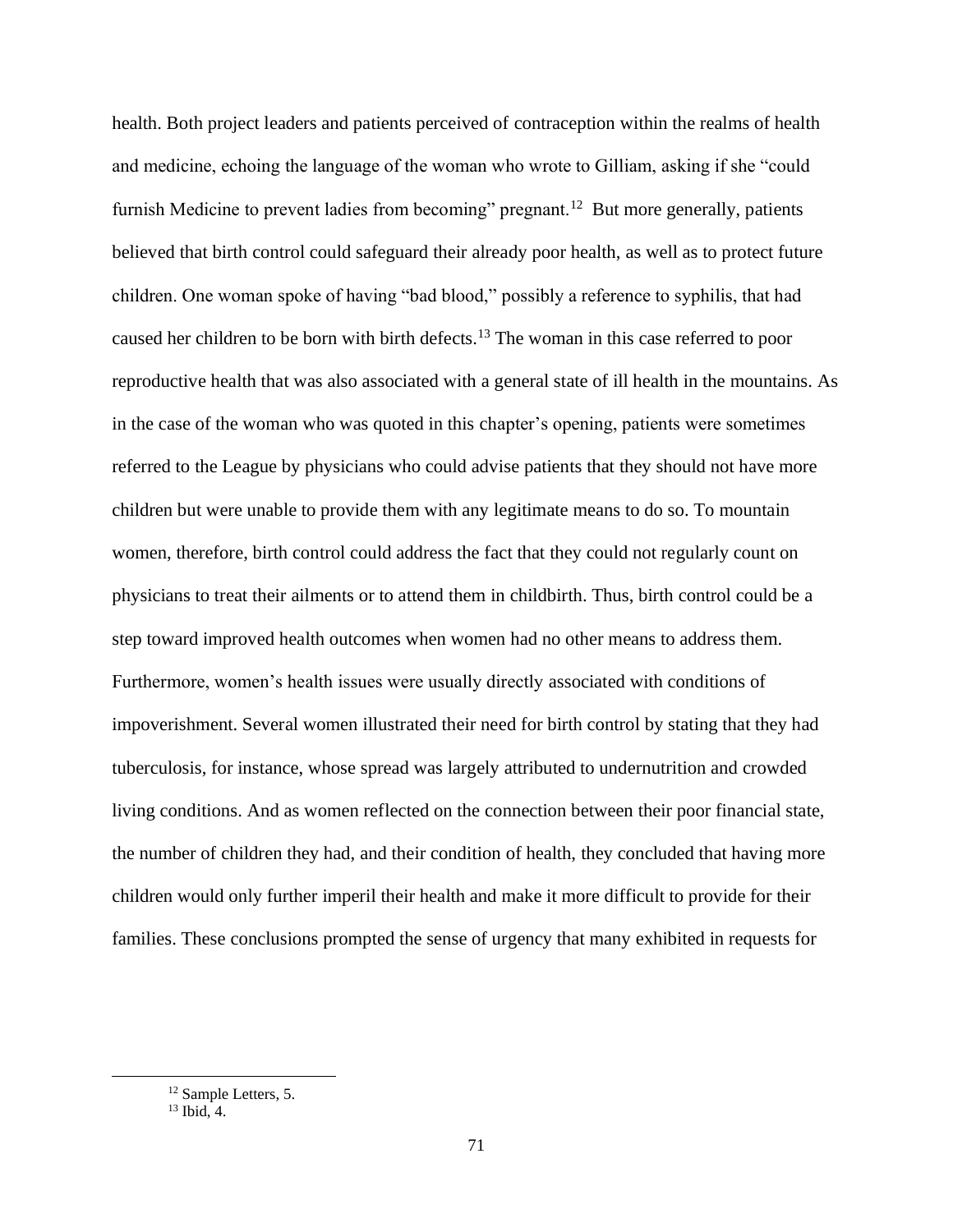assistance, such as the woman whose aunt had pellagra, who, the niece related, "is really sincere and said that she would get whatever I recommended, regardless of cost."<sup>14</sup>

The fact that at least one woman was so desperate for fertility control that she would pay any cost is curious upon consideration that Gamble, Beebe, and the League often presented the project's subject population as monolithically impoverished. But to some poor and working-class families at this time, contraception was not necessarily a luxury, but "a commodity that few working people could afford to be without."<sup>15</sup> As a charity organization that had moral goals, the League consciously pushed against the commodification of birth control, but mountain women's confidence in the method and their willingness to pay for it shows the great value that they placed on birth control. Many women requested information about contraceptives in very simple and straightforward ways, with no mention of the financial and health concerns that served to justify other women's requests. In some cases, the League's services became merely transactional. Under a heading entitled, "Some Ordinary Requests," Gilliam reproduced such an inquiry: "Please send me a tube of Jello in close find 25c."<sup>16</sup> Another wrote, "Please send me another tube or two of your Jelly, as I am an old customer. I have used your Jelly for over a vear." $17$ 

Although the method was provided free of charge and the League frequently emphasized that no woman was turned away for her inability to pay, both Gamble and the League encouraged women to contribute if they were able. The applicator cost ten cents, and each sixounce tube (which contained enough jelly for seventeen doses) cost twenty-five cents.<sup>18</sup> For the

 $14$  Ibid.

<sup>15</sup> Tone, 82.

<sup>&</sup>lt;sup>16</sup> Sample Letters, 1.  $17$  Ibid.

<sup>&</sup>lt;sup>18</sup> Gilliam, "A Contraceptive Service for Mountain Women," 57.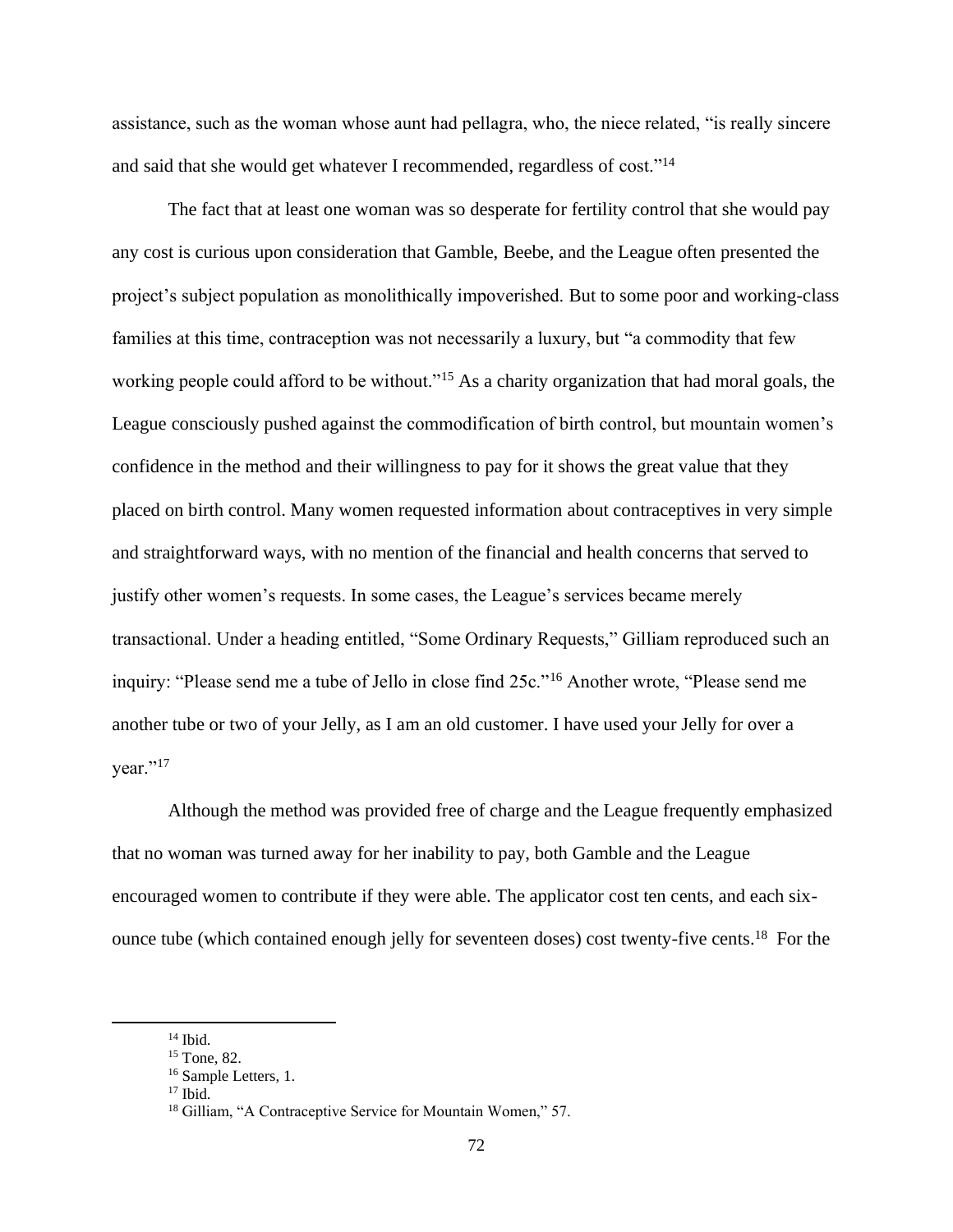month of September 1936, Gilliam reported that she had received \$8.30 "from sales to patients," and \$7.20 for the month of October.<sup>19</sup> Though Gamble and the League were anxious that poor women might become dependent on the service as a means of charity and thus sought to encourage payment, some mountain women perceived of the League's birth control as a legitimate part of the contraceptive marketplace. Paying for birth control gave them a sense of confidence over the method and a right to use it as they saw fit, which sometimes included discontinuing use.

Perhaps so many women purchased the method because that was how they had always obtained birth control, or how they understood that one obtained it. Although the MMHL sometimes portrayed its work as entirely novel in the region, mountain women practiced contraception long before the experiment. Prior contraceptive usage was important to Gamble and Beebe because it gave them a metric against which they could measure the efficacy of the contraceptives Gamble supplied among the sample population. Ultimately, Beebe found that thirty-nine percent of patients reported prior contraceptive usage. The most common methods were condoms, withdrawal, and douching; over thirty-three percent of all patients reported that they had tried at least one of these.<sup>20</sup> However, he also noted differences in efficacy among these three existing methods, with the condom being the most effective by far. Beebe surmised that there was a socioeconomic distinction that correlated with reliance on specific methods: it was usually the mothers within the small professional or skilled group – unlike farmers' wives – who could generally afford and access condoms and who had the greatest success.<sup>21</sup>

<sup>19</sup> November 10, 1936, Minute Book, 1936-1940, MMHL Records.

<sup>&</sup>lt;sup>20</sup> Beebe, et al, "Control of Conception in a Selected Rural Sample," 7.

 $21$  Ibid, 8.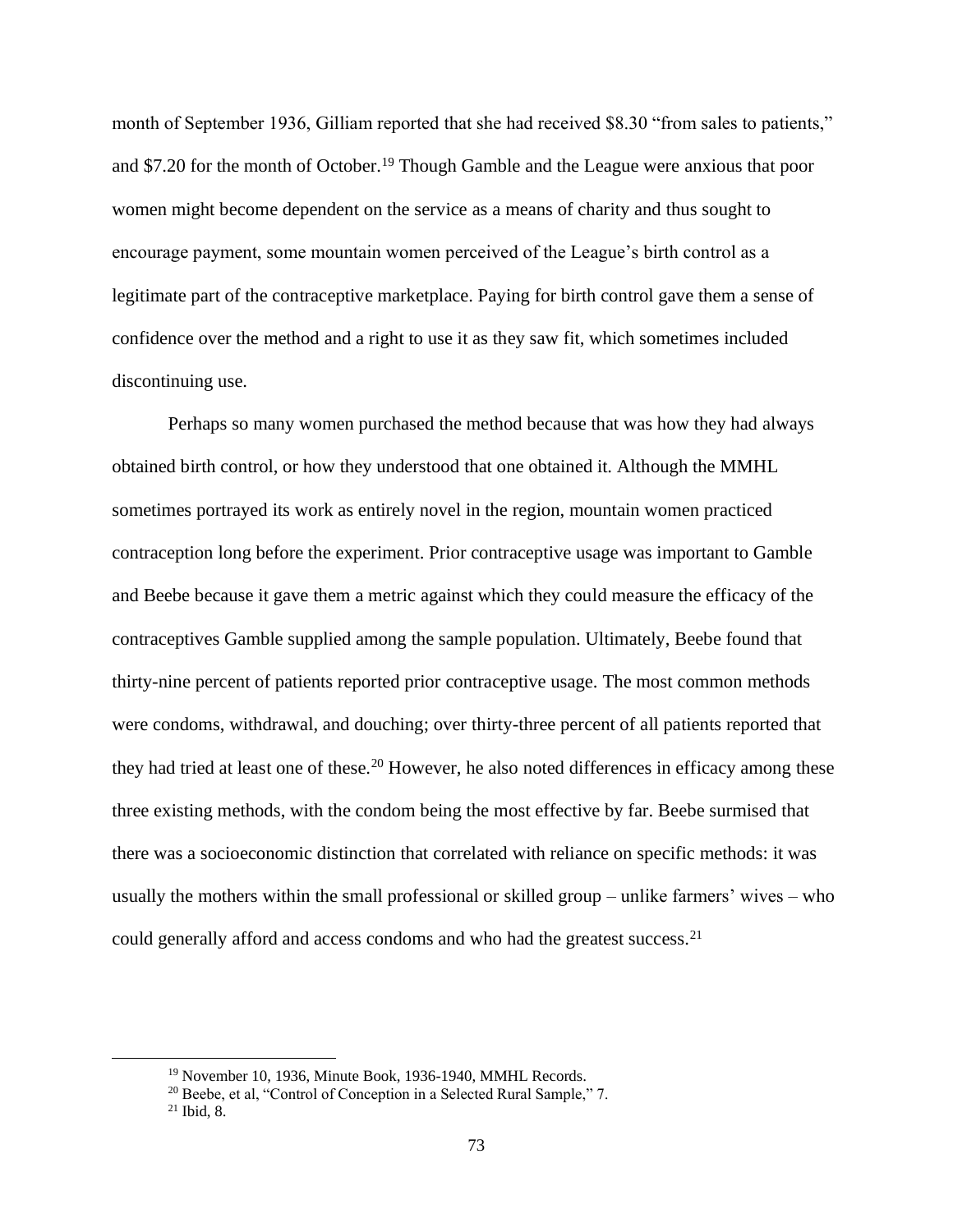Patients' former reliance on condoms and douching meant that they relied on the largely unregulated birth control industry to prevent pregnancy. Proponents of charitable and medicalized birth control contested the birth control trade, but, as Andrea Tone explains, regular people were not simply unwilling victims or totally vulnerable to gaps in the efficacy of marketplace methods. Instead, they developed strategies to ensure the safety and efficacy of certain methods in preventing pregnancy. One fundamental strategy entailed comparing experiences with various contraceptives with one another to get a sense of a method's effectiveness.<sup>22</sup> League nurses pointed out that news about their work spread on interpersonal levels, from woman to woman throughout mountain neighborhoods. This means of communication was also reflected in patients' letters; they often wrote on behalf of other women, such as the one who wrote that her aunt wanted a "sure way of birth control" not only because she was poor and "certainly" did not "need any more children," but also because she suffered from pellagra.<sup>23</sup> It was also relatively commonplace for a patient to write on behalf of many women in her neighborhood to coordinate a time when several of them could meet with the nurse in one location or could receive follow-up supplies at the same time. These letters reveal that patients often had insight into each other's intimate lives and that there was a degree of openness among women about health, sexuality, and marriage, such as in the case of one woman who wrote that her neighbor's husband would not allow her to use the jelly after all.<sup>24</sup> In the 1980s and 1990s, Appalachian historian Glenna Graves conducted oral histories with elderly women in eastern Kentucky, and she found that while a certain ignorance about sexuality among unmarried women could be a sign of morality, older women often "whispered" about the secrets of married

<sup>22</sup> Tone, 78.

<sup>&</sup>lt;sup>23</sup> Sample Letters, 4.

 $24$  Ibid, 2.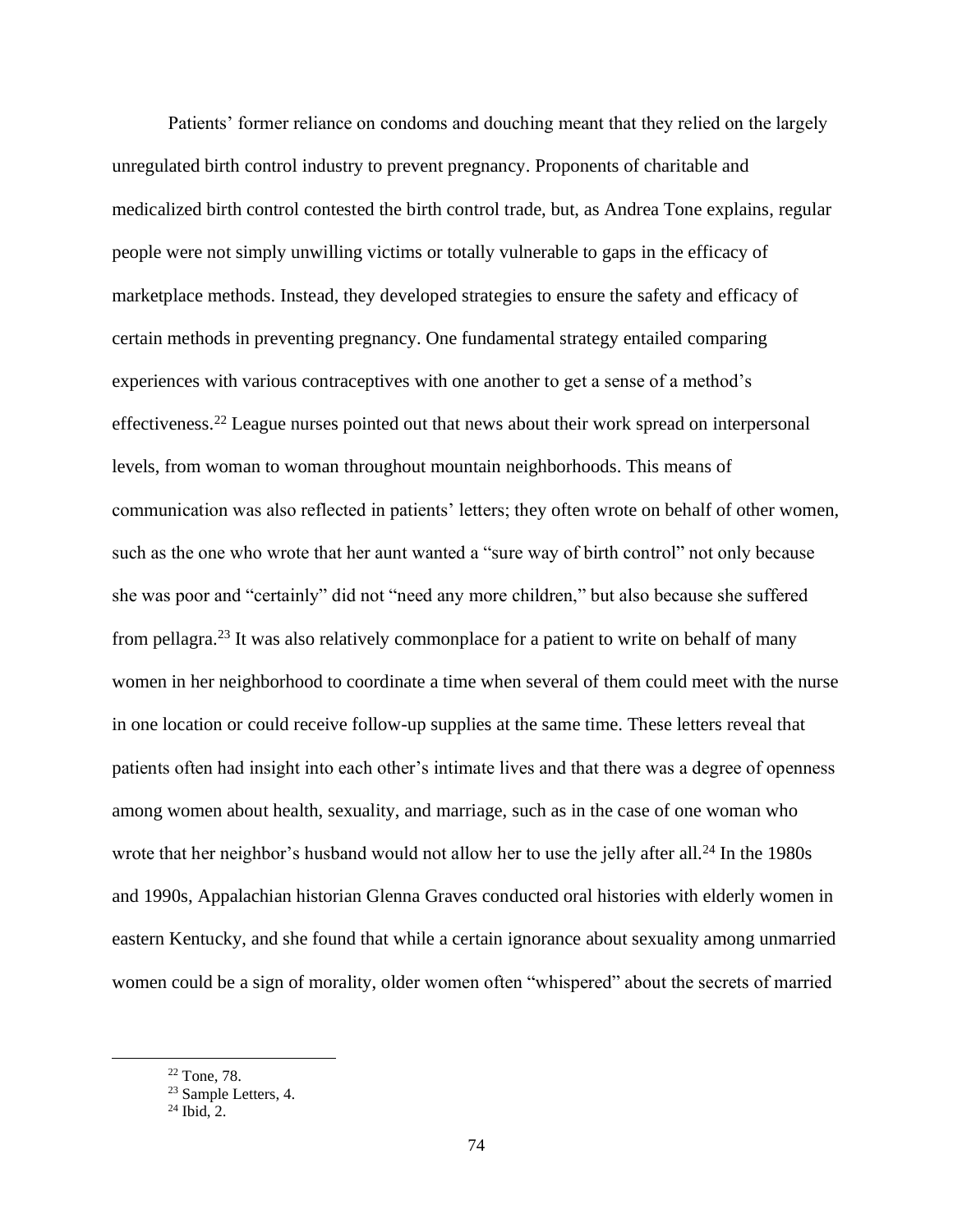life that they would not share with younger women and girls.<sup>25</sup> League patients' letters affirm that married women talked consistently about these matters, which meant that within the context of the experiment, they likely spoke at length about their experiences with the project's method. This also helps to explain why a singular women's experience of method failure could be so discouraging to her neighbors, even when they themselves had been successful in preventing pregnancy.<sup>26</sup>

Mountain people, then, were not total strangers to "the secrets of family planning," as the League stated.<sup>27</sup> Eastern Kentucky women could and did use this experiment to expand their capacity as contraceptive consumers, primarily through their careful comparison and evaluation of the new method. But the condom, the most effective method that women could imagine prior to their involvement in Gamble's and the League's experiment, was perhaps not accessible to most of them, and certainly not all of the time. Most patients did not report prior usage, and the basic premise of the project was to expand birth control to those to whom it had never largely accessible. And it is also important to consider that the spermicidal jelly that Gamble and the League offered was a woman-controlled method, which, coupled with its promises of enhanced efficacy, was perhaps a novelty in the mountains. Not all women who approached the League were comfortable with the existing model of reproductive knowledge as purely a community space for women. Apart from new opportunities to try contraceptives for the first time, the League also presented opportunities for women to learn more about health, sex, and reproduction. One patient wrote to the League for "advice on care of the body after marriage," explaining, "I'm sorry to admit but I'm some what dumb along that line all though I'm married.

<sup>&</sup>lt;sup>25</sup> Glenna Horne Graves, "In the morning we had bulldog gravy: Women in the Coal Camps of the Appalachian South, 1900-1940," PhD diss. (University of Kentucky, 1993), 96.

<sup>&</sup>lt;sup>26</sup> Sylvia Gilliam to Clarence J. Gamble, December 16, 1940, Box 14, Folder 280, CJG Papers.

<sup>&</sup>lt;sup>27</sup> "A History," Mountain Maternal Health League, n.d., Box 1, Folder 1, MMHL Records.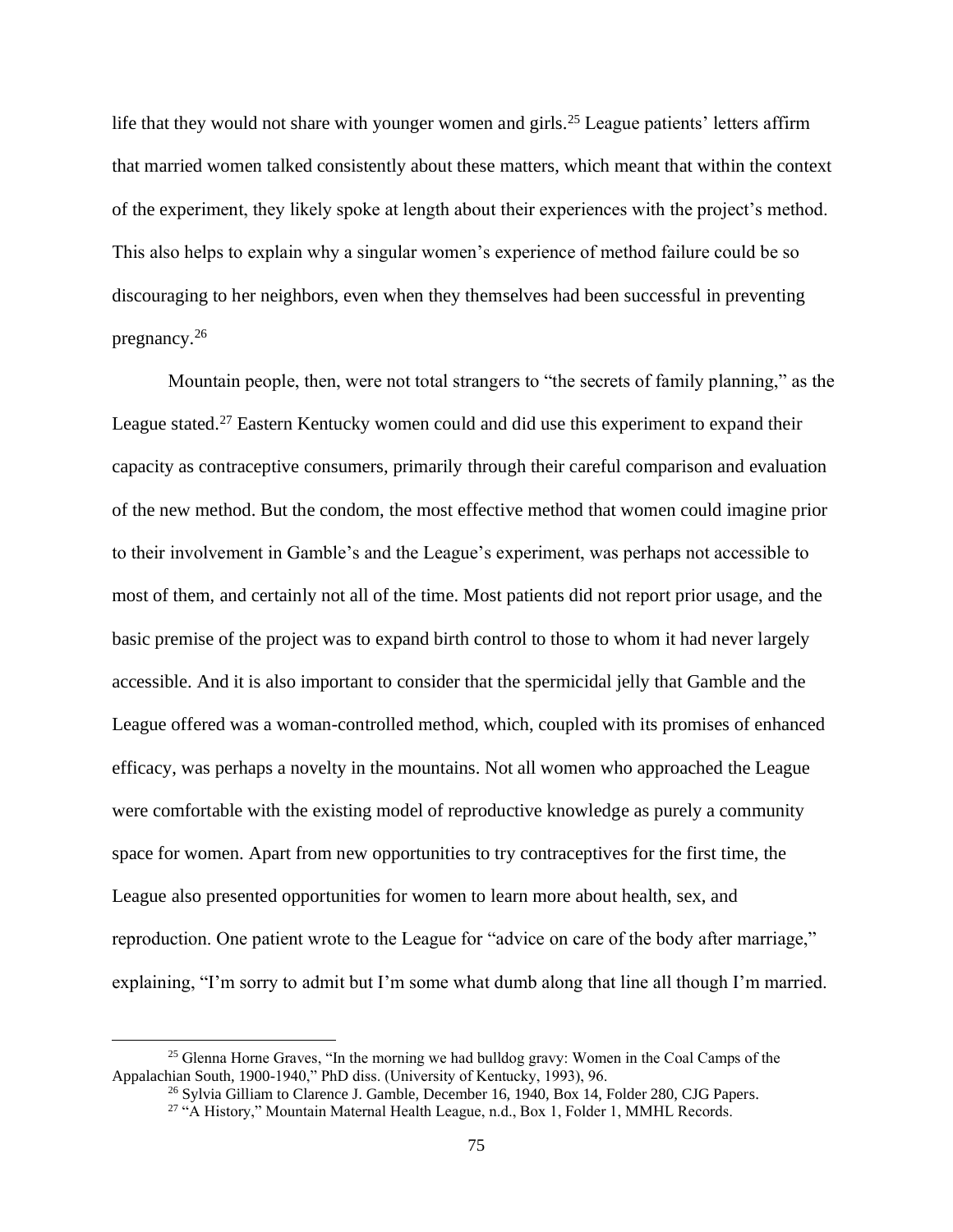I'm only twenty. I have the best mother that there ever was but I never felt free to talk much on this subject. Not that she wouldn't tell me if I ask. But I'd rather get my information from girl friends. But they don't seem to satisfy me. Please help me."<sup>28</sup> In cases such as this one, the innovative visiting nursing model could have the most visible success.

As a medical professional, the League's nurse gave concentrated attention to women in instructing them about reproduction and health, but it was also important that the League's nurse was a young, educated woman from those same Kentucky hollows. Lena Gilliam embodied both sets of qualities that made this nursing model appealing: her authority among patients stemmed not only from her position as a professional who was nonetheless supervised by physicians, but that she was a local woman and, in many cases, part of the same women's communication networks that she observed and wrote about. Gamble and the League privately opined that if one had been available, they otherwise would have hired an old granny midwife, since many mountain communities revered these figures as the ultimate authority on reproduction.<sup>29</sup> In a time in which regional women's health advocates like Mary Breckenridge, for instance, vilified the granny midwife in favor of the professional and regulated nurse-midwife, Lena Gilliam's position (and, later, her sister's) represented a shift in the ways that women talked about and learned about sexuality and reproduction in Kentucky mountain communities.<sup>30</sup> Gilliam's endorsement of the League's method, carefully framed against her background, likely influenced patients' receptiveness to the method. When the League nurses spent hours in a woman's home, they instructed her in the workings of birth control. In ascertaining her prior contraceptive usage and promising the effectiveness of Gamble's method on the basis that it was a scientific

<sup>28</sup> Sample Letters, 6.

<sup>29</sup> May 21, 1936, Minute Book, 1936-1940, MMHL Records.

<sup>30</sup> Goan, *Mary Breckenridge,* 62.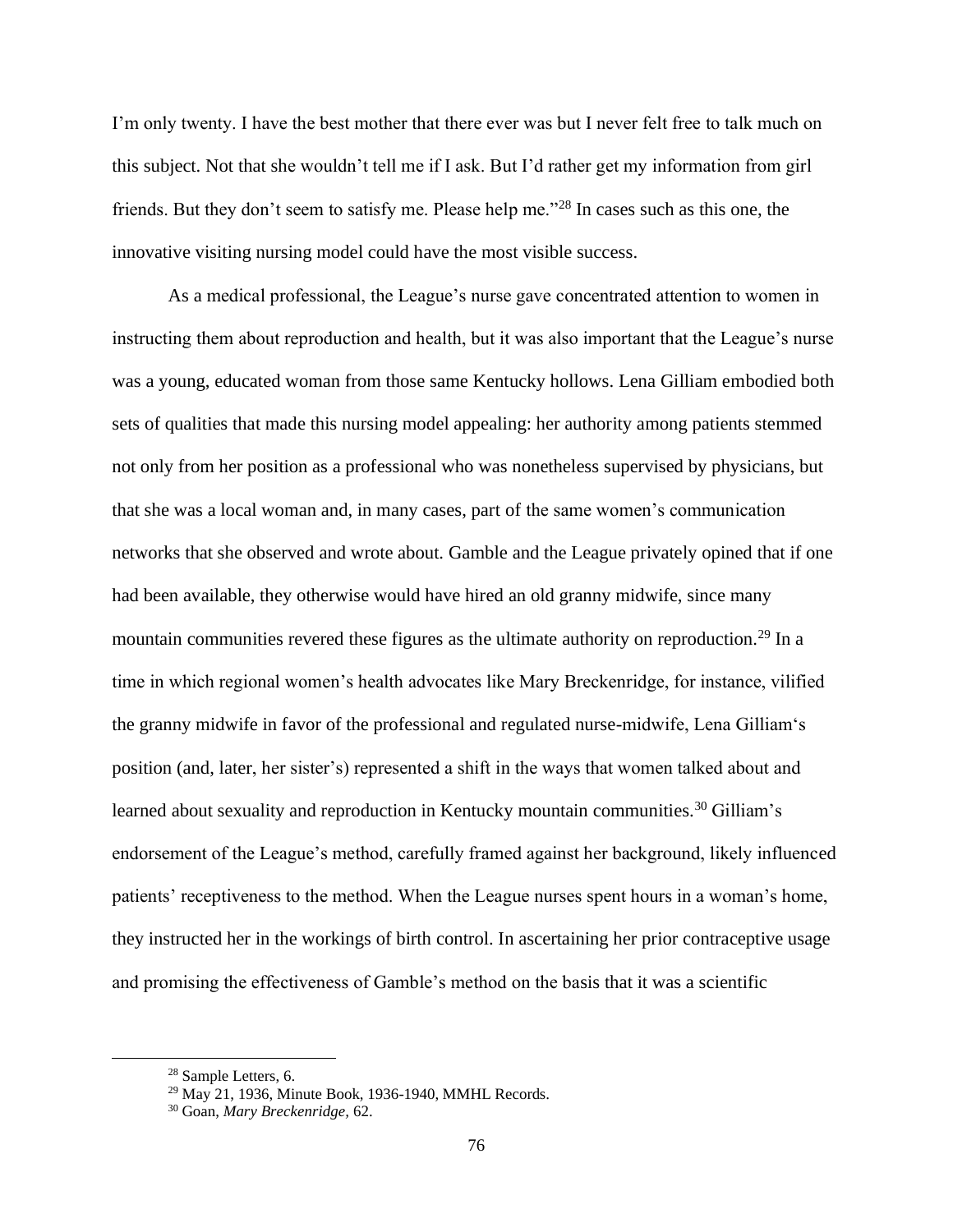endeavor, the mountain nurse helped women gain confidence in their ability to evaluate their contraceptive experiences.

Sometimes, however, League nurses encountered women who were not receptive to their services, and nurses often perceived women's rejection of contraceptives to be unreasonable or further evidence of mountain women's backwardness. Some women claimed that they did not need the jelly since they were already "careful," plausibly referencing the withdrawal or rhythm methods.<sup>31</sup> Some others had not even begun to use the method because they were still breastfeeding after a recent delivery. Sylvia Gilliam noted, somewhat dejectedly, "Since it is true some women do not get pregnant while their babies nurse, I find it rather difficult to get them to start method before their periods have resumed."<sup>32</sup> As Gilliam hinted, the reasons that these women gave for discontinuing or refusing to begin using the jelly were not so irrational, especially if one views the League's services as an opportunity for mountain women to evaluate new forms of birth control against more familiar methods. Women rejected the singularity of the method that the project ordained, thus emphasizing the multiple and competing notions of birth control within the project.

Women who refused the service for more personal or intimate reasons, though, were especially concerning to Gamble and the MMHL. Some simply claimed that they did not want to restrict their fertility. The League did not spend much time trying to convince these women, implying that they were fundamentally unreachable and unteachable. Those who refused typically raised doubts about contraception in the context of theology, as one woman stated, "The Lord sends the children. My mammy had 15 and she'd a throwed it in your face if you'd a offered her anything to stop 'em from coming." In a hopeful mood, Lena Gilliam argued, though,

<sup>31</sup> Sample Letters, 3.

<sup>&</sup>lt;sup>32</sup> Sylvia Gilliam to Mrs. Charles G. Tachau, January 20, 1941, Box 14, Folder 284, CJG Papers.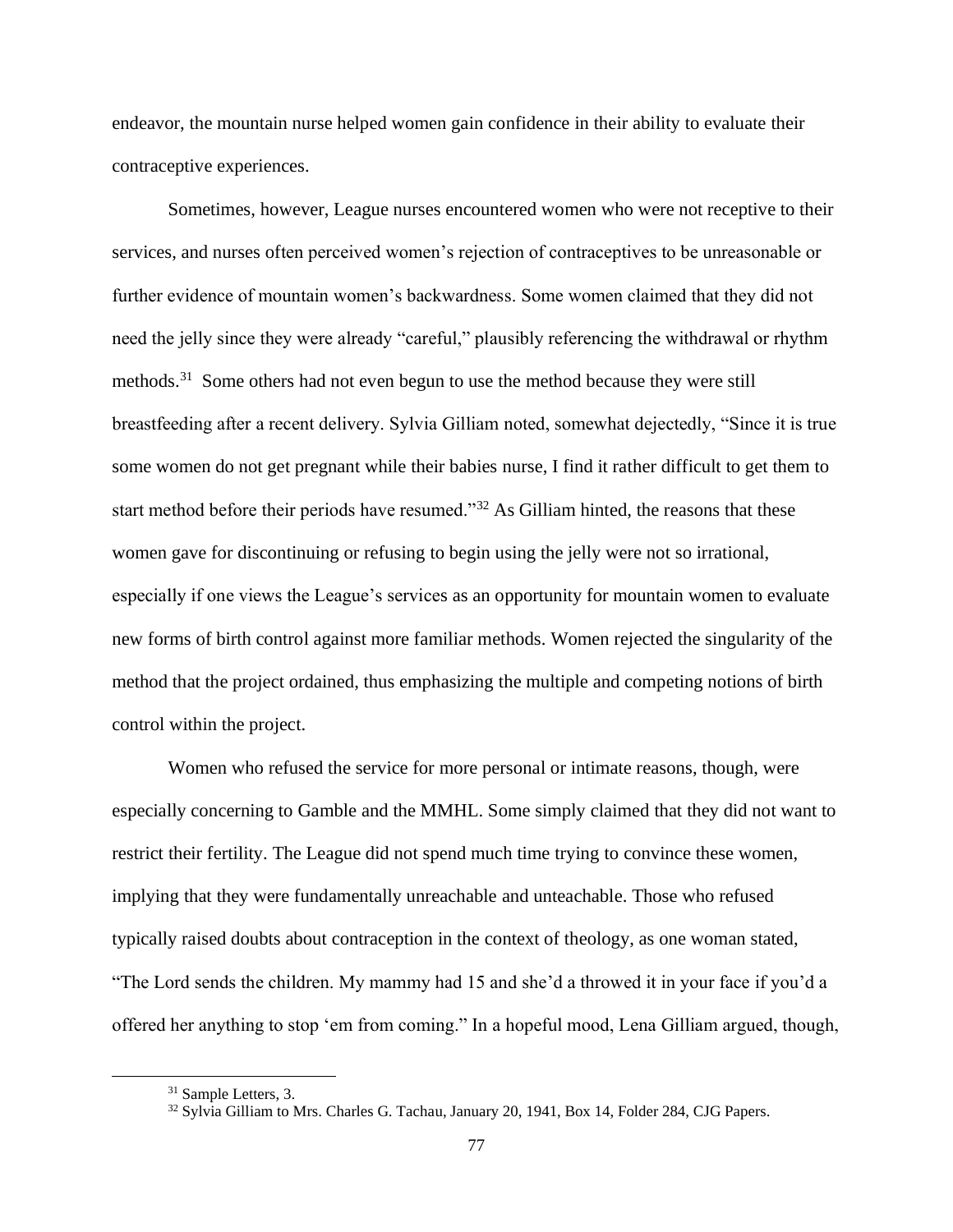that even this sentiment "seems to be passing."<sup>33</sup> This sort of justification was particularly troubling for League leaders since they sought to situate their work within Christian and moral terms. One MMHL fundraising letter told the story of a country preacher whose ill wife had borne him eleven children. The pastor stubbornly would not allow his wife to be sterilized; such a story, which the League claimed was "typical," showed "the crying need...for an active program in planned parenthood and information to help break down superstitions and old ideas that family planning is wrong."<sup>34</sup> By using anecdotes like this, the MMHL presented the idea that mountain women were unwitting subjects of both the whims of traditional men and traditional religion. Neither of these subjections, the League's members believed, could effectively be solved on an individual basis; in response to these cases, they quietly left and did not try to convince women otherwise.

However, religious objections presented serious problems for the League's portrayal of birth control as gospel and as morally uplifting. As the MMHL's founders stepped from church society and mission work into contraceptive advocacy and as they positioned birth control services as a form of mountain aid work, they found support from some local clergy members. Berea's Union Church, which offered the League free meeting space in the organization's early days, donated over \$100 to the MMHL in 1940, and its Reverend Seth Huntington lent his support in encouraging Gilliam and League members to appeal to the Federal Council of Churches in America for funds.<sup>35</sup> Mountain pastors, like mountain physicians, sometimes referred individuals to the League or to the KBCL, or at least expressed interest in expanding contraceptive services to their communities. Reverend Lewis Brown of the United Methodist

<sup>&</sup>lt;sup>33</sup> Sample Letters, 3.

<sup>&</sup>lt;sup>34</sup> Fundraising letter, Dr. Louise G. Hutchins, September 15, 1944, Box 11, Folder 5, MMHL Records.

<sup>&</sup>lt;sup>35</sup> Director of Religious Education, Union Church, Berea and New York Registered Nurse in charge of Clinic to Mr. Samuel McCray Calvert, June 22, 1937, Box 13, Folder 4, MMHL Records.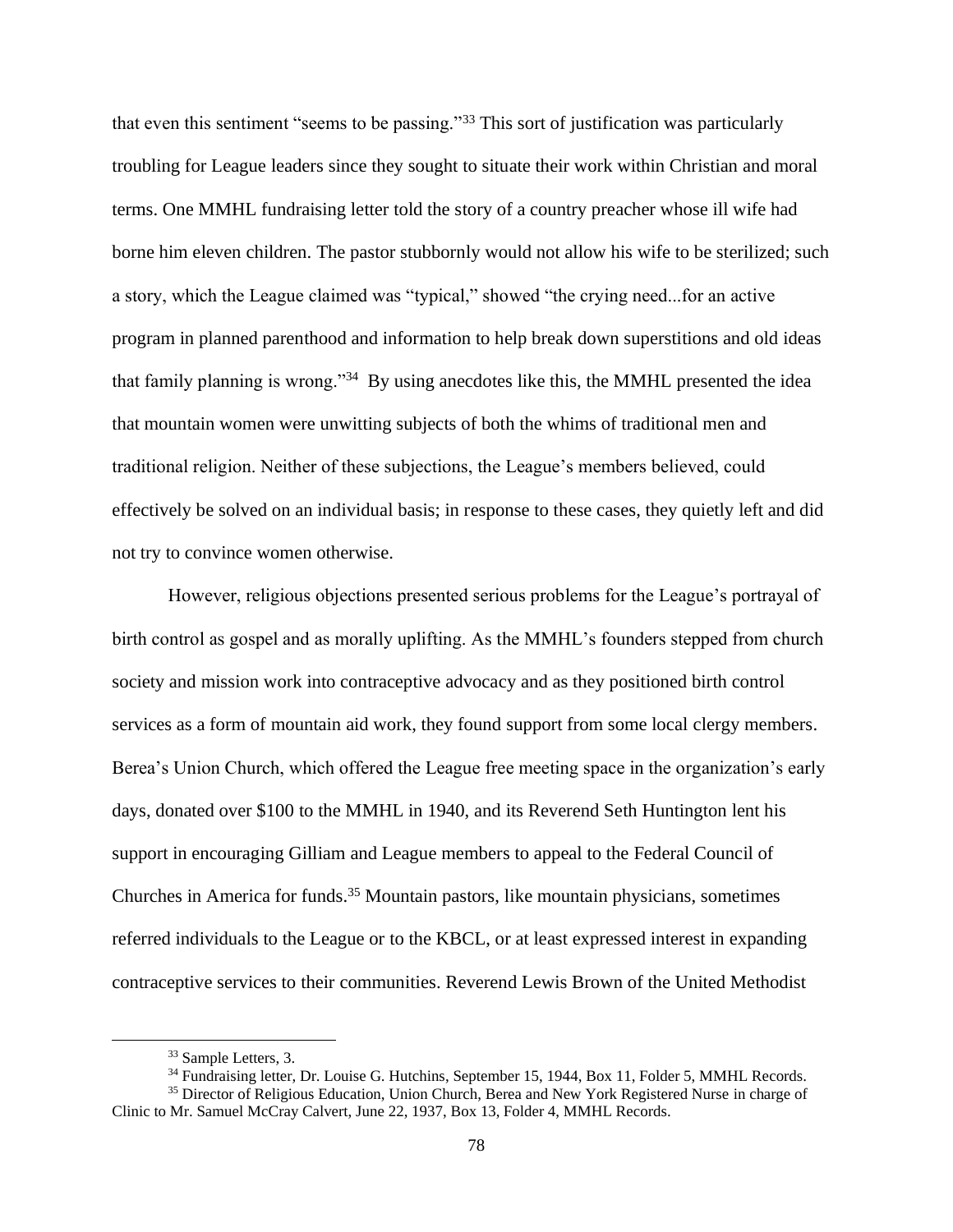Church in Jackson in Breathitt County articulated his support for birth control work by writing that "it is one of the great problems facing the mountain people. The over large families among those unable to care for them. The family problem is the great social, economical and religious problem."<sup>36</sup> He also underscored how "essential" it was "to have the moral and active backing of ministerial groups" in achieving this goal.<sup>37</sup> These instances of explicit clerical support for birth control were perhaps due as much to the economic situation of the time as they were to the League's careful portrayal of birth control as aid work to uplift women and children. The MMHL likely sought to wield the moral authority of local pastors and other respected, traditional community leaders to endorse the morality of their work, and so had no real rebuttal to women who argued against birth control on religious grounds.

However, women who accepted League services did not position themselves as amoral or non-Christian; rather, they often envisioned that they could hold their status as "contraceptors" and as Christian women simultaneously.<sup>38</sup> We cannot know why some women did not envision birth control as contradictory to their faith and others did, but perhaps contraceptors believed that morality and religious obligation entailed being a good and healthy mother in order to provide for existing children. In this context, the role of birth control was not so much about preventing more children from being born, but about helping a woman prioritize and improve how she cared for living children. To that end, mountain women who accepted birth control most frequently articulated their requests or decisions in ways that centered the material relevance of fertility control on their lives. The significance of materiality was not only the case for those who

<sup>36</sup> John H. Lewis to Mrs. Chas. G. Tachau, December 1, 1939, Box 1, Folder 4, Family Planning in Kentucky Collection, 1933-1987, Kentucky Historical Society, Frankfort, KY.

<sup>&</sup>lt;sup>37</sup> Mrs. Louise Bower, "Group Meeting in Presbyterian Church," December 18, 1938, Box 1, Folder 4, Family Planning in Kentucky Collection, Frankfort, KY.

<sup>&</sup>lt;sup>38</sup> This was the term that Beebe and Gamble applied to women who accepted the jelly. See Beebe, et al, "Control of Conception in a Selected Rural Sample."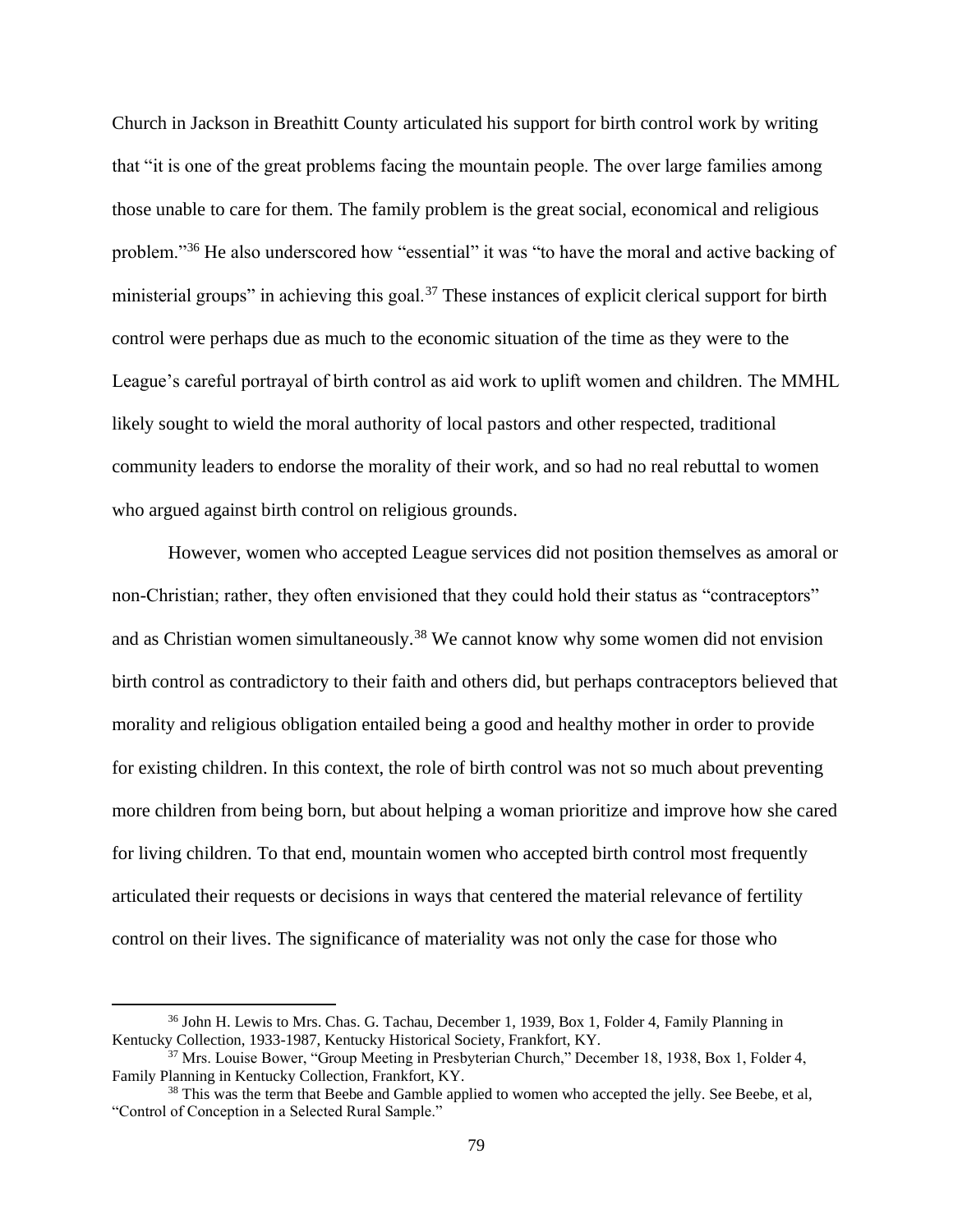wholeheartedly accepted the League's method, but especially for those who moved back and forth among different methods. Many expressed discontent with the League's jelly, citing side effects and preferences for other types of birth control. But others didn't even begin to use the jelly that they received. As frustrating as these cases seemed to the League and Gamble, they go far in illustrating the basic disconnect between project leaders and patients over the meaning of contraception. Mountain women were most interested in their immediate and material needs, and they constantly evaluated new methods in light of their prior familiarity with contraception and against their expectations of the service. Ultimately, Gamble and the League had to be beholden to these expectations.

To this end, another central element of women's requests and expressions of gratitude was their discussion of family size and the number of children they had. Gamble and the League made references to the stereotypically large mountain family to justify their work and to further the notion that women could play a key role in solving regional economic issues. The League's literature sometimes included stories about "typical" cases, which were those that involved high numbers of children, such as this "typical case: Eleven pregnancies, the last three children stillborn…"<sup>39</sup> Gilliam included four cases under a heading that read, "Sample Cases Welcoming Information": patient 443 had given birth to fourteen children, patient 455 had ten, patient 460 had eight, and patient 470 had twelve.<sup>40</sup> Gamble, Beebe, and the League were not simply concerned that women in Appalachia reproduced at higher rates than women in other parts of the country; rather, they argued, many women had far too many children.

Many mountain women claimed that their desire to not have any more children was foremost in their decision to seek contraceptive information, but they revealed that they only had

<sup>&</sup>lt;sup>39</sup> Fundraising letter, Hutchins, September 15, 1944, MMHL Records.

<sup>40</sup> Sample Letters, 2.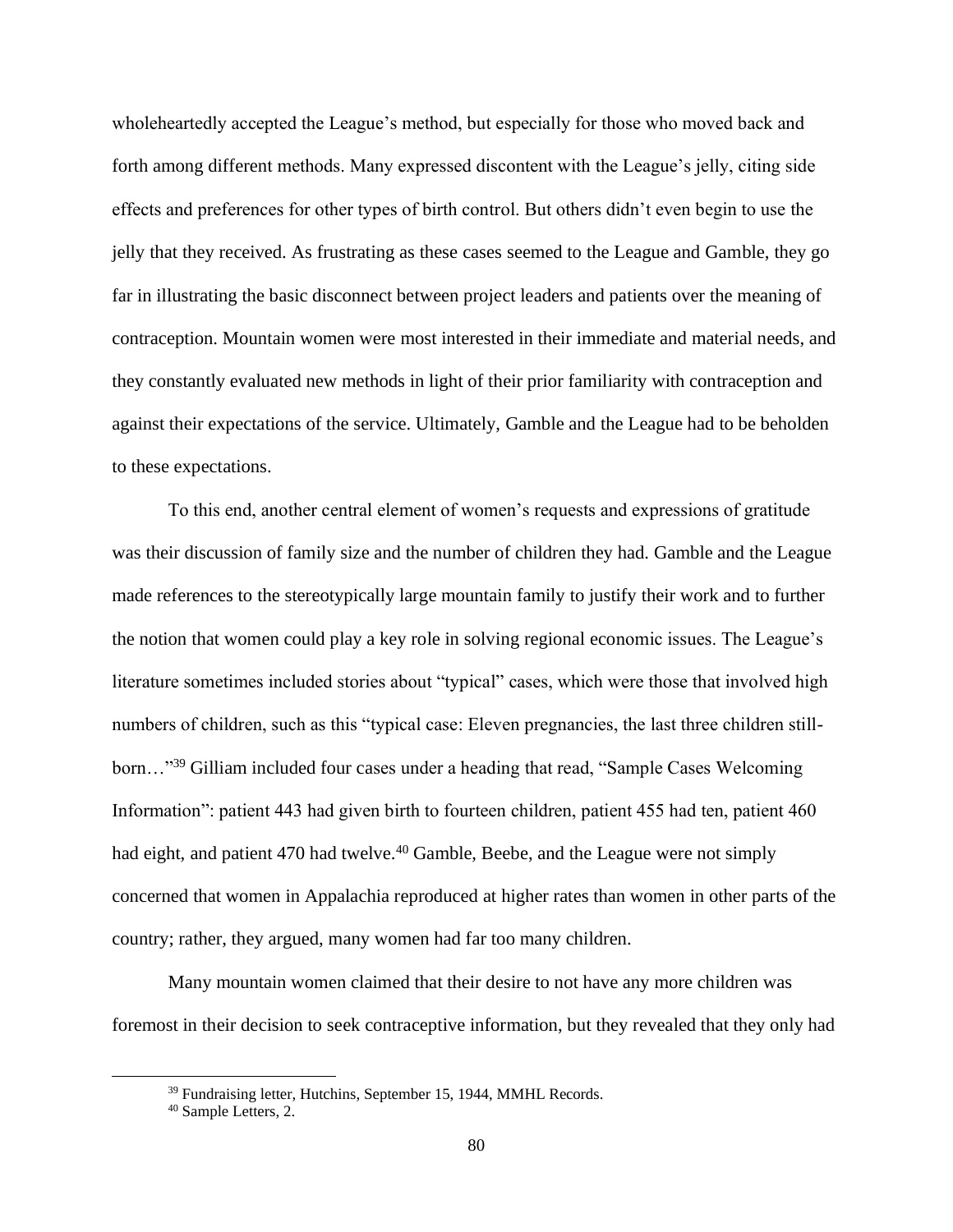several children rather than the upwards of ten or fifteen that the League characterized as typical. One woman who had three children between the ages of two and eight years old wrote that she "would be so thinkfull to get some thing to keep from bringing any more children into the world," claiming that she could not support the children she already had.<sup>41</sup> Another wrote "in regard to your remedy against having children" that she had "2 little kids one boy & one girl the boy is two years and a half old and the Baby girl is 6 months old me and my husband are poor people we havent got any home of our own and no way to support a family."<sup>42</sup> Per experimental guidelines, women only had to be mothers to participate; there was no provision that a woman had to have a certain number of children. The experiment could represent, then, a way for mountain women to control their own financial and familial destiny in accordance with their specific needs, no matter how many children they had. Patients subscribed to the idea that access to new contraceptives could enable them to become more efficient mothers to already-existing children. And while on a statistical level, these rural mothers reproduced at higher rates than other mothers, this project represented an opportunity for women to take advantage of official, derogatory narratives to claim the utility of birth control for other, more specific, purposes.

This is reflected in the fact that patients often described the utility of contraception by discussing their own children. Both mothers of large number of children and those who had only a few couched their request in the simple desire to not have more children. However, patients' focus was not necessarily on reducing fertility because of a dislike or disavowal of bearing or raising children. Rather, these women sought to prioritize the children they already had, to give them greater attention, and to save precious resources in a time of scantness. This was especially

<sup>41</sup> Ibid, 4.

 $42$  Ibid, 7.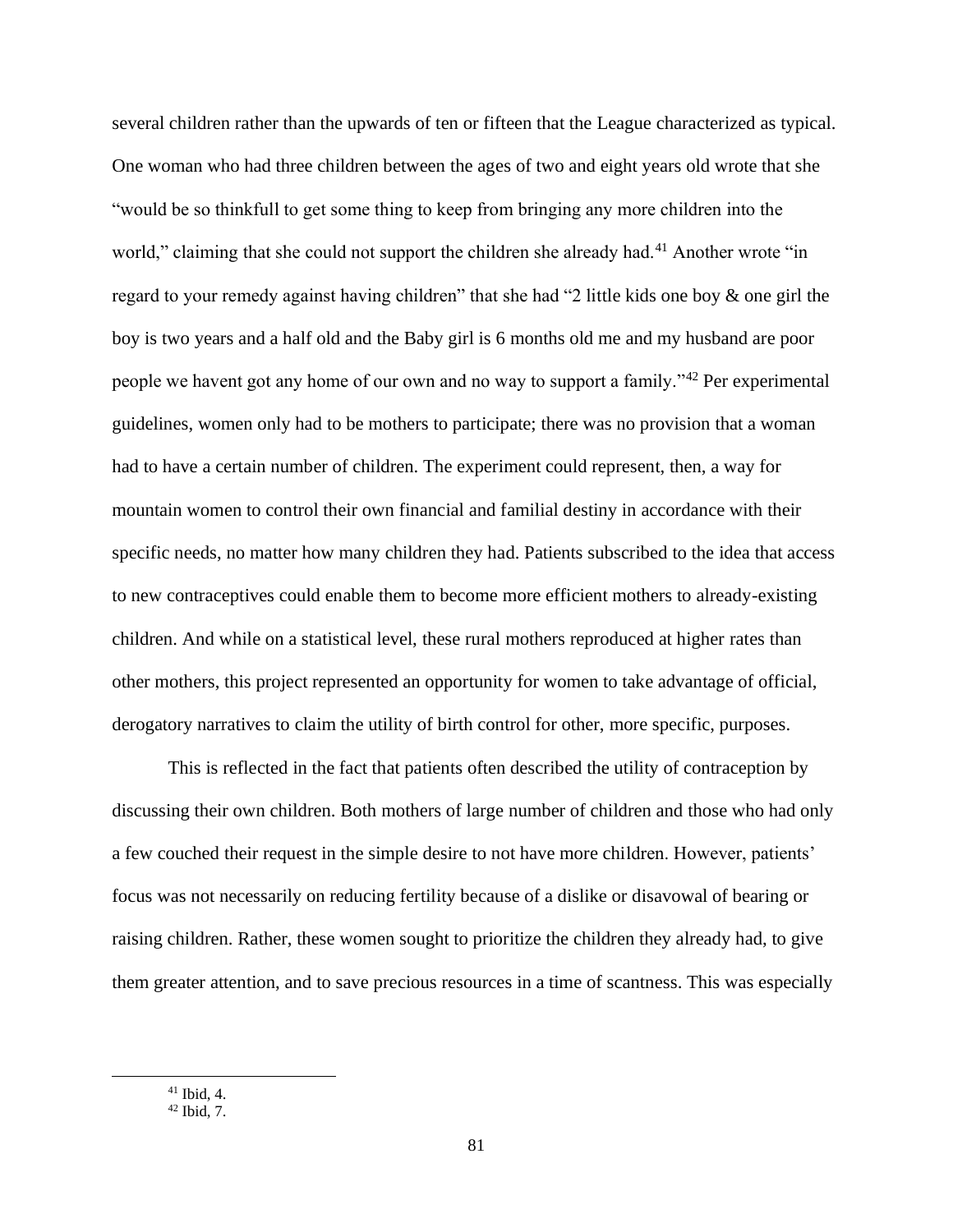the case for one woman who had recently given birth, whose "baby [was] so young."<sup>43</sup> Rather than giving up the ability to become pregnant altogether, she worried about her capacity to effectively mother her young children with the prospect of becoming pregnant again soon. Thus, mountain women defined birth control not so much in terms of the rejection of motherhood or the possibility of pregnancy, but in terms of improving the capacities of individual mothers across the region to care for their children.

Moreover, the extent to which patients expressed their desire to access the League's services was matched by the extent of their verbalized gratitude for the services. Though the MMHL's representation of these women was selective and dismissed those who expressed various concerns and objections, patients' gratitude was not inauthentic. One woman who had eight children and apparently little support from a male partner had begun doing laundry in other people's homes to provide for her children. She exclaimed to the League nurse, "'Oh why didn't you come sooner?'" She then went on to explain that because of her work, she had been forced to leave her infant with her other small children, and the baby succumbed to pneumonia.<sup>44</sup> Being able to control her fertility earlier, she implied, could have spared a baby's life. In attempting to understand why so many women conceded to fertility restriction when others objected to various elements of the study, it is helpful to consider that for the former, Gamble's and the League's project did not entail total control. To mountain women, birth control and its rhetoric was malleable enough, and they used the justification of excessive fertility to articulate personal desires to limit their relatively small families.

Though some women wanted to more carefully space their children and to prevent pregnancy temporarily out of economic considerations, some women claimed to want long-term

<sup>43</sup> Sample Letters, 4.

<sup>44</sup> Fundraising Letter, May 12, 1943, Louise G. Hutchins, Box 11, Folder 5, MMHL Records.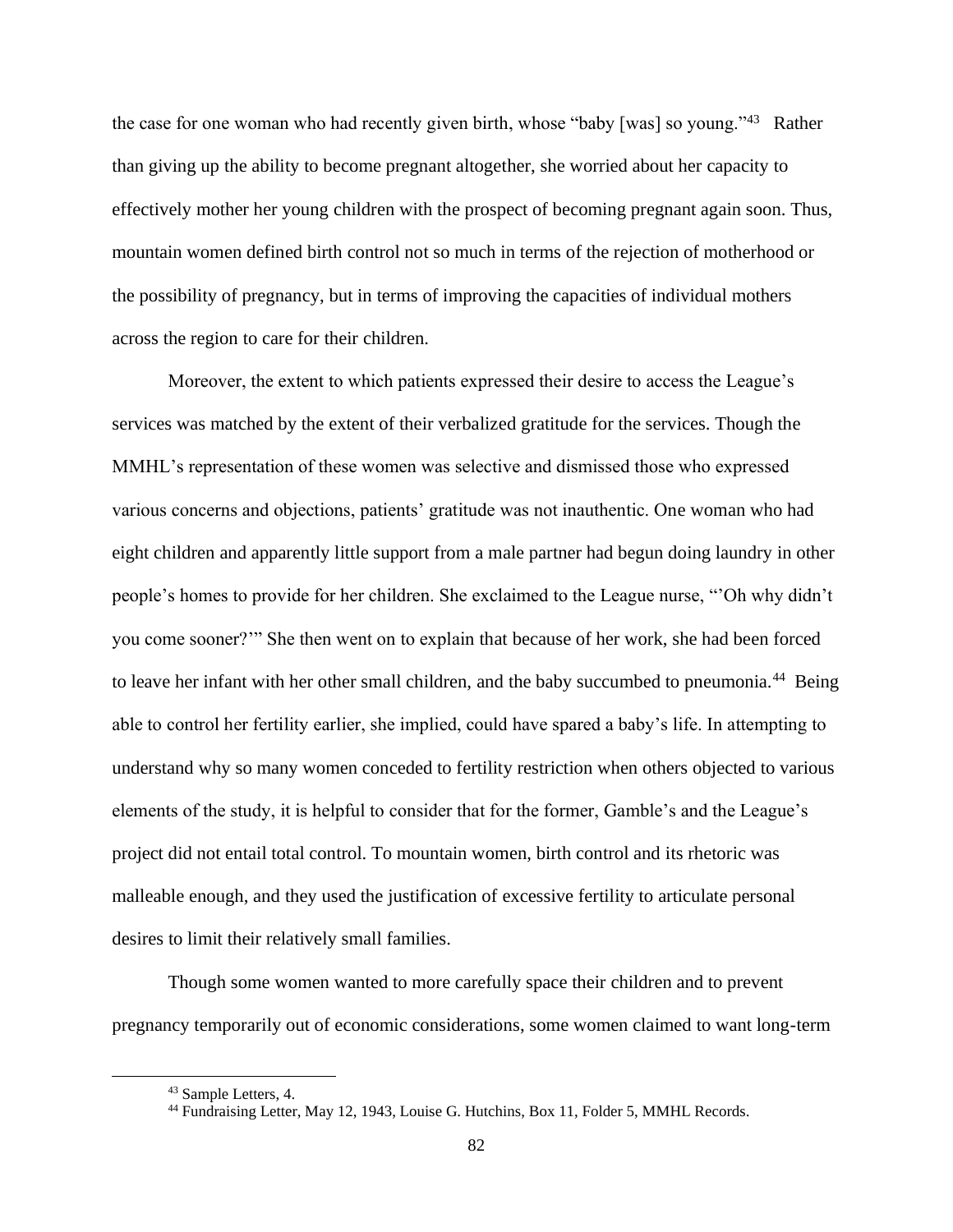birth control "to keep from bringing any more children into the world," as one patient phrased it.<sup>45</sup> Thus, in some respects, patients understood contraception's potential to more permanently alter their reproductive status, which could significantly change their experiences as wives and mothers. Beebe acknowledged the status of motherhood as a defining feature of the family institution in Appalachia; some Appalachian historians also affirm the primacy of women's reproductive capacity in mountain culture and social life, especially before industrialization. In mountain culture, women were celebrated for their role in producing and bringing up large numbers of children to labor on mountain farms, but this reverence for women was always subsumed within the context of the family.<sup>46</sup> Gamble, Beebe, and the League were also familiar with popular imagery that presented mountain women as subordinated, a status which was at least partly to blame for mountain women's excessive fertility, they believed. In the League's view, contraception could allow for a woman's uplift beyond traditional or presumably backwards standards of patriarchy. Gordon writes that beginning in the nineteenth century, the subordination of working-class women within the family gave working-class men a sense of "dignity" and privilege that they otherwise could not wield within the industrial economy.<sup>47</sup> To this end, some patients reported that their husbands would not allow them to take the League's medicine. League patients, either because of their experiences of dependency, because they viewed birth control as merely temporary and limited, or because they sensed the League's conservatism, did not advocate for major gendered change in the mountains.

 $45$  Ibid.

<sup>46</sup> Beebe, *Contraception and Fertility in the Southern Appalachians,* 31; See Graves, "In the morning we had bulldog gravy"; and Ronald D. Eller, *Miners, Millhands, and Mountaineers: Industrialization of the Appalachian South, 1880-1930* (Knoxville: University of Tennessee Press, 1982).

<sup>47</sup> Gordon, 11.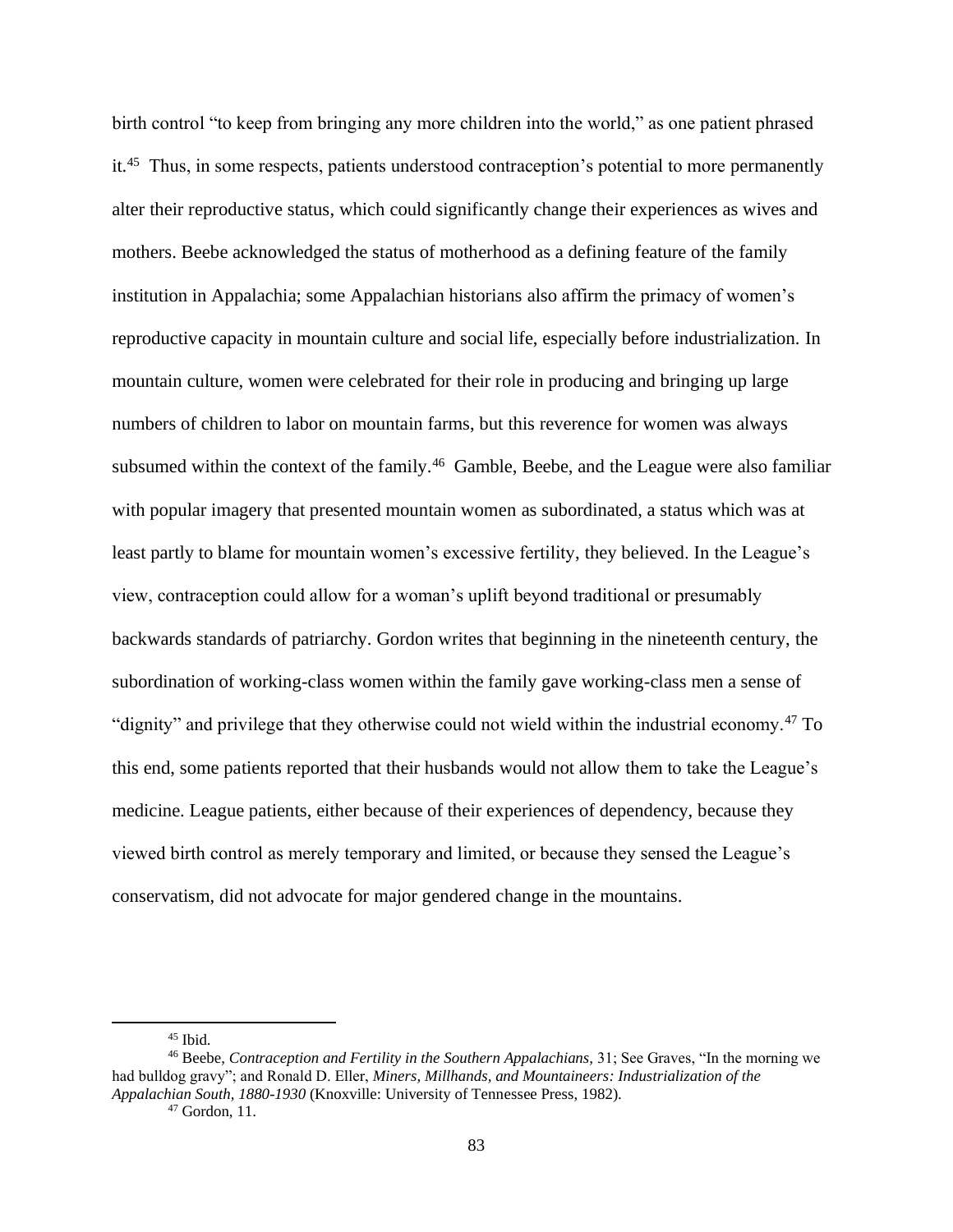Although they were sometimes dependent on husbands, mountain women did not invariably see themselves as subordinate. Some patients were able to sneak around their husbands to access MMHL contraceptives, and they justified it by referring to their particular reproductive experiences as women. One wrote, "my husbin don't Like for me to use nothing. … if i take a nocean I will Let you no I want ask him he dont haft to go threw with what I do."<sup>48</sup> Because of the nature of the method, it is perhaps not likely that many women would have been sufficiently capable of hiding this knowledge from their partners, but as this patient's letter shows, the League's project was foregrounded on the premise that matters of reproduction were women's exclusive responsibility. The notion that conception and contraception were women's issues could justify a woman's participation in the project against her husband's wishes, and it also contributed to the kind of homosocial space that Graves's interviewees described in terms of whispers and that the Gilliams referred to as women's communication networks. While the MMHL's service did not lead to a broad upheaval in the patriarchal order, some individual women thanked the MMHL specifically for the impact that the service had in bringing about improved relationships with their husbands.

Overall, though, the vast majority of women did not appear to envision that their gendered reality was in need of radical change, nor did they perceive that contraception would have been an adequate means to achieve that alteration. They did not bring attention to their apparently subordinate status, but always emphasized the material and economic considerations that drove them to contact the League. Women wanted to be healthier and better equipped to provide for their families and to devote more time and resources to their existing children, which was an especially pertinent concern in the context of the Depression and the attendant crises that

<sup>48</sup> Sample Letters, 1.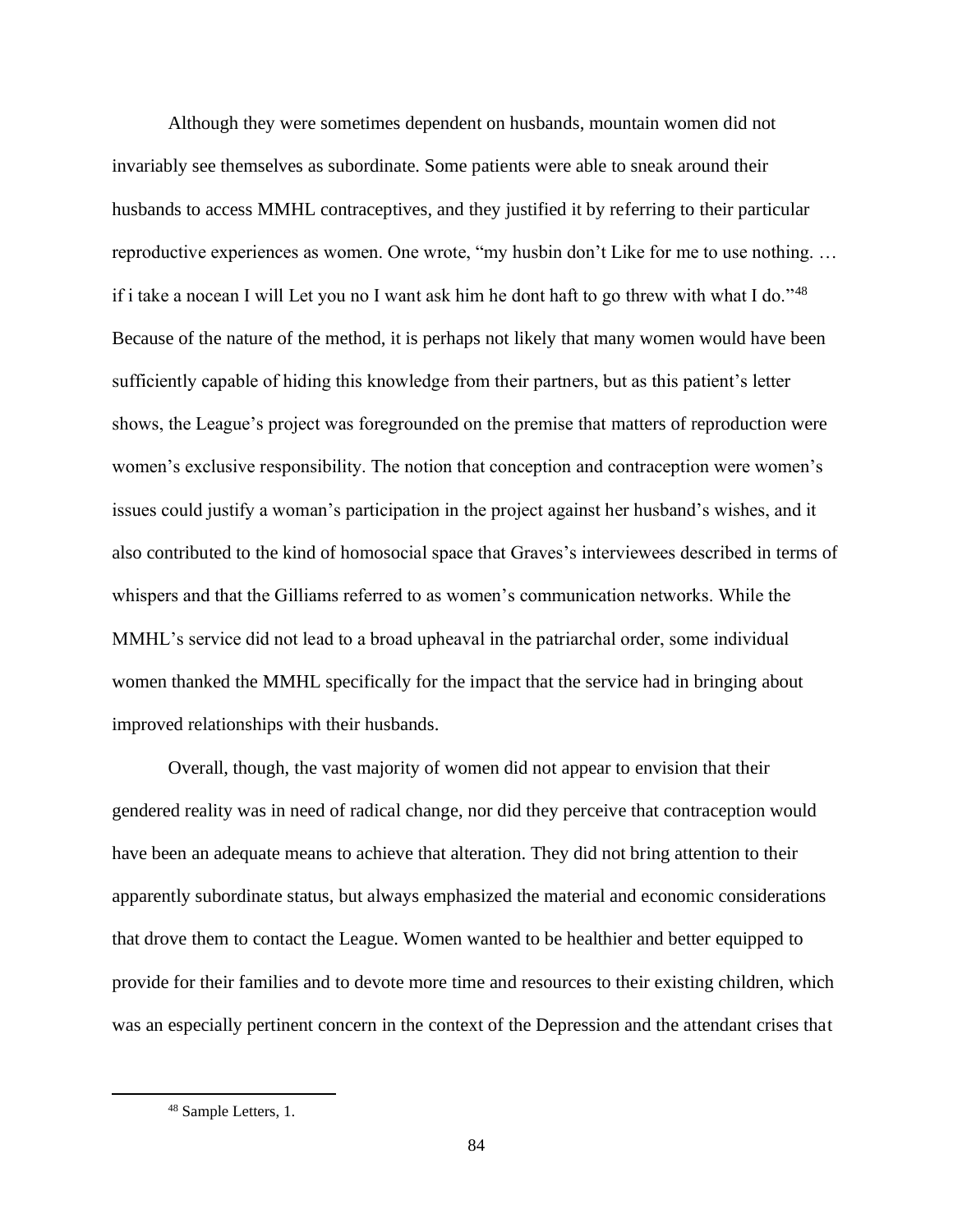were particular to the mountains. On the other hand, though, these matters of simple economy, as these letters attest, could never be separated from patients' experiences of being wives and mothers. Their cultural expectations about married life and motherhood withstood periods of economic disparity; they did not believe that their ways of mothering were fundamentally deficient. Birth control, mountain women believed, could be a tool to alleviate the depths of deprivation and depression.

An important part of adequately providing for one's existing children was to provide them with a healthy mother who had not only the material resources to care for them, but the physical capacity to rear them effectively. Women who articulated their arguments for birth control in this way revealed that these conditions were often not distinguishable from one another. Here was an important distinction between patients' and the League's understanding of poverty and class and the impact of economy on mothering. While the League maintained that motherhood involved spiritual components and that mountain mothers' poverty made them culturally and morally deficient mothers, patients were clear that the circumstances of economic collapse and their positionalities in the ongoing economic crises made them dependent and strained the resources they used to support their families. Motherhood was not fundamentally in crisis in the mountains, they argued.

On the whole, mountain women's orientation to the utility of birth control was not so different from that of other rural and working-class women in the U.S. at the time. In other birth control clinics, patients critiqued the emphasis on a singular type of diaphragm because of their familiarity with diverse commercially-available methods since the late nineteenth century. Thus, birth controllers' emphasis on the charity clinic model was not yet firmly established in opposition to the birth control industry. Appalachian women's resort to consumerism, in the

85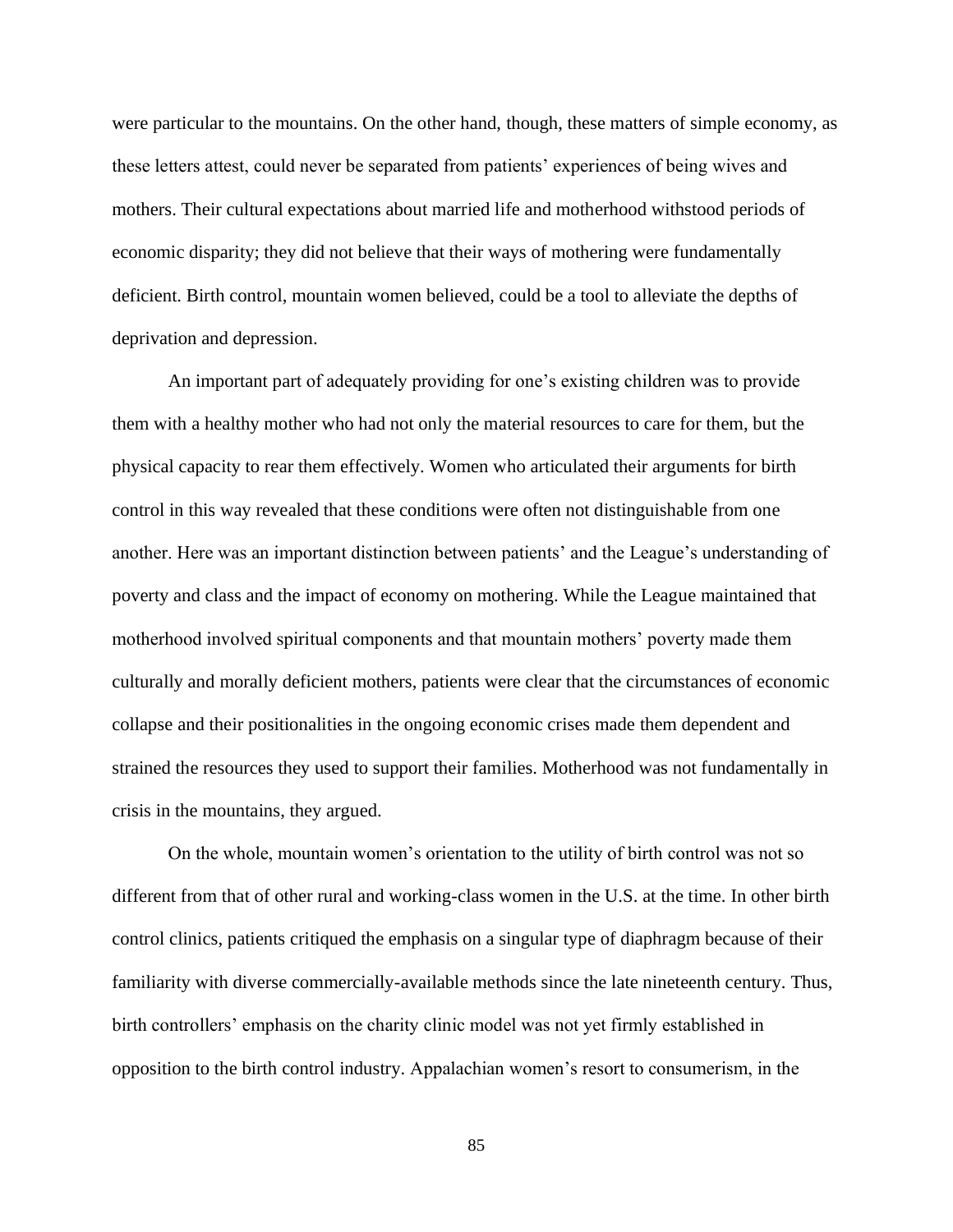words of one historian, was part of a common experience of working-class women who had been quite familiar with the contraceptive marketplace since the late nineteenth century.<sup>49</sup> And, according to Gordon, although even religious working-class women in the 1930s did not envision birth control as "a rebellion against a traditional family role," it is significant that some women justified their contraceptive usage against religious belief or their husbands' orders *because of* their particular experiences as mothers and as women.<sup>50</sup> The centrality of the economic utility of birth control perhaps most directly explains its increase in popular reception during the Great Depression. The fact that mountain women insisted that their experiences of mothering and reproducing in the 1930s were similar to those of women throughout the country refuted the insistence of project leaders that something was fundamentally unique about mountain mothers' needs.

As Beebe, Gamble, and the MMHL, therefore, articulated particular understandings of social reality and aims for the meanings of motherhood, womanhood, class, and sexuality in the mountains, so too did the League's patients strive to articulate their own understandings of these topics. Mountain women agreed with project leaders that birth control could play an important role in modifying and enhancing their gendered roles in the mountains, and especially in the context of poverty and ill health. However much these beliefs and goals seemed to overlap, though, patients did not subscribe to the view that birth control should or could radically alter the cultural assumptions of mothering, sex, and gender in the region. To these women, birth control was a useful albeit largely temporary tool.

<sup>49</sup> Holz, 70.

<sup>50</sup> Gordon, 228.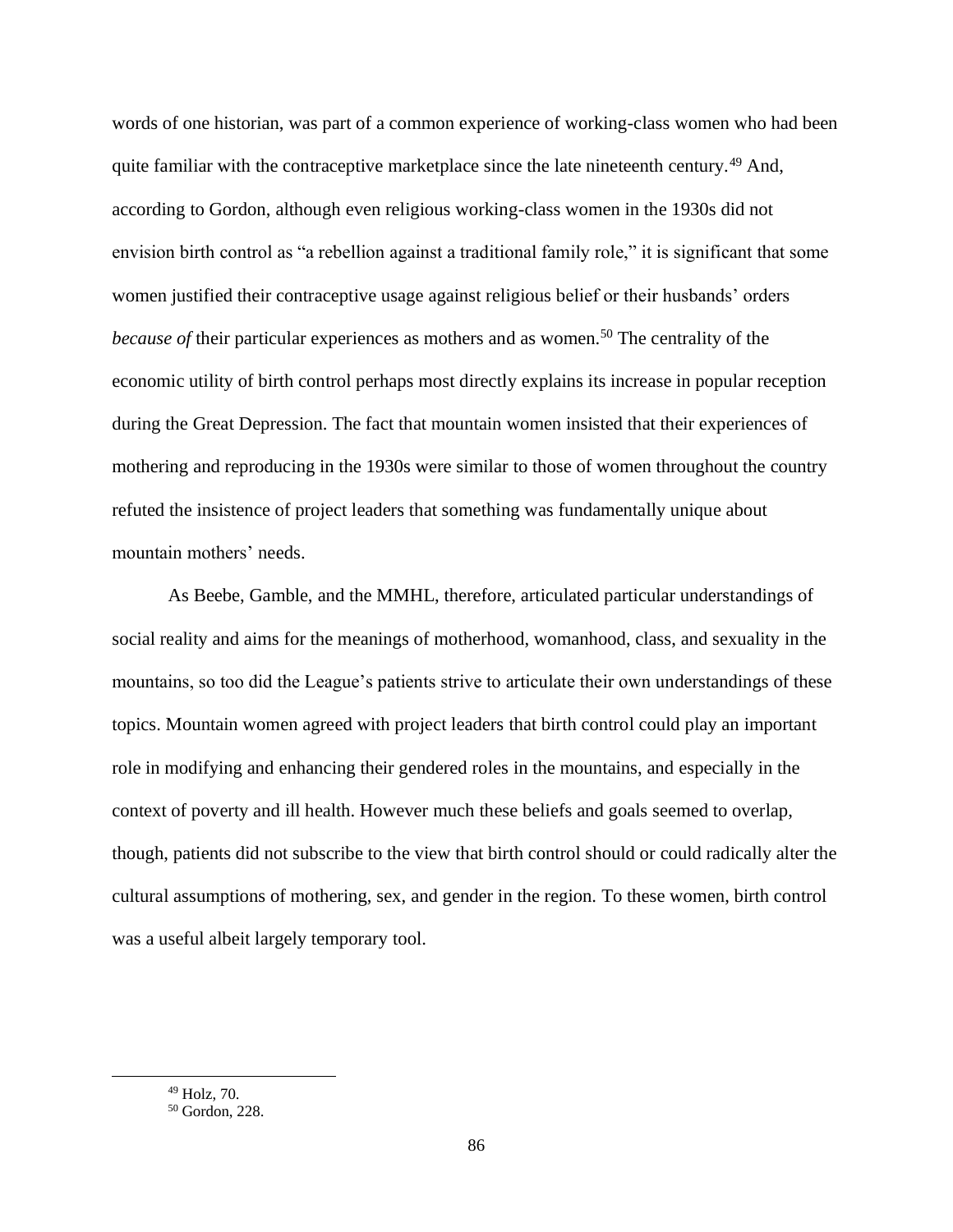### **Conclusion**

The birth control project that Dr. Clarence Gamble and the Mountain Maternal Health League led in eastern Kentucky was a multi-faceted and complex enterprise. Birth control distribution in the mountains was not merely an exercise of top-down coercion that came from outside the region. Gamble's aims did not supersede the regionalism of the MMHL, and patients did not simply acquiesce to the controlling narratives and the eugenically-minded intentions of the League's leaders. Nor did patients use birth control as a liberatory measure to radically transform their lives. More readily, this project illustrates the "multiplicity of meanings" of birth control, especially before the ascendancy of Planned Parenthood's authority on contraception.<sup>1</sup>

Historians have claimed that birth control activists' general orientation as to the purpose of contraception began to change in the 1930s. This period saw an increase in arguments for birth control on the basis of economic self-preservation and welfare rather than women's mobility or freedom. Early birth control activists and especially Margaret Sanger had initially envisioned that birth control would provide for "free sexual expression and reproductive selfdetermination," but this belief was also informed by Sanger's Socialist commitment to workers' freedom and standards of living.<sup>2</sup> As a Socialist and a former nurse, she sought to work towards both of these goals by using contraception to improve poor women's lives in particular. She considered herself to be committed not merely to poor people or to women, but especially to poor women. Birth control as a form of economic relief, she argued, would provide relief from a gendered order that left them with little bodily autonomy in a context that also withheld from them economic and political autonomy.

<sup>1</sup> Schoen*,* 7.

<sup>2</sup> Gordon, 138, 145.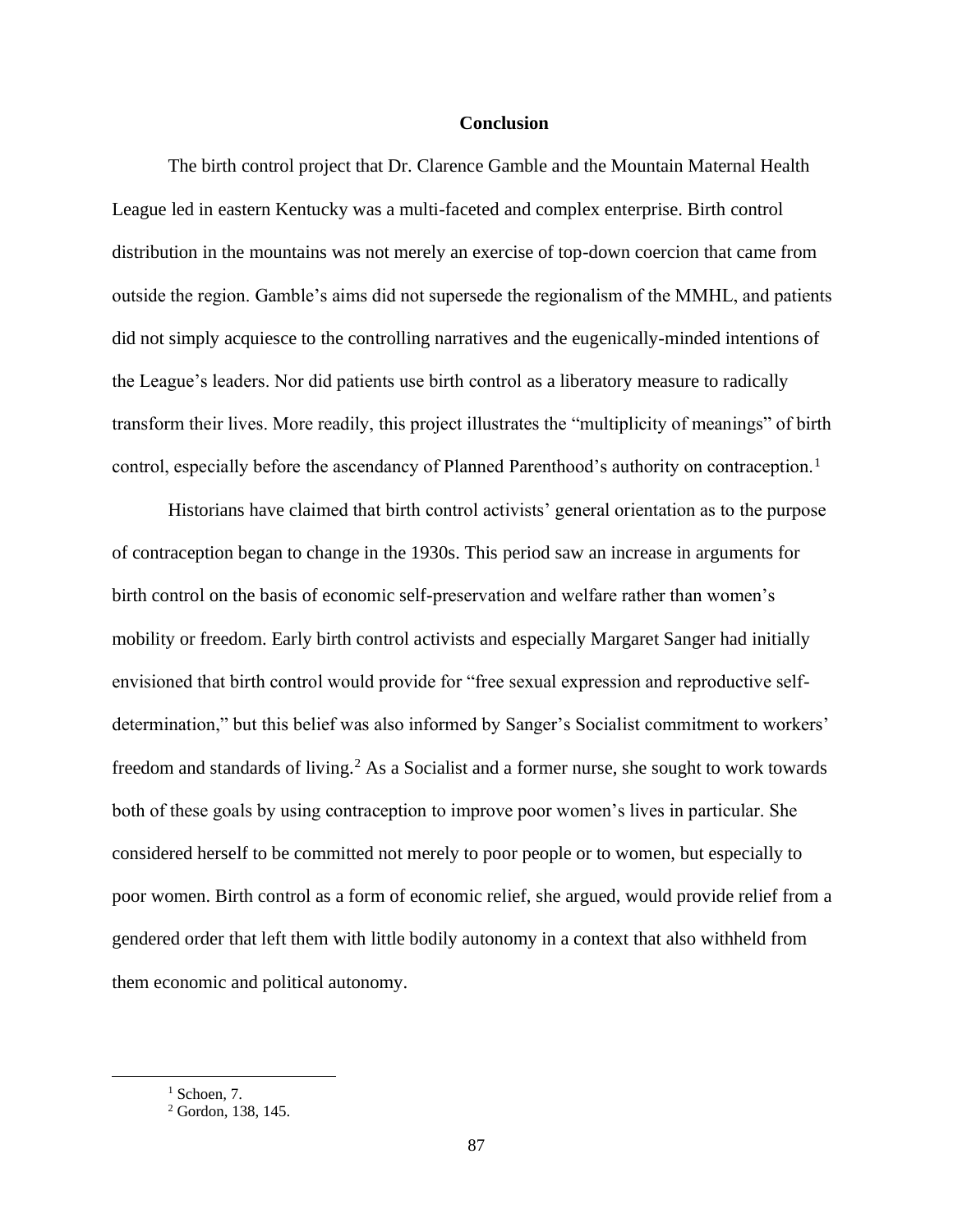As much as access to contraceptives could be liberatory for disadvantaged women, however, the influence of some physicians and researchers on the birth control movement meant that the study and development of new technologies would extend controlling impulses onto poor women. If, as Gordon claims, conflicts over reproductive rights are not conflicts over technologies, but issues of class, race, and gender, birth control could be both freeing and constraining.<sup>3</sup> To what extent, then, can Gamble's and the League's extension of birth control to eastern Kentucky women be seen as liberatory? To what extent did mountain women envision new forms of contraception as steps toward broader possibilities for themselves?

Mountain women did not totally view birth control as divorced from matters of sexuality and gender. They acknowledged that conception – and, in turn, contraception – was uniquely within their realm of authority and responsibility. In this view, birth control had the possibility to improve their lives along the lines of marriage, motherhood, and sex. They relied on familiar and alternative orientations towards birth control – most readily, by mobilizing their familiarity with the contraceptive marketplace and by comparing their experiences with one other – to make claims about the impact that contraception could have on their lives and why they deserved access to it, apart from the broader aims of Gamble's and the League's project. Contraception could give them more opportunities to decide when, how, and why to have children, which were especially significant decisions in uncertain economic times. Even within the bounds of a research study that arguably sought to disempower women in terms of reproductive choice by limiting fertility on a mass scale and by positioning them as culpable for regional issues and uplift, mountain women could find possibility in the study's method.

<sup>&</sup>lt;sup>3</sup> Ibid, viii.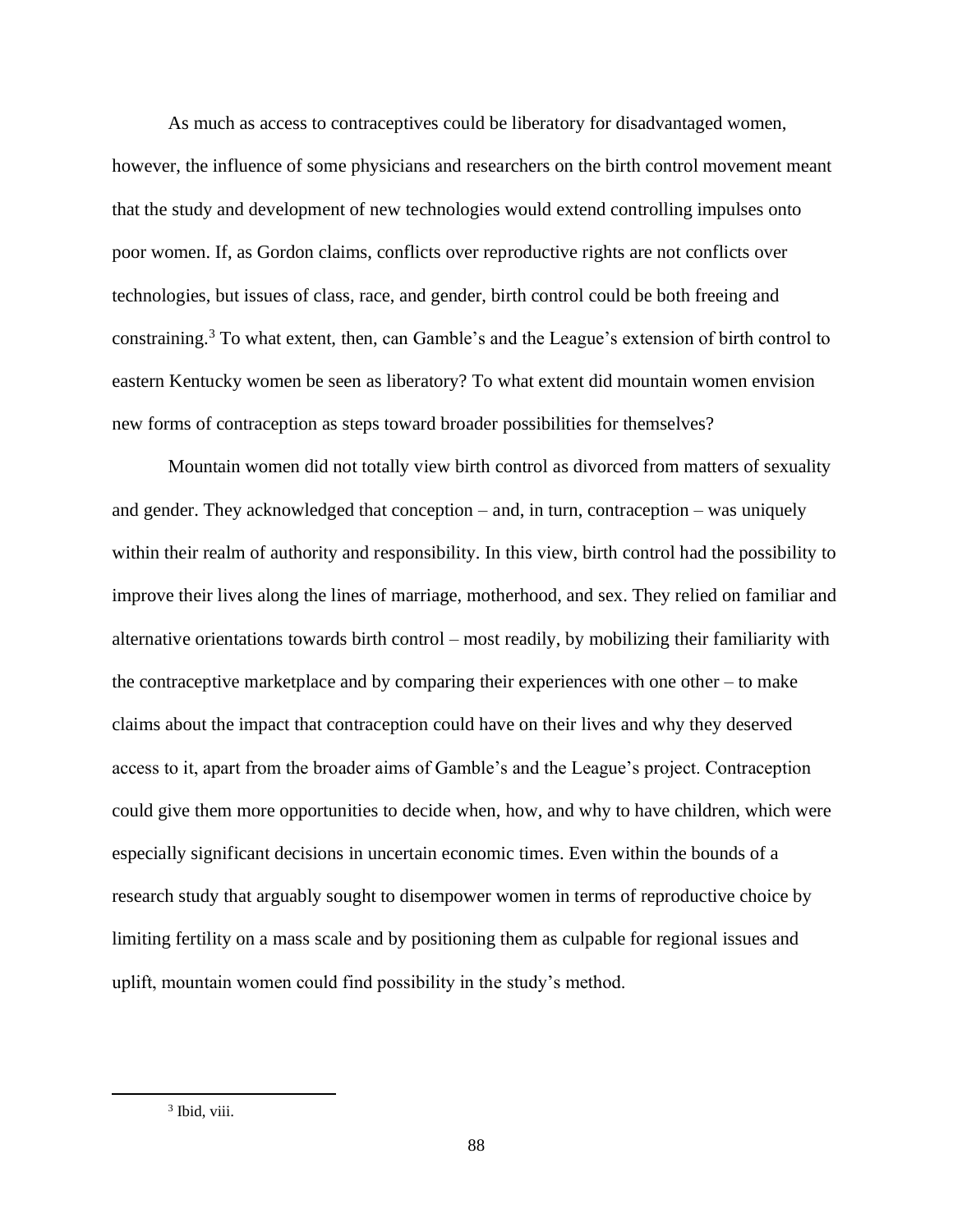Overall, Gamble's and the League's project was relatively limited. It did not result in total and lasting authority over women's bodies in eastern Kentucky, and it did not alleviate poverty throughout the region. This limited success was not only due to the singular method or the experimental design, though it bears mentioning that the experiment was not sustainable. The League lasted long beyond Gamble's involvement, but it had trouble without his steady support, especially during World War II, when it was harder to raise funds or to recruit a long-time nurse.<sup>4</sup> Some patients continued to receive contraceptives from the League through the mail, but this was not always accessible for illiterate women or for those who lived in remote places, and the League was often unable to find someone to devote time to the mail-order work. Many patients dropped off. The experiment's potential for lasting patient oversight, which was most notably illustrated in the nurse's repeated home visits and follow-up communication, was limited.

While Gamble's and the League's birth control project was politically complex, the MMHL especially used birth control and drew upon powerful assumptions about the region in a turbulent time to create larger meanings about the region and its inhabitants for observers. The League did not deploy birth control so much as to liberate mountain women from the material circumstances of their lives, but sought to apply birth control to solve large-scale problems. This project was arguably the first instance of a concentrated effort to problematize Appalachian reproduction, which helped to cement the idea that mountain women's reproduction should be taken "as a shorthand indicator of mountain 'backwardness'" in general.<sup>5</sup> Not only did mountaineers have too many children that they could not support without outside aid, but they clung to an outdated way of life that did not value women apart from their reproductive capacity.

<sup>4</sup> Hutchins, "Better Health for Mountain Mothers," 18.

<sup>5</sup> Blackwell, 67.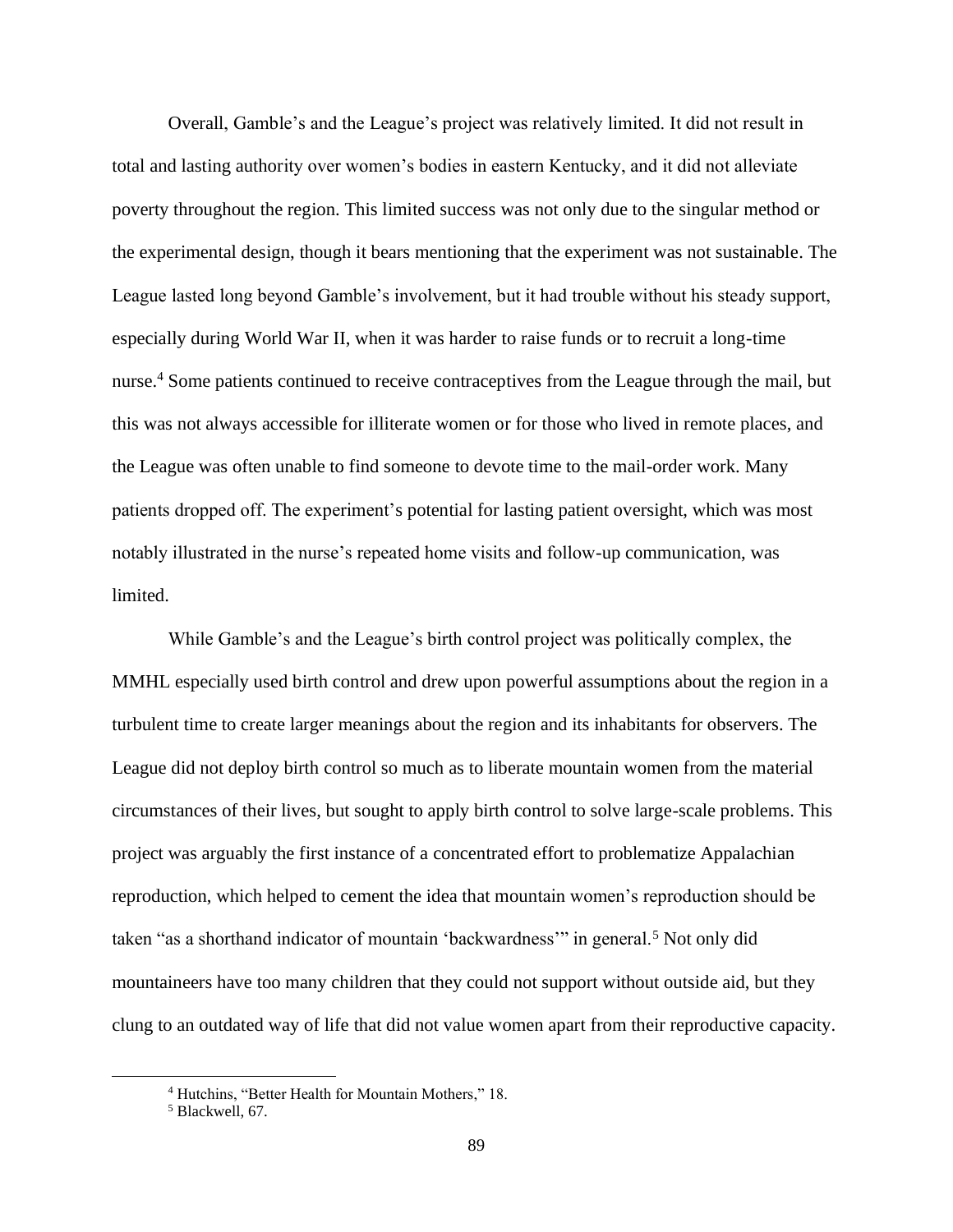But leaders who attempted to solve these problems reinforced them when they targeted women to be the bearers of modernization in the mountains. Gamble's and the League's project would not be the last instance that this understanding of mountain women was employed.

Journalistic accounts in the post-World War II period sometimes sensationalized poor and large mountain families. One example is a 1949 *TIME* article entitled "The Fruitful Mountaineers," which described the high birth rates in eastern Kentucky as "a biological joy ride to hell." The author, who interviewed Nurse Beaman who had worked for Gamble in West Virginia, noted the preponderance of high birth rates – exemplified smartly in a photograph (which took up almost two whole pages, of the fourteen children of Leslie County's Wilburn family against their wooden shack – amid the extent of charitable causes that gave out cheap birth control in the region.<sup>6</sup> In the 1960s, which was also a period of concentrated urgency about the region, the idea of mountain women's responsibility for regional poverty resurfaced. Governmental and community leaders frequently called for alternative employment for underemployed coal miners, but commentators also focused on the apparently excessive fertility of women in the region in light of the decline of coal jobs. Many observers suggested – as the state and federal governments came to agree, with their authorization of funding for family planning – that "the Appalachian problem no longer need be self-renewing."<sup>7</sup> And again in the 1960s – as in the 1930s and 1940s – medical researchers in partnership with local aid organizations targeted eastern Kentucky as a site to test contraceptives. From 1959-1966, Mary Breckenridge's Frontier Nursing Service partnered with gynecological researcher Dr. John Rock

<sup>6</sup> T.S. Hyland, "The Fruitful Mountaineers," *TIME* 27, no. 26 (December 26, 1949): 60-67.

<sup>7</sup> Rupert B. Vance, "How Much Better Will the Better World Be?," *Mountain Life and Work,* Fall 1965, reproduced in *Appalachia in the Sixties: Decade of Reawakening,* eds. David S. Walls and John B. Stephenson (Lexington: The University Press of Kentucky, 1972): 44. For a study of women's significant roles as community activists in the War on Poverty in the region, see Jessica Wilkerson, *To Live Here You Have to Fight: How Women Led Appalachian Movements for Social Justice* (Urbana: University of Illinois Press, 2019).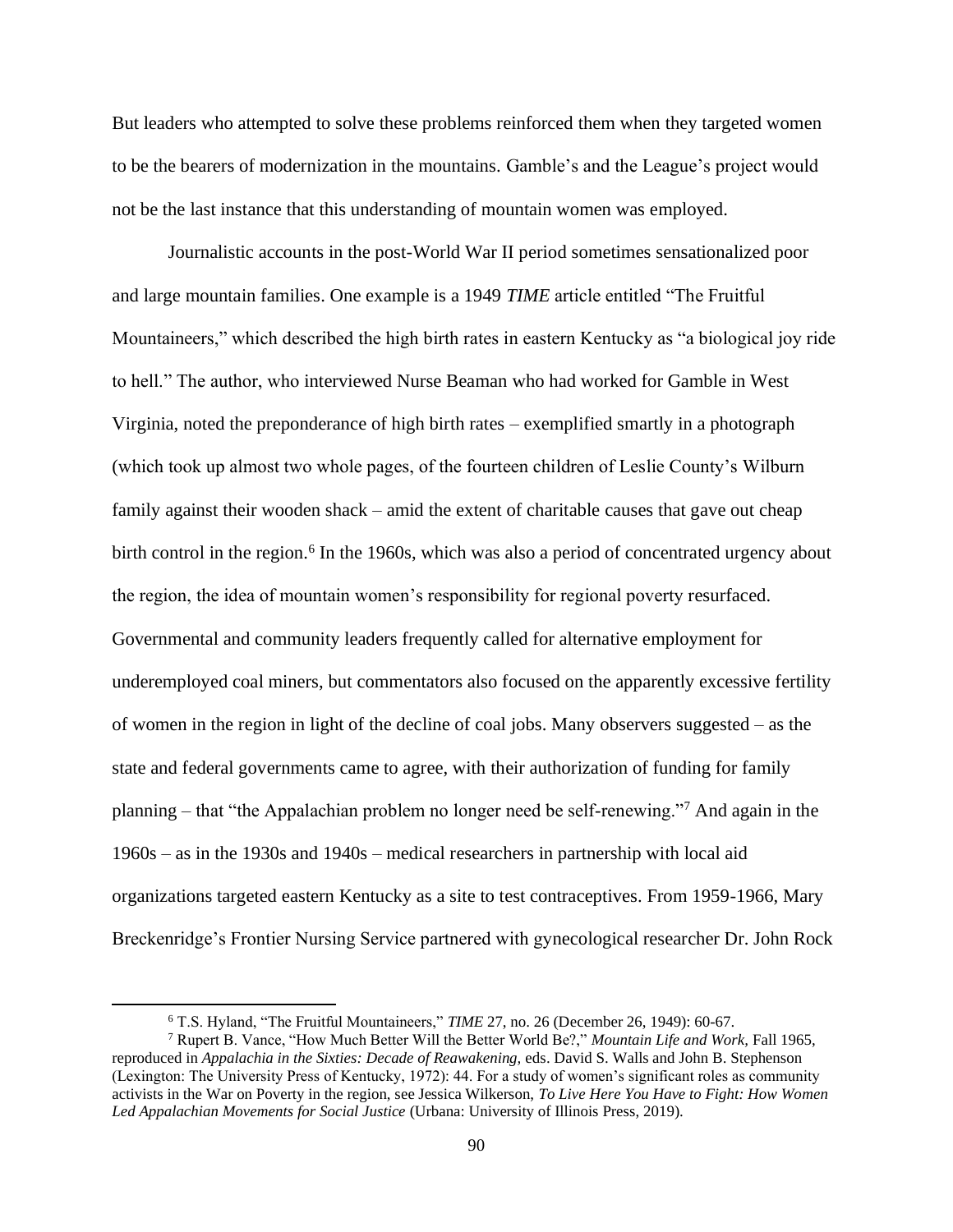to test the oral contraceptive Enovid.<sup>8</sup> In the 1960s, the concentrated poverty of the poor mountain whites of eastern Kentucky amid a generally prosperous postwar economy – as well as greater popular acceptance of birth control – had created another instance of urgency about the problematic fecundity of mountain women.

This understanding of women in the region was due partly to the longevity of the MMHL, which had grown to be the leading authority on birth control in the region by the 1960s. Under the long-time leadership of Dr. Louise G. Hutchins – a pediatrician who was married to the President of Berea College – the League affiliated with the Planned Parenthood Federation of America, collaborated with outside organizations and manufacturers to acquire more resources and supplies (often gathering patient data on various methods to get free or discounted supplies from pharmaceutical firms), and networked extensively throughout the region and state. Through these partnerships, the League was successful in lobbying the state of Kentucky to include contraception within state public health services, which allowed women in the mountains – and beyond – to access more contraceptive methods and access to gynecological care on an unprecedented scale.<sup>9</sup> In the 1960s, the League also partnered with a philanthropist from New York to fund sterilization procedures for people in pre-selected eastern Kentucky counties.<sup>10</sup>

Generally speaking, Gamble's and the League's project that began in the 1930s, though limited in its immediate success, created an enduring idea that Appalachian reproduction was problematic, which in turn seemed to reinforce the essential difference of the region apart from the rest of the nation. Importantly, those who fixated on Appalachian women's reproduction –

<sup>8</sup> On these trials, see Johnson, "'A Cage of Ovulating Females'"; and Heather Harris, "Constructing Colonialism: Medicine, Technology, and the Frontier Nursing Service" (master's thesis, Virginia Polytechnic Institute and State University, 1995).

<sup>9</sup> Cosby, *Family Planning in Kentucky,* 30, 33.  $10$  Holly, 94-95.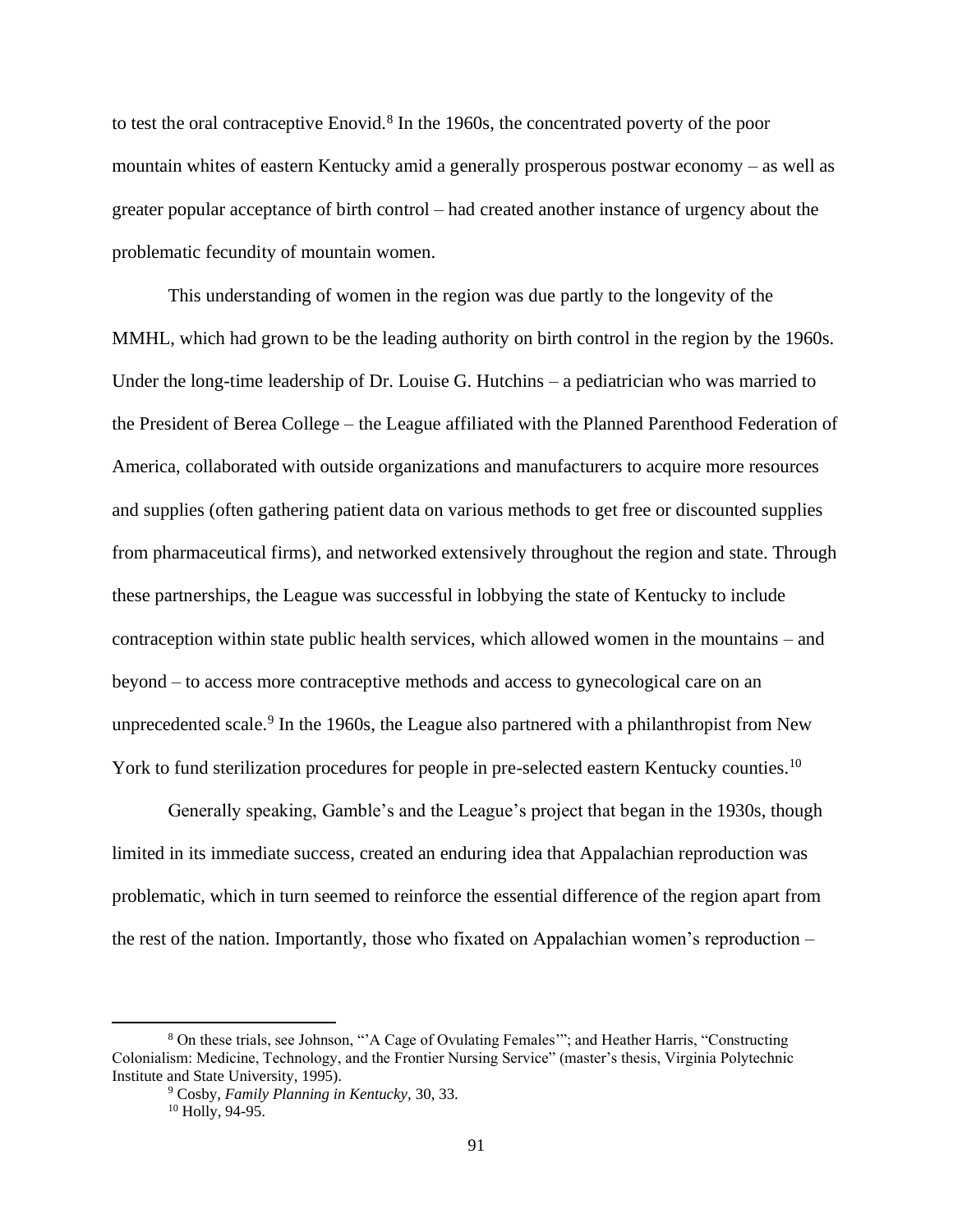because it was so evidently tied to poverty – did not offer any other legitimate means to solve structural issues of political economy in the region. Even though in both the 1930s and the 1960s, MMHL patients took advantage of new technologies and moved the League to reconsider how it framed its programs and language, the project that began in the 1930s had a legacy that only reinforced women's seeming responsibility for perpetuating and solving poverty in the mountains.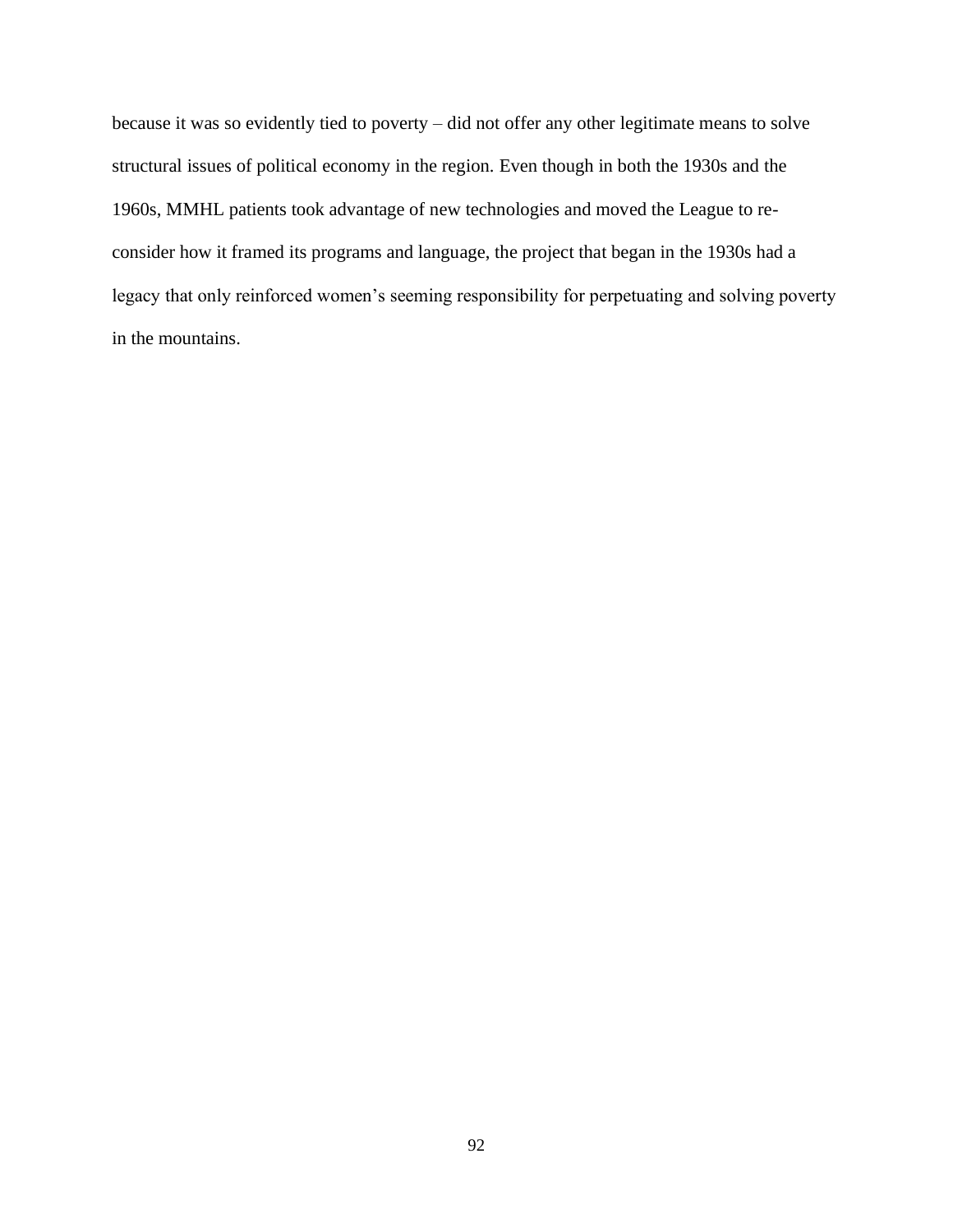# **Bibliography**

## **Primary Sources**

### **Archival Collections**

- Clarence James Gamble Papers. Francis A. Countway Library of Medicine Center for the History of Medicine. Cambridge, MA.
- Family Planning in Kentucky Collection, 1938-1987. Kentucky Historical Society. Frankfort, KY.
- Mountain Maternal Health League Records, 1936-1986. Berea College Special Collections and Archives. Berea, KY.

## **Published Works**

- Beebe, Gilbert W. *Contraception and Fertility in the Southern Appalachians.* Baltimore: The Williams and Wilkins Company, 1942.
- Beebe, Gilbert W. and Clarence J. Gamble. "The Effect of Contraception Upon Human Fertility." *Human Biology* 10, no. 3 (September 1938): 372-287.
- Beebe, Gilbert W. and Murray A. Geisler. "Control of Conception in a Selected Rural Sample." *Human Biology* 14, no. 1 (February 1942): 1-20.
- Breckenridge, Mary. "Is Birth Control the Answer?" *Harper's Monthly Magazine* (July 1931): 157-163.
- Federal Emergency Relief Administration. *Six Rural Problem Areas: Relief-Resources-Rehabilitation.* By P.G. Beck and M.C Forster. F.E.R.A. Research Monograph I. Washington, DC: 1935.
- Frost, William Goodell. "Our Contemporary Ancestors in the Southern Mountains." *The Atlantic Monthly* (March 1899), reprint.
- Gamble, Clarence J. and Christopher Tietze. "The Condom as a Contraceptive Method in Public Health." *Human Fertility* no. 4 (1944): 97-11.
- Gilliam, Lena. "A Contraceptive Service for Mountain Women." *The Journal of Contraception*  3, no. 3 (March 1938): 56-59.

\_\_\_\_\_\_\_\_\_\_. "A Million Dollars for Birth Control." *The Survey* (1937), reprint.

Hutchins, Louise G. "Better Health for Mountain Mothers." *Mountain Life & Work* 34, no. 3 (1958): 16-20.

Hyland, T.S. "The Fruitful Mountaineers." *TIME* 27, no. 26 (December 26, 1949): 60-67.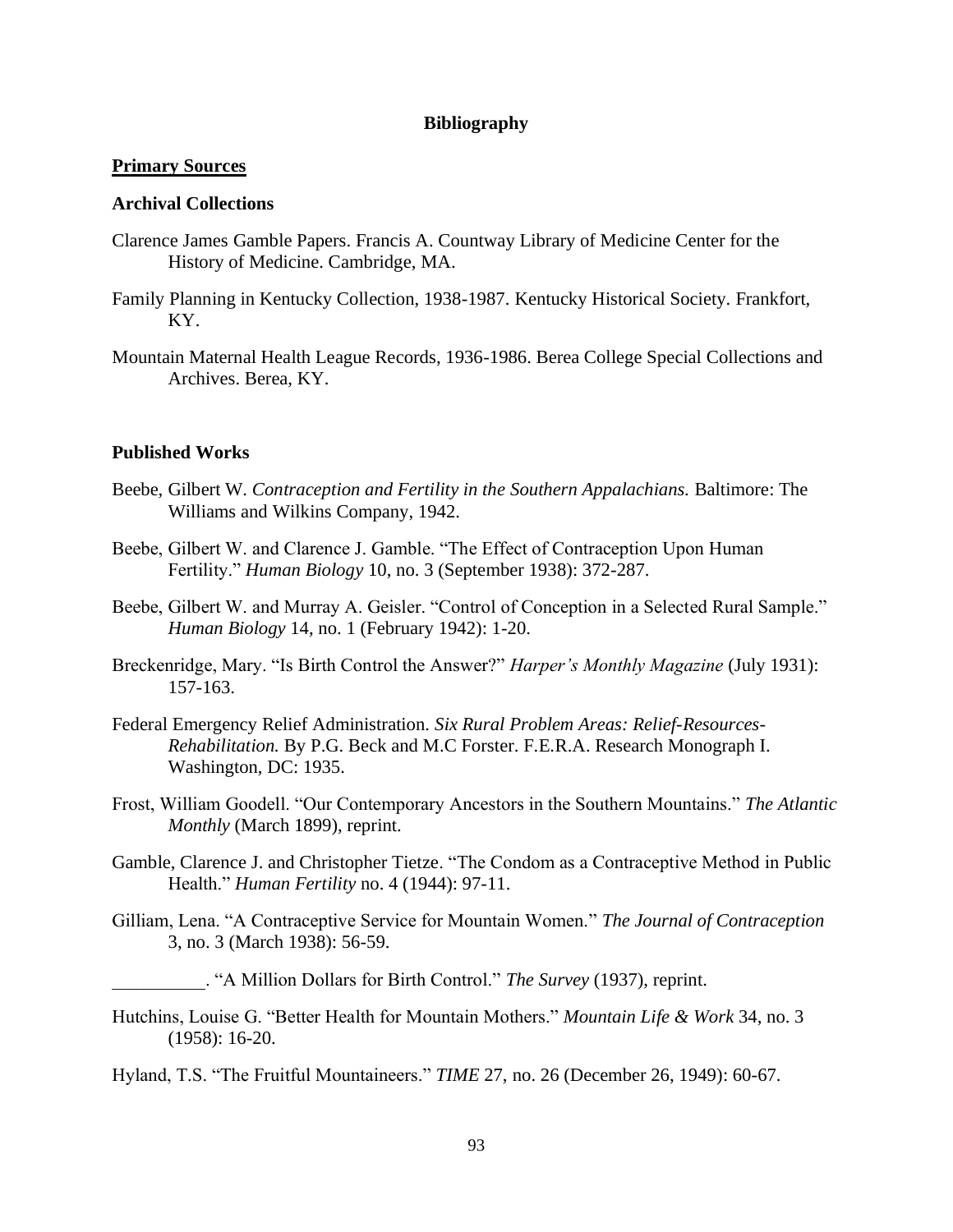#### **Secondary Sources**

- Aiken, Guy. "Social Christianity and the American Friends Service Committee's Pacificist Humanitarianism in Germany and Appalachia, 1919-1941." PhD diss., University of Virginia, 2017.
- Appalachian Regional Commission. "Counties Served by ARC." 2022. https://www.arc.gov/appalachian-counties-served-by-arc/.
- Apple, Rima D. "Constructing Mothers: Scientific Motherhood in the Nineteenth and Twentieth Centuries" in *Mothers and Motherhood: Readings in American History,* eds. Rima D. Apple and Janet Golden. Columbus: The Ohio State University Press, 1997.
- Barney, Sandra Lee. *Authorized to Heal: Gender, Class, and the Transformation of Medicine in Appalachia, 1880-1930.* Chapel Hill: The University of North Carolina Press, 2000.
- Batteau, Allen, ed. *Appalachia and America: Autonomy and Regional Dependence*. Lexington: The University Press of Kentucky, 1983.
- Batteau, Allen. *The Invention of Appalachia.* Tucson: The University of Arizona Press, 1990.
- Berea College. "Berea College Early History." 2022. https://www.berea.edu/about/history/.
- Blackwell, Deborah. "Female Stereotypes and the Creation of Appalachia, 1870-1940" in *Women of the Mountain South: Identity, Work, and Activism,* Connie Park Rice and Marie Tedesco, eds. Athens: Ohio University Press, 2015.
- Blakely, George T. *Hard Times and New Deal in Kentucky, 1929-1933.* Lexington: The University Press of Kentucky, 1986.
- Briggs, Laura. *Reproducing Empire: Race, Sex, Science, and U.S. Imperialism in Puerto Rico.*  Berkeley: University of California Press, 2002.
- Cosby, Elizabeth M. *Family Planning in Kentucky: A History.* 1973.
- Eller, Ronald D. *Miners, Millhands, and Mountaineers: Industrialization of the Appalachian South, 1880-1930.* Knoxville: University of Tennessee Press, 1982.
- Goan, Melanie Beals. *The Frontier Nursing Service and Rural Health in Appalachia.* Chapel Hill: The University of North Carolina Press, 2008.
- Gordon, Linda. *The Moral Property of Women: A History of Birth Control Politics in America.*  Urbana: University of Illinois Press, 2003.
- Graves, Glenna Horne. "In the morning we had bulldog gravy: Women in the Coal Camps of the Appalachian South, 1900-1940." PhD diss., University of Kentucky, 1993.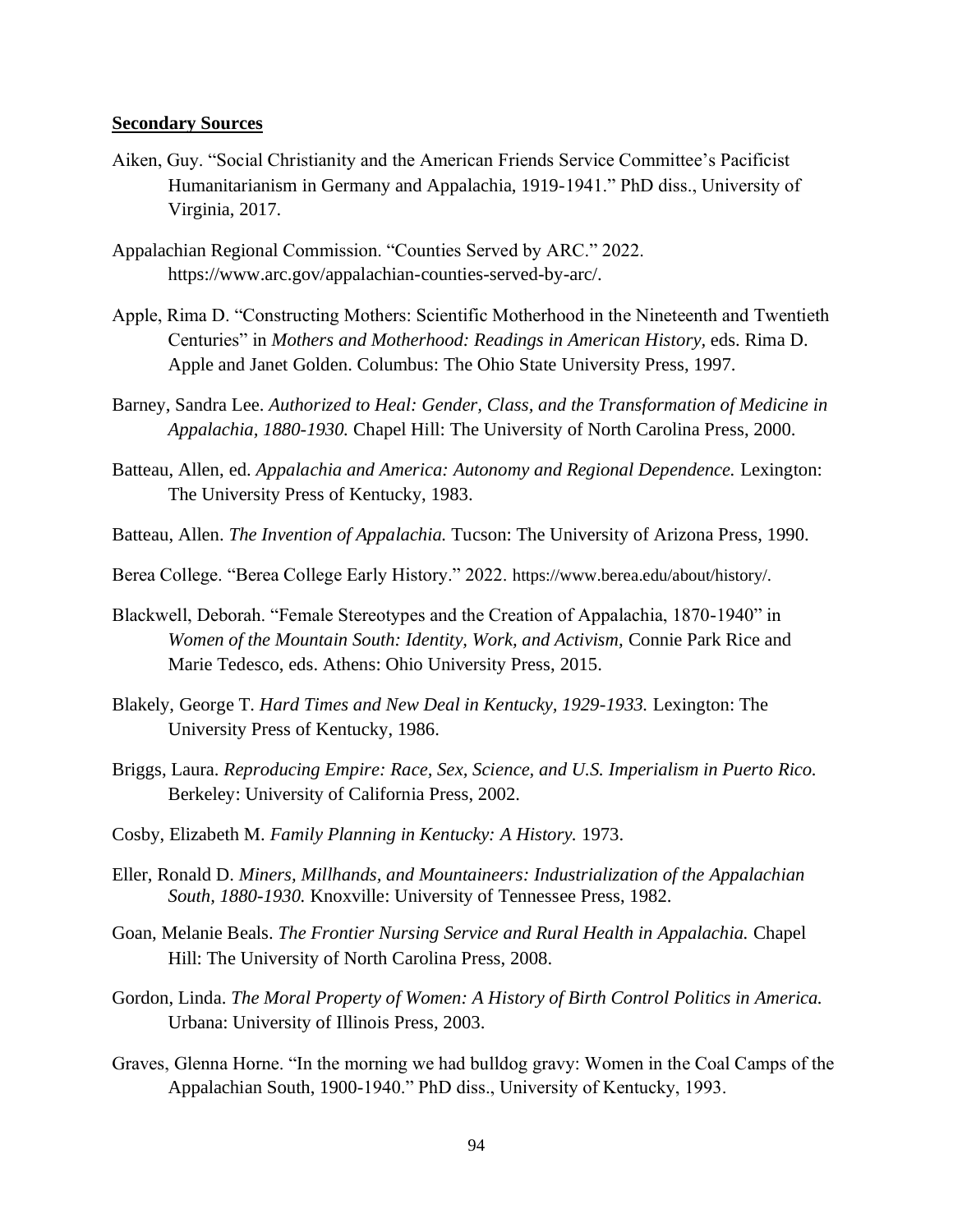- Hajo, Cathy Moran. *Birth Control on Main Street: Organizing Clinics in the United States.*  Urbana: University of Illinois Press, 2010.
- Harkins, Anthony D. *Hillbilly: A Cultural History of an American Icon.* Oxford: Oxford University Press, 2004.
- Harris, Heather. "Constructing Colonialism: Medicine, Technology, and the Frontier Nursing Service. MA thesis, Virginia Polytechnic Institute and State University, 1995.
- Holly, Jenny M. "The Mountain Maternal Health League and the Changing Politics of Birth Control in Kentucky, 1936-1949." MA thesis, Indiana University, 2017.
- Holz, Rose. *The Birth Control Clinic in a Marketplace World.* Rochester: University of Rochester Press, 2012.
- Inscoe, John C., ed. *Appalachians and Race: The Mountain South from Slavery to Segregation.*  Lexington: The University Press of Kentucky, 2001.
- Johnson, Dana Allen. "'A Cage of Ovulating Females': Mary Breckenridge and the Politics of Contraception in Rural Appalachia." MA thesis, Marshall University, 2010.
- Kisat, Courtney. "'Completely Sold on Birth Control': Rural Extension Work of the Kentucky Birth Control League, 1933-1942." *Register of the Kentucky Historical Society* 116, no. 3 & 4 (Summer/Autumn 2018): 303-334.
- Kirchgessner, John C. and Arlene W. Keeling, eds. *Nursing Rural America: Perspectives from the Early 20th Century.* New York: Springer Publishing Co., LLC, 2015.
- Kline, Wendy. *Building a Better Race: Gender, Sexuality, and Eugenics from the Turn of the Century to the Baby Boom.* Berkeley: University of California Press, 2001.
- Ladd-Taylor, Molly. *Fixing the Poor: Eugenic Sterilization and Child Welfare in the Twentieth Century.* Baltimore: Johns Hopkins University Press, 2017.

\_\_\_\_\_\_\_\_\_\_. *Mother-Work: Women, Child Welfare, and the State, 1890-1930.* Urbana: University of Illinois Press, 1995.

- Marks, Lara V. *Sexual Chemistry: A History of the Contraceptive Pill.* New Haven: Yale University Press, 2001.
- Massey, Carissa. "Appalachian Stereotypes: Cultural History, Gender, and Sexual Rhetoric." *Journal of Appalachian Studies* 13, nos. 1 & 2 (Spring/Fall 2007): 124-136.
- McRaven, Deborah. "Birth Control Women: Controlling Reproduction in the South, 1933-1973." PhD diss., University of Kentucky, 2006.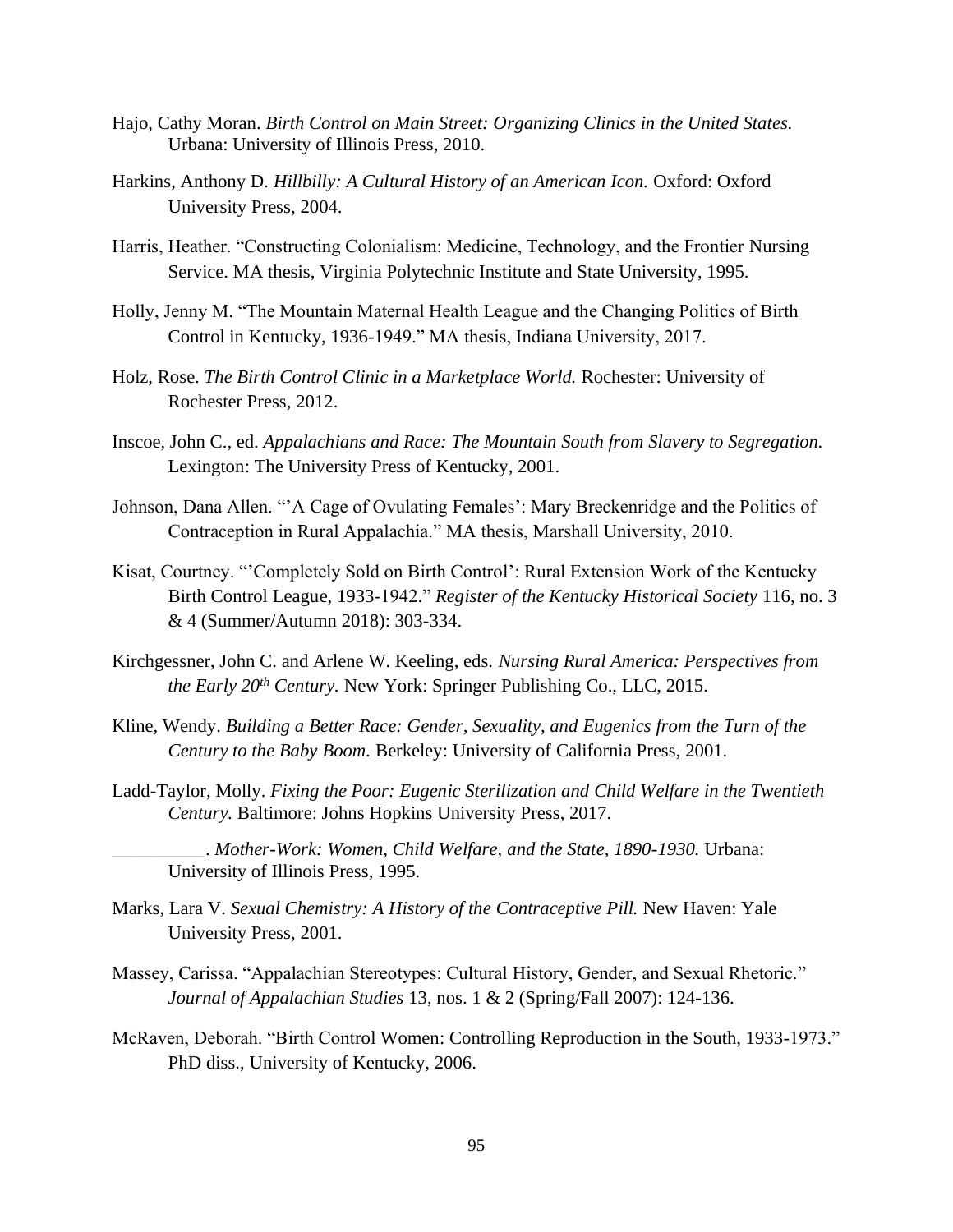- Messinger, Penny. "Restoring the Woman Reformer: Helen Hastie Dingman and 'Mountain Work,' 1916-1950." *Appalachian Journal* 37, nos. 3/4 (Spring/Summer 2010): 242-264.
- Meyer, Judith Gay. "A Socio-Historical Analysis of the Kentucky Birth Control Movement, 1933-1934." PhD diss., University of Kentucky, 2005.
- Reed, James. *From Private Vice to Public Virtue: The Birth Control Movement and American Society since 1830.* New York: Basic Books, Inc. Publishers, 1978.
- Salstrom, Paul. *Appalachia's Path to Dependency: Rethinking a Region's Economic History, 1730-1940.* Lexington: The University Press of Kentucky, 1994.
- Schoen, Johanna. *Choice and Coercion: Birth Control, Sterilization, and Public Health and Welfare.* Chapel Hill: University of North Carolina Press, 2005.
- Shapiro, Henry D. *Appalachia on Our Mind: The Southern Mountains and Mountaineers in the American Consciousness, 1870-1920.* Chapel Hill: The University of North Carolina Press, 1978.
- Solinger, Rickie. *Pregnancy and Power: A Short History of Reproductive Politics in America.*  New York: New York University Press, 2005.
- Smith, Barbara Ellen. "De-Gradations of Whiteness: Appalachia and the Complexities of Race." *Journal of Appalachian Studies* 10, nos. 1/2 (Spring/Fall 2004): 38-57.

\_\_\_\_\_\_\_\_\_\_. "Walk-Ons in the Third Act: The Role of Women in Appalachian Historiography." *Journal of Appalachian Studies* 4, no. 1 (Spring 1998): 5-28.

- Stern, Alexandra Minna. *Eugenic Nation: Faults and Frontiers of Better Breeding in Modern America.* Berkeley: University of California Press, 2005.
- Tone, Andrea. *Devices and Desires: A History of Contraceptives in America.* New York: Hill and Wang, 2001.
- Walls, David S. "On the Naming of Appalachia" in *An Appalachian Symposium: Essays Written in Honor of Cratis D. Williams,* ed. J.W. Williamson. Boone: Appalachian State University Press, 1977.
- Walls, David S. and John B. Stephenson, eds. *Appalachia in the Sixties: Decade of Reawakening.* Lexington: The University Press of Kentucky, 1972.
- Whisnant, David E. *All That Is Native & Fine: The Politics of Culture in an American Region.*  Chapel Hill: The University of North Carolina Press, 1983.

\_\_\_\_\_\_\_\_\_\_. *Modernizing the Mountaineer: People, Power, and Planning in Appalachia.*  Boone: Appalachian Consortium Press, 1980.